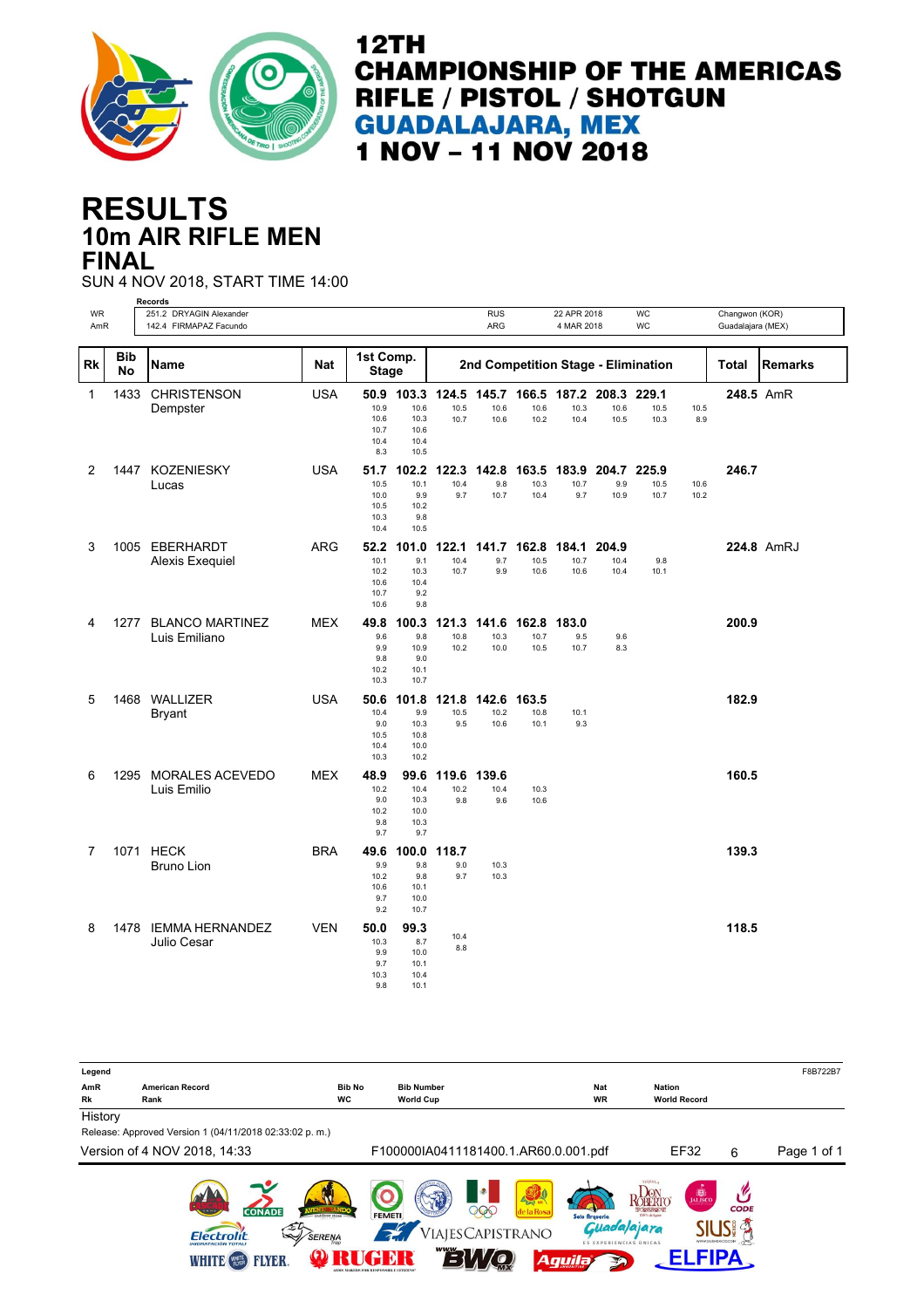

# **10m AIR RIFLE MEN RESULTS QUALIFICATION**

SUN 4 NOV 2018, START TIME 11:00

| QAmR<br>QWR | Records            | 625.7 DAVIS Connor<br>633.5 SIDI Peter                                                                   |            |       |                               | <b>USA</b><br><b>HUN</b> |   | 6 JUL 2013<br>25 MAY 2013           |      | WC<br>WC          | Granada (ESP)<br>Munich (GER)       |    |
|-------------|--------------------|----------------------------------------------------------------------------------------------------------|------------|-------|-------------------------------|--------------------------|---|-------------------------------------|------|-------------------|-------------------------------------|----|
|             | Records Team       |                                                                                                          |            |       |                               |                          |   |                                     |      |                   |                                     |    |
| AmR<br>WR   |                    | 1871.5 ANDERSON Ryan; CHRISTENSON Dempster; DAVIS Connor;<br>1887.4 YANG Haoran; HUI Zicheng; YU Haonan; |            |       |                               | <b>USA</b><br>CHN        |   | 14 OCT 2014<br>3 SEP 2018           |      | CAT<br><b>WCH</b> | Guadalajara (MEX)<br>Changwon (KOR) |    |
|             |                    |                                                                                                          |            |       |                               |                          |   |                                     |      |                   |                                     |    |
| Rankl       | <b>Bib No Name</b> |                                                                                                          | Nat        | 1     | 2                             | Series<br>3 <sup>1</sup> | 4 | 5                                   | 6    | Total             | <b>Remarks</b>                      |    |
| 1           | 1433               | <b>CHRISTENSON Dempster</b>                                                                              | <b>USA</b> |       |                               |                          |   | 102.8 104.6 104.8 103.7 105.1 105.7 |      |                   | 626.7 QAmR                          | QF |
| 2           | 1468               | <b>WALLIZER Bryant</b>                                                                                   | <b>USA</b> |       |                               |                          |   | 101.7 105.1 102.4 104.1 105.6 103.7 |      | 622.6             |                                     | QF |
| 3           | 1005               | <b>EBERHARDT Alexis Exequiel ARG</b>                                                                     |            |       |                               |                          |   | 103.6 101.3 103.2 105.6 104.7 103.2 |      | 621.6             |                                     | QF |
| 4           | 1277               | <b>BLANCO MARTINEZ Luis</b><br>Emiliano                                                                  | MEX        |       |                               |                          |   | 106.5 102.3 102.6 103.2 105.7       | 99.7 | 620.0             |                                     | QF |
| 5           | 1447               | <b>KOZENIESKY Lucas</b>                                                                                  | <u>USA</u> |       |                               |                          |   | 104.0 103.8 102.4 103.1 104.0 102.2 |      | 619.5             |                                     | QF |
| 6           | 1071               | <b>HECK Bruno Lion</b>                                                                                   | <b>BRA</b> |       |                               |                          |   | 102.8 102.2 102.8 102.7 105.4 102.0 |      | 617.9             |                                     | QF |
| 7           | 1295               | <b>MORALES ACEVEDO Luis</b><br>Emilio                                                                    | <b>MEX</b> |       |                               |                          |   | 101.0 102.2 102.7 105.8 102.6 103.5 |      | 617.8             |                                     | QF |
| 8           | 1478               | <b>IEMMA HERNANDEZ Julio</b><br>Cesar                                                                    | VEN        |       |                               |                          |   | 101.9 103.2 102.7 102.3 105.2 102.4 |      | 617.7             |                                     | QF |
| 9           | 1308               | RAMIREZ RAMOS Edson<br>Ismael                                                                            | <b>MEX</b> |       |                               |                          |   | 102.7 104.7 103.7 102.6 101.5 101.4 |      | 616.6             |                                     |    |
| 10          | 1012               | <b>GUTIERREZ Marcelo Julian</b>                                                                          | <b>ARG</b> |       | 102.9 103.7 103.8             |                          |   | 99.6 101.7 103.7                    |      | 615.4             |                                     |    |
| 11          | 1371               | VIZCARRA GALLEGOS<br>Daniel Eduardo                                                                      | <b>PER</b> |       |                               |                          |   | 101.2 102.8 103.1 105.9 100.5 101.6 |      | 615.1             |                                     |    |
| 12          | 1075               | <b>MOREIRA Leonardo</b>                                                                                  | <b>BRA</b> |       |                               |                          |   | 99.7 101.7 101.1 104.2 104.4 102.7  |      | 613.8             |                                     |    |
| 13          | 1244               | CHINCHILLA PEREZ Allan<br>Fernando                                                                       | <b>GUA</b> |       |                               |                          |   | 101.0 102.4 104.2 101.3 103.0 101.2 |      | 613.1             |                                     |    |
| 14          | 1189               | <b>MOLERIO QUINTANA</b><br>Alexander                                                                     | <b>CUB</b> |       |                               |                          |   | 101.6 101.2 100.9 101.8 102.3 104.6 |      | 612.4             |                                     |    |
| 15          | 1141               | PARADA YANEZ Anyelo HansCHI                                                                              |            | 103.0 |                               |                          |   | 99.9 102.5 100.4 102.1 103.2        |      | 611.1             |                                     |    |
| 16          | 1360               | MORALES BUSTOS Cristian PER<br>Jaime                                                                     |            |       |                               |                          |   | 100.7 102.5 101.0 102.5 101.9 102.4 |      | 611.0             |                                     |    |
| 17          | 1006               | FIRMAPAZ Facundo                                                                                         | ARG        |       | 104.1 101.1 101.7             |                          |   | 99.7 101.6 102.5                    |      | 610.7             |                                     |    |
| 18          | 1094               | <b>BALDWIN Christopher</b>                                                                               | CAN        |       | 101.4 103.3 100.1             |                          |   | 99.9 101.8 102.7                    |      | 609.2             |                                     |    |
| 19          | 1175               | <b>CHAMBERLAIN Roberto</b>                                                                               | <b>CRC</b> |       |                               |                          |   | 102.3 100.2 101.6 102.8 100.4 101.1 |      | 608.4             |                                     |    |
| 20          | 1233               | PREZA Noe Neftali                                                                                        | <b>ESA</b> |       | 99.0 102.4 101.3 102.8 103.5  |                          |   |                                     | 98.9 | 607.9             |                                     |    |
| 21          | 1416               | AYALA LARRONDA Jonathan URU<br>Tristan                                                                   |            |       | 102.5 100.2 103.3 100.1 101.5 |                          |   |                                     | 99.0 | 606.6             |                                     |    |
| 22          | 1194               | <b>RAINIER QUINTANILLA</b><br>Montano                                                                    | <b>CUB</b> |       | 101.1 103.3                   |                          |   | 96.9 100.6 103.3 100.9              |      | 606.1             |                                     |    |

Electrolit

WHITE **(28)** FLYER.

Version of 4 NOV 2018, 12:49 Q100000IA0411181100.1.AR60.0.001.pdf 6 Page 1 of 2

000

VIAJESCAPISTRANO

 $E \left( \frac{1}{2} \right)$ 

O

**ORUGBR** 

 $\mathscr{F}$ 

SERENA

ROBERIO

Guada/ajara

勁

**Aguila** 

 $rac{C}{CODE}$ 

**SIUS!** 

**ELFIPA**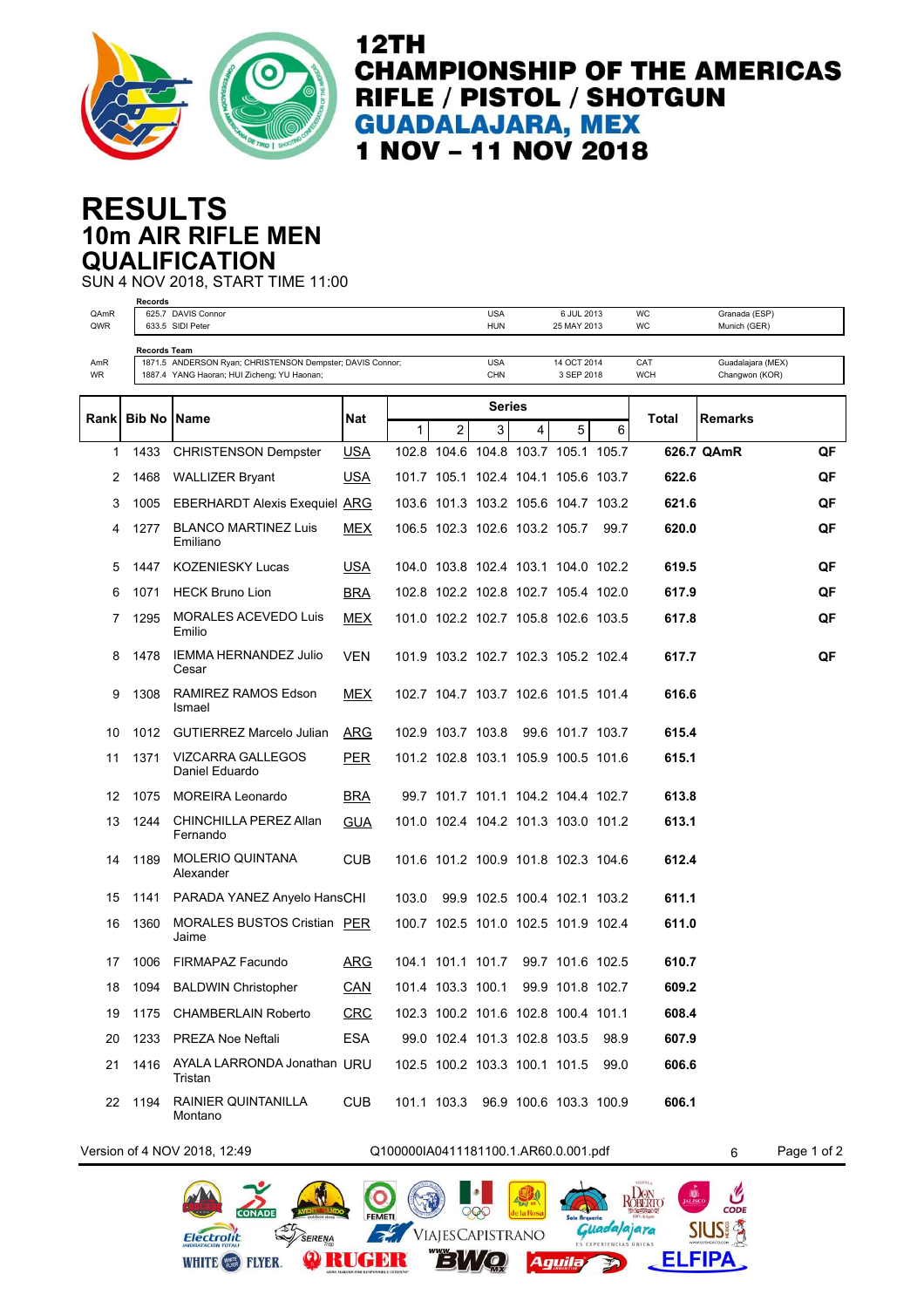|    |                           |                                        |            | <b>Series</b> |                   |                              |                        |                  |            |       |                |
|----|---------------------------|----------------------------------------|------------|---------------|-------------------|------------------------------|------------------------|------------------|------------|-------|----------------|
|    | <b>Rankl Bib No IName</b> |                                        | <b>Nat</b> | $\mathbf{1}$  | $\overline{2}$    | 3                            | 4                      | 5                | 6          | Total | <b>Remarks</b> |
| 23 | 1261                      | <b>VALIENTE TELLO Jose</b><br>Lisandro | <b>GUA</b> |               | 100.0 102.4 101.6 |                              |                        | 98.9 101.2 101.8 |            | 605.9 |                |
| 24 | 1373                      | <b>YUI LAOS Cesar Renato</b>           | <b>PER</b> |               |                   | 99.9 100.0 101.5 102.1       |                        |                  | 99.4 102.0 | 604.9 |                |
| 25 | 1418                      | <b>LAUSAROT Rudi</b>                   | <b>URU</b> | 100.3         |                   | 98.6 101.4 102.2 101.4 101.0 |                        |                  |            | 604.9 |                |
| 26 | 1228                      | <b>GUTIERREZ Israel</b>                | <b>ESA</b> |               |                   | 100.6 101.0 102.2 100.6      |                        |                  | 99.9 100.2 | 604.5 |                |
| 27 | 1391                      | <b>MENDOZA Luis</b>                    | <b>PUR</b> | 100.8         |                   | 98.6 100.2 101.8 101.0 101.8 |                        |                  |            | 604.2 |                |
| 28 | 1184                      | <b>BETANCOURT PEREZ</b><br>Alejandro   | <b>CUB</b> |               |                   | 102.2 101.3 100.7 100.3      |                        | 99.8             | 99.6       | 603.9 |                |
| 29 | 1079                      | <b>RIPPEL Cassio Cesar</b>             | <b>BRA</b> | 99.9          |                   | 99.5 100.9 101.3             |                        |                  | 99.2 102.0 | 602.8 |                |
| 30 | 1159                      | LOPEZ GASCA Ivan Camilo                | COL        | 100.2         |                   | 99.8 100.7 101.2             |                        | 99.9             | 99.5       | 601.3 |                |
| 31 | 1388                      | LOPEZ RAMOS Eyvin Javier               | <b>PUR</b> |               | 99.8 100.0        |                              | 97.4 100.1 101.0 101.6 |                  |            | 599.9 |                |
| 32 | 1393                      | <b>NIEVES Luis</b>                     | <b>PUR</b> | 101.8         | 95.2              |                              | 99.2 101.3 100.3 101.1 |                  |            | 598.9 |                |
| 33 | 1109                      | <b>JACQUES Guillaume</b>               | CAN        | 96.9          | 97.1              |                              | 98.3 102.0 101.8 101.3 |                  |            | 597.4 |                |
| 34 | 1177                      | SEPULVEDA Edgardo                      | <b>CRC</b> |               | 100.9 100.2       | 99.5                         |                        | 96.5 100.2       | 99.0       | 596.3 |                |
| 35 | 1104                      | <b>ELLIS Jeremy Richard Edgar</b>      | CAN        | 97.3          | 98.7              | 97.8                         |                        | 97.9 102.2       | 99.0       | 592.9 |                |
| 36 | 1174                      | <b>CALVO Ricardo</b>                   | <b>CRC</b> | 96.6          | 95.2              | 92.2                         |                        | 99.0 101.2       | 98.4       | 582.6 |                |
| 37 | 1051                      | <b>CHAMBI MEJIA Gabriel</b><br>Marco   | <b>BOL</b> | 94.0          | 96.1              | 95.9                         | 97.1                   | 96.1             | 97.7       | 576.9 |                |
|    | 1259                      | SANDOVAL Octavio                       | <b>GUA</b> |               |                   |                              |                        |                  |            |       | <b>DNS</b>     |

Number of athletes on this list: 38; Total number of athletes: 46; Total number of teams: 9

| Legend    |                                                            |            |                                      |                               |                                              | E2CECE24    |
|-----------|------------------------------------------------------------|------------|--------------------------------------|-------------------------------|----------------------------------------------|-------------|
|           | <b>Team Member</b>                                         | AmR        | <b>American Record</b>               | <b>Bib No</b>                 | <b>Bib Number</b>                            |             |
| CAT       | <b>Continental American Championships</b>                  | <b>DNS</b> | <b>Did Not Start</b>                 | <b>Nat</b>                    | <b>Nation</b>                                |             |
| QAmR      | <b>Qualification American Record</b>                       | QF         | <b>Qualified for Final</b>           | QWR                           | <b>Qualification World Record</b>            |             |
| <b>WC</b> | <b>World Cup</b>                                           | <b>WCH</b> | <b>World Championships</b>           | <b>WR</b>                     | <b>World Record</b>                          |             |
| History   |                                                            |            |                                      |                               |                                              |             |
|           | Release: Approved Version 1 (04/11/2018 12:49:36 p. m.)    |            |                                      |                               |                                              |             |
|           | Release: Preliminary Version 1 (04/11/2018 12:30:38 p. m.) |            |                                      |                               |                                              |             |
|           | Version of 4 NOV 2018, 12:49                               |            | Q100000IA0411181100.1.AR60.0.001.pdf |                               | EF32                                         | Page 2 of 2 |
|           |                                                            |            |                                      |                               | 6                                            |             |
|           |                                                            |            |                                      |                               |                                              |             |
|           |                                                            |            |                                      |                               |                                              |             |
|           |                                                            |            | <b>Condust</b>                       |                               | <b>DE</b>                                    |             |
|           | <b>CONADE</b>                                              |            | 200<br>la Rosa<br><b>FEMETI</b>      | Solo Arqueria                 | <b>CODE</b><br><b>Grayon</b><br>00% de Autre |             |
|           |                                                            |            | ViajesCapistrano                     | ajajara                       |                                              |             |
|           | SERENA<br>$\sim$<br>Flectrolit                             |            |                                      | <b>ES EXPERIENCIAS UNICAS</b> | WWW.SIUSHEXICO.COM                           |             |
|           | YÐR                                                        |            | Aguila                               |                               |                                              |             |
|           |                                                            |            |                                      |                               |                                              |             |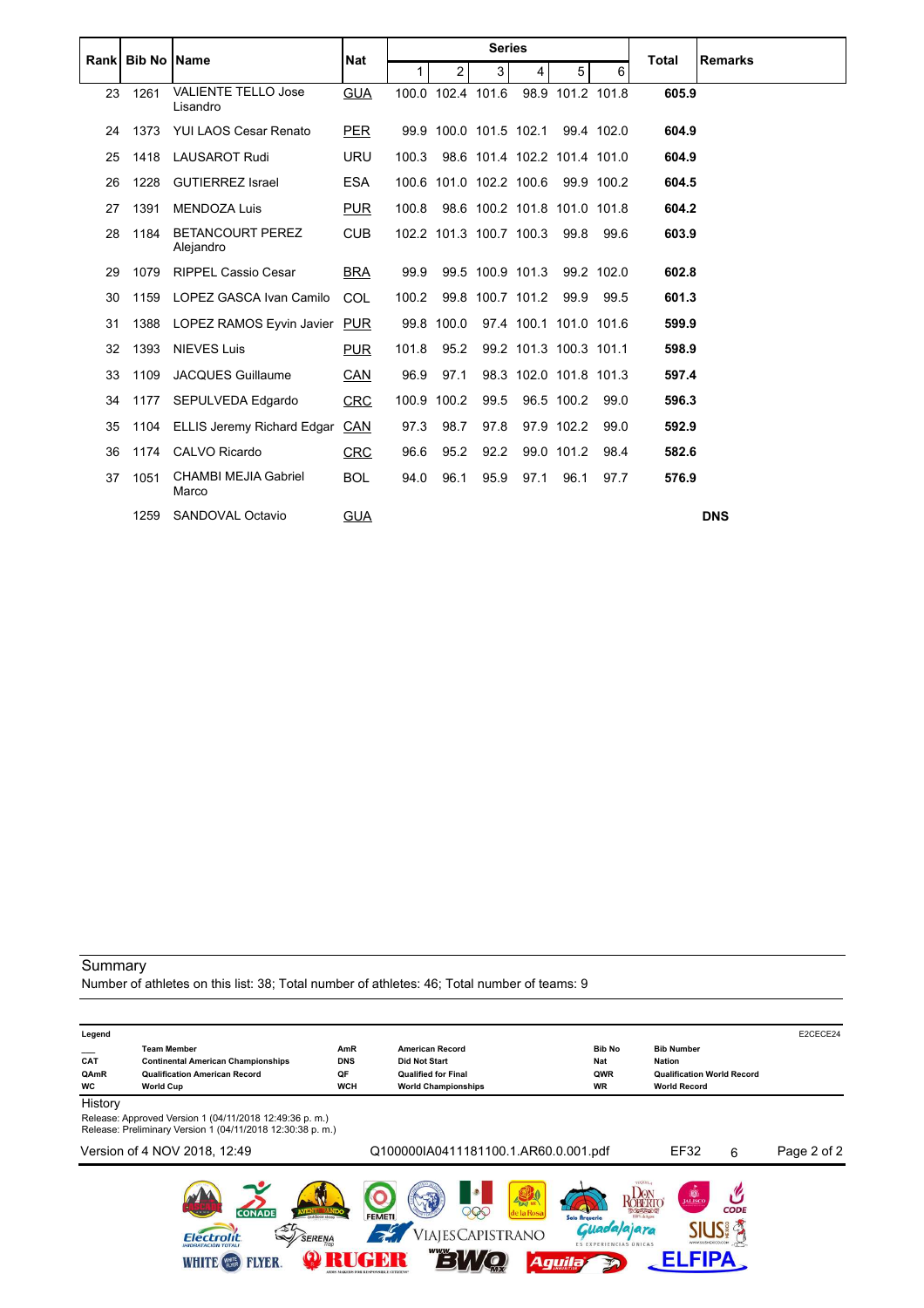

## **10m AIR RIFLE MEN RESULTS MQS**

SUN 4 NOV 2018, START TIME 11:00

| <b>Bib No IName</b> |                                        | <b>Nat</b> |       |            | <b>Series</b>  |            |                                     |      | <b>Total</b> | <b>Remarks</b> |
|---------------------|----------------------------------------|------------|-------|------------|----------------|------------|-------------------------------------|------|--------------|----------------|
|                     |                                        |            |       | 2          | 3 <sup>1</sup> | 4          | 5.                                  | 6    |              |                |
| 1455                | <b>NORTON George</b>                   | <b>USA</b> | 103.0 |            |                |            | 104.0 102.5 104.1 102.6 104.5       |      | 620.7        |                |
| 1305                | QUEZADA MARQUEZ Carlos MEX             |            |       |            |                |            | 104.0 103.5 102.9 100.4 103.8 104.7 |      | 619.3        |                |
| 1462                | <b>SUNDERMAN Patrick</b>               | <b>USA</b> |       |            |                |            | 104.1 104.6 103.5 101.0 103.1 101.9 |      | 618.2        |                |
| 1286                | <b>HERRERA QUIROZ Oliver</b><br>Alexis | MEX        |       |            |                |            | 102.5 100.6 100.8 101.8 101.8 101.6 |      | 609.1        |                |
| 1112                | <b>LAPOINTE Tommy</b>                  | CAN        |       | 99.4 100.4 | 98.0           |            | 98.5 101.7 101.3                    |      | 599.3        |                |
| 1173                | CALVO Andrey                           | <b>CRC</b> |       | 98.8 101.2 |                | 97.7 101.9 | 96.0                                | 99.5 | 595.1        |                |
| 1158                | LASTRA GONZALEZ Guido                  | COL        | 95.8  | 93.3       | 91.6           | 92.9       | 93.8                                | 95.4 | 562.8        |                |
| 1364                | PEREZ GUERRA Daniel<br>Eduardo         | <b>PER</b> |       |            |                |            |                                     |      |              | <b>DNS</b>     |

**Summary** 

Number of athletes on this list: 8; Total number of athletes: 46; Total number of teams: 9

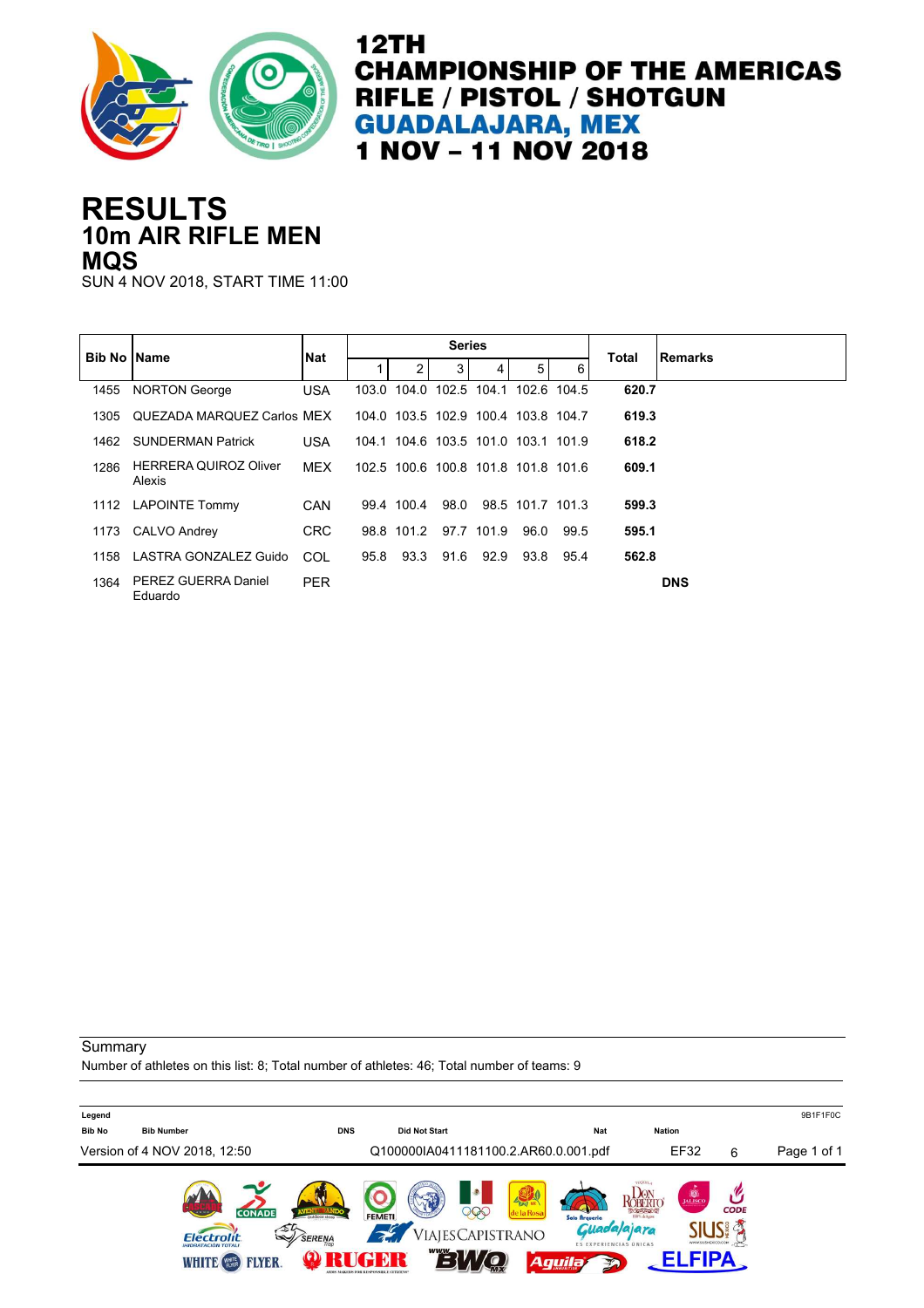

## **10m AIR RIFLE MEN RESULTS TEAM**

SUN 4 NOV 2018, START TIME 11:00

|                  | Records      |                                                           |      |                               |                          |                  |                                     |            |        |                               |
|------------------|--------------|-----------------------------------------------------------|------|-------------------------------|--------------------------|------------------|-------------------------------------|------------|--------|-------------------------------|
| QAmR<br>QWR      |              | 625.7 DAVIS Connor<br>633.5 SIDI Peter                    |      |                               | <b>USA</b><br><b>HUN</b> |                  | 6 JUL 2013<br>25 MAY 2013           | WC<br>WC   |        | Granada (ESP)<br>Munich (GER) |
|                  |              |                                                           |      |                               |                          |                  |                                     |            |        |                               |
| AmR              | Records Team | 1871.5 ANDERSON Ryan; CHRISTENSON Dempster; DAVIS Connor; |      |                               | <b>USA</b>               |                  | 14 OCT 2014                         | CAT        |        | Guadalajara (MEX)             |
| <b>WR</b>        |              | 1887.4 YANG Haoran; HUI Zicheng; YU Haonan;               |      |                               | CHN                      |                  | 3 SEP 2018                          | <b>WCH</b> |        | Changwon (KOR)                |
|                  |              |                                                           |      |                               |                          |                  |                                     |            |        |                               |
| Rank             | Bib No       | <b>Name</b>                                               |      |                               | <b>Series</b>            |                  |                                     |            | Total  | Remarks                       |
|                  |              |                                                           | 1    | 2                             | 3                        | 4                | 5                                   | 6          |        |                               |
| 1                |              | <b>USA - United States of America</b>                     |      |                               |                          |                  | 308.5 313.5 309.6 310.9 314.7 311.6 |            | 1868.8 |                               |
|                  | 1433         | <b>CHRISTENSON Dempster</b>                               |      |                               |                          |                  | 102.8 104.6 104.8 103.7 105.1 105.7 |            | 626.7  |                               |
|                  | 1468         | <b>WALLIZER Bryant</b>                                    |      |                               |                          |                  | 101.7 105.1 102.4 104.1 105.6 103.7 |            | 622.6  |                               |
|                  | 1447         | KOZENIESKY Lucas                                          |      |                               |                          |                  | 104.0 103.8 102.4 103.1 104.0 102.2 |            | 619.5  |                               |
| $\boldsymbol{2}$ |              | <b>MEX - Mexico</b>                                       |      |                               |                          |                  | 310.2 309.2 309.0 311.6 309.8 304.6 |            | 1854.4 |                               |
|                  |              |                                                           |      |                               |                          |                  |                                     |            |        |                               |
|                  | 1277         | <b>BLANCO MARTINEZ Luis Emiliano</b>                      |      | 106.5 102.3 102.6 103.2 105.7 |                          |                  |                                     | 99.7       | 620.0  |                               |
|                  | 1295         | <b>MORALES ACEVEDO Luis Emilio</b>                        |      |                               |                          |                  | 101.0 102.2 102.7 105.8 102.6 103.5 |            | 617.8  |                               |
|                  | 1308         | RAMIREZ RAMOS Edson Ismael                                |      |                               |                          |                  | 102.7 104.7 103.7 102.6 101.5 101.4 |            | 616.6  |                               |
| 3                |              | <b>ARG - Argentina</b>                                    |      |                               |                          |                  | 310.6 306.1 308.7 304.9 308.0 309.4 |            | 1847.7 |                               |
|                  | 1005         | <b>EBERHARDT Alexis Exequiel</b>                          |      |                               |                          |                  | 103.6 101.3 103.2 105.6 104.7 103.2 |            | 621.6  |                               |
|                  | 1012         | <b>GUTIERREZ Marcelo Julian</b>                           |      | 102.9 103.7 103.8             |                          |                  | 99.6 101.7 103.7                    |            | 615.4  |                               |
|                  |              | 1006 FIRMAPAZ Facundo                                     |      | 104.1 101.1 101.7             |                          |                  | 99.7 101.6 102.5                    |            | 610.7  |                               |
| 4                |              | <b>BRA - Brazil</b>                                       |      |                               |                          |                  | 302.4 303.4 304.8 308.2 309.0 306.7 |            | 1834.5 |                               |
|                  | 1071         | <b>HECK Bruno Lion</b>                                    |      |                               |                          |                  | 102.8 102.2 102.8 102.7 105.4 102.0 |            | 617.9  |                               |
|                  | 1075         | <b>MOREIRA Leonardo</b>                                   | 99.7 |                               |                          |                  | 101.7 101.1 104.2 104.4 102.7       |            | 613.8  |                               |
|                  | 1079         | <b>RIPPEL Cassio Cesar</b>                                | 99.9 |                               |                          | 99.5 100.9 101.3 |                                     | 99.2 102.0 | 602.8  |                               |
| 5                |              | <b>PER - Peru</b>                                         |      |                               |                          |                  | 301.8 305.3 305.6 310.5 301.8 306.0 |            | 1831.0 |                               |
|                  | 1371         | VIZCARRA GALLEGOS Daniel<br>Eduardo                       |      |                               |                          |                  | 101.2 102.8 103.1 105.9 100.5 101.6 |            | 615.1  |                               |
|                  | 1360         | <b>MORALES BUSTOS Cristian Jaime</b>                      |      |                               |                          |                  | 100.7 102.5 101.0 102.5 101.9 102.4 |            | 611.0  |                               |
|                  | 1373         | <b>YUI LAOS Cesar Renato</b>                              |      | 99.9 100.0 101.5 102.1        |                          |                  |                                     | 99.4 102.0 | 604.9  |                               |

Version of 4 NOV 2018, 12:49 Q100000TA0411181100.1.AR60.0.001.pdf 6 Page 1 of 2ROBERIO  $CODE$ 000 daļajara **SIUS!**  $\mathcal{L}$ VIAJESCAPISTRANO Electrolit SERENA **ELFIPA** WHITE **(28)** FLYER. **ORUGER**  $\Box'$ **Aguila** 

 $\frac{1}{2}$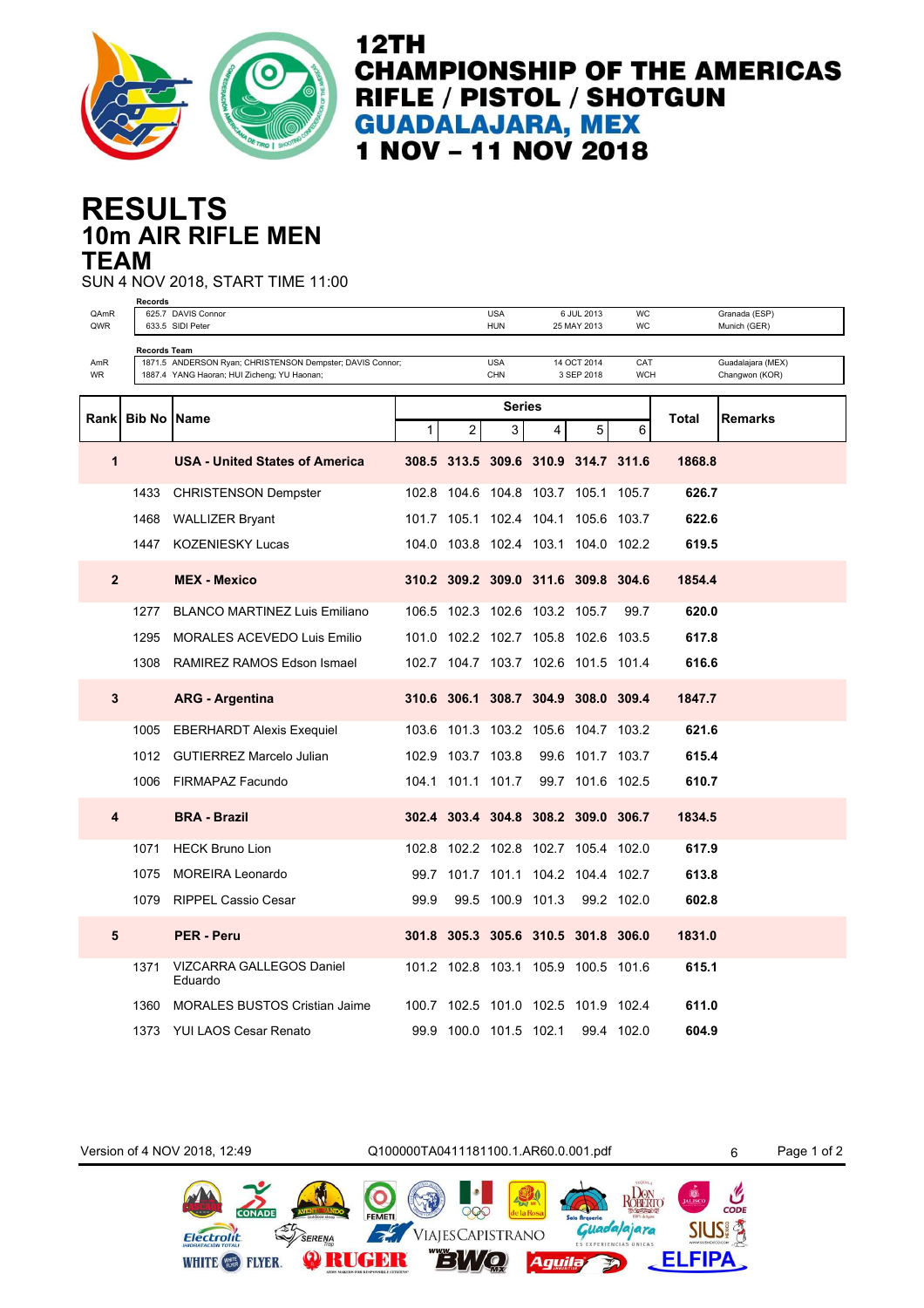|                | <b>Rankl Bib No Name</b> |                                 |       |                   | <b>Series</b>                       |                |                        |      | <b>Total</b> | <b>Remarks</b> |
|----------------|--------------------------|---------------------------------|-------|-------------------|-------------------------------------|----------------|------------------------|------|--------------|----------------|
|                |                          |                                 | 1.    | 2                 | 3                                   | $\overline{4}$ | 5                      | 6    |              |                |
| 6              |                          | <b>PUR - Puerto Rico</b>        |       |                   | 302.4 293.8 296.8 303.2 302.3 304.5 |                |                        |      | 1803.0       |                |
|                | 1391                     | <b>MENDOZA Luis</b>             | 100.8 |                   | 98.6 100.2 101.8 101.0 101.8        |                |                        |      | 604.2        |                |
|                | 1388                     | LOPEZ RAMOS Eyvin Javier        | 99.8  | 100.0             |                                     |                | 97.4 100.1 101.0 101.6 |      | 599.9        |                |
|                | 1393                     | <b>NIEVES Luis</b>              | 101.8 | 95.2              |                                     |                | 99.2 101.3 100.3 101.1 |      | 598.9        |                |
| $\overline{7}$ |                          | <b>CAN - Canada</b>             |       |                   | 295.6 299.1 296.2 299.8 305.8 303.0 |                |                        |      | 1799.5       |                |
|                | 1094                     | <b>BALDWIN Christopher</b>      |       | 101.4 103.3 100.1 |                                     |                | 99.9 101.8 102.7       |      | 609.2        |                |
|                | 1109                     | <b>JACQUES Guillaume</b>        | 96.9  | 97.1              |                                     |                | 98.3 102.0 101.8 101.3 |      | 597.4        |                |
|                |                          | 1104 ELLIS Jeremy Richard Edgar | 97.3  | 98.7              | 97.8                                |                | 97.9 102.2             | 99.0 | 592.9        |                |
| 8              |                          | <b>CRC - Costa Rica</b>         |       |                   | 299.8 295.6 293.3 298.3 301.8 298.5 |                |                        |      | 1787.3       |                |
|                | 1175                     | <b>CHAMBERLAIN Roberto</b>      |       |                   | 102.3 100.2 101.6 102.8 100.4 101.1 |                |                        |      | 608.4        |                |
|                | 1177                     | SEPULVEDA Edgardo               |       | 100.9 100.2       | 99.5                                |                | 96.5 100.2 99.0        |      | 596.3        |                |
|                | 1174                     | <b>CALVO Ricardo</b>            | 96.6  | 95.2              | 92.2                                |                | 99.0 101.2             | 98.4 | 582.6        |                |
|                |                          | <b>GUA - Guatemala</b>          |       |                   |                                     |                |                        |      |              | <b>DNS</b>     |
|                | 1244                     | CHINCHILLA PEREZ Allan Fernando |       |                   | 101.0 102.4 104.2 101.3 103.0 101.2 |                |                        |      | 613.1        |                |
|                | 1261                     | VALIENTE TELLO Jose Lisandro    |       | 100.0 102.4 101.6 |                                     |                | 98.9 101.2 101.8       |      | 605.9        |                |
|                | 1259                     | SANDOVAL Octavio                |       |                   |                                     |                |                        |      |              | <b>DNS</b>     |

Number of athletes on this list: 27; Total number of athletes: 46; Total number of teams: 9

| Legend                         |                                                                                                                       |                                     |                                                                                         |                                  |                                                                                                       | 6B5F492E    |
|--------------------------------|-----------------------------------------------------------------------------------------------------------------------|-------------------------------------|-----------------------------------------------------------------------------------------|----------------------------------|-------------------------------------------------------------------------------------------------------|-------------|
| AmR<br><b>DNS</b><br><b>WC</b> | <b>American Record</b><br><b>Did Not Start</b><br><b>World Cup</b>                                                    | <b>Bib No</b><br>QAmR<br><b>WCH</b> | <b>Bib Number</b><br><b>Qualification American Record</b><br><b>World Championships</b> | CAT<br>QWR<br><b>WR</b>          | <b>Continental American Championships</b><br><b>Qualification World Record</b><br><b>World Record</b> |             |
| History                        | Release: Approved Version 1 (04/11/2018 12:49:52 p. m.)<br>Release: Preliminary Version 1 (04/11/2018 12:31:00 p. m.) |                                     |                                                                                         |                                  |                                                                                                       |             |
|                                | Version of 4 NOV 2018, 12:49                                                                                          |                                     | Q100000TA0411181100.1.AR60.0.001.pdf                                                    |                                  | EF32<br>6                                                                                             | Page 2 of 2 |
|                                | <b>CONADE</b>                                                                                                         | <b>FEMETI</b>                       | <b>Boyl NR</b><br>206<br>la Rosa                                                        | <b>Solo Arqueria</b><br>lalajara | <b>B</b><br>JALISCO<br>KOBERIC<br><b>CODE</b><br>$-60002 - 1$                                         |             |
|                                | SERENA<br><b>Flectrolit</b><br>$\mathbb{Z}$<br><b>HIDRATACIÓN TOTALI</b>                                              |                                     | ViajesCapistrano                                                                        | <b>ES EXPERIENCIAS UNICAS</b>    | WW.SIUSHEXICO.COM                                                                                     |             |
|                                | <b>NDR</b>                                                                                                            |                                     |                                                                                         | Aguila                           |                                                                                                       |             |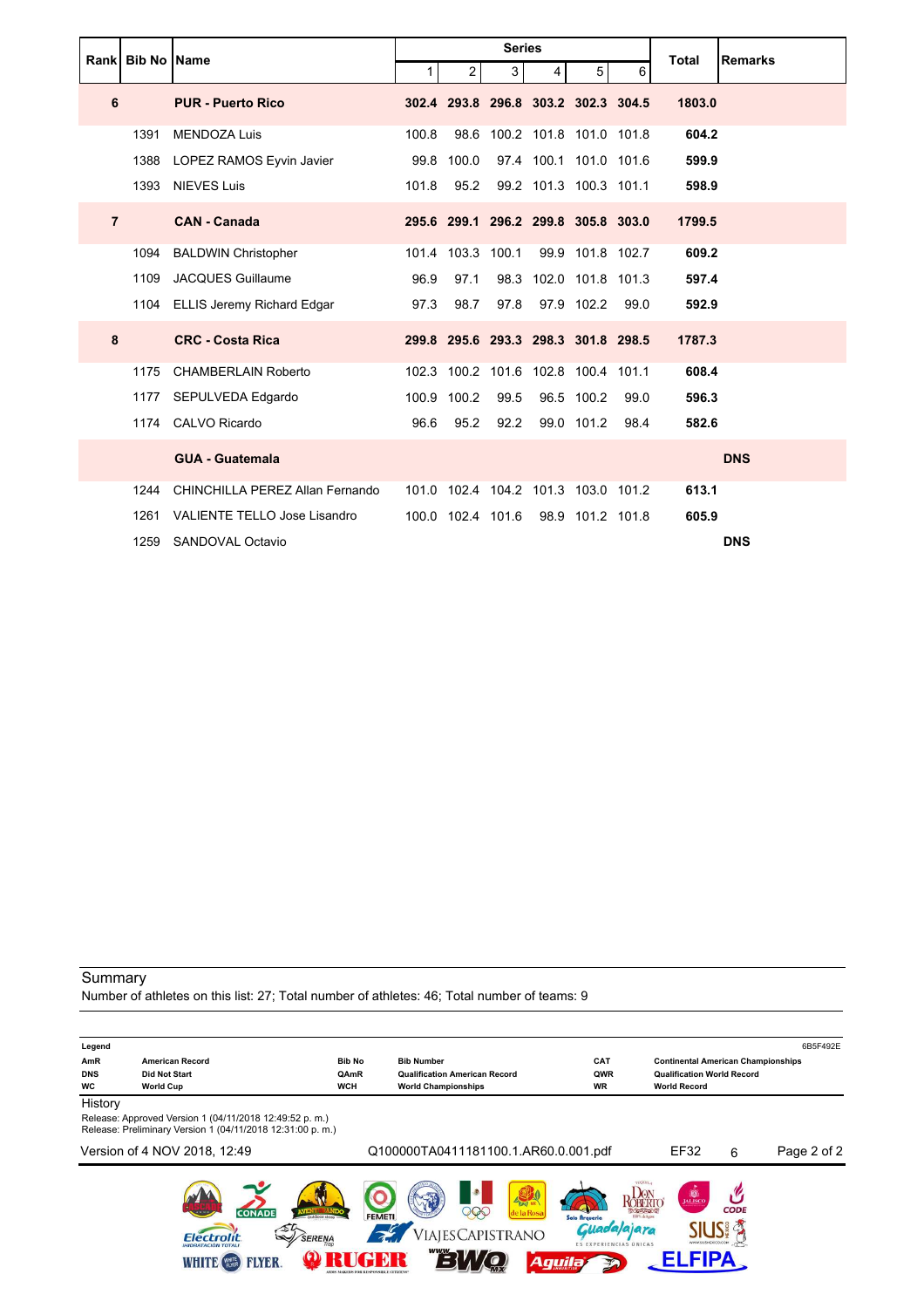

## **50m RIFLE 3 POSITIONS MEN RESULTS FINAL**

SAT 10 NOV 2018, START TIME 12:45

|           |                  | <b>Records</b>                    |            |                               |                               |                       |               |              |                               |               |     |              |                |
|-----------|------------------|-----------------------------------|------------|-------------------------------|-------------------------------|-----------------------|---------------|--------------|-------------------------------|---------------|-----|--------------|----------------|
| AmR       |                  | 464.1 EMMONS Matthew              |            |                               |                               |                       | <b>USA</b>    | 25 MAY 2016  |                               | WC            |     | Munich (GER) |                |
| <b>WR</b> |                  | 465.3 YANG Haoran                 |            |                               |                               |                       | <b>CHN</b>    | 25 MAY 2018  |                               | WC            |     | Munich (GER) |                |
|           |                  |                                   |            |                               |                               |                       |               |              |                               |               |     |              |                |
| Rk        | <b>Bib</b><br>No | Name                              | Nat        | Κn                            | Pr                            |                       |               |              | <b>Standing - Elimination</b> |               |     | Total        | <b>Remarks</b> |
| 1         | 1455             | <b>NORTON</b><br>George           | <b>USA</b> | 151.7<br>50.0<br>50.9<br>50.8 | 304.9<br>51.2<br>50.6<br>51.4 | 401.9<br>50.0<br>47.0 | 412.4<br>10.5 | 421.0<br>8.6 | 431.3<br>10.3                 | 441.4<br>10.1 | 9.4 | 450.8        |                |
| 2         |                  | 1462 SUNDERMAN<br>Patrick         | <b>USA</b> | 149.1<br>49.9<br>49.4<br>49.8 | 301.8<br>49.7<br>52.4<br>50.6 | 396.0<br>47.3<br>46.9 | 406.4<br>10.4 | 415.4<br>9.0 | 424.7<br>9.3                  | 434.8<br>10.1 | 7.7 | 442.5        |                |
| 3         |                  | 1001 ANGELONI<br>Juan Diego       | <b>ARG</b> | 148.3<br>49.8<br>47.9<br>50.6 | 305.0<br>52.3<br>52.6<br>51.8 | 395.6<br>46.1<br>44.5 | 404.4<br>8.8  | 414.2<br>9.8 | 423.0<br>8.8                  | 7.8           |     | 430.8        |                |
| 4         |                  | 1447 KOZENIESKY<br>Lucas          | <b>USA</b> | 148.2<br>49.3<br>47.6<br>51.3 | 296.4<br>48.9<br>48.4<br>50.9 | 394.8<br>50.5<br>47.9 | 404.5<br>9.7  | 413.2<br>8.7 | 9.8                           |               |     | 423.0 SO     |                |
| 5         |                  | 1311 SANCHEZ<br>Jose Luis         | <b>MEX</b> | 149.0<br>50.1<br>48.1<br>50.8 | 301.7<br>51.1<br>51.4<br>50.2 | 395.7<br>45.7<br>48.3 | 404.6<br>8.9  | 8.4          |                               |               |     | 413.0        |                |
| 6         |                  | 1005 EBERHARDT<br>Alexis Exequiel | <b>ARG</b> | 144.6<br>46.3<br>49.7<br>48.6 | 298.1<br>50.5<br>51.6<br>51.4 | 392.8<br>48.7<br>46.0 | 10.2          |              |                               |               |     | 403.0        |                |
| 7         |                  | 1018 PASERO<br>Alejandro Martin   | <b>ARG</b> | 145.2<br>48.9<br>46.2<br>50.1 | 296.4<br>48.8<br>51.1<br>51.3 | 46.1<br>46.9          |               |              |                               |               |     | 389.4        |                |
| 8         |                  | 1075 MOREIRA<br>Leonardo          | <b>BRA</b> | 151.8<br>50.2<br>52.2<br>49.4 | 304.3<br>51.0<br>51.6<br>49.9 | 41.5<br>42.0          |               |              |                               |               |     | 387.8        |                |

**Legend** 1ABF5473 **AmR American Record Bib No Bib Number Kn Kneeling Nat Nation Pr Prone Rk Rank SO Athlete eliminated by Shoot-off for tie WC World Cup WR World Record History** Release: Approved Version 1 (10/11/2018 01:34:39 p. m.) Version of 10 NOV 2018, 13:34 F100000IA1011181245.1.FR3X40.0.001.pdf EF32 19 Page 1 of 1Y ROBERTO CODE 999 **SIUS #** Guada/ajara SERENA  $\overline{\mathcal{X}}$ VIAJESCAPISTRANO **Electrolit ELFIPA** WHITE **(200** FLYER. **ORUGER** Aquila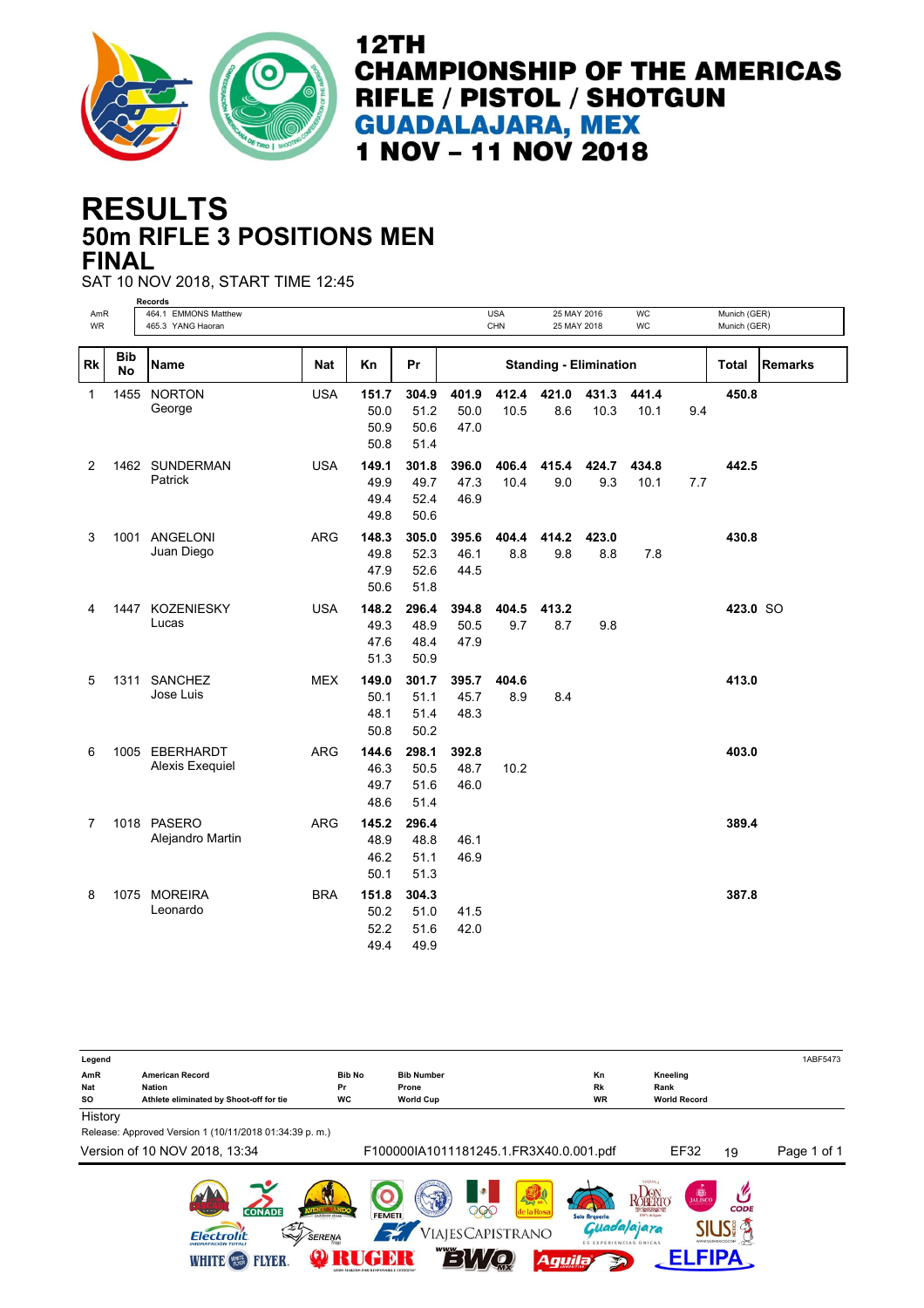

**SIUS! 含** 

**ELFIPA** 

Guada/ajara

Aguila >

## **50m RIFLE 3 POSITIONS MEN RESULTS QUALIFICATION**

SAT 10 NOV 2018, START TIME 09:00

**Electrolit** 

SERENA WHITE **@** FLYER **Q RUGER** 

| QAmR<br>QWR | Records             | 1184 EMMONS Matthew<br>1187 YANG Haoran                                                                                  |            |                                        | <b>USA</b><br>CHN        |               | 25 MAY 2016<br>24 MAY 2018 |     | WC<br>WC                 |                | Munich (GER)<br>Munich (GER)     |             |  |
|-------------|---------------------|--------------------------------------------------------------------------------------------------------------------------|------------|----------------------------------------|--------------------------|---------------|----------------------------|-----|--------------------------|----------------|----------------------------------|-------------|--|
|             | <b>Records Team</b> |                                                                                                                          |            |                                        |                          |               |                            |     |                          |                |                                  |             |  |
| AmR<br>WR   |                     | 3511 EMMONS Matthew; MCPHAIL Michael; KOZENIESKY Lucas;<br>3535 LOUGINETS Nazar; MASLENNIKOV Vladimir; KAMENSKIY Sergey; |            |                                        | <b>USA</b><br><b>RUS</b> |               | 6 SEP 2018<br>6 SEP 2018   |     | <b>WCH</b><br><b>WCH</b> |                | Changwon (KOR)<br>Changwon (KOR) |             |  |
|             |                     |                                                                                                                          |            |                                        |                          | <b>Series</b> |                            |     | Sub                      |                |                                  |             |  |
| Rank        | <b>Bib No Name</b>  |                                                                                                                          | Nat        | <b>Position</b>                        | 1                        | $\sqrt{2}$    | 3                          | 4   | <b>Total</b>             | <b>Total</b>   | <b>Remarks</b>                   |             |  |
| 1           | 1311                | <b>SANCHEZ Jose Luis</b>                                                                                                 | <b>MEX</b> | Kneeling                               | 97                       | 96            | 96                         | 96  | 385                      |                |                                  |             |  |
|             |                     |                                                                                                                          |            | Prone                                  | 99                       | 99            | 97                         | 100 | 395                      |                |                                  |             |  |
|             |                     |                                                                                                                          |            | Standing                               | 94                       | 96            | 98                         | 96  | 384                      | 1164-59x       |                                  | QF          |  |
| 2           | 1005                | <b>EBERHARDT Alexis Exequiel ARG</b>                                                                                     |            | Kneeling                               | 99                       | 99            | 99                         | 96  | 393                      |                |                                  |             |  |
|             |                     |                                                                                                                          |            | Prone                                  | 100                      | 99            | 100                        | 97  | 396                      |                |                                  |             |  |
|             |                     |                                                                                                                          |            | Standing                               | 95                       | 96            | 93                         | 91  | 375                      | 1164-53x QAmRJ |                                  | QF          |  |
| 3           | 1447                | <b>KOZENIESKY Lucas</b>                                                                                                  | <b>USA</b> | Kneeling                               | 94                       | 98            | 99                         | 98  | 389                      |                |                                  |             |  |
|             |                     |                                                                                                                          |            | Prone                                  | 98                       | 98            | 97                         | 98  | 391                      |                |                                  |             |  |
|             |                     |                                                                                                                          |            | Standing                               | 98                       | 98            | 91                         | 96  | 383                      | 1163-50x       |                                  | QF          |  |
| 4           | 1455                | <b>NORTON George</b>                                                                                                     | <u>USA</u> | Kneeling                               | 98                       | 99            | 97                         | 97  | 391                      |                |                                  |             |  |
|             |                     |                                                                                                                          |            | Prone                                  | 100                      | 100           | 99                         | 99  | 398                      |                |                                  |             |  |
|             |                     |                                                                                                                          |            | Standing                               | 91                       | 92            | 93                         | 93  | 369                      | 1158-50x       |                                  | QF          |  |
| 5           |                     | 1001 ANGELONI Juan Diego                                                                                                 | ARG        | Kneeling                               | 94                       | 99            | 94                         | 98  | 385                      |                |                                  |             |  |
|             |                     |                                                                                                                          |            | Prone                                  | 99                       | 98            | 99                         | 100 | 396                      |                |                                  |             |  |
|             |                     |                                                                                                                          |            | Standing                               | 91                       | 97            | 91                         | 90  | 369                      | 1150-47x       |                                  | QF          |  |
| 6           | 1075                | <b>MOREIRA Leonardo</b>                                                                                                  | <b>BRA</b> | Kneeling                               | 100                      | 95            | 93                         | 97  | 385                      |                |                                  |             |  |
|             |                     |                                                                                                                          |            | Prone                                  | 99                       | 98            | 99                         | 100 | 396                      |                |                                  |             |  |
|             |                     |                                                                                                                          |            | Standing                               | 92                       | 89            | 92                         | 95  | 368                      | 1149-57x A 2   |                                  | QF          |  |
| 7           |                     | 1462 SUNDERMAN Patrick                                                                                                   | <u>USA</u> | Kneeling                               | 95                       | 92            | 96                         | 97  | 380                      |                |                                  |             |  |
|             |                     |                                                                                                                          |            | Prone                                  | 99                       | 100           | 100                        | 95  | 394                      |                |                                  |             |  |
|             |                     |                                                                                                                          |            | Standing                               | 93                       | 94            | 95                         | 93  | 375                      | 1149-38x       |                                  | QF          |  |
| 8           |                     | 1018 PASERO Alejandro Martin                                                                                             | <b>ARG</b> | Kneeling                               | 98                       | 97            | 98                         | 94  | 387                      |                |                                  |             |  |
|             |                     |                                                                                                                          |            | Prone                                  | 100                      | 97            | 99                         | 97  | 393                      |                |                                  |             |  |
|             |                     |                                                                                                                          |            | Standing                               | 91                       | 93            | 93                         | 91  | 368                      | 1148-53x       |                                  | QF          |  |
| 9           | 1295                | MORALES ACEVEDO Luis                                                                                                     | <b>MEX</b> | Kneeling                               | 99                       | 95            | 96                         | 93  | 383                      |                |                                  |             |  |
|             |                     | Emilio                                                                                                                   |            | Prone                                  | 98                       | 94            | 97                         | 96  | 385                      |                |                                  |             |  |
|             |                     |                                                                                                                          |            | Standing                               | 95                       | 97            | 96                         | 92  | 380                      | 1148-35x       |                                  |             |  |
| 10          |                     | 1290 MANRIQUE PEREZ Alfonso                                                                                              | MEX        | Kneeling                               | 97                       | 96            | 95                         | 94  | 382                      |                |                                  |             |  |
|             |                     |                                                                                                                          |            | Prone                                  | 97                       | 99            | 97                         | 98  | 391                      |                |                                  |             |  |
|             |                     |                                                                                                                          |            | Standing                               | 93                       | 92            | 95                         | 93  | 373                      | 1146-37x       |                                  |             |  |
| 11          | 1360                | MORALES BUSTOS Cristian PER                                                                                              |            | Kneeling                               | 95                       | 95            | 98                         | 98  | 386                      |                |                                  |             |  |
|             |                     | Jaime                                                                                                                    |            | Prone                                  | 97                       | 98            | 96                         | 98  | 389                      |                |                                  |             |  |
|             |                     |                                                                                                                          |            | Standing                               | 94                       | 95            | 92                         | 89  | 370                      | 1145-38x       |                                  |             |  |
|             |                     | Version of 10 NOV 2018, 12:22                                                                                            |            | Q100000IA1011180900.1.FR3X40.0.001.pdf |                          |               |                            |     |                          |                | 19                               | Page 1 of 3 |  |
|             |                     |                                                                                                                          |            |                                        |                          |               |                            |     | <b>DON</b><br>ROBERTO    |                | CODE                             |             |  |

VIAJESCAPISTRANO

'BWQ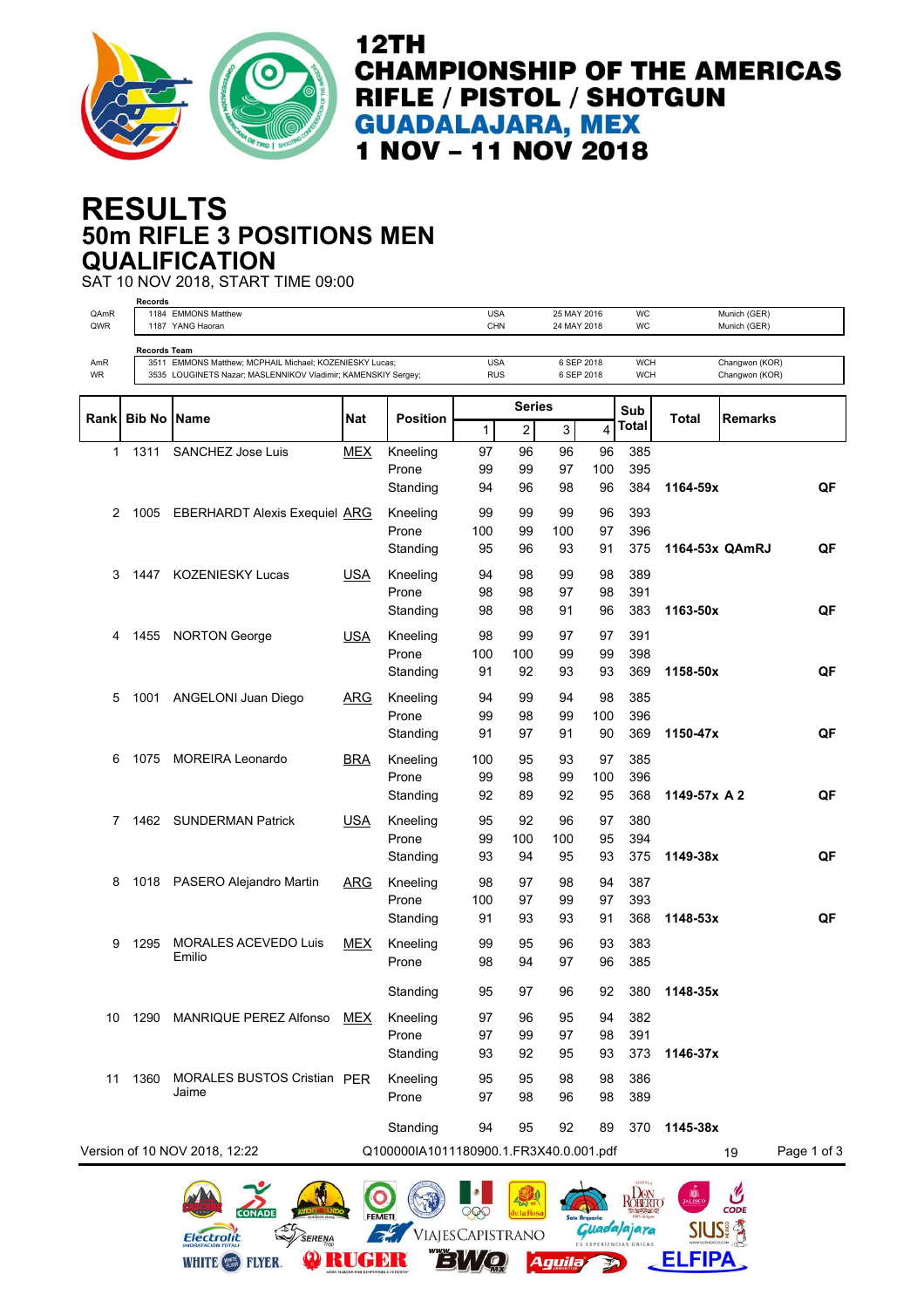| Rank | <b>Bib No Name</b> |                                      | <b>Nat</b>    | <b>Position</b>                        |                             | <b>Series</b>  |          |                         | Sub                 | Total        | <b>Remarks</b>    |
|------|--------------------|--------------------------------------|---------------|----------------------------------------|-----------------------------|----------------|----------|-------------------------|---------------------|--------------|-------------------|
|      |                    |                                      |               |                                        | 1                           | $\overline{c}$ | 3        | $\overline{\mathbf{4}}$ | <b>Total</b>        |              |                   |
| 12   |                    | 1123 SYCH Grzegorz                   | CAN           | Kneeling                               | 95                          | 96             | 97       | 95                      | 383                 |              |                   |
|      |                    |                                      |               | Prone                                  | 98                          | 99             | 100      | 97                      | 394                 |              |                   |
|      |                    |                                      |               | Standing                               | 89                          | 89             | 92       | 96                      | 366                 | 1143-49x     |                   |
| 13   | 1259               | SANDOVAL Octavio                     | <b>GUA</b>    | Kneeling                               | 94                          | 96             | 96       | 91                      | 377                 |              |                   |
|      |                    |                                      |               | Prone<br>Standing                      | 96<br>93                    | 98<br>92       | 98<br>93 | 98<br>96                | 390<br>374          | 1141-41x     |                   |
|      |                    |                                      |               |                                        |                             |                |          |                         |                     |              |                   |
| 14   | 1371               | VIZCARRA GALLEGOS<br>Daniel Eduardo  | <b>PER</b>    | Kneeling<br>Prone                      | 96<br>97                    | 93<br>96       | 96<br>97 | 96<br>97                | 381<br>387          |              |                   |
|      |                    |                                      |               |                                        |                             |                |          |                         |                     |              |                   |
|      |                    |                                      |               | Standing                               | 95                          | 95             | 88       | 94                      | 372                 | 1140-38x     |                   |
| 15   |                    | 1112 LAPOINTE Tommy                  | CAN           | Kneeling                               | 93                          | 97             | 96       | 95                      | 381                 |              |                   |
|      |                    |                                      |               | Prone                                  | 98                          | 97             | 98       | 99                      | 392                 |              |                   |
|      |                    |                                      |               | Standing                               | 93                          | 90             | 90       | 92                      | 365                 | 1138-35x     |                   |
| 16   | 1244               | CHINCHILLA PEREZ Allan<br>Fernando   | <b>GUA</b>    | Kneeling                               | 92                          | 95             | 97       | 96                      | 380                 |              |                   |
|      |                    |                                      |               | Prone                                  | 99                          | 96             | 95       | 94                      | 384                 |              |                   |
|      |                    |                                      |               | Standing                               | 93                          | 92             | 98       | 91                      | 374                 | 1138-32x     |                   |
| 17   | 1079               | <b>RIPPEL Cassio Cesar</b>           | <b>BRA</b>    | Kneeling                               | 92                          | 93             | 94       | 96                      | 375                 |              |                   |
|      |                    |                                      |               | Prone                                  | 99                          | 98             | 99       | 100                     | 396                 |              |                   |
|      |                    |                                      |               | Standing                               | 89                          | 96             | 87       | 94                      | 366                 | 1137-48x     |                   |
| 18   | 1194               | RAINIER QUINTANILLA                  | <b>CUB</b>    | Kneeling                               | 96                          | 96             | 95       | 98                      | 385                 |              |                   |
|      |                    | Montano                              |               | Prone                                  | 98                          | 98             | 100      | 97                      | 393                 |              |                   |
|      |                    |                                      |               | Standing                               | 91                          | 86             | 91       | 91                      | 359                 | 1137-40x     |                   |
|      |                    |                                      |               |                                        |                             |                |          |                         |                     |              |                   |
| 19   | 1071               | <b>HECK Bruno Lion</b>               | <b>BRA</b>    | Kneeling                               | 95                          | 96             | 96       | 94                      | 381                 |              |                   |
|      |                    |                                      |               | Prone<br>Standing                      | 98<br>92                    | 96<br>95       | 97<br>93 | 99<br>86                | 390<br>366          | 1137-36x     |                   |
|      |                    | <b>IEMMA HERNANDEZ Julio</b>         |               |                                        |                             |                |          |                         |                     |              |                   |
| 20   | 1478               | Cesar                                | <b>VEN</b>    | Kneeling<br>Prone                      | 91<br>100                   | 88<br>100      | 91<br>99 | 91<br>99                | 361<br>398          |              |                   |
|      |                    |                                      |               |                                        |                             |                |          |                         |                     |              |                   |
|      |                    |                                      |               | Standing                               | 90                          | 96             | 93       | 95                      | 374                 | 1133-41x B 2 |                   |
| 21   | 1189               | <b>MOLERIO QUINTANA</b><br>Alexander | <b>CUB</b>    | Kneeling                               | 95                          | 97             | 94       | 95                      | 381                 |              |                   |
|      |                    |                                      |               | Prone                                  | 95                          | 98             | 97       | 96                      | 386                 |              |                   |
|      |                    |                                      |               | Standing                               | 95                          | 87             | 92       | 92                      | 366                 | 1133-31x     |                   |
| 22   | 1391               | <b>MENDOZA Luis</b>                  | <b>PUR</b>    | Kneeling                               | 94                          | 94             | 96       | 99                      | 383                 |              |                   |
|      |                    |                                      |               | Prone                                  | 93                          | 97             | 97       | 96                      | 383                 |              |                   |
|      |                    |                                      |               | Standing                               | 89                          | 89             | 91       | 95                      | 364                 | 1130-31x     |                   |
| 23   | 1103               | <b>DUGOVIC Michal</b>                | <b>CAN</b>    | Kneeling                               | 96                          | 94             | 93       | 95                      | 378                 |              |                   |
|      |                    |                                      |               | Prone                                  | 99                          | 97             | 100      | 96                      | 392                 |              |                   |
|      |                    |                                      |               | Standing                               | 90                          | 87             | 86       | 92                      | 355                 | 1125-39x     |                   |
| 24   | 1481               | <b>GIRARD Alain</b>                  | <b>MTQ</b>    | Kneeling                               | 93                          | 95             | 94       | 93                      | 375                 |              |                   |
|      |                    |                                      |               | Prone                                  | 99                          | 100            | 100      | 97                      | 396                 |              |                   |
|      |                    |                                      |               | Standing                               | 87                          | 91             | 91       | 85                      | 354                 | 1125-29x     |                   |
| 25   | 1175               | <b>CHAMBERLAIN Roberto</b>           | <b>CRC</b>    | Kneeling                               | 91                          | 92             | 92       | 92                      | 367                 |              |                   |
|      |                    |                                      |               | Prone                                  | 98                          | 98             | 98       | 97                      | 391                 |              |                   |
|      |                    |                                      |               | Standing                               | 94                          | 91             | 91       | 89                      | 365                 | 1123-40x     |                   |
| 26   | 1141               | PARADA YANEZ Anyelo HansCHI          |               | Kneeling                               | 90                          | 94             | 93       | 91                      | 368                 |              |                   |
|      |                    |                                      |               | Prone<br>Standing                      | 97<br>90                    | 95<br>90       | 99<br>91 | 97<br>95                | 388<br>366          | 1122-32x     |                   |
|      |                    |                                      |               |                                        |                             |                |          |                         |                     |              |                   |
| 27   | 1184               | <b>BETANCOURT PEREZ</b><br>Alejandro | <b>CUB</b>    | Kneeling<br>Prone                      | 94<br>97                    | 92<br>96       | 91<br>94 | 96<br>92                | 373<br>379          |              |                   |
|      |                    |                                      |               |                                        |                             |                |          |                         |                     |              |                   |
|      |                    |                                      |               | Standing                               | 88                          | 92             | 96       | 92                      | 368                 | 1120-31x     |                   |
|      |                    | Version of 10 NOV 2018, 12:22        |               | Q100000IA1011180900.1.FR3X40.0.001.pdf |                             |                |          |                         |                     |              | Page 2 of 3<br>19 |
|      |                    |                                      |               |                                        |                             |                |          |                         |                     |              |                   |
|      |                    |                                      |               |                                        |                             |                |          |                         | <b>KOBERTO</b>      |              |                   |
|      |                    |                                      | <b>FEMETI</b> |                                        | 999                         | de la Rosa     |          | <b>Guada/ajara</b>      |                     |              | CODE              |
|      |                    | <b>Electrolit</b><br><b>SERENA</b>   |               |                                        | VIAJESCAPISTRANO<br>WWW JAN |                |          |                         | <b>NCIAS ÚNICAS</b> |              |                   |

WHITE S FLYER. 9 RUGHR "BWQ Aguila > ELFIPA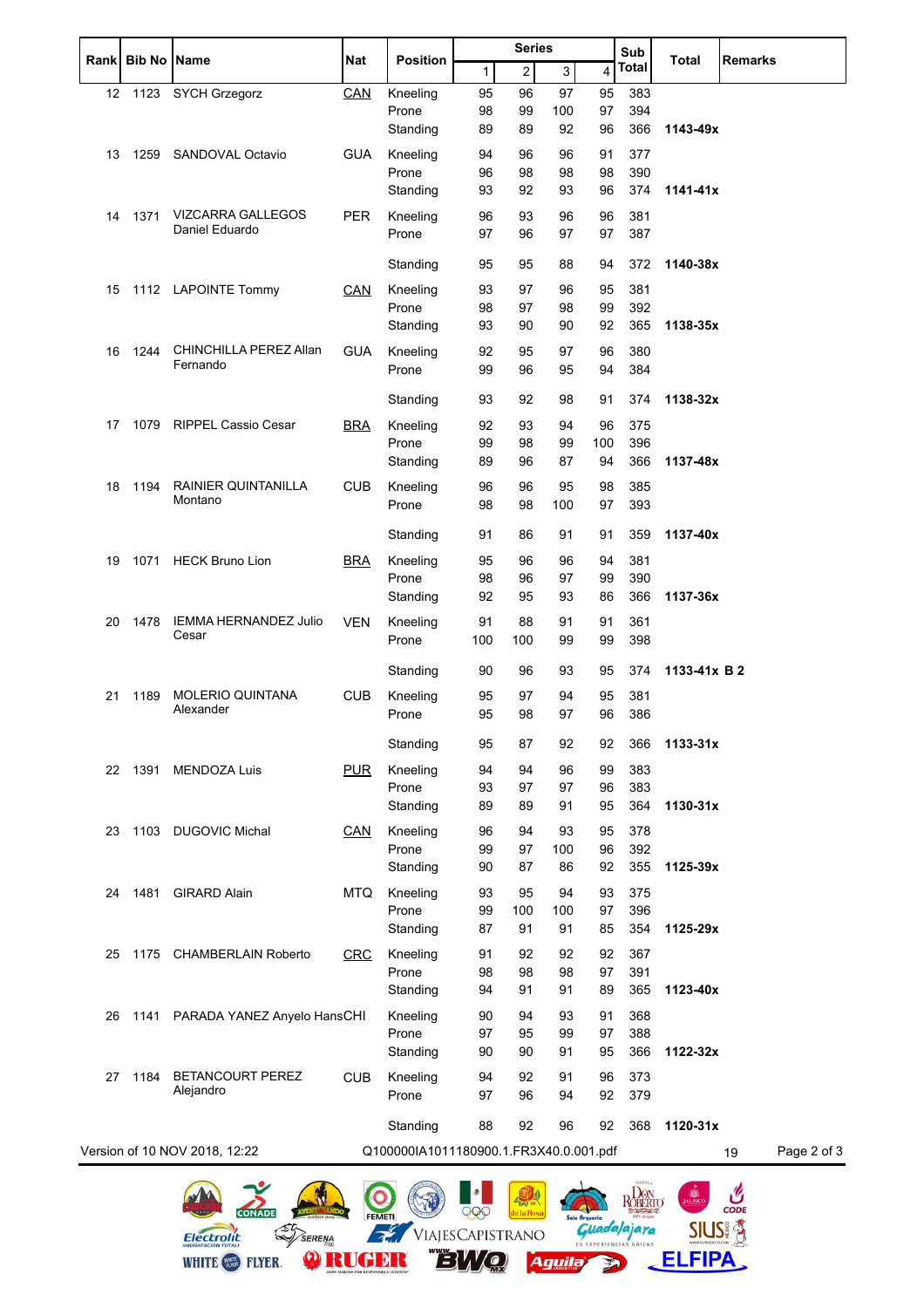| Rank |      | <b>Bib No Name</b>           | <b>Nat</b> | <b>Position</b> |    | <b>Series</b>           |    |    | Sub   | <b>Total</b> | <b>Remarks</b> |
|------|------|------------------------------|------------|-----------------|----|-------------------------|----|----|-------|--------------|----------------|
|      |      |                              |            |                 | 1  | $\overline{\mathbf{c}}$ | 3  | 4  | Total |              |                |
| 28   | 1233 | <b>PREZA Noe Neftali</b>     | <b>ESA</b> | Kneeling        | 89 | 88                      | 97 | 94 | 368   |              |                |
|      |      |                              |            | Prone           | 95 | 95                      | 97 | 96 | 383   |              |                |
|      |      |                              |            | Standing        | 94 | 89                      | 93 | 91 | 367   | 1118-24x     |                |
| 29   | 1159 | LOPEZ GASCA Ivan Camilo      | COL        | Kneeling        | 89 | 92                      | 93 | 90 | 364   |              |                |
|      |      |                              |            | Prone           | 96 | 94                      | 95 | 97 | 382   |              |                |
|      |      |                              |            | Standing        | 93 | 90                      | 90 | 94 | 367   | 1113-22x     |                |
| 30   | 1228 | <b>GUTIERREZ Israel</b>      | ESA        | Kneeling        | 89 | 95                      | 92 | 93 | 369   |              |                |
|      |      |                              |            | Prone           | 94 | 94                      | 95 | 93 | 376   |              |                |
|      |      |                              |            | Standing        | 92 | 86                      | 91 | 88 | 357   | 1102-28x     |                |
| 31   | 1393 | <b>NIEVES Luis</b>           | <b>PUR</b> | Kneeling        | 92 | 90                      | 88 | 94 | 364   |              |                |
|      |      |                              |            | Prone           | 97 | 96                      | 95 | 97 | 385   |              |                |
|      |      |                              |            | Standing        | 86 | 86                      | 89 | 92 | 353   | 1102-27x     |                |
| 32   | 1177 | SEPULVEDA Edgardo            | <b>CRC</b> | Kneeling        | 95 | 88                      | 89 | 91 | 363   |              |                |
|      |      |                              |            | Prone           | 95 | 99                      | 99 | 96 | 389   |              |                |
|      |      |                              |            | Standing        | 83 | 88                      | 91 | 85 | 347   | 1099-26x     |                |
| 33   | 1402 | <b>VELAZGUEZ ZARATE Edil</b> | <b>PUR</b> | Kneeling        | 88 | 94                      | 94 | 91 | 367   |              |                |
|      |      |                              |            | Prone           | 98 | 97                      | 95 | 95 | 385   |              |                |
|      |      |                              |            | Standing        | 87 | 83                      | 89 | 88 | 347   | 1099-21x     |                |
| 34   |      | 1173 CALVO Andrey            | <b>CRC</b> | Kneeling        | 76 | 95                      | 86 | 95 | 352   |              |                |
|      |      |                              |            | Prone           | 99 | 100                     | 97 | 97 | 393   |              |                |
|      |      |                              |            | Standing        | 86 | 83                      | 85 | 85 | 339   | 1084-38x     |                |
| 35   | 1051 | <b>CHAMBI MEJIA Gabriel</b>  | <b>BOL</b> | Kneeling        | 81 | 83                      | 80 | 92 | 336   |              |                |
|      |      | Marco                        |            | Prone           | 96 | 93                      | 95 | 92 | 376   |              |                |
|      |      |                              |            | Standing        | 83 | 79                      | 86 | 83 | 331   | 1043-12x     |                |

Number of athletes on this list: 35; Total number of athletes: 39; Total number of teams: 7

**Note**

Please note that there are records equally achieved by several athletes and only the first to set the record is shown.

| A <sub>2</sub><br><b>B2</b> | Athlete 1075 MOREIRA Leonardo (BRA) - ISSF Rule 6.16.5 2 Protest not accepted<br>Athlete 1478 IEMMA HERNANDEZ Julio Cesar (VEN) - ISSF Rule 6.16.5 2 Protest not accepted |                          |                                                                                    |                                                                      |                                                                               |             |
|-----------------------------|---------------------------------------------------------------------------------------------------------------------------------------------------------------------------|--------------------------|------------------------------------------------------------------------------------|----------------------------------------------------------------------|-------------------------------------------------------------------------------|-------------|
| Legend                      |                                                                                                                                                                           |                          |                                                                                    |                                                                      |                                                                               | FF3C1CDA    |
| <b>Nat</b><br>QWR<br>WR     | <b>Team Member</b><br><b>Nation</b><br><b>Qualification World Record</b><br><b>World Record</b>                                                                           | AmR<br>QAmR<br><b>WC</b> | <b>American Record</b><br><b>Qualification American Record</b><br><b>World Cup</b> | <b>Bib No</b><br>QF<br><b>WCH</b>                                    | <b>Bib Number</b><br><b>Qualified for Final</b><br><b>World Championships</b> |             |
| History                     |                                                                                                                                                                           |                          |                                                                                    |                                                                      |                                                                               |             |
|                             | Release: Approved Version 1 (10/11/2018 12:22:03 p.m.)<br>Release: Preliminary Version 1 (10/11/2018 12:10:01 p.m.)                                                       |                          |                                                                                    |                                                                      |                                                                               |             |
|                             | Version of 10 NOV 2018, 12:22                                                                                                                                             |                          | Q100000IA1011180900.1.FR3X40.0.001.pdf                                             |                                                                      | EF32<br>19                                                                    | Page 3 of 3 |
|                             | <b>CONADE</b><br><b>SERENA</b><br>Flectrolit<br>MER                                                                                                                       | <b>FEMETI</b>            | <b>Day I MR</b><br>DOC<br>de la Rosa<br>iajesCapistrano                            | Solo Arqueria<br>dalajara<br><b>ES EXPERIENCIAS UNICAS</b><br>Aguila | 愿<br><b>JALISCO</b><br><b>CODE</b><br><b>GAYAR</b>                            |             |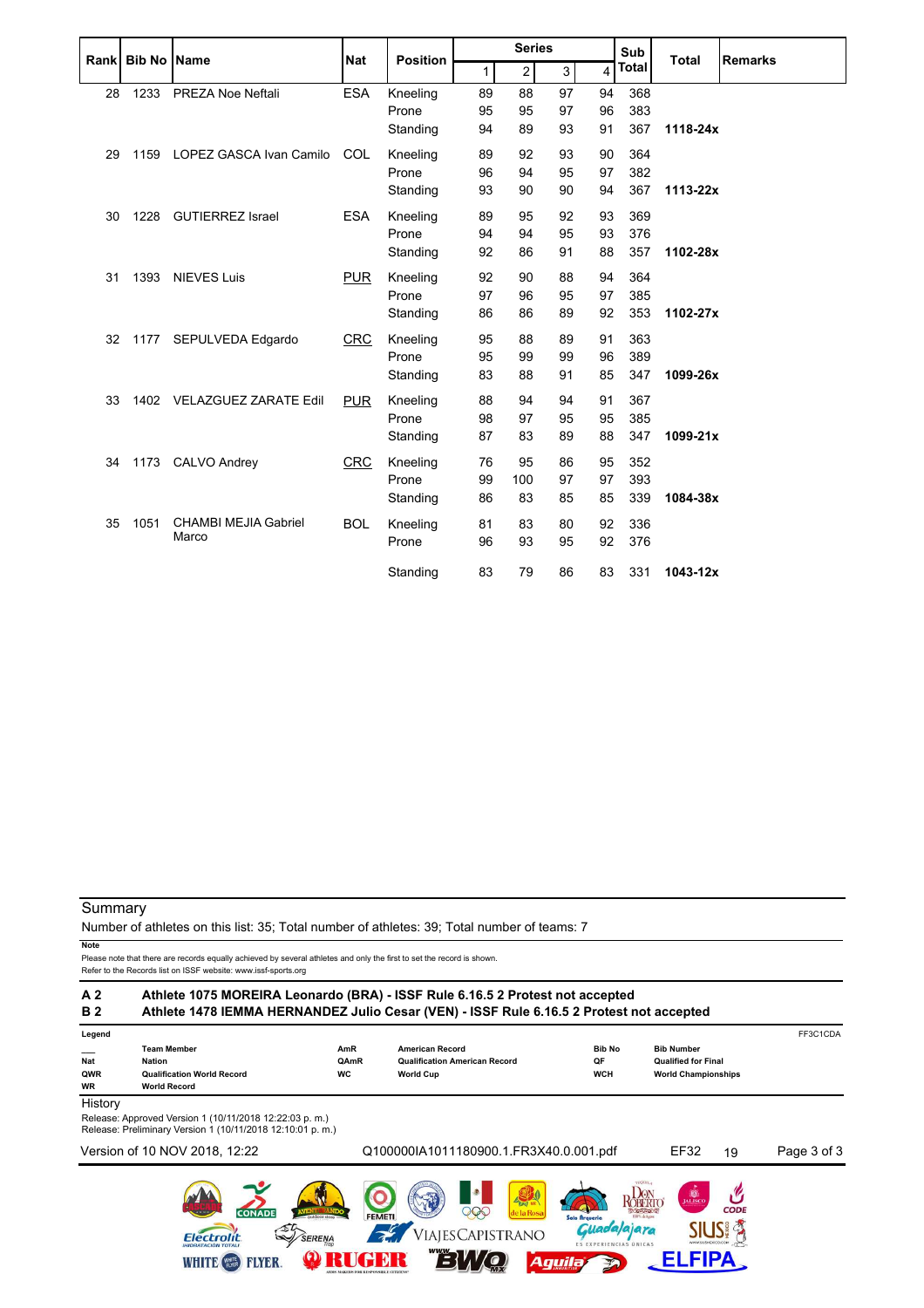

### **50m RIFLE 3 POSITIONS MEN RESULTS MQS**

SAT 10 NOV 2018, START TIME 09:00

|      | <b>Bib No Name</b>          | <b>Nat</b> | <b>Position</b> |    | <b>Series</b> |    |    | Sub          | <b>Total</b> | <b>IRemarks</b> |
|------|-----------------------------|------------|-----------------|----|---------------|----|----|--------------|--------------|-----------------|
|      |                             |            |                 |    | 2             | 3  | 4  | <b>Total</b> |              |                 |
| 1459 | <b>SHERRY Timothy</b>       | <b>USA</b> | Kneeling        | 97 | 99            | 99 | 97 | 392          |              |                 |
|      |                             |            | Prone           | 98 | 100           | 99 | 98 | 395          |              |                 |
|      |                             |            | Standing        | 98 | 96            | 97 | 95 | 386          | 1173-69x     |                 |
| 1433 | <b>CHRISTENSON Dempster</b> | <b>USA</b> | Kneeling        | 98 | 96            | 98 | 98 | 390          |              |                 |
|      |                             |            | Prone           | 96 | 97            | 99 | 99 | 391          |              |                 |
|      |                             |            | Standing        | 98 | 96            | 96 | 96 | 386          | 1167-58x     |                 |
| 1305 | QUEZADA MARQUEZ Carlos MEX  |            | Kneeling        | 92 | 97            | 98 | 97 | 384          |              |                 |
|      |                             |            | Prone           | 99 | 98            | 98 | 98 | 393          |              |                 |
|      |                             |            | Standing        | 93 | 92            | 96 | 98 | 379          | 1156-46x     |                 |
| 1158 | LASTRA GONZALEZ Guido       | COL        | Kneeling        | 92 | 93            | 87 | 94 | 366          |              |                 |
|      |                             |            | Prone           | 96 | 93            | 97 | 99 | 385          |              |                 |
|      |                             |            | Standing        |    |               |    |    |              | 751-21x DNF  |                 |

**Summary** 

Number of athletes on this list: 4; Total number of athletes: 39; Total number of teams: 7

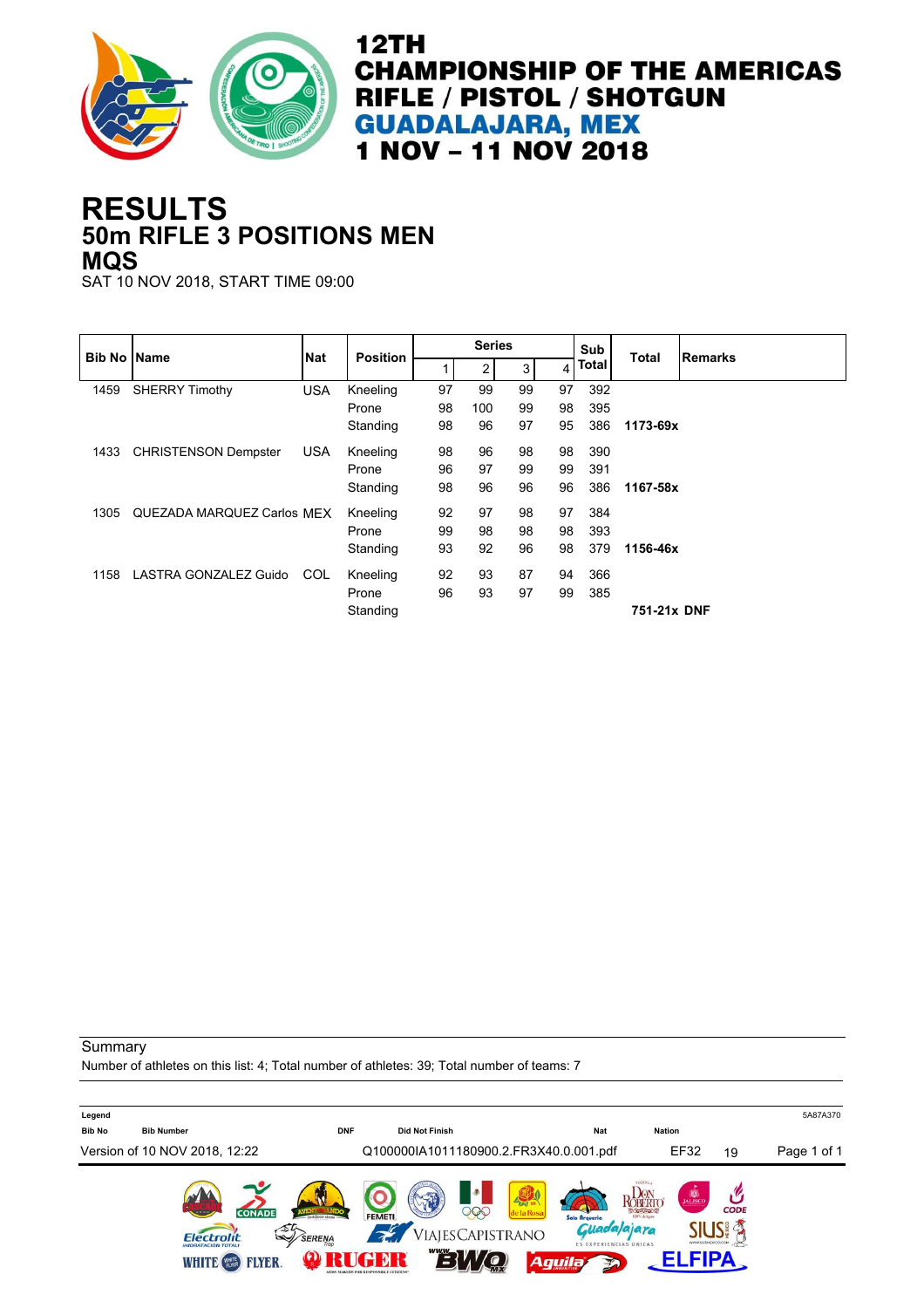

## **50m RIFLE 3 POSITIONS MEN RESULTS TEAM**

SAT 10 NOV 2018, START TIME 09:00

|                | <b>Records</b>      |                                                               |                 |            |               |             |     |              |                    |                |  |
|----------------|---------------------|---------------------------------------------------------------|-----------------|------------|---------------|-------------|-----|--------------|--------------------|----------------|--|
| QAmR           |                     | 1184 EMMONS Matthew                                           |                 | <b>USA</b> |               | 25 MAY 2016 |     | <b>WC</b>    |                    | Munich (GER)   |  |
| QWR            |                     | 1187 YANG Haoran                                              |                 | CHN        |               | 24 MAY 2018 |     | <b>WC</b>    |                    | Munich (GER)   |  |
|                |                     |                                                               |                 |            |               |             |     |              |                    |                |  |
| AmR            | <b>Records Team</b> | 3511 EMMONS Matthew; MCPHAIL Michael; KOZENIESKY Lucas;       |                 | <b>USA</b> | 6 SEP 2018    |             |     | <b>WCH</b>   | Changwon (KOR)     |                |  |
| <b>WR</b>      |                     | 3535 LOUGINETS Nazar; MASLENNIKOV Vladimir; KAMENSKIY Sergey; |                 | <b>RUS</b> |               | 6 SEP 2018  |     | <b>WCH</b>   |                    | Changwon (KOR) |  |
|                |                     |                                                               |                 |            |               |             |     |              |                    |                |  |
|                |                     |                                                               |                 |            | <b>Series</b> |             |     |              |                    |                |  |
| Rank           | <b>Bib No Name</b>  |                                                               | <b>Position</b> |            |               |             |     | Sub          | <b>Total</b>       | <b>Remarks</b> |  |
|                |                     |                                                               |                 | 1          | 2             | 3           | 4   | <b>Total</b> |                    |                |  |
|                |                     |                                                               |                 |            |               |             |     |              |                    |                |  |
| 1              |                     | <b>USA - United States of America</b>                         |                 | 287        | 289           | 292         |     | 292 1160     |                    |                |  |
|                |                     |                                                               |                 | 297        | 298           | 296         |     | 292 1183     |                    |                |  |
|                |                     |                                                               |                 |            |               |             |     |              |                    |                |  |
|                |                     |                                                               |                 | 282        | 284           | 279         |     |              | 282 1127 3470-138x |                |  |
|                | 1447                | <b>KOZENIESKY Lucas</b>                                       | Kneeling        | 94         | 98            | 99          | 98  | 389          |                    |                |  |
|                |                     |                                                               | Prone           | 98         | 98            | 97          | 98  | 391          |                    |                |  |
|                |                     |                                                               |                 |            |               |             |     |              |                    |                |  |
|                |                     |                                                               | Standing        | 98         | 98            | 91          | 96  | 383          | 1163-50x           |                |  |
|                | 1455                |                                                               |                 | 98         | 99            | 97          | 97  | 391          |                    |                |  |
|                |                     | <b>NORTON George</b>                                          | Kneeling        |            |               |             |     |              |                    |                |  |
|                |                     |                                                               | Prone           | 100        | 100           | 99          | 99  | 398          |                    |                |  |
|                |                     |                                                               | Standing        | 91         | 92            | 93          | 93  | 369          | 1158-50x           |                |  |
|                |                     |                                                               |                 |            |               |             |     |              |                    |                |  |
|                |                     | 1462 SUNDERMAN Patrick                                        | Kneeling        | 95         | 92            | 96          | 97  | 380          |                    |                |  |
|                |                     |                                                               | Prone           | 99         | 100           | 100         | 95  | 394          |                    |                |  |
|                |                     |                                                               | Standing        | 93         | 94            | 95          | 93  | 375          | 1149-38x           |                |  |
|                |                     |                                                               |                 |            |               |             |     |              |                    |                |  |
|                |                     |                                                               |                 | 291        | 295           | 291         |     | 288 1165     |                    |                |  |
| $\overline{2}$ |                     | <b>ARG - Argentina</b>                                        |                 |            |               |             |     |              |                    |                |  |
|                |                     |                                                               |                 | 299        | 294           | 298         |     | 294 1185     |                    |                |  |
|                |                     |                                                               |                 | 277        | 286           | 277         |     |              | 272 1112 3462-153x |                |  |
|                |                     |                                                               |                 |            |               |             |     |              |                    |                |  |
|                | 1005                | <b>EBERHARDT Alexis Exequiel</b>                              | Kneeling        | 99         | 99            | 99          | 96  | 393          |                    |                |  |
|                |                     |                                                               | Prone           | 100        | 99            | 100         | 97  | 396          |                    |                |  |
|                |                     |                                                               | Standing        | 95         | 96            | 93          | 91  | 375          | 1164-53x           |                |  |
|                |                     |                                                               |                 |            |               |             |     |              |                    |                |  |
|                |                     | 1001 ANGELONI Juan Diego                                      | Kneeling        | 94         | 99            | 94          | 98  | 385          |                    |                |  |
|                |                     |                                                               | Prone           | 99         | 98            | 99          | 100 | 396          |                    |                |  |
|                |                     |                                                               | Standing        | 91         | 97            | 91          | 90  | 369          | 1150-47x           |                |  |
|                |                     |                                                               |                 |            |               |             |     |              |                    |                |  |
|                |                     | 1018 PASERO Alejandro Martin                                  | Kneeling        | 98         | 97            | 98          | 94  | 387          |                    |                |  |
|                |                     |                                                               | Prone           | 100        | 97            | 99          | 97  | 393          |                    |                |  |
|                |                     |                                                               |                 |            |               | 93          |     | 368          |                    |                |  |
|                |                     |                                                               | Standing        | 91         | 93            |             | 91  |              | 1148-53x           |                |  |

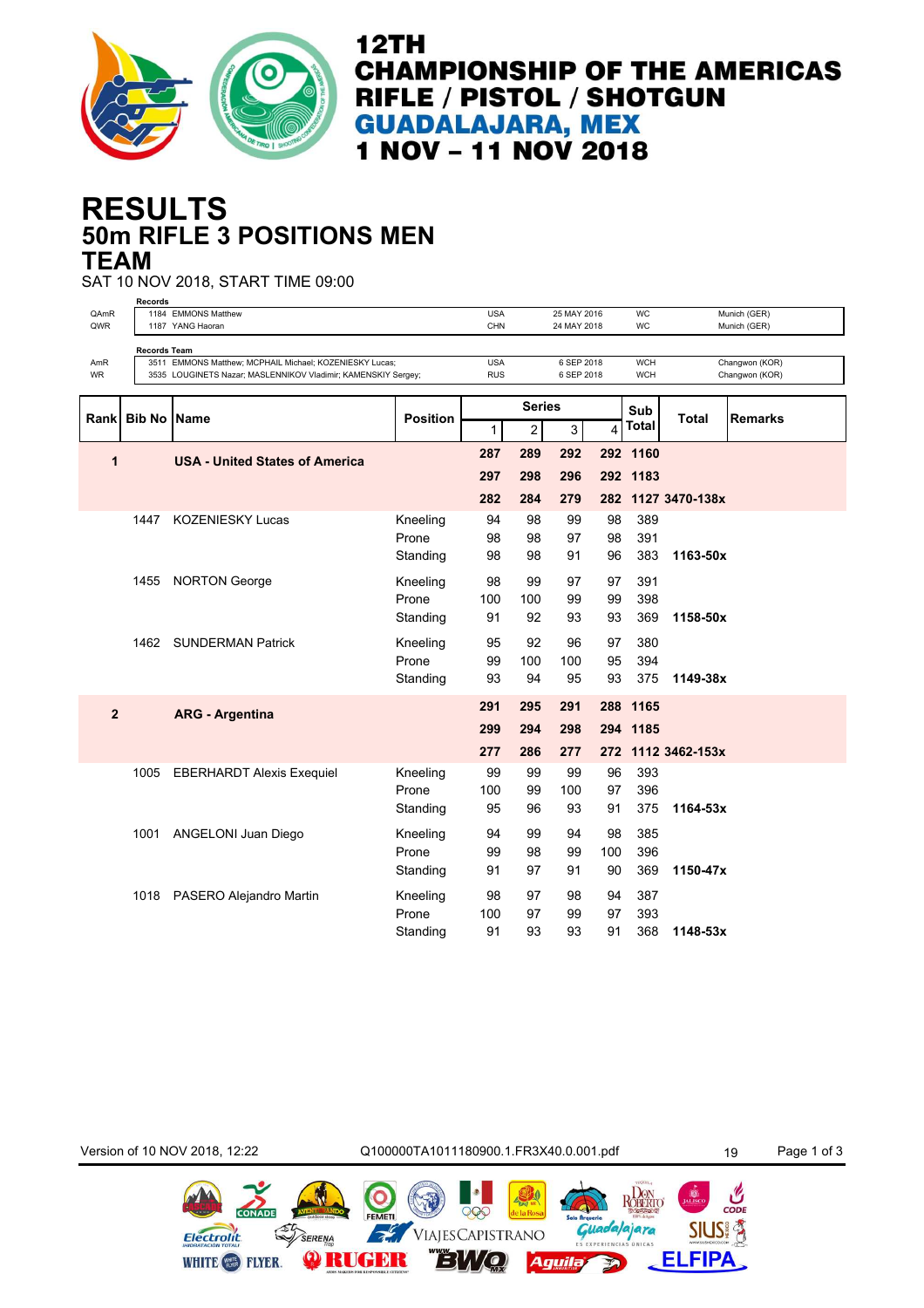|   |                  |                                    |                   |            | <b>Series</b>  |            |           | Sub                  |                                |
|---|------------------|------------------------------------|-------------------|------------|----------------|------------|-----------|----------------------|--------------------------------|
|   | Rank Bib No Name |                                    | <b>Position</b>   | 1          | $\overline{c}$ | 3          | 4         | <b>Total</b>         | <b>Total</b><br><b>Remarks</b> |
| 3 |                  | <b>MEX - Mexico</b>                |                   | 293        | 287            | 287        |           | 283 1150             |                                |
|   |                  |                                    |                   | 294        | 292            | 291        |           | 294 1171             |                                |
|   |                  |                                    |                   | 282        | 285            | 289        |           |                      | 281 1137 3458-131x             |
|   | 1311             | <b>SANCHEZ Jose Luis</b>           | Kneeling          | 97         | 96             | 96         | 96        | 385                  |                                |
|   |                  |                                    | Prone<br>Standing | 99<br>94   | 99<br>96       | 97<br>98   | 100<br>96 | 395<br>384           | 1164-59x                       |
|   | 1295             | <b>MORALES ACEVEDO Luis Emilio</b> | Kneeling          | 99         | 95             | 96         | 93        | 383                  |                                |
|   |                  |                                    | Prone             | 98         | 94             | 97         | 96        | 385                  |                                |
|   |                  |                                    | Standing          | 95         | 97             | 96         | 92        | 380                  | 1148-35x                       |
|   |                  | 1290 MANRIQUE PEREZ Alfonso        | Kneeling          | 97         | 96             | 95         | 94        | 382                  |                                |
|   |                  |                                    | Prone             | 97         | 99             | 97         | 98        | 391                  |                                |
|   |                  |                                    | Standing          | 93         | 92             | 95         | 93        | 373                  | 1146-37x                       |
| 4 |                  | <b>BRA - Brazil</b>                |                   | 287        | 284            | 283        |           | 287 1141             |                                |
|   |                  |                                    |                   | 296        | 292            | 295        |           | 299 1182             |                                |
|   |                  |                                    |                   | 273        | 280            | 272        |           |                      | 275 1100 3423-141x             |
|   | 1075             | <b>MOREIRA Leonardo</b>            | Kneeling<br>Prone | 100<br>99  | 95<br>98       | 93<br>99   | 97<br>100 | 385<br>396           |                                |
|   |                  |                                    | Standing          | 92         | 89             | 92         | 95        | 368                  | 1149-57x A 2                   |
|   |                  | 1079 RIPPEL Cassio Cesar           | Kneeling          | 92         | 93             | 94         | 96        | 375                  |                                |
|   |                  |                                    | Prone             | 99         | 98             | 99         | 100       | 396                  |                                |
|   |                  |                                    | Standing          | 89         | 96             | 87         | 94        | 366                  | 1137-48x                       |
|   |                  | 1071 HECK Bruno Lion               | Kneeling          | 95         | 96             | 96         | 94        | 381                  |                                |
|   |                  |                                    | Prone             | 98         | 96             | 97         | 99        | 390                  |                                |
|   |                  |                                    | Standing          | 92         | 95             | 93         | 86        | 366                  | 1137-36x                       |
| 5 |                  | <b>CAN - Canada</b>                |                   | 284        | 287            | 286        |           | 285 1142             |                                |
|   |                  |                                    |                   | 295        | 293            | 298        |           | 292 1178             |                                |
|   |                  |                                    |                   | 272        | 266<br>96      | 268<br>97  | 280       |                      | 1086 3406-123x                 |
|   |                  | 1123 SYCH Grzegorz                 | Kneeling<br>Prone | 95<br>98   | 99             | 100        | 95<br>97  | 383<br>394           |                                |
|   |                  |                                    | Standing          | 89         | 89             | 92         | 96        | 366                  | 1143-49x                       |
|   |                  | 1112 LAPOINTE Tommy                | Kneeling          | 93         | 97             | 96         | 95        | 381                  |                                |
|   |                  |                                    | Prone             | 98         | 97             | 98         | 99        | 392                  |                                |
|   |                  |                                    | Standing          | 93         | 90             | 90         | 92        | 365                  | 1138-35x                       |
|   |                  | 1103 DUGOVIC Michal                | Kneeling          | 96         | 94             | 93         | 95        | 378                  |                                |
|   |                  |                                    | Prone<br>Standing | 99<br>90   | 97<br>87       | 100<br>86  | 96<br>92  | 392<br>355           | 1125-39x                       |
|   |                  |                                    |                   |            |                |            |           |                      |                                |
| 6 |                  | <b>PUR - Puerto Rico</b>           |                   | 274<br>288 | 278<br>290     | 278<br>287 |           | 284 1114<br>288 1153 |                                |
|   |                  |                                    |                   | 262        | 258            | 269        |           |                      | 275 1064 3331- 79x             |
|   | 1391             | <b>MENDOZA Luis</b>                | Kneeling          | 94         | 94             | 96         | 99        | 383                  |                                |
|   |                  |                                    | Prone             | 93         | 97             | 97         | 96        | 383                  |                                |
|   |                  |                                    | Standing          | 89         | 89             | 91         | 95        | 364                  | 1130-31x                       |
|   |                  | 1393 NIEVES Luis                   | Kneeling          | 92         | 90             | 88         | 94        | 364                  |                                |
|   |                  |                                    | Prone             | 97         | 96             | 95         | 97        | 385                  |                                |
|   |                  |                                    | Standing          | 86         | 86             | 89         | 92        | 353                  | 1102-27x                       |
|   |                  | 1402 VELAZGUEZ ZARATE Edil         | Kneeling<br>Prone | 88<br>98   | 94<br>97       | 94<br>95   | 91<br>95  | 367<br>385           |                                |
|   |                  |                                    | Standing          | 87         | 83             | 89         | 88        | 347                  | 1099-21x                       |
|   |                  |                                    |                   |            |                |            |           |                      |                                |

CONADE

Electrolit

WHITE **WE** FLYER.

**EL SERENA** 

 $\bullet$ 

FEMETI

**ORUGBR** 

 $\frac{1}{2}$ 

Version of 10 NOV 2018, 12:22 Q100000TA1011180900.1.FR3X40.0.001.pdf EF32 19 Page 2 of 3

 $QQQ$ 

VIAJESCAPISTRANO

**BWQ** 

黑

e la Ros

Aguila

**B** 

**ELFIPA** 

ROBERIO

**Guada/ajara** 

五

 $\mathcal{C}$ 

**SIUSI** 含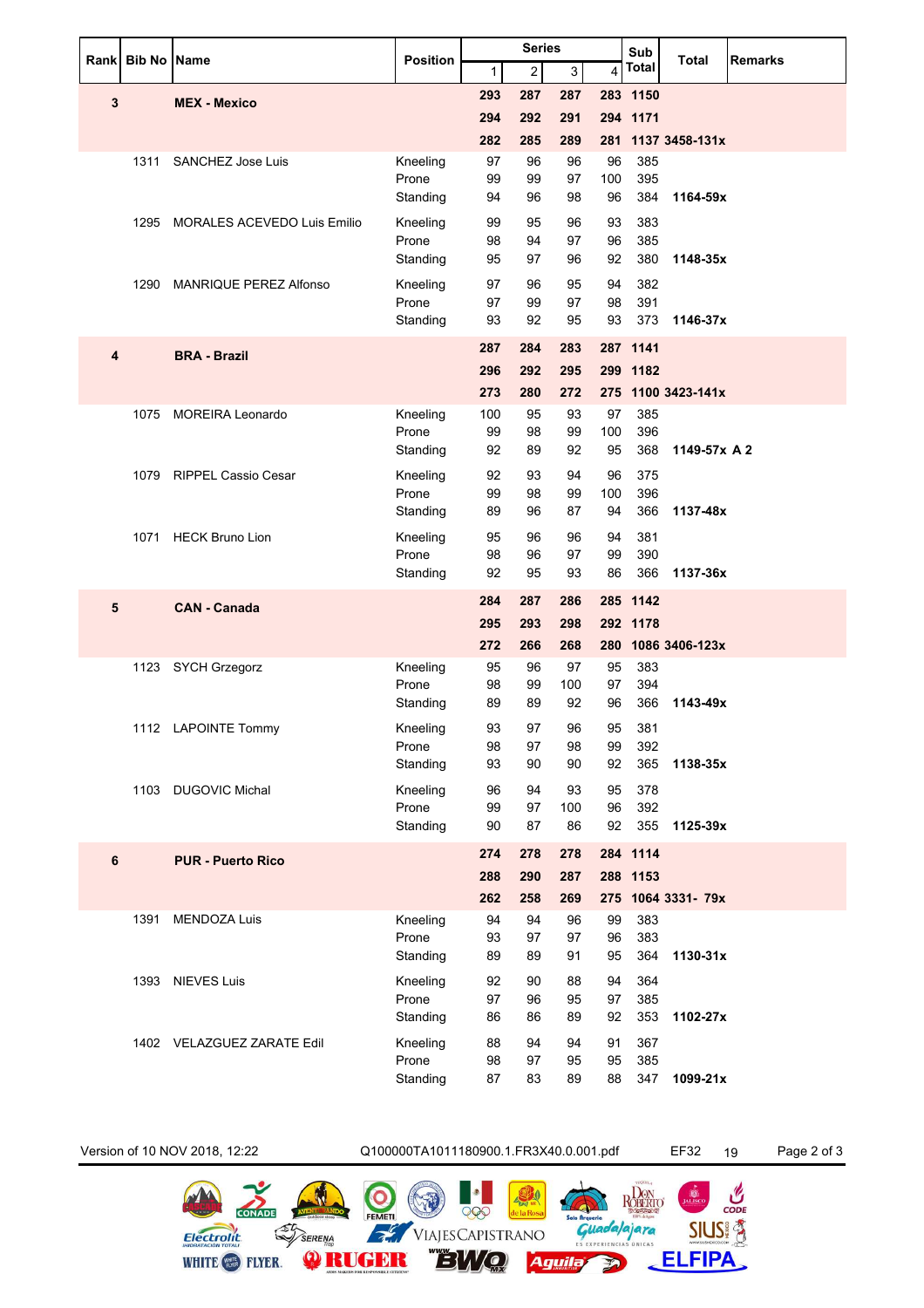| Rank   Bib No   Name |      |                            | <b>Position</b> |     | <b>Series</b> |     |                | Sub      | <b>Total</b>       | <b>Remarks</b> |
|----------------------|------|----------------------------|-----------------|-----|---------------|-----|----------------|----------|--------------------|----------------|
|                      |      |                            |                 |     | 2             | 3   | $\overline{4}$ | Total    |                    |                |
| $\overline{7}$       |      | <b>CRC - Costa Rica</b>    |                 | 262 | 275           | 267 |                | 278 1082 |                    |                |
|                      |      |                            |                 | 292 | 297           | 294 |                | 290 1173 |                    |                |
|                      |      |                            |                 | 263 | 262           | 267 |                |          | 259 1051 3306-104x |                |
|                      | 1175 | <b>CHAMBERLAIN Roberto</b> | Kneeling        | 91  | 92            | 92  | 92             | 367      |                    |                |
|                      |      |                            | Prone           | 98  | 98            | 98  | 97             | 391      |                    |                |
|                      |      |                            | Standing        | 94  | 91            | 91  | 89             | 365      | 1123-40x           |                |
|                      | 1177 | SEPULVEDA Edgardo          | Kneeling        | 95  | 88            | 89  | 91             | 363      |                    |                |
|                      |      |                            | Prone           | 95  | 99            | 99  | 96             | 389      |                    |                |
|                      |      |                            | Standing        | 83  | 88            | 91  | 85             | 347      | 1099-26x           |                |
|                      | 1173 | CALVO Andrey               | Kneeling        | 76  | 95            | 86  | 95             | 352      |                    |                |
|                      |      |                            | Prone           | 99  | 100           | 97  | 97             | 393      |                    |                |
|                      |      |                            | Standing        | 86  | 83            | 85  | 85             | 339      | 1084-38x           |                |

Number of athletes on this list: 21; Total number of athletes: 39; Total number of teams: 7

| A <sub>2</sub>          | Athlete 1075 MOREIRA Leonardo (BRA) - ISSF Rule 6.16.5 2 Protest not accepted                                         |                            |                                        |                                           |                                         |                                                                    |             |             |
|-------------------------|-----------------------------------------------------------------------------------------------------------------------|----------------------------|----------------------------------------|-------------------------------------------|-----------------------------------------|--------------------------------------------------------------------|-------------|-------------|
| Legend                  |                                                                                                                       |                            |                                        |                                           |                                         |                                                                    |             | 3189521B    |
| AmR<br>QWR<br><b>WR</b> | <b>American Record</b><br><b>Qualification World Record</b><br><b>World Record</b>                                    | <b>Bib No</b><br><b>WC</b> | <b>Bib Number</b><br><b>World Cup</b>  |                                           | QAmR<br><b>WCH</b>                      | <b>Qualification American Record</b><br><b>World Championships</b> |             |             |
| History                 |                                                                                                                       |                            |                                        |                                           |                                         |                                                                    |             |             |
|                         | Release: Approved Version 1 (10/11/2018 12:22:21 p. m.)<br>Release: Preliminary Version 1 (10/11/2018 12:10:39 p. m.) |                            |                                        |                                           |                                         |                                                                    |             |             |
|                         | Version of 10 NOV 2018, 12:22                                                                                         |                            | Q100000TA1011180900.1.FR3X40.0.001.pdf |                                           |                                         | EF32                                                               | 19          | Page 3 of 3 |
|                         | <b>CONADE</b><br><b>SERENA</b><br>Flectrolit                                                                          | <b>FEMETI</b>              | 206                                    | EAST NR<br>de la Rosa<br>ViajesCapistrano | Solo Arqueria<br>lalajara               | <b>DE</b>                                                          | <b>CODE</b> |             |
|                         | <b>FLYBR</b><br><b>WHITE</b> (WHILE                                                                                   |                            |                                        |                                           | <b>ES EXPERIENCIAS UNICAS</b><br>Aguila |                                                                    |             |             |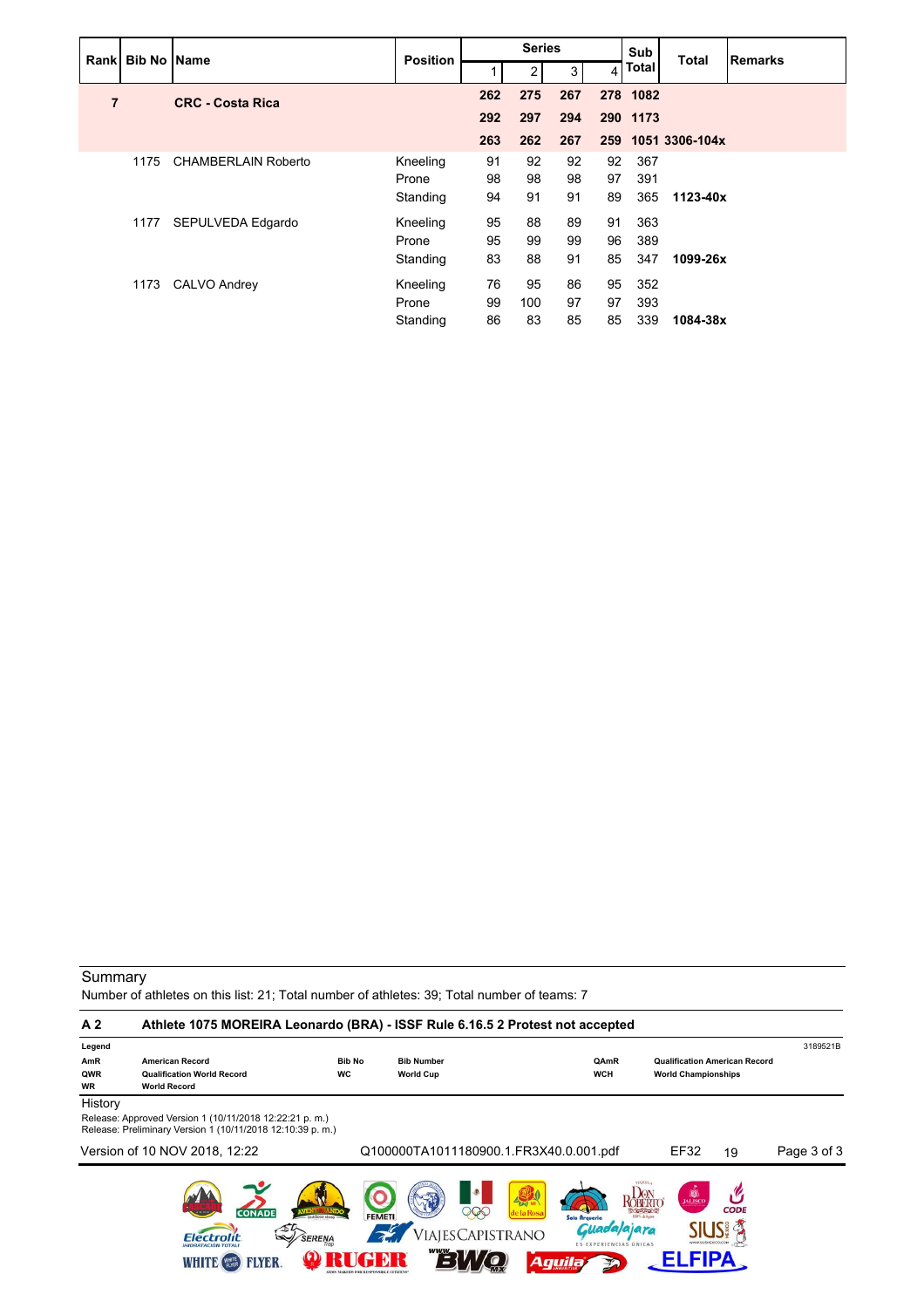

## **50m RIFLE PRONE MEN RESULTS INDIVIDUAL**

WED 7 NOV 2018, START TIME 13:00 **Records**

| AmR<br><b>WR</b> | necorua             | 632.0 EMMONS Matthew<br>633.0 KAMENSKIY Sergey                                                     |            |       |                   | <b>USA</b><br><b>RUS</b>            |            | 12 APR 2015<br>21 JUL 2015 |            | WC<br><b>ECH</b> | Changwon (KOR)<br>Maribor (SLO)    |
|------------------|---------------------|----------------------------------------------------------------------------------------------------|------------|-------|-------------------|-------------------------------------|------------|----------------------------|------------|------------------|------------------------------------|
| AmR<br><b>WR</b> | <b>Records Team</b> | 1869.2 UPTAGRAFFT Eric; LIUZZA Michael; HIGGINS David;<br>1876.0 ZHAO Shengbo; LAN Xing; LIU Gang; |            |       |                   | <b>USA</b><br>CHN                   |            | 17 OCT 2014<br>25 SEP 2014 |            | CAT<br>ASG       | Guadalajara (MEX)<br>Incheon (KOR) |
| Rank             | <b>Bib No IName</b> |                                                                                                    | Nat        |       |                   | <b>Series</b>                       |            |                            |            | Total            | Remarks                            |
|                  |                     |                                                                                                    |            | 1     | $\overline{2}$    | 3                                   | 4          | 5                          | 6          |                  |                                    |
| 1                | 1075                | <b>MOREIRA Leonardo</b>                                                                            | <b>BRA</b> |       |                   | 102.3 105.7 104.3 104.0 104.3 103.7 |            |                            |            | 624.3            |                                    |
| 2                | 1079                | <b>RIPPEL Cassio Cesar</b>                                                                         | <b>BRA</b> |       |                   | 103.3 103.8 103.9 103.5 103.8 101.7 |            |                            |            | 620.0            |                                    |
| 3                | 1447                | <b>KOZENIESKY Lucas</b>                                                                            | <b>USA</b> |       |                   | 103.6 103.0 102.8 103.8 103.0 102.7 |            |                            |            | 618.9            |                                    |
| 4                | 1478                | <b>IEMMA HERNANDEZ Julio</b><br>Cesar                                                              | <b>VEN</b> |       |                   | 100.4 103.5 104.1 103.2 103.8 102.8 |            |                            |            | 617.8            |                                    |
| 5                | 1123                | <b>SYCH Grzegorz</b>                                                                               | <u>CAN</u> |       |                   | 103.7 100.0 104.4 101.4 104.1 103.4 |            |                            |            | 617.0            |                                    |
| 6                | 1433                | <b>CHRISTENSON Dempster</b>                                                                        | <u>USA</u> |       |                   | 104.2 102.1 102.4 101.6 101.6 103.3 |            |                            |            | 615.2            |                                    |
| 7                | 1311                | SANCHEZ Jose Luis                                                                                  | MEX        |       |                   | 102.2 103.6 102.9 102.9 99.4 103.6  |            |                            |            | 614.6            |                                    |
| 8                | 1455                | <b>NORTON George</b>                                                                               | <b>USA</b> |       |                   | 103.0 100.5 101.6 103.7 102.6 103.1 |            |                            |            | 614.5            |                                    |
| 9                | 1018                | PASERO Alejandro Martin                                                                            | ARG        | 104.1 |                   | 99.9 102.9 102.3 102.6 102.6        |            |                            |            | 614.4            |                                    |
| 10               | 1177                | SEPULVEDA Edgardo                                                                                  | <u>CRC</u> |       |                   | 105.0 101.8 102.6 102.0 101.8 101.2 |            |                            |            | 614.4            |                                    |
| 11               | 1120                | <b>PAYNE Wynn</b>                                                                                  | <b>CAN</b> |       |                   | 102.9 103.4 101.6 102.2 101.1 102.9 |            |                            |            | 614.1            |                                    |
| 12               | 1481                | <b>GIRARD Alain</b>                                                                                | <b>MTQ</b> |       |                   | 99.7 102.9 101.8 102.1 103.6 102.3  |            |                            |            | 612.4            |                                    |
| 13               | 1259                | SANDOVAL Octavio                                                                                   | <b>GUA</b> |       |                   | 103.2 101.1 102.1 101.8 101.4 100.5 |            |                            |            | 610.1            |                                    |
| 14               | 1244                | CHINCHILLA PEREZ Allan<br>Fernando                                                                 | <b>GUA</b> |       |                   | 102.8 101.9 101.6 102.8             |            |                            | 99.8 100.7 | 609.6            |                                    |
| 15               | 1391                | <b>MENDOZA Luis</b>                                                                                | <b>PUR</b> |       |                   | 100.1 103.1 101.7 100.6 102.3 101.6 |            |                            |            | 609.4            |                                    |
| 16               | 1103                | <b>DUGOVIC Michal</b>                                                                              | <u>CAN</u> |       | 101.2 100.3       |                                     |            | 99.6 103.5 102.0 101.2     |            | 607.8            |                                    |
| 17               | 1159                | LOPEZ GASCA Ivan Camilo                                                                            | COL        | 101.6 | 99.3              | 99.9                                |            | 99.2 101.3 100.1           |            | 601.4            |                                    |
| 18               | 1393                | <b>NIEVES Luis</b>                                                                                 | <b>PUR</b> |       | 100.0 101.8 100.1 |                                     |            | 96.6 101.6 101.2           |            | 601.3            |                                    |
| 19               | 1141                | PARADA YANEZ Anyelo HansCHI                                                                        |            |       | 98.8 100.6 101.5  |                                     | 98.3       |                            | 98.2 102.9 | 600.3            |                                    |
| 20               | 1158                | LASTRA GONZALEZ Guido                                                                              | COL        | 99.8  |                   | 99.8 103.0                          | 99.1       | 99.9                       | 97.1       | 598.7            |                                    |
| 21               | 1173                | CALVO Andrey                                                                                       | <u>CRC</u> | 102.5 | 98.6              |                                     | 99.8 100.4 | 96.4                       | 98.7       | 596.4            |                                    |
| 22               | 1175                | <b>CHAMBERLAIN Roberto</b>                                                                         | <u>CRC</u> | 100.0 | 97.8              |                                     | 98.4 101.1 |                            | 97.0 100.4 | 594.7            |                                    |
| 23               | 1402                | <b>VELAZGUEZ ZARATE Edil</b>                                                                       | <b>PUR</b> |       | 101.2 101.6       | 89.9                                | 99.2       | 97.0                       | 98.5       | 587.4            |                                    |
| 24               |                     | 1040 GRIFFITH Robert Irvine C                                                                      | BAR        | 98.6  | 94.2              | 93.5                                | 95.7       | 74.5                       | 93.9       | 550.4 A 2        |                                    |

Version of 7 NOV 2018, 14:37 I100000IA0711181300.1.FR60PR.0.001.pdf EF32 14 Page 1 of 2ROBERIO O  $rac{C}{CODE}$ 000 Guada|ajara **SIUS!**  $\mathcal{L}'$ VIAJESCAPISTRANO Electrolit SERENA **ELFIPA** WHITE **(28)** FLYER. **ORUGER**  $E \left( \frac{1}{2} \right)$ **Aguila** 勁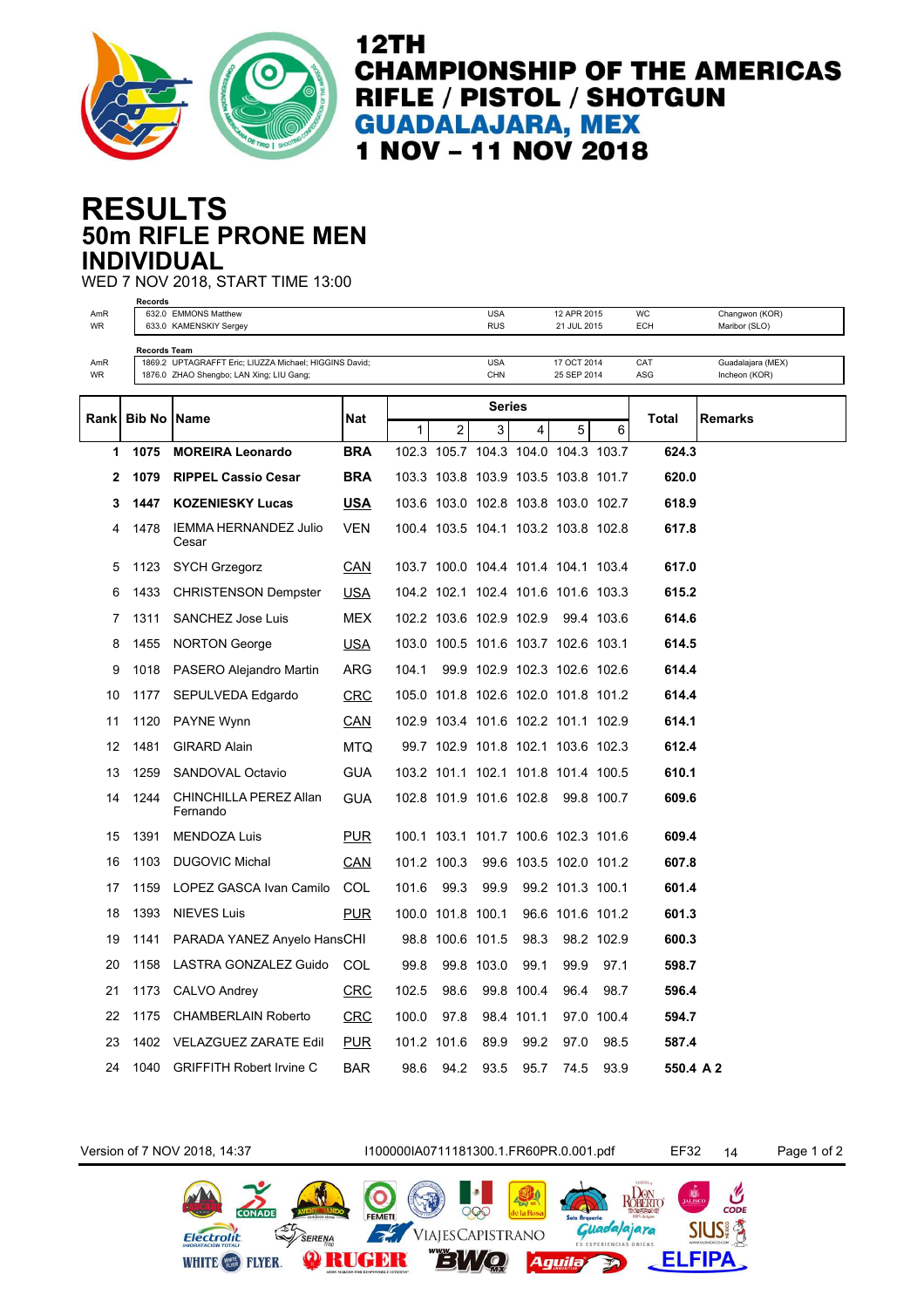|  | Rank Bib No Name | <b>Nat</b> |  | Series |  | <b>Total</b> | <b>Remarks</b> |   |
|--|------------------|------------|--|--------|--|--------------|----------------|---|
|  |                  |            |  | -      |  |              | -              | ~ |

Number of athletes on this list: 24; Total number of athletes: 24; Total number of teams: 4

#### **A 2 Athlete 1040 GRIFFITH Robert Irvine C (BAR) - ISSF Rule 6.11.5 Too many shots in an event / ISSF Rule 6.11.6.1 Crossfired Legend** 5A8A09AD **\_\_\_ Team Member AmR American Record ASG Asian Games Bib No Bib Number CAT Continental American Championships ECH European Championships Nat Nation WC World Cup WR World Record History** Release: Approved Version 1 (07/11/2018 02:37:54 p. m.) Release: Preliminary Version 1 (07/11/2018 02:21:25 p. m.)

Version of 7 NOV 2018, 14:37 I100000IA0711181300.1.FR60PR.0.001.pdf EF32 14 Page 2 of 2C ్లు<br><sub>code</sub> 000 'a/ajara **SIUS 多** VIAJESCAPISTRANO Electrolit SERENA **ELFIPA** WHITE **BE** FLYER. **CHER**  $E'/Q$ Aguila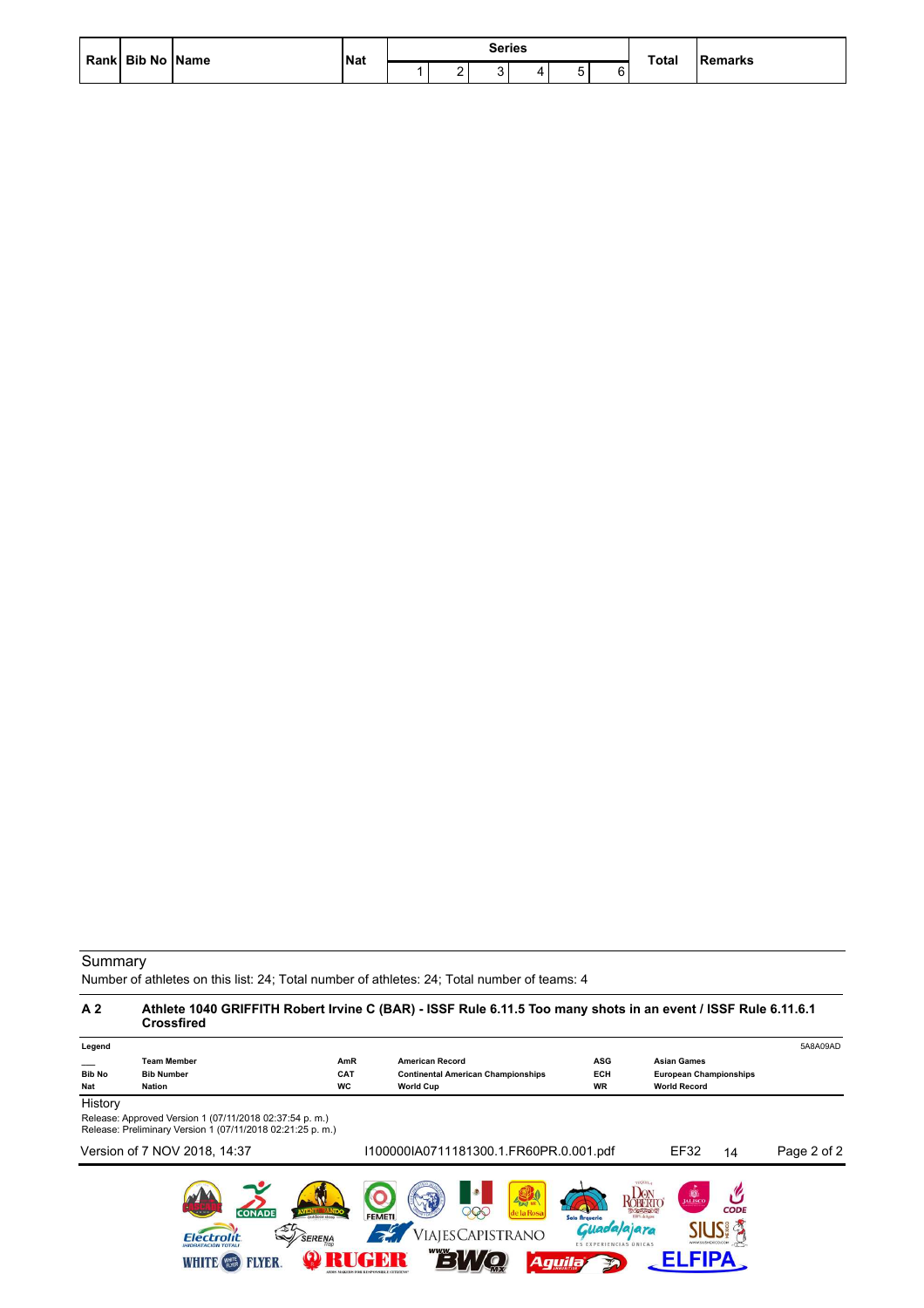

## **50m RIFLE PRONE MEN RESULTS TEAM**

WED 7 NOV 2018, START TIME 13:00

|                         | <b>Records</b>      |                                                        |       |                   |                                     |            |                            |                         |        |                   |
|-------------------------|---------------------|--------------------------------------------------------|-------|-------------------|-------------------------------------|------------|----------------------------|-------------------------|--------|-------------------|
| AmR<br><b>WR</b>        |                     | 632.0 EMMONS Matthew                                   |       |                   | <b>USA</b><br><b>RUS</b>            |            | 12 APR 2015<br>21 JUL 2015 | <b>WC</b><br><b>ECH</b> |        | Changwon (KOR)    |
|                         |                     | 633.0 KAMENSKIY Sergey                                 |       |                   |                                     |            |                            |                         |        | Maribor (SLO)     |
|                         | <b>Records Team</b> |                                                        |       |                   |                                     |            |                            |                         |        |                   |
| AmR<br><b>WR</b>        |                     | 1869.2 UPTAGRAFFT Eric; LIUZZA Michael; HIGGINS David; |       |                   | <b>USA</b><br>CHN                   |            | 17 OCT 2014                | CAT<br>ASG              |        | Guadalajara (MEX) |
|                         |                     | 1876.0 ZHAO Shengbo; LAN Xing; LIU Gang;               |       |                   |                                     |            | 25 SEP 2014                |                         |        | Incheon (KOR)     |
|                         |                     |                                                        |       |                   | <b>Series</b>                       |            |                            |                         |        |                   |
| Rankl                   | <b>Bib No Name</b>  |                                                        |       |                   |                                     |            |                            |                         | Total  | Remarks           |
|                         |                     |                                                        | 1     | 2                 | 3                                   | 4          | 5                          | 6                       |        |                   |
| 1                       |                     | <b>USA - United States of America</b>                  |       |                   | 310.8 305.6 306.8 309.1 307.2 309.1 |            |                            |                         | 1848.6 |                   |
|                         | 1447                | <b>KOZENIESKY Lucas</b>                                |       |                   | 103.6 103.0 102.8 103.8 103.0 102.7 |            |                            |                         | 618.9  |                   |
|                         | 1433                | <b>CHRISTENSON Dempster</b>                            |       |                   | 104.2 102.1 102.4 101.6 101.6 103.3 |            |                            |                         | 615.2  |                   |
|                         | 1455                | <b>NORTON George</b>                                   |       |                   | 103.0 100.5 101.6 103.7 102.6 103.1 |            |                            |                         | 614.5  |                   |
|                         |                     |                                                        |       |                   |                                     |            |                            |                         |        |                   |
| $\overline{2}$          |                     | <b>CAN - Canada</b>                                    |       |                   | 307.8 303.7 305.6 307.1 307.2 307.5 |            |                            |                         | 1838.9 |                   |
|                         |                     |                                                        |       |                   |                                     |            |                            |                         |        |                   |
|                         | 1123                | <b>SYCH Grzegorz</b>                                   |       |                   | 103.7 100.0 104.4 101.4 104.1 103.4 |            |                            |                         | 617.0  |                   |
|                         | 1120                | PAYNE Wynn                                             |       |                   | 102.9 103.4 101.6 102.2 101.1 102.9 |            |                            |                         | 614.1  |                   |
|                         | 1103                | <b>DUGOVIC Michal</b>                                  |       | 101.2 100.3       |                                     |            | 99.6 103.5 102.0 101.2     |                         | 607.8  |                   |
| 3                       |                     | <b>CRC - Costa Rica</b>                                |       |                   | 307.5 298.2 300.8 303.5 295.2 300.3 |            |                            |                         | 1805.5 |                   |
|                         | 1177                | SEPULVEDA Edgardo                                      | 105.0 |                   | 101.8 102.6 102.0 101.8 101.2       |            |                            |                         | 614.4  |                   |
|                         | 1173                | CALVO Andrey                                           | 102.5 | 98.6              |                                     | 99.8 100.4 | 96.4                       | 98.7                    | 596.4  |                   |
|                         | 1175                | <b>CHAMBERLAIN Roberto</b>                             | 100.0 | 97.8              |                                     | 98.4 101.1 |                            | 97.0 100.4              | 594.7  |                   |
| $\overline{\mathbf{4}}$ |                     | <b>PUR - Puerto Rico</b>                               |       |                   | 301.3 306.5 291.7 296.4 300.9 301.3 |            |                            |                         | 1798.1 |                   |
|                         | 1391                | <b>MENDOZA Luis</b>                                    | 100.1 |                   | 103.1 101.7 100.6 102.3 101.6       |            |                            |                         | 609.4  |                   |
|                         | 1393                | <b>NIEVES Luis</b>                                     |       | 100.0 101.8 100.1 |                                     | 96.6       | 101.6 101.2                |                         | 601.3  |                   |
|                         |                     | 1402 VELAZGUEZ ZARATE Edil                             |       | 101.2 101.6       | 89.9                                | 99.2       | 97.0                       | 98.5                    | 587.4  |                   |

#### **Summary**

Number of athletes on this list: 12; Total number of athletes: 24; Total number of teams: 4

| Legend           |                                                                                                                     |            |                                                      |                                          |                                      | E467B619    |
|------------------|---------------------------------------------------------------------------------------------------------------------|------------|------------------------------------------------------|------------------------------------------|--------------------------------------|-------------|
| AmR              | <b>American Record</b>                                                                                              | <b>ASG</b> | <b>Asian Games</b>                                   | <b>Bib No</b>                            | <b>Bib Number</b>                    |             |
| CAT<br><b>WR</b> | <b>Continental American Championships</b><br><b>World Record</b>                                                    | ECH        | <b>European Championships</b>                        | <b>WC</b>                                | <b>World Cup</b>                     |             |
| History          |                                                                                                                     |            |                                                      |                                          |                                      |             |
|                  | Release: Approved Version 1 (07/11/2018 02:38:15 p.m.)<br>Release: Preliminary Version 1 (07/11/2018 02:21:53 p.m.) |            |                                                      |                                          |                                      |             |
|                  | Version of 7 NOV 2018, 14:38                                                                                        |            | I100000TA0711181300.1.FR60PR.0.001.pdf               |                                          | EF32<br>14                           | Page 1 of 1 |
|                  | <b>CONADE</b>                                                                                                       |            | <b>EXAMINE</b><br>206<br>de la Rosa<br><b>FEMETI</b> | Solo Arqueria                            | B <sub>u</sub><br><b>CODE</b><br>$-$ |             |
|                  | SERENA<br>Flectrolit<br><b>HIDRATACIÓN TOTALI</b>                                                                   |            | ViajesCapistrano                                     | alajara<br><b>ES EXPERIENCIAS UNICAS</b> | WWW.SIUSHEXICO.COM                   |             |
|                  | FLYER<br><b>WHITE</b>                                                                                               |            |                                                      | Aguila                                   |                                      |             |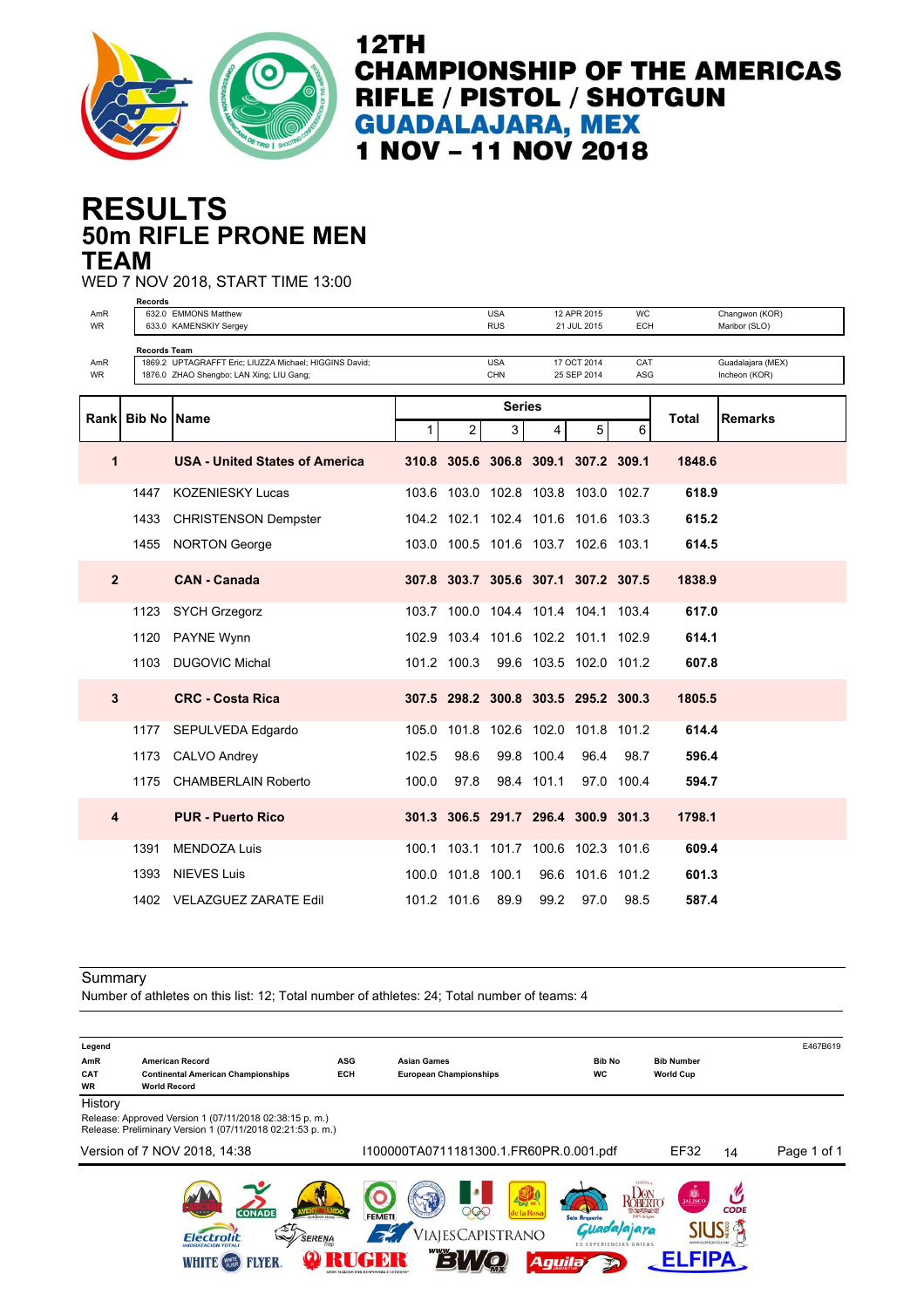

# **10m AIR PISTOL MEN RESULTS FINAL**

SUN 4 NOV 2018, START TIME 12:45

|                  |                         | <b>Records</b>                             |            |                                          |                                           |             |                          |              |                           |                                     |                                     |             |                                   |           |
|------------------|-------------------------|--------------------------------------------|------------|------------------------------------------|-------------------------------------------|-------------|--------------------------|--------------|---------------------------|-------------------------------------|-------------------------------------|-------------|-----------------------------------|-----------|
| AmR<br><b>WR</b> |                         | 177.8 ALMEIDA Julio<br>243.6 OMELCHUK Oleh |            |                                          |                                           |             | <b>BRA</b><br><b>UKR</b> |              | 3 MAR 2018<br>25 MAY 2018 |                                     | <b>WC</b><br><b>WC</b>              |             | Guadalajara (MEX)<br>Munich (GER) |           |
|                  |                         |                                            |            |                                          |                                           |             |                          |              |                           |                                     |                                     |             |                                   |           |
| <b>Rk</b>        | <b>Bib</b><br><b>No</b> | <b>Name</b>                                | Nat        | 1st Comp.<br><b>Stage</b>                |                                           |             |                          |              |                           |                                     | 2nd Competition Stage - Elimination |             | <b>Total</b>                      | Remarks   |
| $\mathbf{1}$     | 1444                    | <b>HALL</b>                                | <b>USA</b> | 51.1                                     | 101.6                                     |             |                          |              |                           | 121.2 140.6 160.2 180.1 200.8 221.3 |                                     |             |                                   | 240.9 AmR |
|                  |                         | James                                      |            | 10.5<br>10.4<br>10.1<br>10.4<br>9.7      | 10.4<br>10.0<br>10.3<br>9.5<br>10.3       | 10.0<br>9.6 | 9.8<br>9.6               | 10.0<br>9.6  | 10.8<br>9.1               | 10.2<br>10.5                        | 10.0<br>10.5                        | 10.1<br>9.5 |                                   |           |
| 2                |                         | 1243 CASTILLO AGUILAR                      | <b>GUA</b> | 49.7                                     | 98.6                                      | 118.3       | 138.8                    | 159.7        | 180.0                     |                                     | 196.4 217.3                         |             | 236.6                             |           |
|                  |                         | Jose Pablo Vidal                           |            | 10.5<br>9.7<br>9.7<br>9.3<br>10.5        | 8.6<br>9.6<br>10.1<br>9.7<br>10.9         | 9.6<br>10.1 | 9.7<br>10.8              | 10.6<br>10.3 | 9.7<br>10.6               | 8.0<br>8.4                          | 10.5<br>10.4                        | 10.5<br>8.8 |                                   |           |
| 3                |                         | 1077 NEVES FREITAS                         | <b>BRA</b> | 50.1                                     | 99.3                                      | 118.8       | 136.8                    | 156.9        | 176.1                     | 197.1                               |                                     |             | 215.9                             |           |
|                  |                         | <b>SEVERO</b><br>Philipe Chateaubrian      |            | 9.9<br>10.4<br>9.7<br>10.0<br>10.1       | 10.0<br>9.6<br>9.9<br>10.1<br>9.6         | 10.5<br>9.0 | 9.4<br>8.6               | 10.2<br>9.9  | 8.7<br>10.5               | 10.5<br>10.5                        | 9.1<br>9.7                          |             |                                   |           |
| 4                |                         | 1064 ALMEIDA                               | <b>BRA</b> | 48.4                                     | 96.7                                      |             | 117.3 137.7 156.5 176.1  |              |                           |                                     |                                     |             | 195.3                             |           |
|                  |                         | Julio                                      |            | 8.7<br>10.0<br>9.7<br>10.3<br>9.7        | 9.3<br>9.8<br>9.9<br>10.1<br>9.2          | 9.8<br>10.8 | 10.3<br>10.1             | 9.8<br>9.0   | 9.6<br>10.0               | 10.1<br>9.1                         |                                     |             |                                   |           |
| 5                | 1454                    | <b>MOWRER</b>                              | <b>USA</b> | 48.9                                     | 98.5                                      | 117.1       | 136.7 155.7              |              |                           |                                     |                                     |             | 174.0                             |           |
|                  |                         | <b>Nickolaus</b>                           |            | 9.9<br>10.7<br>7.7<br>10.5<br>10.1       | 10.5<br>10.5<br>10.0<br>9.6<br>9.0        | 9.1<br>9.5  | 9.9<br>9.7               | 9.6<br>9.4   | 9.1<br>9.2                |                                     |                                     |             |                                   |           |
| 6                |                         | 1303 PEREZ ARREDONDO                       | <b>MEX</b> | 50.9                                     | 98.9                                      | 118.9       | 136.3                    |              |                           |                                     |                                     |             | 155.6                             |           |
|                  |                         | David                                      |            | 10.0<br>10.1<br>9.8<br>10.6<br>10.4      | 9.8<br>10.1<br>9.9<br>9.4<br>8.8          | 10.2<br>9.8 | 8.4<br>9.0               | 9.7<br>9.6   |                           |                                     |                                     |             |                                   |           |
| 7                |                         | 1250 JIMENEZ Y JIMENEZ                     | <b>GUA</b> | 49.0                                     | 96.0                                      | 114.8       |                          |              |                           |                                     |                                     |             | 134.8                             |           |
|                  |                         | Albino                                     |            | 9.2<br>10.0<br>10.0<br>10.8<br>9.0       | 9.0<br>8.5<br>8.7<br>10.4<br>10.4         | 9.8<br>9.0  | 10.2<br>9.8              |              |                           |                                     |                                     |             |                                   |           |
| 8                |                         | 1348 ALTAMIRANO FARFAN<br>Kevin Luis       | <b>PER</b> | 46.4<br>9.5<br>10.1<br>8.7<br>8.8<br>9.3 | 95.9<br>10.0<br>9.9<br>10.6<br>9.1<br>9.9 | 9.6<br>8.5  |                          |              |                           |                                     |                                     |             | 114.0                             |           |

| Legend  |                                                        |                              |                                              |                                      |                        |                                                    |             | 5EFA5D92    |
|---------|--------------------------------------------------------|------------------------------|----------------------------------------------|--------------------------------------|------------------------|----------------------------------------------------|-------------|-------------|
| AmR     | <b>American Record</b>                                 | <b>Bib No</b>                | <b>Bib Number</b>                            |                                      | <b>Nat</b>             | <b>Nation</b>                                      |             |             |
| Rk      | Rank                                                   | <b>WC</b>                    | <b>World Cup</b>                             |                                      | <b>WR</b>              | <b>World Record</b>                                |             |             |
| History |                                                        |                              |                                              |                                      |                        |                                                    |             |             |
|         | Release: Approved Version 1 (03/11/2018 01:25:07 p.m.) |                              |                                              |                                      |                        |                                                    |             |             |
|         | Version of 3 NOV 2018, 13:25                           |                              |                                              | F100000IA0411181245.1.AP60.0.001.pdf |                        | EF32                                               | 1           | Page 1 of 1 |
|         | <b>CONADE</b><br>A 10 10 13                            | outdoor store                | <b>FEMETI</b>                                | <b>EVALUE</b><br>200<br>de la Rosa   | Solo Arqueria          | <b>D</b><br>JALISCO<br>ROBERTO<br><b>SPISCORES</b> | <b>CODE</b> |             |
|         | <b>Flectrolit</b><br><b>IHIDRATACIÓN TOTALI</b>        | Ev<br>$\mathbb{Z}$<br>SERENA |                                              | VIAJESCAPISTRANO                     | ES EXPERIENCIAS ÚNICAS | Jajara<br>WWW.SIUSMEXICO.COM                       |             |             |
|         | <b>FLYER</b><br><b>WHITE</b><br>WHIND                  |                              | www <sub>y</sub><br>$\overline{\phantom{0}}$ |                                      | Aguila                 | LFIPA                                              |             |             |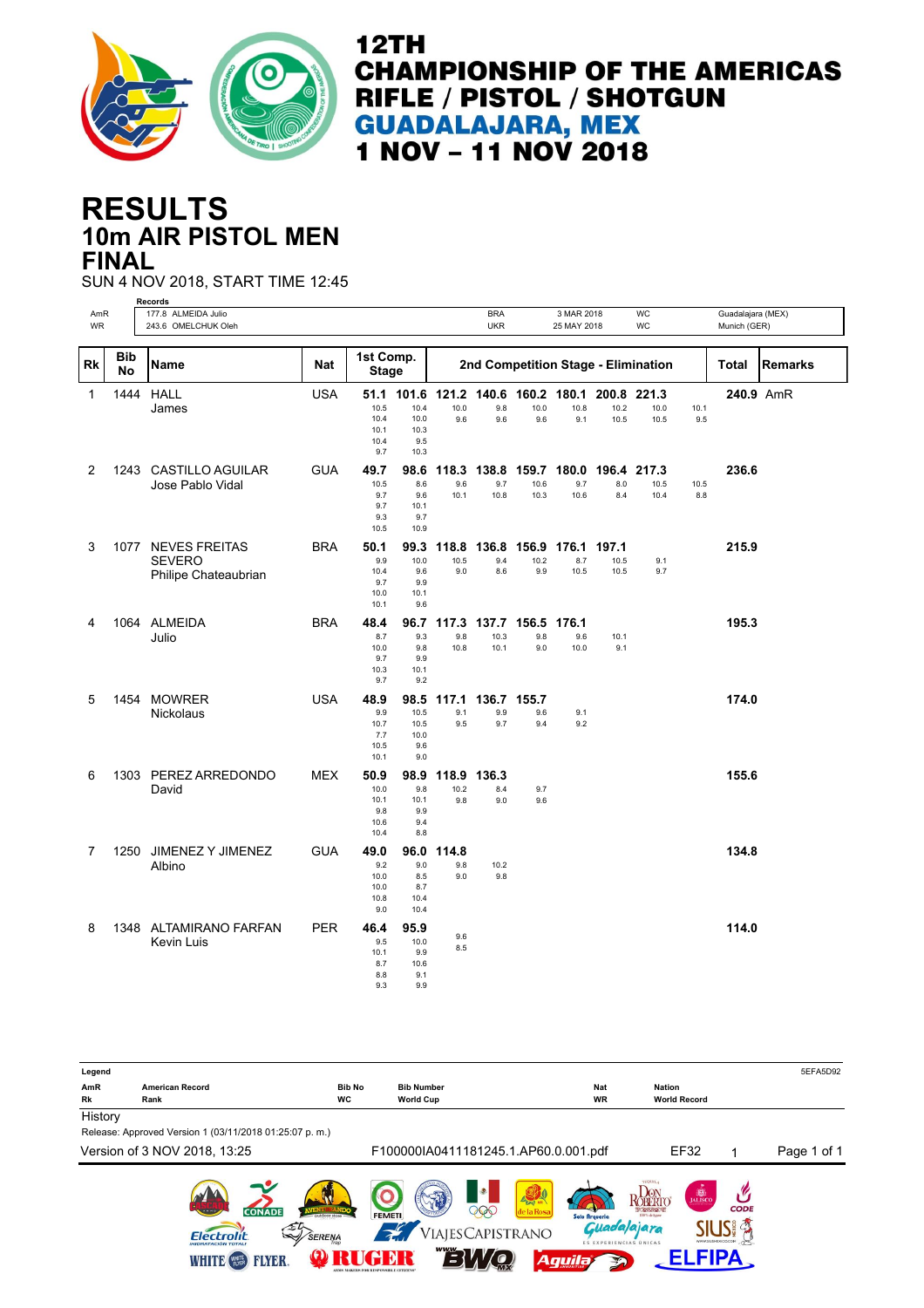

ROBERTO

Guada/ajara

五

**Aguila** 

 $\mathcal{C}$ 

**SIUS 含** 

**ELFIPA** 

# **10m AIR PISTOL MEN RESULTS QUALIFICATION**

SAT 3 NOV 2018, START TIME 09:00 **Records**

**Electrolit** 

SERENA

WHITE **@** FLYER **Q RUGER** 

 $\mathscr{F}$ 

| QWR<br>QAmR |                     | 594 JIN Jongoh<br>586 TOBAR Bernardo                                                                       |            |    |    | <b>KOR</b><br>COL               |    | 12 APR 2009<br>5 JUN 1994            |    | WC<br>WC          | Changwon (KOR)<br>Barcelona (ESP) |  |
|-------------|---------------------|------------------------------------------------------------------------------------------------------------|------------|----|----|---------------------------------|----|--------------------------------------|----|-------------------|-----------------------------------|--|
|             | <b>Records Team</b> |                                                                                                            |            |    |    |                                 |    |                                      |    |                   |                                   |  |
| WR<br>AmR   |                     | 1759 EKIMOV Leonid; ISAKOV Vladimir; NESTRUEV Mikhail;<br>1728 ROSE Thomas; SZARENSKI Daryl; TURNER Jason; |            |    |    | <b>RUS</b><br><b>USA</b>        |    | 16 MAR 2007<br>23 JUL 2006           |    | ECH<br><b>WCH</b> | Deauville (FRA)<br>Zagreb (CRO)   |  |
|             |                     |                                                                                                            |            |    |    |                                 |    |                                      |    |                   |                                   |  |
| Rank        | <b>Bib No</b>       | Name                                                                                                       | Nat        | 1  | 2  | <b>Series</b><br>3 <sup>1</sup> | 4  | 5                                    | 6  | Total             | <b>Remarks</b>                    |  |
| 1           | 1454                | <b>MOWRER Nickolaus</b>                                                                                    | <b>USA</b> | 96 | 99 | 96                              | 93 | 98                                   | 95 | 577-18x           | QF                                |  |
| 2           | 1444                | <b>HALL James</b>                                                                                          | <u>USA</u> | 97 | 96 | 95                              | 98 | 94                                   | 94 | 574-17x           | QF                                |  |
| 3           | 1243                | <b>CASTILLO AGUILAR Jose</b><br>Pablo Vidal                                                                | <b>GUA</b> | 98 | 95 | 98                              | 92 | 91                                   | 96 | 570-16x           | QF                                |  |
| 4           | 1303                | PEREZ ARREDONDO David                                                                                      | <b>MEX</b> | 93 | 97 | 99                              | 98 | 92                                   | 91 | 570-14x           | QF                                |  |
| 5           | 1250                | JIMENEZ Y JIMENEZ Albino                                                                                   | <b>GUA</b> | 94 | 96 | 94                              | 93 | 94                                   | 96 | 567-17x           | QF                                |  |
| 6           | 1064                | <b>ALMEIDA Julio</b>                                                                                       | <b>BRA</b> | 94 | 93 | 94                              | 94 | 94                                   | 98 | 567-15x           | QF                                |  |
| 7           | 1077                | NEVES FREITAS SEVERO<br>Philipe Chateaubrian                                                               | <b>BRA</b> | 93 | 92 | 94                              | 91 | 99                                   | 98 | 567-14x           | QF                                |  |
| 8           | 1348                | ALTAMIRANO FARFAN Kevin PER<br>Luis                                                                        |            | 94 | 95 | 95                              | 95 | 94                                   | 94 | 567-12x           | QF                                |  |
| 9           | 1450                | LEVERETT III Jack Hobson                                                                                   | <u>USA</u> | 91 | 98 | 96                              | 92 | 93                                   | 96 | 566-18x           |                                   |  |
| 10          | 1370                | <b>ULLILEN SICCHA Jose</b><br>Manrrique                                                                    | <b>PER</b> | 93 | 94 | 96                              | 90 | 98                                   | 95 | 566-18x           |                                   |  |
| 11          | 1409                | DANIEL Roger                                                                                               | TTO        | 95 | 94 | 95                              | 91 | 97                                   | 94 | 566-15x           |                                   |  |
| 12          | 1316                | URQUIZA Daniel Zacarias                                                                                    | <u>MEX</u> | 91 | 95 | 97                              | 94 | 93                                   | 96 | 566-14x           |                                   |  |
| 13          | 1353                | <b>CARRILLO Marko</b>                                                                                      | <b>PER</b> | 92 | 94 | 96                              | 96 | 96                                   | 92 | $566 - 9x$        |                                   |  |
| 14          | 1015                | LOBO Sebastian                                                                                             | ARG        | 93 | 93 | 95                              | 96 | 95                                   | 93 | 565-16x           |                                   |  |
| 15          | 1476                | <b>CENTENO Edilio</b>                                                                                      | <b>VEN</b> | 94 | 93 | 93                              | 96 | 95                                   | 94 | $565 - 13x$       |                                   |  |
| 16          | 1008                | <b>FRAGUEIRO Juan Manuel</b>                                                                               | ARG        | 95 | 95 | 98                              | 91 | 94                                   | 91 | 564-12x           |                                   |  |
| 17          | 1107                | <b>HARDING Allan</b>                                                                                       | CAN        | 94 | 90 | 93                              | 93 | 97                                   | 96 | 563-18x           |                                   |  |
| 18          | 1088                | <b>WU Felipe Almeida</b>                                                                                   | <b>BRA</b> | 97 | 93 | 92                              | 96 | 94                                   | 91 | 563-15x           |                                   |  |
| 19          | 1475                | <b>BEUVRIN Felipe</b>                                                                                      | VEN        | 91 | 92 | 96                              | 96 | 94                                   | 93 | 562-17x           |                                   |  |
| 20          | 1187                | <b>GRAU POTRILLE Jorge</b>                                                                                 | <b>CUB</b> | 92 | 96 | 94                              | 90 | 95                                   | 95 | 562-16x           |                                   |  |
| 21          | 1143                | <b>SANCHEZ Manuel</b>                                                                                      | <b>CHI</b> | 94 | 94 | 95                              | 94 | 92                                   | 92 | 561-13x           |                                   |  |
| 22          | 1231                | PIMENTEL PERDOMO Jorge ESA                                                                                 |            | 93 | 92 | 93                              | 95 | 93                                   | 93 | 559-15x           |                                   |  |
| 23          | 1099                | <b>BURNS Stuart William</b>                                                                                | CAN        | 90 | 92 | 97                              | 97 | 93                                   | 90 | 559-14x           |                                   |  |
| 24          | 1163                | PERALTA ENCISO Alex<br>Fernan                                                                              | COL        | 95 | 92 | 94                              | 93 | 94                                   | 91 | 559-12x           |                                   |  |
| 25          |                     | 1387 LOPEZ Luis                                                                                            | <b>PUR</b> | 91 | 93 | 94                              | 94 | 95                                   | 91 | 558-16x           |                                   |  |
|             |                     | Version of 4 NOV 2018, 11:46                                                                               |            |    |    |                                 |    | Q100000IA0311180900.1.AP60.0.001.pdf |    |                   | Page 1 of 2<br>1                  |  |

000

VIAJESCAPISTRANO

'BWQ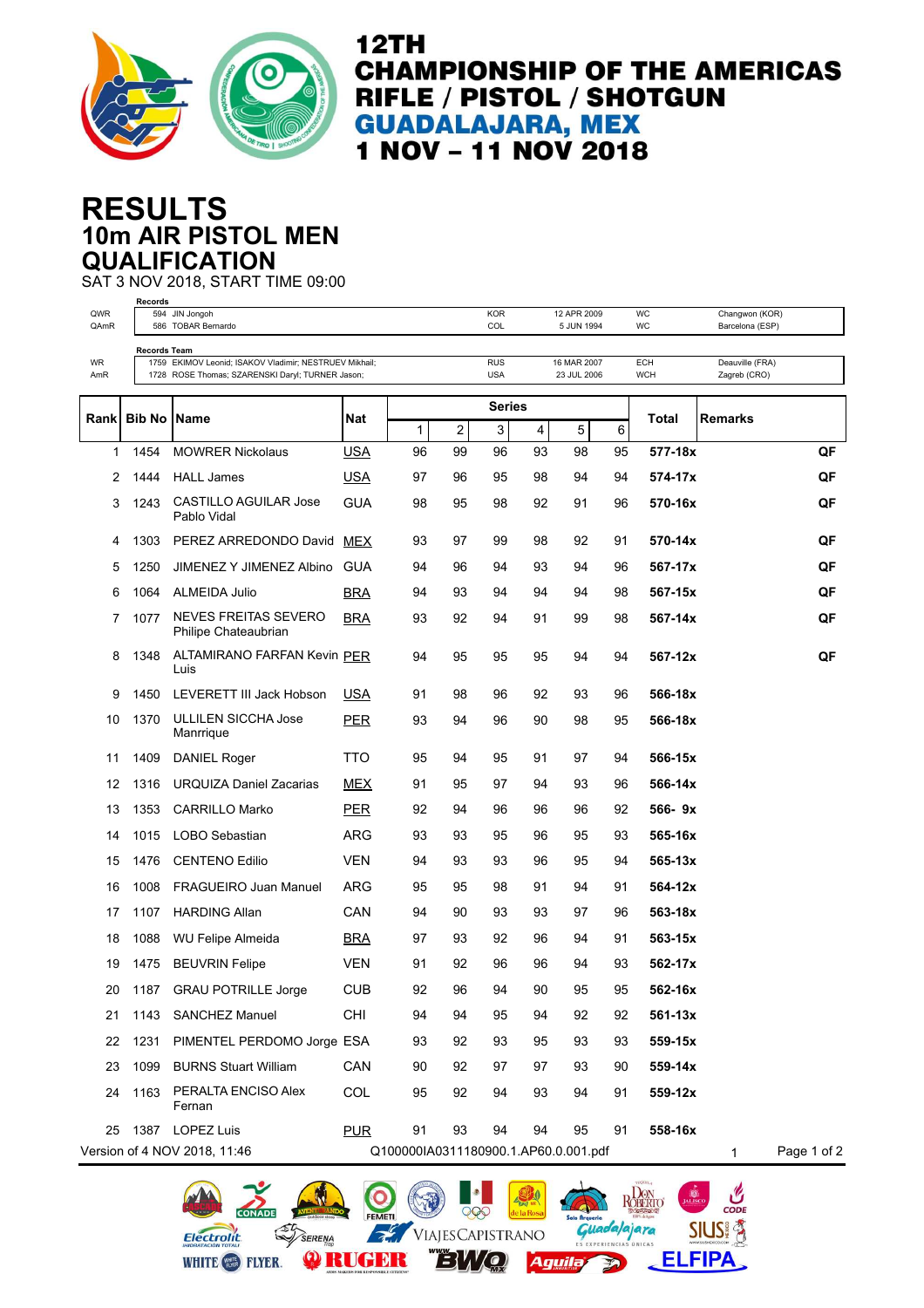| Rank | <b>Bib No IName</b> |                                           | <b>Nat</b> | <b>Series</b> |                | <b>Total</b> | <b>Remarks</b>          |    |    |         |            |
|------|---------------------|-------------------------------------------|------------|---------------|----------------|--------------|-------------------------|----|----|---------|------------|
|      |                     |                                           |            | 1             | $\overline{c}$ | 3            | $\overline{\mathbf{4}}$ | 5  | 6  |         |            |
| 26   | 1153                | ALVARADO JARAMILLO JuanCOL                |            | 94            | 92             | 91           | 93                      | 94 | 94 | 558-14x |            |
| 27   | 1215                | CUEVA CORDOVA Yautung<br><b>Boanerges</b> | ECU        | 90            | 94             | 95           | 90                      | 93 | 96 | 558-11x |            |
| 28   | 1385                | <b>GONZALEZ RIVERA GiovanniPUR</b>        |            | 97            | 94             | 93           | 90                      | 92 | 92 | 558-5x  |            |
| 29   | 1192                | PIAS Guillermo                            | <b>CUB</b> | 92            | 96             | 91           | 94                      | 91 | 93 | 557-14x |            |
| 30   | 1028                | <b>ELHAGE Philip</b>                      | <b>ARU</b> | 94            | 93             | 90           | 92                      | 93 | 92 | 554-12x |            |
| 31   | 1331                | MUNOZ HIDALGO David                       | <b>PAN</b> | 92            | 91             | 94           | 92                      | 89 | 95 | 553-9x  |            |
| 32   | 1390                | <b>MEDINA Javier</b>                      | <b>PUR</b> | 94            | 92             | 89           | 91                      | 92 | 95 | 553-8x  |            |
| 33   | 1055                | <b>KNIJNENBURG Rudolf</b>                 | <b>BOL</b> | 94            | 93             | 96           | 93                      | 89 | 88 | 553-8x  |            |
| 34   | 1176                | <b>ORTIZ Sergio</b>                       | <b>CRC</b> | 91            | 91             | 89           | 93                      | 91 | 96 | 551- 7x |            |
| 35   | 1327                | <b>CAMPOS Juan</b>                        | <b>PAN</b> | 86            | 94             | 92           | 94                      | 88 | 94 | 548-10x |            |
| 36   | 1030                | <b>HEYLIGER Michael Richard</b>           | ARU        | 94            | 91             | 93           | 90                      | 90 | 90 | 548-10x |            |
| 37   | 1328                | CHANDECK S Ricardo T                      | <b>PAN</b> | 95            | 91             | 95           | 91                      | 92 | 84 | 548-6x  |            |
| 38   | 1225                | <b>BARQUERO VIDAL Angel</b><br>Miguel     | <b>ESA</b> | 92            | 87             | 89           | 93                      | 92 | 94 | 547-9x  |            |
| 39   | 1053                | <b>GARCIA ARISPE Victor</b>               | <b>BOL</b> | 92            | 90             | 93           | 86                      | 94 | 91 | 546-12x |            |
| 40   | 1408                | <b>ALLEN Rhodney</b>                      | <b>TTO</b> | 92            | 88             | 90           | 90                      | 88 | 92 | 540-9x  |            |
| 41   | 1302                | <b>PALAFOX Gilberto</b>                   | <b>MEX</b> | 90            | 91             | 89           | 90                      | 89 | 91 | 540-6x  |            |
| 42   | 1037                | <b>CHASE Bernard</b>                      | <b>BAR</b> | 88            | 91             | 88           | 87                      | 90 | 93 | 537-9x  |            |
| 43   | 1036                | <b>BEST Justin Ricardo</b>                | <b>BAR</b> | 89            | 92             | 86           | 91                      | 84 | 90 | 532- 7x |            |
| 44   | 1039                | <b>EVERSLEY Albert</b>                    | <b>BAR</b> | 80            | 87             | 90           | 89                      | 83 | 87 | 516-7x  |            |
|      | 1052                | COSSIO QUIROGA Diego<br>Andres            | <b>BOL</b> |               |                |              |                         |    |    |         | <b>DNS</b> |

Number of athletes on this list: 45; Total number of athletes: 50; Total number of teams: 8

#### **Note**

Please note that there are records equally achieved by several athletes and only the first to set the record is shown. Refer to the Records list on ISSF website: www.issf-sports.org

| Legend               |                                                                                                                      |                   |                                                                             |                               |                                               | FEE94B8E    |
|----------------------|----------------------------------------------------------------------------------------------------------------------|-------------------|-----------------------------------------------------------------------------|-------------------------------|-----------------------------------------------|-------------|
| <b>DNS</b>           | <b>Team Member</b><br><b>Did Not Start</b>                                                                           | AmR<br><b>ECH</b> | <b>American Record</b><br><b>European Championships</b>                     | <b>Bib No</b><br><b>Nat</b>   | <b>Bib Number</b><br><b>Nation</b>            |             |
| QAmR                 | <b>Qualification American Record</b>                                                                                 | QF                | <b>Qualified for Final</b>                                                  | QWR                           | <b>Qualification World Record</b>             |             |
| <b>WC</b><br>History | <b>World Cup</b>                                                                                                     | <b>WCH</b>        | <b>World Championships</b>                                                  | <b>WR</b>                     | <b>World Record</b>                           |             |
|                      | Release: Approved Version 1 (04/11/2018 11:46:54 a. m.)<br>Release: Preliminary Version 1 (04/11/2018 10:20:40 a.m.) |                   |                                                                             |                               |                                               |             |
|                      | Version of 4 NOV 2018, 11:46                                                                                         |                   | Q100000IA0311180900.1.AP60.0.001.pdf                                        |                               | EF32                                          | Page 2 of 2 |
|                      | <b>CONADE</b><br><b>SERENA</b><br>$\mathbb{Z}$                                                                       |                   | <b>Fral</b> NR<br>la Rosa<br><b>FEMETI</b><br><b><i>IAJESCAPISTRANO</i></b> | <b>Solo Arqueria</b><br>ajara | <b>D</b><br>JALISCO<br><b>CODE</b><br>4.50024 |             |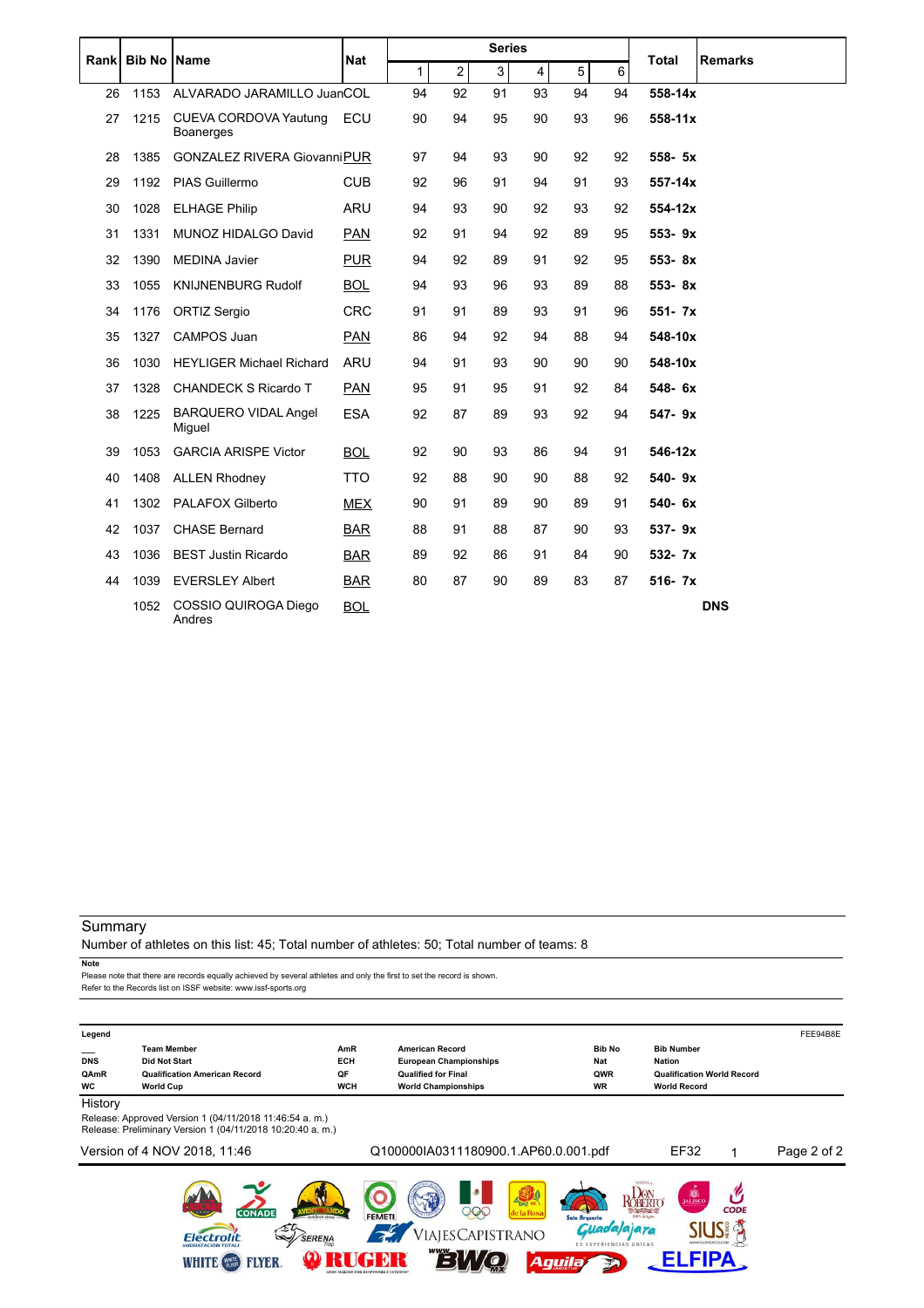

## **10m AIR PISTOL MEN RESULTS MQS**

SAT 3 NOV 2018, START TIME 09:00

| <b>Bib No IName</b> |                                             | <b>Nat</b> |    |    | <b>Series</b> |    |    |    | <b>Total</b> | <b>Remarks</b> |  |
|---------------------|---------------------------------------------|------------|----|----|---------------|----|----|----|--------------|----------------|--|
|                     |                                             |            |    | 2  | 3             | 4  | 5  | 6  |              |                |  |
| 1294                | <b>MORALES Maurilio</b>                     | <b>MEX</b> | 96 | 94 | 95            | 93 | 91 | 93 | $562 - 9x$   |                |  |
| 1480                | BARBERENA MERCADO<br>Edwin Orlando          | <b>NCA</b> | 95 | 89 | 93            | 90 | 92 | 93 | 552-10x      |                |  |
| 1358                | LEON-RAVINEZ CENTURION PFR<br>Rodolfo Fabio |            | 90 | 92 | 95            | 86 | 89 | 92 | $544 - 9x$   |                |  |
| 1352                | <b>CARRILLO Marco</b>                       | <b>PER</b> |    |    |               |    |    |    |              | <b>DNS</b>     |  |
| 1042                | <b>SARGEANT Ronald</b><br>Livingstone       | <b>BAR</b> |    |    |               |    |    |    |              | <b>DNS</b>     |  |

**Summary** 

Number of athletes on this list: 5; Total number of athletes: 50; Total number of teams: 8

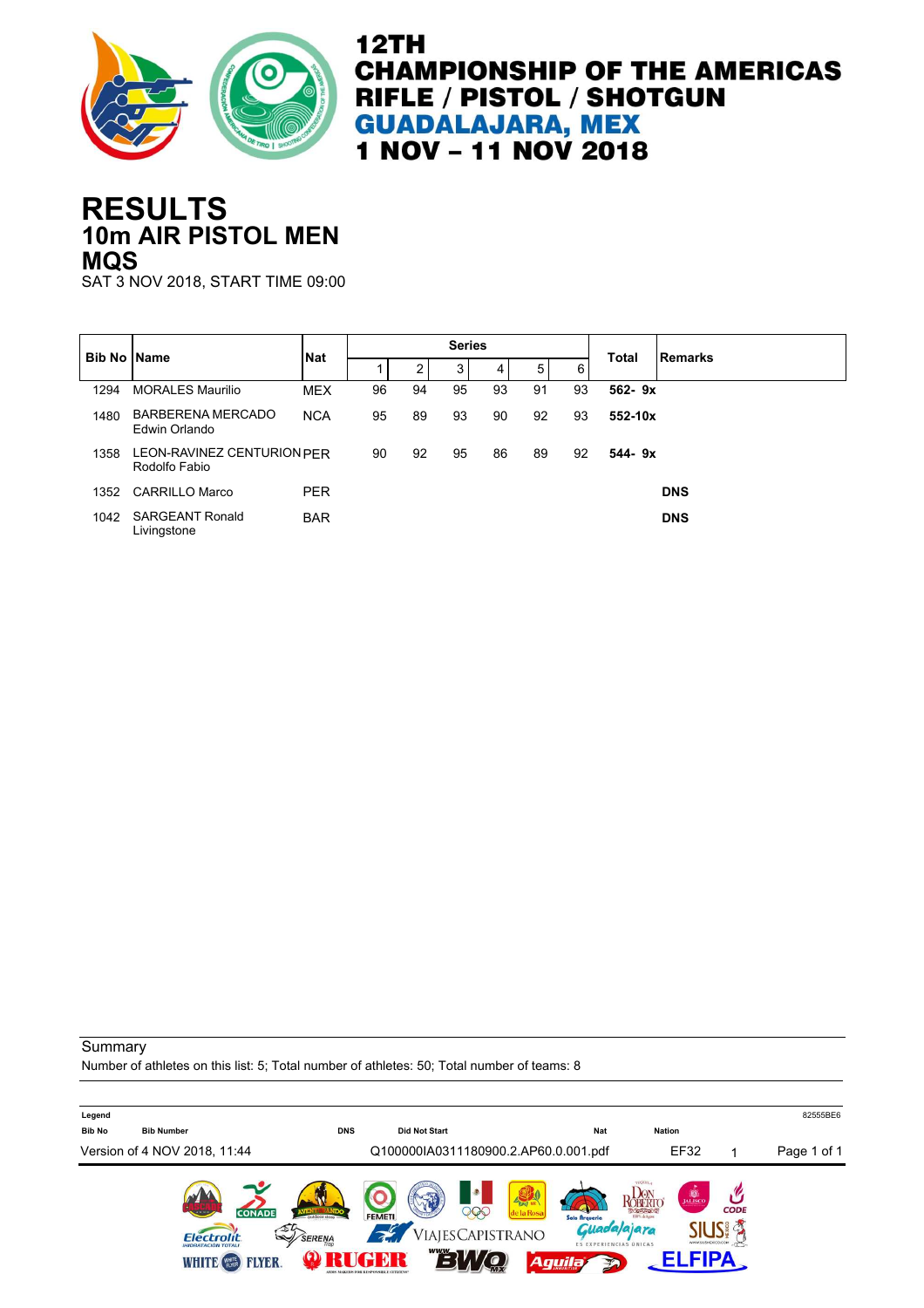

## **10m AIR PISTOL MEN RESULTS TEAM**

SAT 3 NOV 2018, START TIME 09:00

| QWR          | Records             | 594 JIN Jongoh                                         |              |                | <b>KOR</b>    |                         | 12 APR 2009 |     | WC          | Changwon (KOR)  |
|--------------|---------------------|--------------------------------------------------------|--------------|----------------|---------------|-------------------------|-------------|-----|-------------|-----------------|
| QAmR         |                     | 586 TOBAR Bernardo                                     |              |                | COL           |                         | 5 JUN 1994  |     | WC          | Barcelona (ESP) |
| WR           | <b>Records Team</b> | 1759 EKIMOV Leonid; ISAKOV Vladimir; NESTRUEV Mikhail; |              |                | <b>RUS</b>    |                         | 16 MAR 2007 |     | <b>ECH</b>  | Deauville (FRA) |
| AmR          |                     | 1728 ROSE Thomas; SZARENSKI Daryl; TURNER Jason;       |              |                | <b>USA</b>    |                         | 23 JUL 2006 |     | <b>WCH</b>  | Zagreb (CRO)    |
|              |                     |                                                        |              |                | <b>Series</b> |                         |             |     |             |                 |
| Rank         | <b>Bib No</b>       | <b>Name</b>                                            | $\mathbf{1}$ | $\overline{c}$ | 3             | $\overline{\mathbf{4}}$ | 5           | 6   | Total       | Remarks         |
| $\mathbf{1}$ |                     | <b>USA - United States of America</b>                  | 284          | 293            | 287           | 283                     | 285         | 285 | 1717-53x    |                 |
|              | 1454                | <b>MOWRER Nickolaus</b>                                | 96           | 99             | 96            | 93                      | 98          | 95  | 577-18x     |                 |
|              | 1444                | <b>HALL James</b>                                      | 97           | 96             | 95            | 98                      | 94          | 94  | 574-17x     |                 |
|              | 1450                | LEVERETT III Jack Hobson                               | 91           | 98             | 96            | 92                      | 93          | 96  | 566-18x     |                 |
| $\mathbf{2}$ |                     | <b>PER - Peru</b>                                      | 279          | 283            | 287           | 281                     | 288         | 281 | 1699-39x    |                 |
|              | 1348                | ALTAMIRANO FARFAN Kevin Luis                           | 94           | 95             | 95            | 95                      | 94          | 94  | 567-12x     |                 |
|              | 1370                | ULLILEN SICCHA Jose Manrrique                          | 93           | 94             | 96            | 90                      | 98          | 95  | 566-18x     |                 |
|              | 1353                | <b>CARRILLO Marko</b>                                  | 92           | 94             | 96            | 96                      | 96          | 92  | $566 - 9x$  |                 |
| 3            |                     | <b>BRA - Brazil</b>                                    | 284          | 278            | 280           | 281                     | 287         | 287 | 1697-44x    |                 |
|              | 1064                | ALMEIDA Julio                                          | 94           | 93             | 94            | 94                      | 94          | 98  | 567-15x     |                 |
|              | 1077                | NEVES FREITAS SEVERO Philipe<br>Chateaubrian           | 93           | 92             | 94            | 91                      | 99          | 98  | $567 - 14x$ |                 |
|              |                     | 1088 WU Felipe Almeida                                 | 97           | 93             | 92            | 96                      | 94          | 91  | 563-15x     |                 |
| 4            |                     | <b>MEX - Mexico</b>                                    | 274          | 283            | 285           | 282                     | 274         | 278 | 1676-34x    |                 |
|              | 1303                | PEREZ ARREDONDO David                                  | 93           | 97             | 99            | 98                      | 92          | 91  | 570-14x     |                 |
|              | 1316                | URQUIZA Daniel Zacarias                                | 91           | 95             | 97            | 94                      | 93          | 96  | 566-14x     |                 |
|              |                     | 1302 PALAFOX Gilberto                                  | 90           | 91             | 89            | 90                      | 89          | 91  | 540- 6x     |                 |
| 5            |                     | <b>PUR - Puerto Rico</b>                               | 282          | 279            | 276           | 275                     | 279         | 278 | 1669-29x    |                 |
|              | 1387                | <b>LOPEZ Luis</b>                                      | 91           | 93             | 94            | 94                      | 95          | 91  | 558-16x     |                 |
|              | 1385                | <b>GONZALEZ RIVERA Giovanni</b>                        | 97           | 94             | 93            | 90                      | 92          | 92  | $558 - 5x$  |                 |
|              | 1390                | <b>MEDINA Javier</b>                                   | 94           | 92             | 89            | 91                      | 92          | 95  | $553 - 8x$  |                 |

Version of 4 NOV 2018, 11:47 Q100000TA0311180900.1.AP60.0.001.pdf 1 Page 1 of 2 ROBERTO  $\overline{CODF}$ 999 daļajara **SIUS!**  $\mathcal{F}$ VIAJESCAPISTRANO Electrolit SERENA **ELFIPA** WHITE **(28)** FLYER. **ORUGBR**  $\Box'$ **Aguila**  $\frac{1}{2}$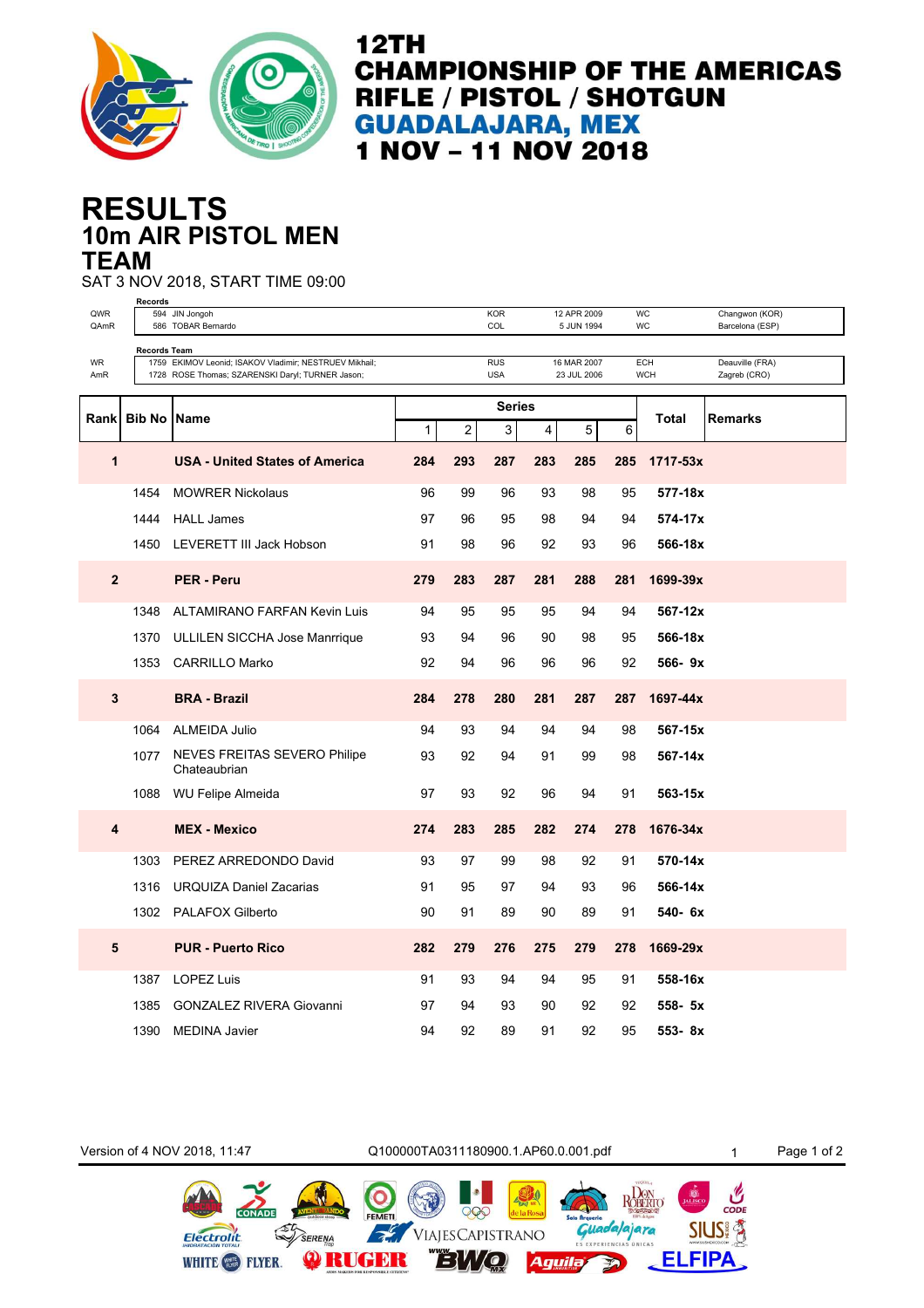|                | Rank Bib No Name |                             |     |     | <b>Series</b>  |     |     |     | <b>Total</b> | <b>Remarks</b> |
|----------------|------------------|-----------------------------|-----|-----|----------------|-----|-----|-----|--------------|----------------|
|                |                  |                             |     | 2   | 3 <sup>1</sup> | 4   | 5   | 6   |              |                |
| 6              |                  | <b>PAN - Panama</b>         | 273 | 276 | 281            | 277 | 269 | 273 | 1649-25x     |                |
|                | 1331             | MUNOZ HIDALGO David         | 92  | 91  | 94             | 92  | 89  | 95  | 553-9x       |                |
|                | 1327             | <b>CAMPOS Juan</b>          | 86  | 94  | 92             | 94  | 88  | 94  | 548-10x      |                |
|                | 1328             | CHANDECK S Ricardo T        | 95  | 91  | 95             | 91  | 92  | 84  | 548-6x       |                |
| $\overline{7}$ |                  | <b>BAR - Barbados</b>       | 257 | 270 | 264            | 267 | 257 | 270 | 1585-23x     |                |
|                | 1037             | <b>CHASE Bernard</b>        | 88  | 91  | 88             | 87  | 90  | 93  | $537 - 9x$   |                |
|                | 1036             | <b>BEST Justin Ricardo</b>  | 89  | 92  | 86             | 91  | 84  | 90  | 532- 7x      |                |
|                | 1039             | <b>EVERSLEY Albert</b>      | 80  | 87  | 90             | 89  | 83  | 87  | $516 - 7x$   |                |
|                |                  | <b>BOL - Bolivia</b>        |     |     |                |     |     |     |              | <b>DNS</b>     |
|                | 1055             | <b>KNIJNENBURG Rudolf</b>   | 94  | 93  | 96             | 93  | 89  | 88  | $553 - 8x$   |                |
|                | 1053             | <b>GARCIA ARISPE Victor</b> | 92  | 90  | 93             | 86  | 94  | 91  | 546-12x      |                |
|                | 1052             | COSSIO QUIROGA Diego Andres |     |     |                |     |     |     |              | <b>DNS</b>     |

Number of athletes on this list: 24; Total number of athletes: 50; Total number of teams: 8

#### **Note**

Please note that there are records equally achieved by several athletes and only the first to set the record is shown. Refer to the Records list on ISSF website: www.issf-sports.org

| Legend                  |                                                           |                    |                                                                    |                                          |                                                          | 8529BA5C    |
|-------------------------|-----------------------------------------------------------|--------------------|--------------------------------------------------------------------|------------------------------------------|----------------------------------------------------------|-------------|
| AmR                     | <b>American Record</b>                                    | <b>Bib No</b>      | <b>Bib Number</b>                                                  | <b>DNS</b>                               | <b>Did Not Start</b>                                     |             |
| <b>ECH</b><br><b>WC</b> | <b>European Championships</b><br><b>World Cup</b>         | QAmR<br><b>WCH</b> | <b>Qualification American Record</b><br><b>World Championships</b> | QWR<br><b>WR</b>                         | <b>Qualification World Record</b><br><b>World Record</b> |             |
| History                 |                                                           |                    |                                                                    |                                          |                                                          |             |
|                         | Release: Approved Version 1 (04/11/2018 11:47:11 a. m.)   |                    |                                                                    |                                          |                                                          |             |
|                         | Version of 4 NOV 2018, 11:47                              |                    | Q100000TA0311180900.1.AP60.0.001.pdf                               |                                          | <b>EF32</b>                                              | Page 2 of 2 |
|                         | <b>CONADE</b>                                             | outdoor store -    | <b>B</b><br><b>BOAT MR</b><br>200<br>la Rosa<br><b>FEMETI</b>      | Solo Arqueria                            | <b>D</b><br><b>CODE</b><br>$-5000$<br>100% de Autre      |             |
|                         | SERENA<br><b>Flectrolit</b><br><b>IHIDRATACIÓN TOTALI</b> |                    | VIAJESCAPISTRANO                                                   | ajajara<br><b>ES EXPERIENCIAS UNICAS</b> |                                                          |             |
|                         | <b>NIMER</b>                                              |                    |                                                                    | <b>Aguila</b>                            |                                                          |             |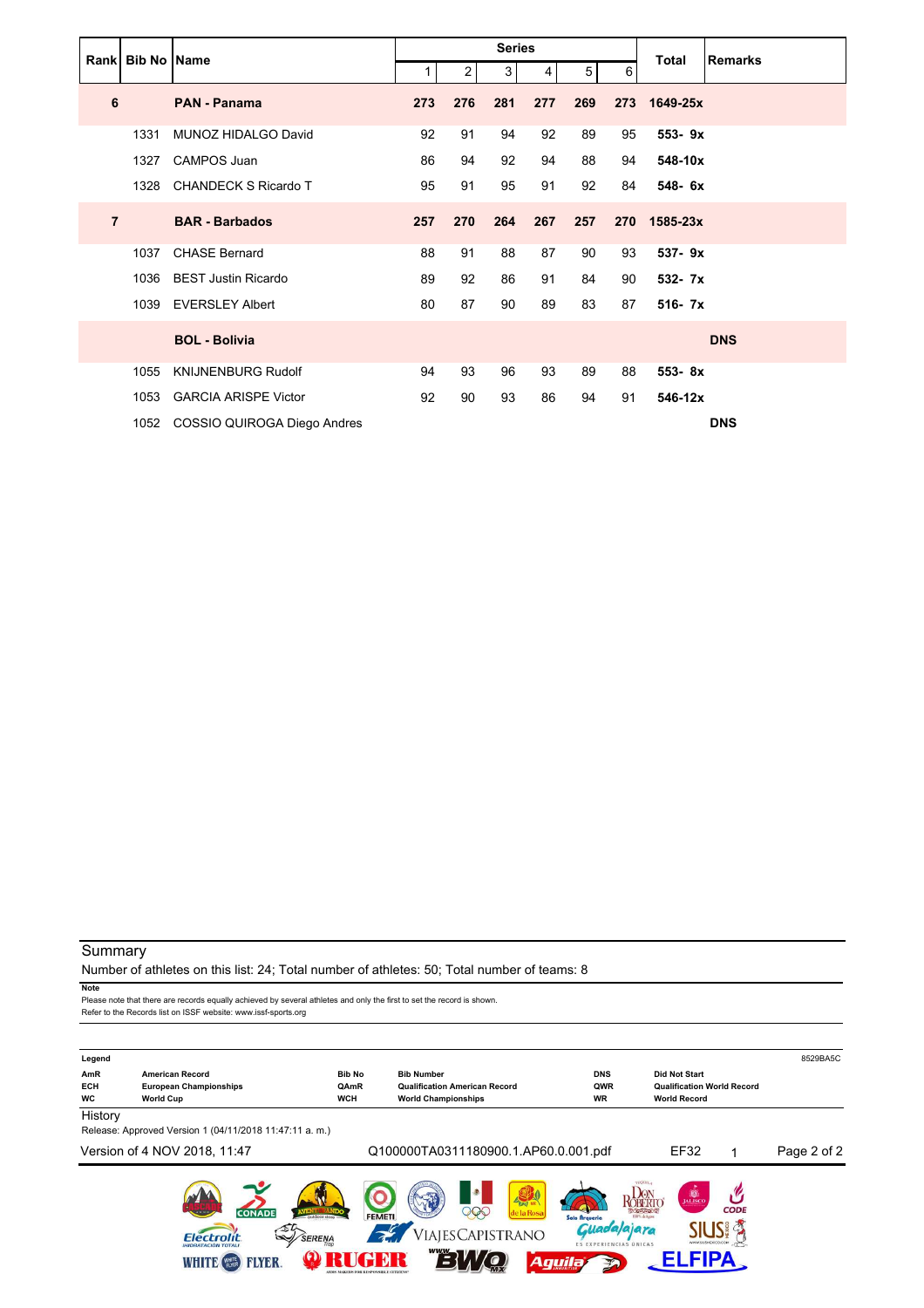

# **25m RAPID FIRE PISTOL MEN RESULTS FINAL**

SAT 10 NOV 2018, START TIME 14:45

|           |                  | <b>Records</b>              |            |                     |                     |         |                                     |             |         |           |                |                |                |
|-----------|------------------|-----------------------------|------------|---------------------|---------------------|---------|-------------------------------------|-------------|---------|-----------|----------------|----------------|----------------|
| <b>WR</b> |                  | 38 KIM Junhong              |            |                     |                     |         | <b>KOR</b>                          | 25 APR 2018 |         | <b>WC</b> |                | Changwon (KOR) |                |
| AmR       |                  | 34 PUPO Leuris              |            |                     |                     |         | <b>CUB</b>                          | 3 AUG 2012  |         | OG        |                | London (GBR)   |                |
|           |                  |                             |            |                     |                     |         |                                     |             |         |           |                |                |                |
| Rk        | <b>Bib</b><br>No | <b>Name</b>                 | <b>Nat</b> | 1st Comp. Stage     |                     |         | 2nd Competition Stage - Elimination |             |         |           |                | Total          | <b>Remarks</b> |
| 1         | 1193             | <b>PUPO</b><br>Leuris       | <b>CUB</b> | 4<br>4              | 7<br>3              | 9<br>2  | 12<br>3                             | 17<br>5     | 20<br>3 | 25<br>5   | 5              | 30             |                |
| 2         | 1069             | <b>DUARTE</b><br>Emerson    | <b>BRA</b> | 4<br>4              | 7<br>3              | 11<br>4 | 15<br>4                             | 19<br>4     | 23<br>4 | 26<br>3   | $\overline{2}$ | 28             |                |
| 3         | 1458             | <b>SANDERSON</b><br>Keith   | <b>USA</b> | 3<br>3              | 6<br>3              | 10<br>4 | 13<br>3                             | 17<br>4     | 20<br>3 | 3         |                | 23             |                |
| 4         | 1477             | <b>GOMEZ</b><br>Douglas     | <b>VEN</b> | 3<br>3              | 7<br>4              | 10<br>3 | 15<br>5                             | 18<br>3     | 2       |           |                |                | 20 SO          |
| 5         | 1183             | <b>ALVAREZ</b><br>Jorge     | <b>CUB</b> | 3<br>3              | 5<br>$\overline{c}$ | 10<br>5 | 11<br>1                             | 5           |         |           |                | 16             |                |
| 6         | 1082             | <b>SILVEIRA</b><br>Vladimir | <b>BRA</b> | 2<br>$\overline{2}$ | 5<br>3              | 7<br>2  | 3                                   |             |         |           |                | 10             |                |

| Legend    |                                                                                                                                         |                                |                                          |                                                                                     |                                                                                 | 59FB82BF    |
|-----------|-----------------------------------------------------------------------------------------------------------------------------------------|--------------------------------|------------------------------------------|-------------------------------------------------------------------------------------|---------------------------------------------------------------------------------|-------------|
| AmR<br>OG | <b>American Record</b><br><b>Olympic Games</b>                                                                                          | <b>Bib No</b><br>Rk            | <b>Bib Number</b><br>Rank                | <b>Nat</b><br><b>SO</b>                                                             | <b>Nation</b><br>Athlete eliminated by Shoot-off for tie                        |             |
| <b>WC</b> | <b>World Cup</b>                                                                                                                        | <b>WR</b>                      | <b>World Record</b>                      |                                                                                     |                                                                                 |             |
| History   |                                                                                                                                         |                                |                                          |                                                                                     |                                                                                 |             |
|           | Release: Approved Version 1 (10/11/2018 03:21:39 p. m.)                                                                                 |                                |                                          |                                                                                     |                                                                                 |             |
|           | Version of 10 NOV 2018, 15:21                                                                                                           |                                | F100000IA1011181445.1.RFP.0.001.pdf      |                                                                                     | <b>EF32</b><br>16                                                               | Page 1 of 1 |
|           | <b>CONADE</b><br>$\mathbf{A}$ is as in<br><b>Flectrolit</b><br>$\tilde{}$<br><b>IHIDRATACIÓN TOTALI</b><br><b>FLYER</b><br><b>WHITE</b> | outdoor store<br><b>SERENA</b> | 990<br><b>FEMETI</b><br>VIAJESCAPISTRANO | I EUN MRY<br>de la Rosa<br>Solo Arqueria<br><b>ES EXPERIENCIAS ÚNICAS</b><br>Aguila | <b>D</b><br>JALISCO<br><b>ROBERTO</b><br><b>CODE</b><br>100 % de Anne<br>Jajara |             |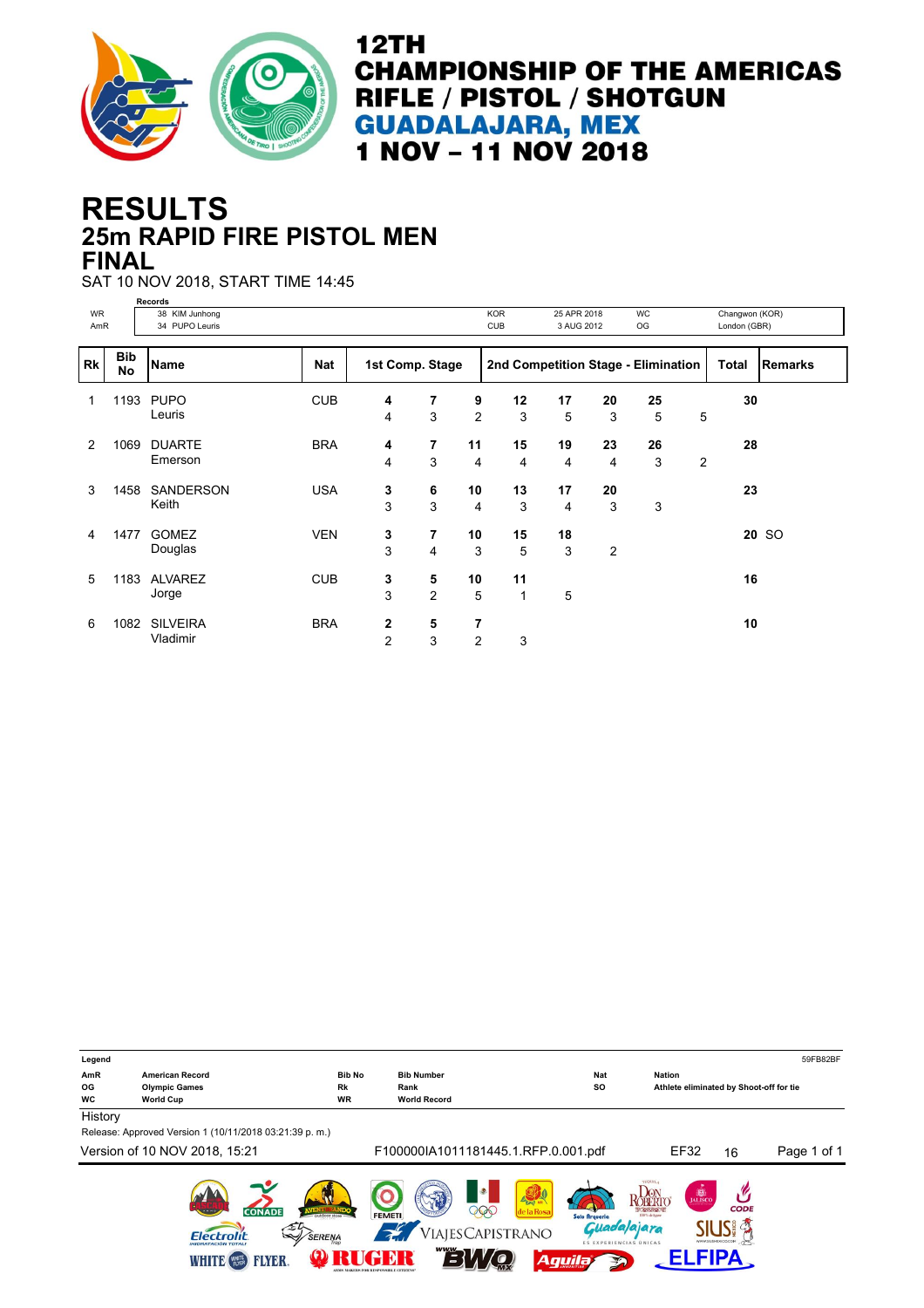

 $\mathcal{C}$ 

**SIUS 含** 

**ELFIPA** 

**ROBERTO** 

Guada/ajara

 $\mathcal{D}$ 

**Aguila** 

## **25m RAPID FIRE PISTOL MEN RESULTS QUALIFICATION**

FRI 9 NOV 2018, START TIME 09:00

**Electrolit** 

SERENA WHITE **@** FLYER **Q RUGER** 

| QWR<br>QAmR | Records             | 593 REITZ Christian<br>589 SANDERSON Keith                                                   |            |                                     | GER<br><b>USA</b> |                |          | 30 JUL 2013<br>14 APR 2009 | <b>ECH</b><br>WC         | Osijek (CRO)<br>Changwon (KOR) |
|-------------|---------------------|----------------------------------------------------------------------------------------------|------------|-------------------------------------|-------------------|----------------|----------|----------------------------|--------------------------|--------------------------------|
| AmR<br>WR   | <b>Records Team</b> | 1731 BALSLEY Brad; SANDERSON Keith; MILEV Emil;<br>1756 LIN Junmin; ZHANG Jian; YAO Zhaonan; |            |                                     | <b>USA</b><br>CHN |                |          | 6 AUG 2010<br>10 SEP 2018  | <b>WCH</b><br><b>WCH</b> | Munich (GER)<br>Changwon (KOR) |
|             | <b>Bib No Name</b>  |                                                                                              | Nat        |                                     |                   | <b>Seconds</b> |          | Sub                        | Total                    | <b>Remarks</b>                 |
| Rank        |                     |                                                                                              |            | <b>Stage</b>                        | 8                 | 6              | 4        | <b>Total</b>               |                          |                                |
| 1           | 1458                | <b>SANDERSON Keith</b>                                                                       | <b>USA</b> | Stage 1<br>Stage 2                  | 98<br>98          | 95<br>98       | 98<br>97 | 291<br>293                 | 584-18x                  | QF                             |
| 2           |                     | 1193 PUPO Leuris                                                                             | <b>CUB</b> | Stage 1<br>Stage 2                  | 100<br>96         | 96<br>97       | 94<br>98 | 290<br>291                 | 581-21x                  | QF                             |
| 3           |                     | 1183 ALVAREZ Jorge                                                                           | <b>CUB</b> | Stage 1<br>Stage 2                  | 95<br>99          | 98<br>95       | 92<br>88 | 285<br>282                 | 567-12x                  | QF                             |
| 4           | 1069                | <b>DUARTE Emerson</b>                                                                        | <b>BRA</b> | Stage 1<br>Stage 2                  | 98<br>97          | 89<br>97       | 97<br>88 | 284<br>282                 | 566-21x                  | QF                             |
| 5           |                     | 1082 SILVEIRA Vladimir                                                                       | <b>BRA</b> | Stage 1<br>Stage 2                  | 94<br>98          | 94<br>96       | 91<br>91 | 279<br>285                 | 564-12x                  | QF                             |
| 6           |                     | 1477 GOMEZ Douglas                                                                           | <b>VEN</b> | Stage 1<br>Stage 2                  | 97<br>98          | 92<br>96       | 87<br>92 | 276<br>286                 | 562-14x                  | QF                             |
| 7           | 1353                | <b>CARRILLO Marko</b>                                                                        | <b>PER</b> | Stage 1<br>Stage 2                  | 99<br>98          | 96<br>91       | 86<br>92 | 281<br>281                 | 562-14x                  |                                |
| 8           | 1450                | LEVERETT III Jack Hobson                                                                     | <u>USA</u> | Stage 1<br>Stage 2                  | 100<br>94         | 91<br>96       | 88<br>93 | 279<br>283                 | 562-12x                  |                                |
| 9           | 1121                | SANDALL James                                                                                | CAN        | Stage 1<br>Stage 2                  | 97<br>96          | 95<br>94       | 93<br>87 | 285<br>277                 | 562-9x                   |                                |
| 10          | 1052                | COSSIO QUIROGA Diego<br>Andres                                                               | <b>BOL</b> | Stage 1<br>Stage 2                  | 95<br>95          | 93<br>96       | 92<br>89 | 280<br>280                 | 560- 5x                  |                                |
| 11          | 1431                | <b>CHICHKOV Alexander</b>                                                                    | <u>USA</u> | Stage 1<br>Stage 2                  | 97<br>97          | 92<br>98       | 86<br>88 | 275<br>283                 | 558-11x                  |                                |
| 12          | 1065                | <b>BATISTA Jose Carlos</b>                                                                   | <b>BRA</b> | Stage 1<br>Stage 2                  | 97<br>98          | 95<br>90       | 92<br>83 | 284<br>271                 | 555- 7x                  |                                |
| 13          | 1243                | <b>CASTILLO AGUILAR Jose</b><br>Pablo Vidal                                                  | <b>GUA</b> | Stage 1<br>Stage 2                  | 91<br>97          | 93<br>93       | 88<br>89 | 272<br>279                 | 551-8x                   |                                |
|             |                     | 14 1475 BEUVRIN Felipe                                                                       | <b>VEN</b> | Stage 1<br>Stage 2                  | 91<br>94          | 87<br>98       | 90<br>90 | 268<br>282                 | 550-9x                   |                                |
| 15          |                     | 1314 TAVAREZ Antonio                                                                         | <b>MEX</b> | Stage 1<br>Stage 2                  | 95<br>91          | 92<br>93       | 90<br>84 | 277<br>268                 | 545- 6x                  |                                |
| 16          |                     | 1055 KNIJNENBURG Rudolf                                                                      | <b>BOL</b> | Stage 1<br>Stage 2                  | 94<br>95          | 91<br>93       | 82<br>88 | 267<br>276                 | 543-9x                   |                                |
|             |                     | Version of 10 NOV 2018, 14:12                                                                |            | Q100000IA0911180900.1.RFP.0.001.pdf |                   |                |          |                            |                          | Page 1 of 2<br>16              |

999

VIAJESCAPISTRANO

**EWQ**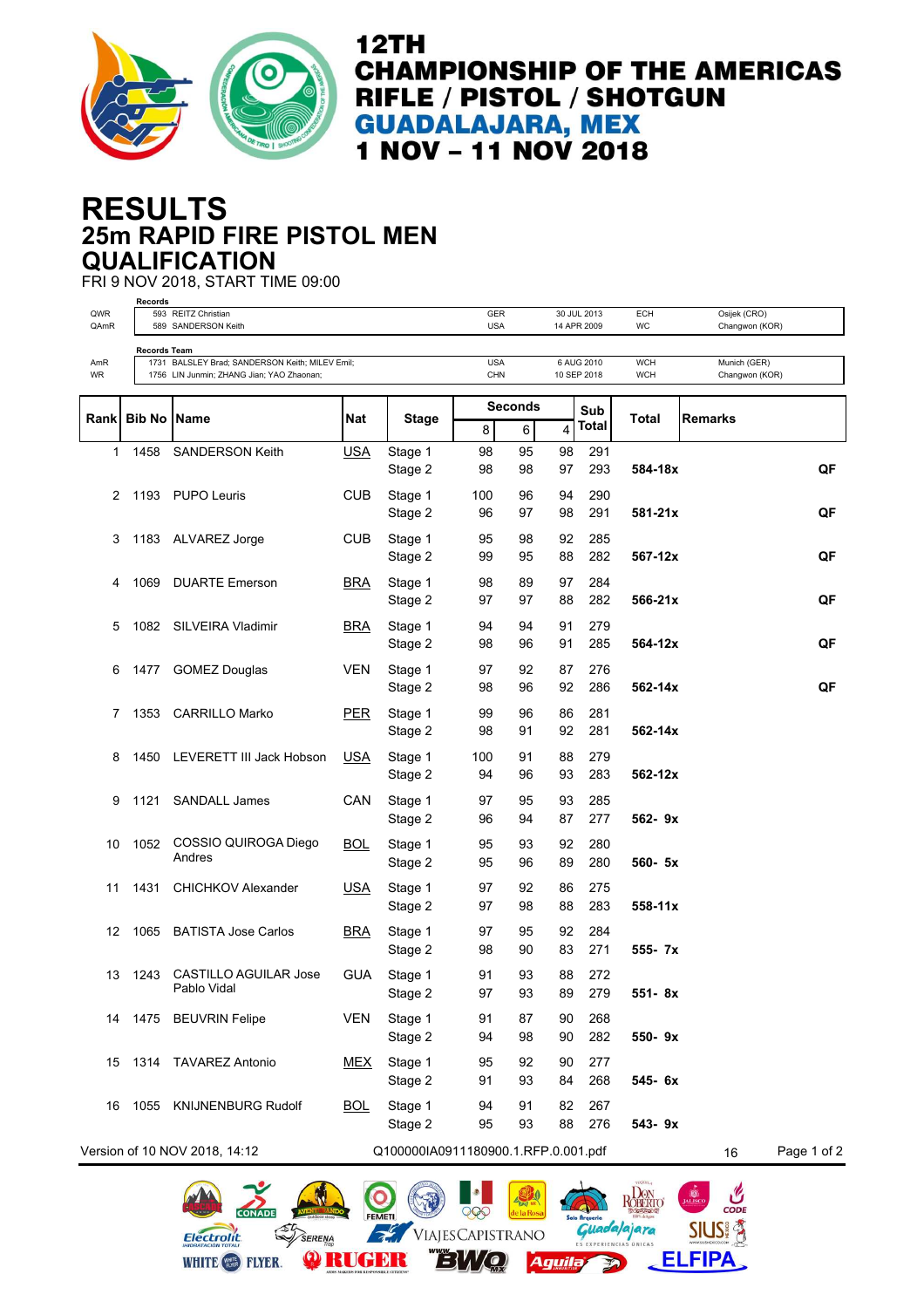|      | <b>Bib No   Name</b> |                                    | Nat        |         |    | <b>Seconds</b> |                | Sub   | Total       | <b>Remarks</b> |
|------|----------------------|------------------------------------|------------|---------|----|----------------|----------------|-------|-------------|----------------|
| Rank |                      |                                    |            | Stage   | 8  | 6              | $\overline{4}$ | Total |             |                |
| 17   | 1108                 | <b>IGOROV Metodi</b>               | CAN        | Stage 1 | 90 | 95             | 86             | 271   |             |                |
|      |                      |                                    |            | Stage 2 | 96 | 88             | 88             | 272   | 543-4x      |                |
| 18   | 1231                 | PIMENTEL PERDOMO Jorge ESA         |            | Stage 1 | 96 | 91             | 83             | 270   |             |                |
|      |                      |                                    |            | Stage 2 | 95 | 92             | 83             | 270   | 540-6x      |                |
| 19   | 1249                 | <b>HERRERA CHON Marvin</b>         | <b>GUA</b> | Stage 1 | 93 | 93             | 88             | 274   |             |                |
|      |                      | Abelardo                           |            | Stage 2 | 94 | 92             | 77             | 263   | 537- 6x     |                |
| 20   | 1053                 | <b>GARCIA ARISPE Victor</b>        | <b>BOL</b> | Stage 1 | 95 | 93             | 74             | 262   |             |                |
|      |                      |                                    |            | Stage 2 | 95 | 93             | 86             | 274   | $536-11x$   |                |
| 21   | 1348                 | ALTAMIRANO FARFAN Kevin PER        |            | Stage 1 | 95 | 88             | 82             | 265   |             |                |
|      |                      | Luis                               |            | Stage 2 | 93 | 93             | 85             | 271   | 536-8x      |                |
| 22   | 1215                 | CUEVA CORDOVA Yautung              | ECU        | Stage 1 | 95 | 89             | 85             | 269   |             |                |
|      |                      | Boanerges                          |            | Stage 2 | 94 | 90             | 82             | 266   | 535-9x      |                |
| 23   | 1282                 | <b>GONZALEZ MIRANDA</b>            | <b>MEX</b> | Stage 1 | 94 | 87             | 73             | 254   |             |                |
|      |                      | Fidencio Ariel                     |            | Stage 2 | 94 | 91             | 87             | 272   | 526-8x      |                |
| 24   | 1387                 | <b>LOPEZ Luis</b>                  | <b>PUR</b> | Stage 1 | 99 | 94             | 76             | 269   |             |                |
|      |                      |                                    |            | Stage 2 | 96 | 92             | 65             | 253   | $522 - 13x$ |                |
| 25   | 1385                 | <b>GONZALEZ RIVERA GiovanniPUR</b> |            | Stage 1 | 95 | 81             | 78             | 254   |             |                |
|      |                      |                                    |            | Stage 2 | 96 | 90             | 82             | 268   | $522 - 3x$  |                |
| 26   | 1225                 | <b>BARQUERO VIDAL Angel</b>        | <b>ESA</b> | Stage 1 | 90 | 95             | 68             | 253   |             |                |
|      |                      | Miguel                             |            | Stage 2 | 91 | 90             | 87             | 268   | 521-9x      |                |
| 27   | 1358                 | LEON-RAVINEZ CENTURION PER         |            | Stage 1 | 90 | 83             | 83             | 256   |             |                |
|      |                      | Rodolfo Fabio                      |            | Stage 2 | 94 | 85             | 84             | 263   | 519- 5x     |                |
| 28   | 1166                 | <b>TOBAR PRADO Bernardo</b>        | COL        | Stage 1 | 98 | 95             | 91             | 284   |             |                |
|      |                      | Julian                             |            | Stage 2 | 81 | 57             | 94             | 232   | 516-16x     |                |
| 29   | 1313                 | SEPULVEDA Juan                     | <b>MEX</b> | Stage 1 | 91 | 78             | 76             | 245   |             |                |
|      |                      |                                    |            | Stage 2 | 89 | 89             | 88             | 266   | $511 - 2x$  |                |
| 30   |                      | 1408 ALLEN Rhodney                 | TTO        | Stage 1 | 94 | 76             | 76             | 246   |             |                |
|      |                      |                                    |            | Stage 2 | 84 | 76             | 76             | 236   | 482- 6x     |                |
|      | 1331                 | MUNOZ HIDALGO David                | <b>PAN</b> | Stage 1 |    |                |                |       |             |                |
|      |                      |                                    |            | Stage 2 |    |                |                |       |             | <b>DNS</b>     |

Number of athletes on this list: 31; Total number of athletes: 34; Total number of teams: 5

**Note**

Please note that there are records equally achieved by several athletes and only the first to set the record is shown.

Refer to the Records list on ISSF website: www.issf-sports.org

| Legend                          |                                                                                                                      |                                       |                                                                                                                     |                                                                   |                                                                                                | E8B67A13    |
|---------------------------------|----------------------------------------------------------------------------------------------------------------------|---------------------------------------|---------------------------------------------------------------------------------------------------------------------|-------------------------------------------------------------------|------------------------------------------------------------------------------------------------|-------------|
| <b>DNS</b><br>QAmR<br><b>WC</b> | <b>Team Member</b><br><b>Did Not Start</b><br><b>Qualification American Record</b><br><b>World Cup</b>               | AmR<br><b>ECH</b><br>QF<br><b>WCH</b> | <b>American Record</b><br><b>European Championships</b><br><b>Qualified for Final</b><br><b>World Championships</b> | <b>Bib No</b><br><b>Nat</b><br>QWR<br><b>WR</b>                   | <b>Bib Number</b><br><b>Nation</b><br><b>Qualification World Record</b><br><b>World Record</b> |             |
| History                         |                                                                                                                      |                                       |                                                                                                                     |                                                                   |                                                                                                |             |
|                                 | Release: Approved Version 1 (10/11/2018 02:12:54 p.m.)<br>Release: Preliminary Version 1 (10/11/2018 01:59:03 p. m.) |                                       |                                                                                                                     |                                                                   |                                                                                                |             |
|                                 | Version of 10 NOV 2018, 14:12                                                                                        |                                       | Q100000IA0911180900.1.RFP.0.001.pdf                                                                                 |                                                                   | EF32<br>16                                                                                     | Page 2 of 2 |
|                                 | <b>CONADE</b><br><b>SERENA</b><br>Flectrolit<br>$\rightarrow$<br><b>AYER</b><br>WHITE                                | outdoor store                         | ۰<br><b>FANT NR</b><br>206<br><b>FEMETI</b><br>VIAJESCAPISTRANO                                                     | Grund<br><b>Solo Arqueria</b><br>ES EXPERIENCIAS ÚNICAS<br>Aguila | <b>DE</b><br><b>CODE</b><br>00% de Autre<br>WWW.SIUSHEXICO.COM                                 |             |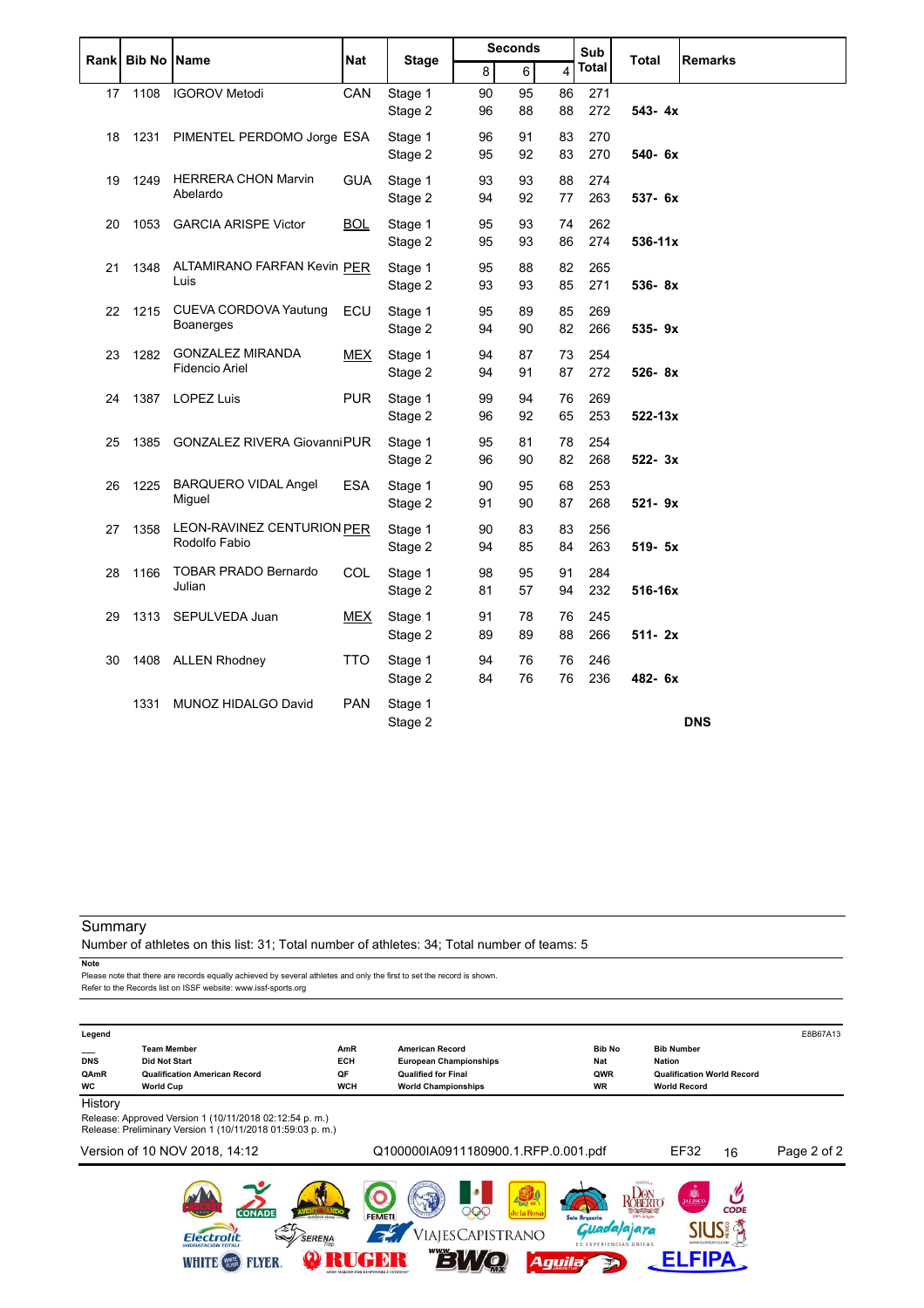

### **25m RAPID FIRE PISTOL MEN RESULTS MQS**

FRI 9 NOV 2018, START TIME 09:00

|      | <b>Bib No Name</b>           | <b>Nat</b> | <b>Stage</b> | <b>Seconds</b> |          |    | <b>Sub</b>   | <b>Total</b> | <b>Remarks</b> |
|------|------------------------------|------------|--------------|----------------|----------|----|--------------|--------------|----------------|
|      |                              |            |              | 8              | $6 \mid$ |    | <b>Total</b> |              |                |
| 1449 | <b>LEVERETT Henry Turner</b> | <b>USA</b> | Stage 1      | 97             | 96       | 93 | 286          |              |                |
|      |                              |            | Stage 2      | 97             | 95       | 91 | 283          | 569-10x      |                |
| 1352 | <b>CARRILLO Marco</b>        | <b>PER</b> | Stage 1      | 93             | 90       | 87 | 270          |              |                |
|      |                              |            | Stage 2      | 93             | 94       | 88 | 275          | $545 - 9x$   |                |
| 1279 | <b>CHARUR Javier</b>         | <b>MEX</b> | Stage 1      | 83             | 95       | 87 | 265          |              |                |
|      |                              |            | Stage 2      | 94             | 88       | 84 | 266          | $531 - 7x$   |                |

**Summary** 

Number of athletes on this list: 3; Total number of athletes: 34; Total number of teams: 5

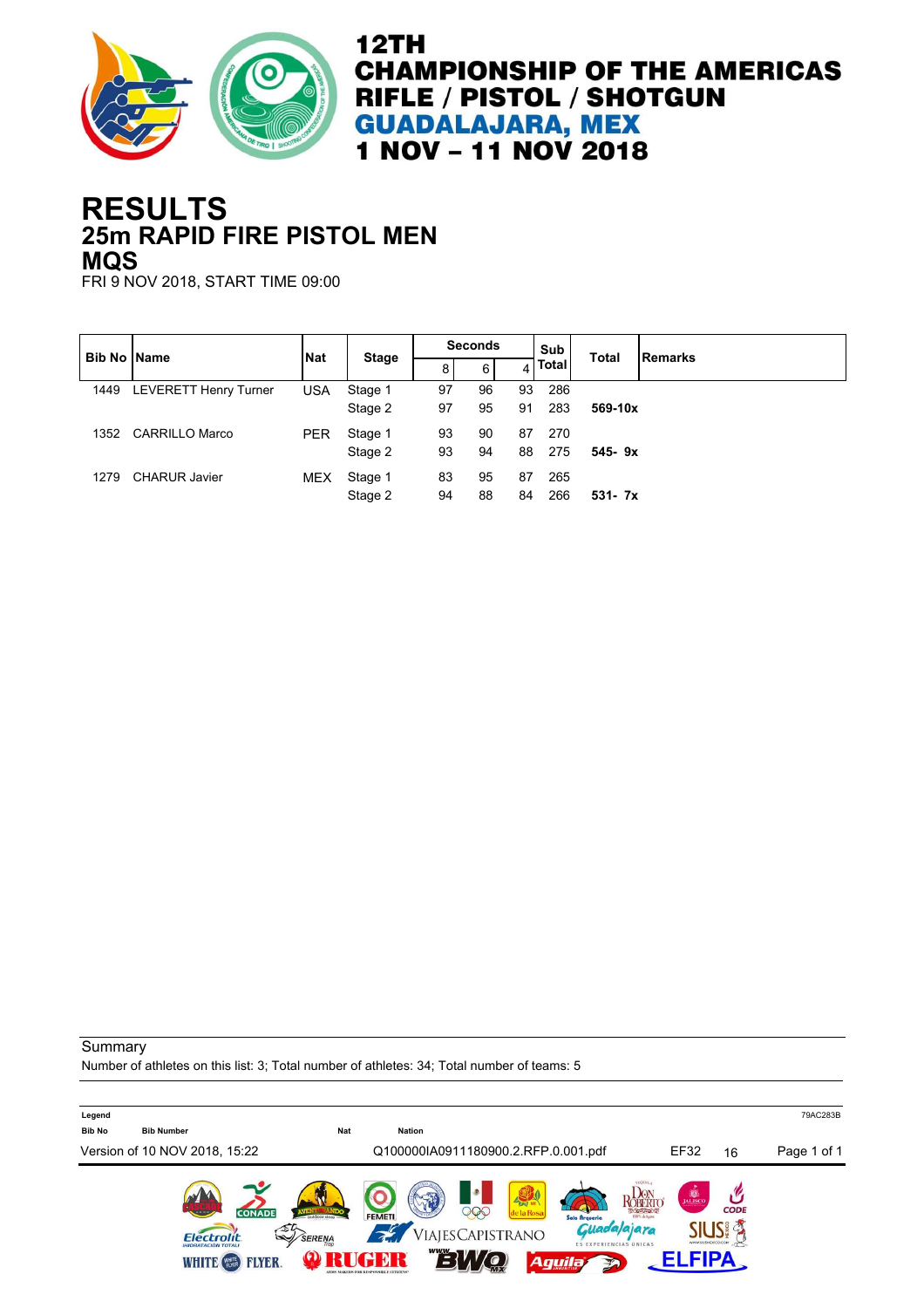

## **25m RAPID FIRE PISTOL MEN RESULTS TEAM**

FRI 9 NOV 2018, START TIME 09:00

|                  | <b>Records</b>      |                                                 |              |            |                |             |       |             |                |
|------------------|---------------------|-------------------------------------------------|--------------|------------|----------------|-------------|-------|-------------|----------------|
| QWR              |                     | 593 REITZ Christian                             |              | <b>GER</b> |                | 30 JUL 2013 |       | <b>ECH</b>  | Osijek (CRO)   |
| QAmR             |                     | 589 SANDERSON Keith                             |              | <b>USA</b> |                | 14 APR 2009 |       | WC          | Changwon (KOR) |
|                  |                     |                                                 |              |            |                |             |       |             |                |
|                  | <b>Records Team</b> | 1731 BALSLEY Brad; SANDERSON Keith; MILEV Emil; |              | <b>USA</b> |                | 6 AUG 2010  |       | <b>WCH</b>  | Munich (GER)   |
| AmR<br><b>WR</b> |                     | 1756 LIN Junmin; ZHANG Jian; YAO Zhaonan;       |              | <b>CHN</b> |                | 10 SEP 2018 |       | <b>WCH</b>  | Changwon (KOR) |
|                  |                     |                                                 |              |            |                |             |       |             |                |
|                  |                     |                                                 |              |            |                |             |       |             |                |
|                  | <b>Bib No</b>       | <b>Name</b>                                     |              |            | <b>Seconds</b> |             | Sub   | Total       | <b>Remarks</b> |
| Rank             |                     |                                                 | <b>Stage</b> | 8          | 6              | 4           | Total |             |                |
|                  |                     |                                                 |              |            |                |             |       |             |                |
| 1                |                     | <b>USA - United States of America</b>           |              | 295        | 278            | 272         | 845   |             |                |
|                  |                     |                                                 |              | 289        | 292            | 278         | 859   | 1704-41x    |                |
|                  |                     |                                                 |              |            |                |             |       |             |                |
|                  | 1458                | <b>SANDERSON Keith</b>                          | Stage 1      | 98         | 95             | 98          | 291   |             |                |
|                  |                     |                                                 | Stage 2      | 98         | 98             | 97          | 293   | 584-18x     |                |
|                  |                     |                                                 |              |            |                |             |       |             |                |
|                  | 1450                | LEVERETT III Jack Hobson                        | Stage 1      | 100        | 91             | 88          | 279   |             |                |
|                  |                     |                                                 | Stage 2      | 94         | 96             | 93          | 283   | 562-12x     |                |
|                  |                     |                                                 |              |            |                |             |       |             |                |
|                  | 1431                | <b>CHICHKOV Alexander</b>                       | Stage 1      | 97         | 92             | 86          | 275   |             |                |
|                  |                     |                                                 | Stage 2      | 97         | 98             | 88          | 283   | 558-11x     |                |
|                  |                     |                                                 |              |            |                |             |       |             |                |
|                  |                     |                                                 |              | 289        | 278            | 280         | 847   |             |                |
| $\overline{2}$   |                     | <b>BRA - Brazil</b>                             |              |            |                |             |       |             |                |
|                  |                     |                                                 |              | 293        | 283            | 262         | 838   | 1685-40x    |                |
|                  | 1069                | <b>DUARTE Emerson</b>                           | Stage 1      | 98         | 89             | 97          | 284   |             |                |
|                  |                     |                                                 |              |            |                |             |       |             |                |
|                  |                     |                                                 | Stage 2      | 97         | 97             | 88          | 282   | 566-21x     |                |
|                  |                     | 1082 SILVEIRA Vladimir                          | Stage 1      | 94         | 94             | 91          | 279   |             |                |
|                  |                     |                                                 |              |            |                |             |       |             |                |
|                  |                     |                                                 | Stage 2      | 98         | 96             | 91          | 285   | 564-12x     |                |
|                  | 1065                | <b>BATISTA Jose Carlos</b>                      | Stage 1      | 97         | 95             | 92          | 284   |             |                |
|                  |                     |                                                 |              |            |                |             |       |             |                |
|                  |                     |                                                 | Stage 2      | 98         | 90             | 83          | 271   | $555 - 7x$  |                |
|                  |                     |                                                 |              | 284        | 277            | 248         | 809   |             |                |
| 3                |                     | <b>BOL - Bolivia</b>                            |              |            |                |             |       |             |                |
|                  |                     |                                                 |              | 285        | 282            | 263         | 830   | 1639-25x    |                |
|                  | 1052                | COSSIO QUIROGA Diego Andres                     | Stage 1      | 95         | 93             | 92          | 280   |             |                |
|                  |                     |                                                 |              |            |                |             |       |             |                |
|                  |                     |                                                 | Stage 2      | 95         | 96             | 89          | 280   | 560- 5x     |                |
|                  |                     |                                                 |              |            | 91             | 82          |       |             |                |
|                  | 1055                | <b>KNIJNENBURG Rudolf</b>                       | Stage 1      | 94         |                |             | 267   |             |                |
|                  |                     |                                                 | Stage 2      | 95         | 93             | 88          | 276   | 543-9x      |                |
|                  |                     |                                                 |              |            |                |             |       |             |                |
|                  | 1053                | <b>GARCIA ARISPE Victor</b>                     | Stage 1      | 95         | 93             | 74          | 262   |             |                |
|                  |                     |                                                 | Stage 2      | 95         | 93             | 86          | 274   | $536 - 11x$ |                |
|                  |                     |                                                 |              |            |                |             |       |             |                |

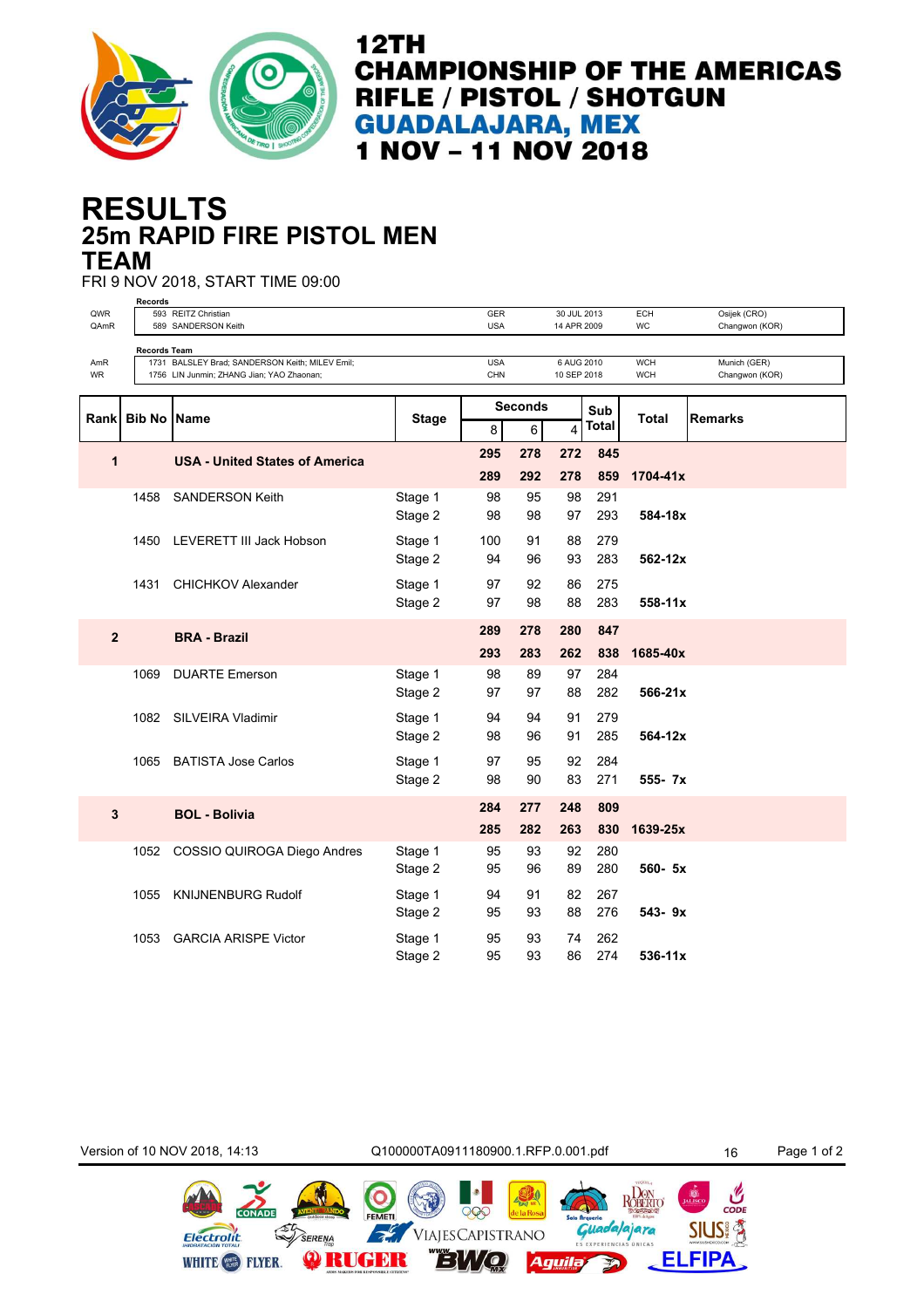|   | Rank Bib No Name |                                        | <b>Stage</b> |     | <b>Seconds</b> |     | Sub   | <b>Total</b> | <b>Remarks</b> |
|---|------------------|----------------------------------------|--------------|-----|----------------|-----|-------|--------------|----------------|
|   |                  |                                        |              | 8   | 6              | 4   | Total |              |                |
| 4 |                  | <b>PER - Peru</b>                      |              | 284 | 267            | 251 | 802   |              |                |
|   |                  |                                        |              | 285 | 269            | 261 |       | 815 1617-27x |                |
|   | 1353             | <b>CARRILLO Marko</b>                  | Stage 1      | 99  | 96             | 86  | 281   |              |                |
|   |                  |                                        | Stage 2      | 98  | 91             | 92  | 281   | 562-14x      |                |
|   | 1348             | ALTAMIRANO FARFAN Kevin Luis           | Stage 1      | 95  | 88             | 82  | 265   |              |                |
|   |                  |                                        | Stage 2      | 93  | 93             | 85  | 271   | 536-8x       |                |
|   | 1358             | LEON-RAVINEZ CENTURION Rodolfo         | Stage 1      | 90  | 83             | 83  | 256   |              |                |
|   |                  | Fabio                                  | Stage 2      | 94  | 85             | 84  | 263   | 519- 5x      |                |
| 5 |                  | <b>MEX - Mexico</b>                    |              | 280 | 257            | 239 | 776   |              |                |
|   |                  |                                        |              | 274 | 273            | 259 | 806   | 1582-16x     |                |
|   | 1314             | <b>TAVAREZ Antonio</b>                 | Stage 1      | 95  | 92             | 90  | 277   |              |                |
|   |                  |                                        | Stage 2      | 91  | 93             | 84  | 268   | 545-6x       |                |
|   | 1282             | <b>GONZALEZ MIRANDA Fidencio Ariel</b> | Stage 1      | 94  | 87             | 73  | 254   |              |                |
|   |                  |                                        | Stage 2      | 94  | 91             | 87  | 272   | 526-8x       |                |
|   | 1313             | SEPULVEDA Juan                         | Stage 1      | 91  | 78             | 76  | 245   |              |                |
|   |                  |                                        | Stage 2      | 89  | 89             | 88  | 266   | $511 - 2x$   |                |

Number of athletes on this list: 15; Total number of athletes: 34; Total number of teams: 5

| Legend             |                                                                                                                       |                  |                                                          |                               |                                    | 98F1EC38    |
|--------------------|-----------------------------------------------------------------------------------------------------------------------|------------------|----------------------------------------------------------|-------------------------------|------------------------------------|-------------|
| AmR                | <b>American Record</b>                                                                                                | <b>Bib No</b>    | <b>Bib Number</b>                                        | <b>ECH</b>                    | <b>European Championships</b>      |             |
| QAmR<br><b>WCH</b> | <b>Qualification American Record</b><br><b>World Championships</b>                                                    | QWR<br><b>WR</b> | <b>Qualification World Record</b><br><b>World Record</b> | <b>WC</b>                     | <b>World Cup</b>                   |             |
|                    |                                                                                                                       |                  |                                                          |                               |                                    |             |
| History            |                                                                                                                       |                  |                                                          |                               |                                    |             |
|                    | Release: Approved Version 1 (10/11/2018 02:13:27 p. m.)<br>Release: Preliminary Version 1 (10/11/2018 01:59:28 p. m.) |                  |                                                          |                               |                                    |             |
|                    | Version of 10 NOV 2018, 14:13                                                                                         |                  | Q100000TA0911180900.1.RFP.0.001.pdf                      |                               | EF32<br>16                         | Page 2 of 2 |
|                    | <b>CONADE</b><br>outdoor store                                                                                        | <b>FEMETI</b>    | <b>TZAT NR</b><br>e la Rosa                              | Solo Arqueria                 | <b>DE</b><br><b>CODE</b><br>$\sim$ |             |
|                    | <b>SERENA</b><br>Flectro                                                                                              |                  | ViajesCapistrano                                         | <b>ES EXPERIENCIAS ÚNICAS</b> |                                    |             |
|                    | YER                                                                                                                   |                  |                                                          | Aguila                        |                                    |             |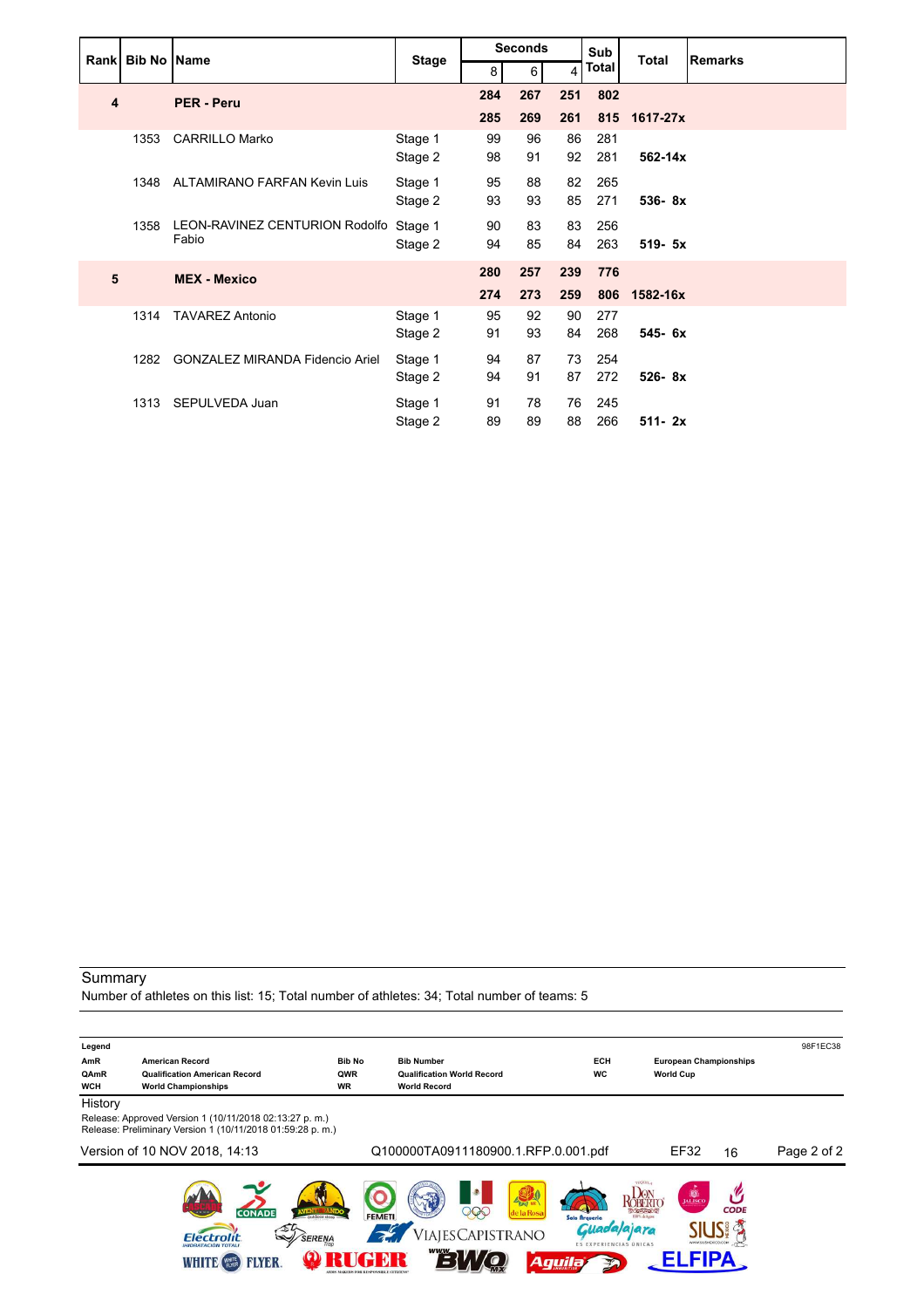

### **25m STANDARD PISTOL MEN RESULTS INDIVIDUAL**

WED 7 NOV 2018, START TIME 12:30 **Records**

| AmR<br><b>WR</b> | necorus            | 1718 BULJUNG Erich; NYGORD Don; ROSS George;<br>1725 KUZMIN Afanasij; TURLA Vladas; MELENTIEV Alexsander; |            | <b>USA</b><br><b>URS</b>     |          |            | 20 AUG 1983<br>10 SEP 1985 | PAG<br><b>ECH</b> | Caracas (VEN)<br>Osijek (YUG) |  |  |
|------------------|--------------------|-----------------------------------------------------------------------------------------------------------|------------|------------------------------|----------|------------|----------------------------|-------------------|-------------------------------|--|--|
|                  |                    |                                                                                                           |            |                              |          |            |                            |                   |                               |  |  |
| Rank             | <b>Bib No Name</b> |                                                                                                           | Nat        | Stage                        | Series   |            | Sub                        | Total             | <b>Remarks</b>                |  |  |
|                  |                    |                                                                                                           |            |                              | 1        | $\sqrt{2}$ | Total                      |                   |                               |  |  |
| 1                |                    | 1064 ALMEIDA Julio                                                                                        | <b>BRA</b> | 150 <sub>sec</sub>           | 99       | 96         | 195                        |                   |                               |  |  |
|                  |                    |                                                                                                           |            | 20 sec                       | 96       | 98         | 194                        |                   |                               |  |  |
|                  |                    |                                                                                                           |            | 10 <sub>sec</sub>            | 91       | 92         | 183                        | 572-13x           |                               |  |  |
| 2                |                    | 1065 BATISTA Jose Carlos                                                                                  | <b>BRA</b> | 150 <sub>sec</sub>           | 93       | 95         | 188                        |                   |                               |  |  |
|                  |                    |                                                                                                           |            | 20 sec                       | 94       | 99         | 193                        |                   |                               |  |  |
|                  |                    |                                                                                                           |            | 10 sec                       | 92       | 94         | 186                        | $567 - 13x$       |                               |  |  |
| 3                |                    | 1069 DUARTE Emerson                                                                                       | <u>BRA</u> | 150 <sub>sec</sub>           | 95       | 97         | 192                        |                   |                               |  |  |
|                  |                    |                                                                                                           |            | 20 sec                       | 91       | 87         | 178                        |                   |                               |  |  |
|                  |                    |                                                                                                           |            | 10 sec                       | 96       | 92         | 188                        | 558-10x           |                               |  |  |
|                  |                    |                                                                                                           |            |                              |          |            |                            |                   |                               |  |  |
| 4                |                    | 1387 LOPEZ Luis                                                                                           | <b>PUR</b> | 150 <sub>sec</sub><br>20 sec | 89<br>97 | 96<br>92   | 185<br>189                 |                   |                               |  |  |
|                  |                    |                                                                                                           |            | 10 sec                       | 91       | 89         | 180                        | 554-10x           |                               |  |  |
|                  |                    |                                                                                                           |            |                              |          |            |                            |                   |                               |  |  |
| 5                |                    | 1243 CASTILLO AGUILAR Jose<br>Pablo Vidal                                                                 | <b>GUA</b> | 150 <sub>sec</sub>           | 96       | 97         | 193                        |                   |                               |  |  |
|                  |                    |                                                                                                           |            | 20 sec                       | 94       | 94         | 188                        |                   |                               |  |  |
|                  |                    |                                                                                                           |            | 10 sec                       | 86       | 86         | 172                        | $553 - 9x$        |                               |  |  |
| 6                |                    | 1444 HALL James                                                                                           | <b>USA</b> | 150 <sub>sec</sub>           | 94       | 96         | 190                        |                   |                               |  |  |
|                  |                    |                                                                                                           |            | 20 sec                       | 93       | 96         | 189                        |                   |                               |  |  |
|                  |                    |                                                                                                           |            | 10 sec                       | 83       | 86         | 169                        | 548- 7x           |                               |  |  |
| 7                |                    | 1385 GONZALEZ RIVERA GiovanniPUR                                                                          |            | 150 <sub>sec</sub>           | 98       | 95         | 193                        |                   |                               |  |  |
|                  |                    |                                                                                                           |            | 20 sec                       | 93       | 92         | 185                        |                   |                               |  |  |
|                  |                    |                                                                                                           |            | 10 sec                       | 82       | 87         | 169                        | $547 - 6x$        |                               |  |  |
| 8                |                    | 1390 MEDINA Javier                                                                                        | <b>PUR</b> | 150 <sub>sec</sub>           | 95       | 92         | 187                        |                   |                               |  |  |
|                  |                    |                                                                                                           |            | 20 sec                       | 86       | 87         | 173                        |                   |                               |  |  |
|                  |                    |                                                                                                           |            | 10 <sub>sec</sub>            | 88       | 90         | 178                        | 538-9x            |                               |  |  |
| 9                |                    | 1121 SANDALL James                                                                                        | CAN        | 150 <sub>sec</sub>           | 96       | 90         | 186                        |                   |                               |  |  |
|                  |                    |                                                                                                           |            | 20 sec                       | 88       | 94         | 182                        |                   |                               |  |  |
|                  |                    |                                                                                                           |            | 10 sec                       | 87       | 81         | 168                        | $536-11x$         |                               |  |  |
|                  |                    | <b>HERRERA CHON Marvin</b>                                                                                |            |                              |          |            |                            |                   |                               |  |  |
| 10               | 1249               | Abelardo                                                                                                  | <b>GUA</b> | 150 <sub>sec</sub><br>20 sec | 85       | 89         | 174                        |                   |                               |  |  |
|                  |                    |                                                                                                           |            |                              | 89       | 92         | 181                        |                   |                               |  |  |
|                  |                    |                                                                                                           |            | 10 sec                       | 84       | 90         | 174                        | 529- 5x           |                               |  |  |
| 11               |                    | 1036 BEST Justin Ricardo                                                                                  | <b>BAR</b> | 150 <sub>sec</sub>           | 91       | 90         | 181                        |                   |                               |  |  |
|                  |                    |                                                                                                           |            | 20 sec                       | 87       | 83         | 170                        |                   |                               |  |  |
|                  |                    |                                                                                                           |            | 10 sec                       | 89       | 78         | 167                        | $518 - 4x$        |                               |  |  |

Electrolit

WHITE **(28)** FLYER.

Version of 7 NOV 2018, 14:04 11000001A0711181230.1.STP.0.001.pdf 13 Page 1 of 2

000

VIAJESCAPISTRANO

 $\Box'$ 

 $\mathscr{F}$ 

**ORUGER** 

SERENA

ROBERIO

Guada|ajara

 $\overline{P}$ 

**Aguila** 

 $\frac{C}{CODE}$ 

**SIUS!** 

**ELFIPA**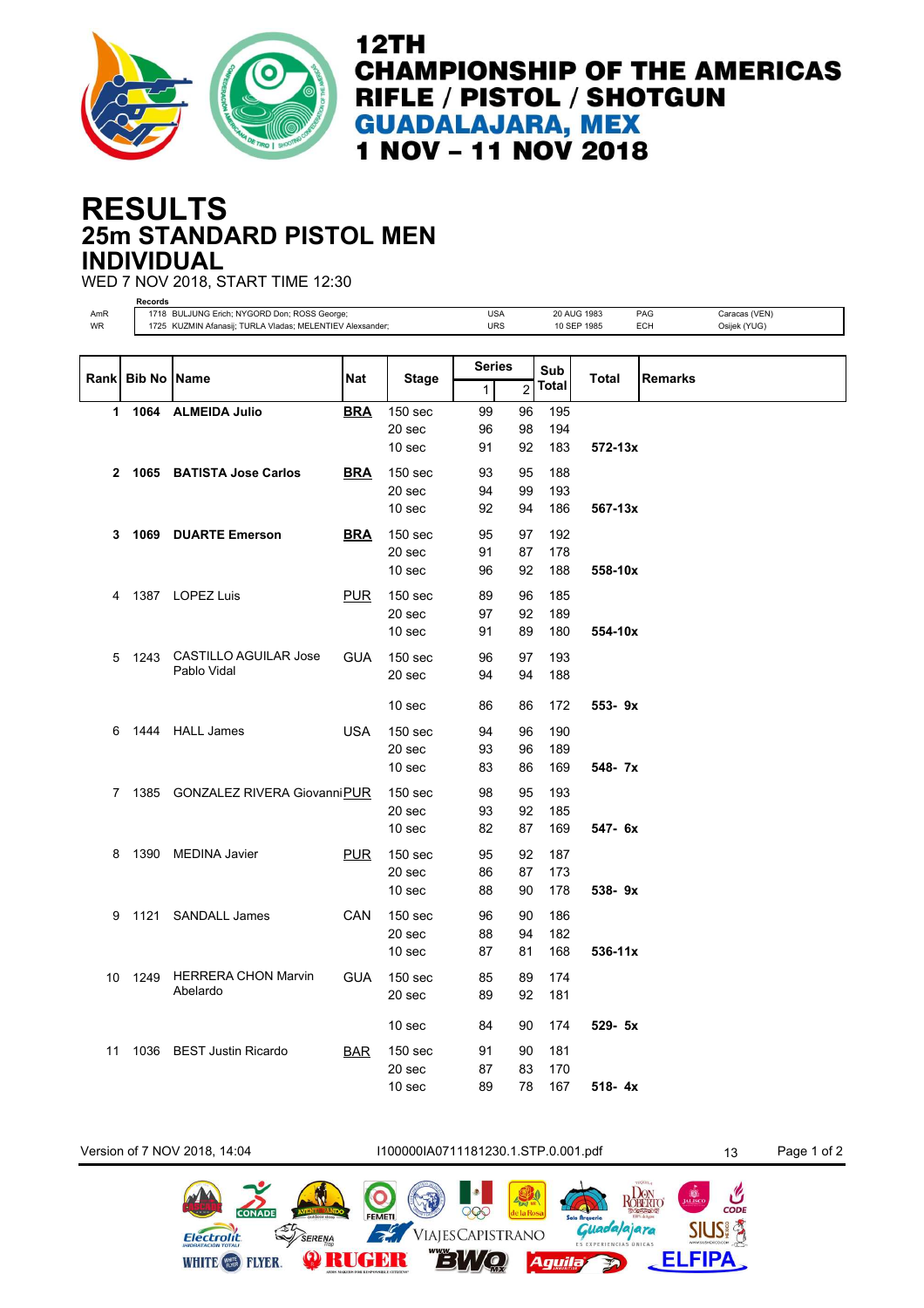|    | Rank Bib No Name |                         | <b>Nat</b> | <b>Stage</b>       | <b>Series</b> |                | Sub   | <b>Total</b> | <b>Remarks</b> |
|----|------------------|-------------------------|------------|--------------------|---------------|----------------|-------|--------------|----------------|
|    |                  |                         |            |                    |               | $\overline{2}$ | Total |              |                |
| 12 | 1037             | <b>CHASE Bernard</b>    | <b>BAR</b> | 150 <sub>sec</sub> | 90            | 94             | 184   |              |                |
|    |                  |                         |            | 20 <sub>sec</sub>  | 78            | 80             | 158   |              |                |
|    |                  |                         |            | 10 <sub>sec</sub>  | 80            | 82             | 162   | $504 - 7x$   |                |
| 13 | 1042             | <b>SARGEANT Ronald</b>  | <b>BAR</b> | 150 <sub>sec</sub> | 86            | 85             | 171   |              |                |
|    |                  | Livingstone             |            | 20 sec             | 76            | 80             | 156   |              |                |
|    |                  |                         |            | 10 sec             | 77            | 81             | 158   | 485-2x       |                |
| 14 | 1028             | <b>ELHAGE Philip</b>    | ARU        | 150 <sub>sec</sub> | 92            | 95             | 187   |              |                |
|    |                  |                         |            | 20 sec             | 69            | 74             | 143   |              |                |
|    |                  |                         |            | 10 sec             | 68            | 77             | 145   | 475-3x       |                |
| 15 | 1294             | <b>MORALES Maurilio</b> | <b>MEX</b> | 150 <sub>sec</sub> | 93            | 88             | 181   |              |                |
|    |                  |                         |            | 20 <sub>sec</sub>  | 83            | 27             | 110   |              |                |
|    |                  |                         |            | 10 sec             | 56            | 22             | 78    | $369 - 8x$   |                |
|    | 1298             | OLVERA Juan Bernardo    | <b>MEX</b> | 150 <sub>sec</sub> |               |                |       |              |                |
|    |                  |                         |            | 20 sec             |               |                |       |              |                |
|    |                  |                         |            | 10 <sub>sec</sub>  |               |                |       |              | <b>DNS</b>     |
|    |                  |                         |            |                    |               |                |       |              |                |

Number of athletes on this list: 16; Total number of athletes: 16; Total number of teams: 3

**Note**

Please note that there are records equally achieved by several athletes and only the first to set the record is shown. Refer to the Records list on ISSF website: www.issf-sports.org

| Legend     |                                                                                                                     |                 |                                                     |                               |                                     | 4F9D804A    |
|------------|---------------------------------------------------------------------------------------------------------------------|-----------------|-----------------------------------------------------|-------------------------------|-------------------------------------|-------------|
|            | <b>Team Member</b>                                                                                                  | AmR             | <b>American Record</b>                              | <b>Bib No</b>                 | <b>Bib Number</b>                   |             |
| <b>DNS</b> | <b>Did Not Start</b>                                                                                                | ECH             | <b>European Championships</b>                       | <b>Nat</b>                    | <b>Nation</b>                       |             |
| <b>PAG</b> | <b>Pan American Games</b>                                                                                           | <b>WR</b>       | <b>World Record</b>                                 |                               |                                     |             |
| History    |                                                                                                                     |                 |                                                     |                               |                                     |             |
|            | Release: Approved Version 1 (07/11/2018 02:04:34 p.m.)<br>Release: Preliminary Version 1 (07/11/2018 01:49:44 p.m.) |                 |                                                     |                               |                                     |             |
|            | Version of 7 NOV 2018, 14:04                                                                                        |                 | I100000IA0711181230.1.STP.0.001.pdf                 |                               | <b>EF32</b><br>13                   | Page 2 of 2 |
|            | <b>CONADE</b>                                                                                                       | outdoor store - | <b>EXAMPLE</b><br>200<br>e la Rosa<br><b>FEMETI</b> | Solo Arqueria<br>ajara        | <b>DE</b><br><b>CODE</b><br>$1 - 5$ |             |
|            | $\mathbb{Z}$<br>Flectro                                                                                             | <b>SERENA</b>   | ViajesCapistrano                                    | <b>ES EXPERIENCIAS ÚNICAS</b> |                                     |             |
|            | YER                                                                                                                 |                 |                                                     | Aguila                        |                                     |             |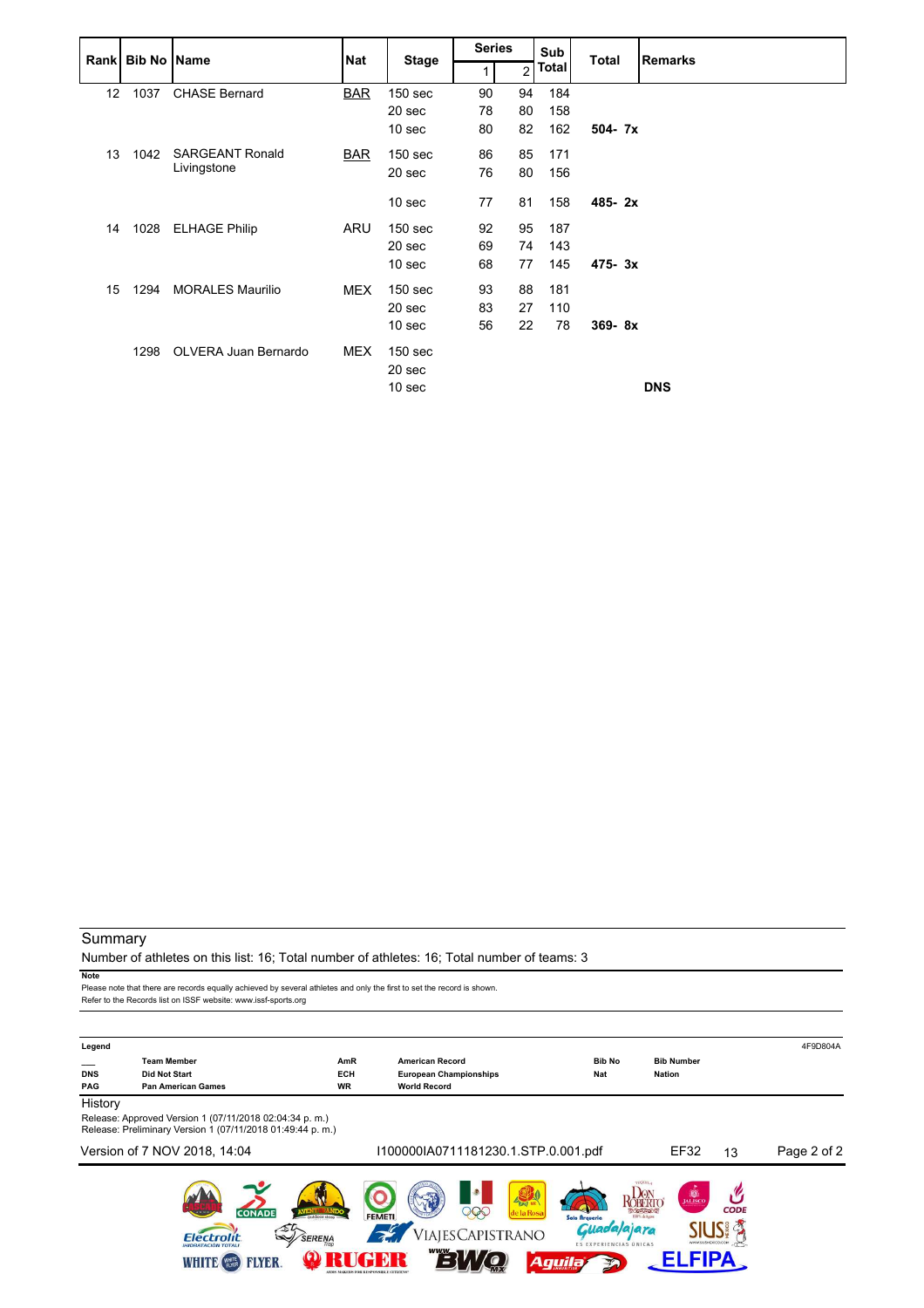

## **25m STANDARD PISTOL MEN RESULTS TEAM**

WED 7 NOV 2018, START TIME 12:30

|                | Records            |                                                           |                    |               |                |             |              |                |               |  |
|----------------|--------------------|-----------------------------------------------------------|--------------------|---------------|----------------|-------------|--------------|----------------|---------------|--|
| AmR            |                    | 1718 BULJUNG Erich; NYGORD Don; ROSS George;              |                    | <b>USA</b>    |                | 20 AUG 1983 | PAG          |                | Caracas (VEN) |  |
| WR             |                    | 1725 KUZMIN Afanasij; TURLA Vladas; MELENTIEV Alexsander; |                    | <b>URS</b>    |                | 10 SEP 1985 | <b>ECH</b>   |                | Osijek (YUG)  |  |
|                |                    |                                                           |                    |               |                |             |              |                |               |  |
|                |                    |                                                           |                    | <b>Series</b> |                |             |              |                |               |  |
| Rank           | <b>Bib No Name</b> |                                                           | <b>Stage</b>       |               |                | Sub         | <b>Total</b> | <b>Remarks</b> |               |  |
|                |                    |                                                           |                    | 1             | $\overline{c}$ | Total       |              |                |               |  |
|                |                    |                                                           |                    | 287           | 288            | 575         |              |                |               |  |
| 1              |                    | <b>BRA - Brazil</b>                                       |                    |               |                |             |              |                |               |  |
|                |                    |                                                           |                    | 281           | 284            | 565         |              |                |               |  |
|                |                    |                                                           |                    | 279           | 278            | 557         | 1697-36x     |                |               |  |
|                | 1064               | <b>ALMEIDA Julio</b>                                      | 150 <sub>sec</sub> | 99            | 96             | 195         |              |                |               |  |
|                |                    |                                                           | 20 sec             | 96            | 98             | 194         |              |                |               |  |
|                |                    |                                                           | 10 sec             | 91            | 92             | 183         | $572 - 13x$  |                |               |  |
|                |                    |                                                           |                    |               |                |             |              |                |               |  |
|                |                    | 1065 BATISTA Jose Carlos                                  | 150 sec            | 93            | 95             | 188         |              |                |               |  |
|                |                    |                                                           | 20 <sub>sec</sub>  | 94            | 99             | 193         |              |                |               |  |
|                |                    |                                                           | 10 sec             | 92            | 94             | 186         | 567-13x      |                |               |  |
|                |                    |                                                           |                    |               |                |             |              |                |               |  |
|                | 1069               | <b>DUARTE Emerson</b>                                     | 150 sec            | 95            | 97             | 192         |              |                |               |  |
|                |                    |                                                           | 20 sec             | 91            | 87             | 178         |              |                |               |  |
|                |                    |                                                           | 10 <sub>sec</sub>  | 96            | 92             | 188         | 558-10x      |                |               |  |
|                |                    |                                                           |                    | 282           | 283            | 565         |              |                |               |  |
| $\overline{2}$ |                    | <b>PUR - Puerto Rico</b>                                  |                    |               |                |             |              |                |               |  |
|                |                    |                                                           |                    | 276           | 271            | 547         |              |                |               |  |
|                |                    |                                                           |                    | 261           | 266            | 527         | 1639-25x     |                |               |  |
|                |                    | 1387 LOPEZ Luis                                           | 150 sec            | 89            | 96             | 185         |              |                |               |  |
|                |                    |                                                           | 20 sec             | 97            | 92             | 189         |              |                |               |  |
|                |                    |                                                           | 10 sec             | 91            | 89             | 180         | 554-10x      |                |               |  |
|                |                    |                                                           |                    |               |                |             |              |                |               |  |
|                | 1385               | <b>GONZALEZ RIVERA Giovanni</b>                           | 150 <sub>sec</sub> | 98            | 95             | 193         |              |                |               |  |
|                |                    |                                                           | 20 sec             | 93            | 92             | 185         |              |                |               |  |
|                |                    |                                                           | 10 sec             | 82            | 87             | 169         | 547- 6x      |                |               |  |
|                |                    |                                                           |                    |               |                |             |              |                |               |  |
|                | 1390               | <b>MEDINA Javier</b>                                      | 150 <sub>sec</sub> | 95            | 92             | 187         |              |                |               |  |
|                |                    |                                                           | 20 sec             | 86            | 87             | 173         |              |                |               |  |
|                |                    |                                                           | 10 sec             | 88            | 90             | 178         | $538 - 9x$   |                |               |  |
|                |                    |                                                           |                    |               |                |             |              |                |               |  |

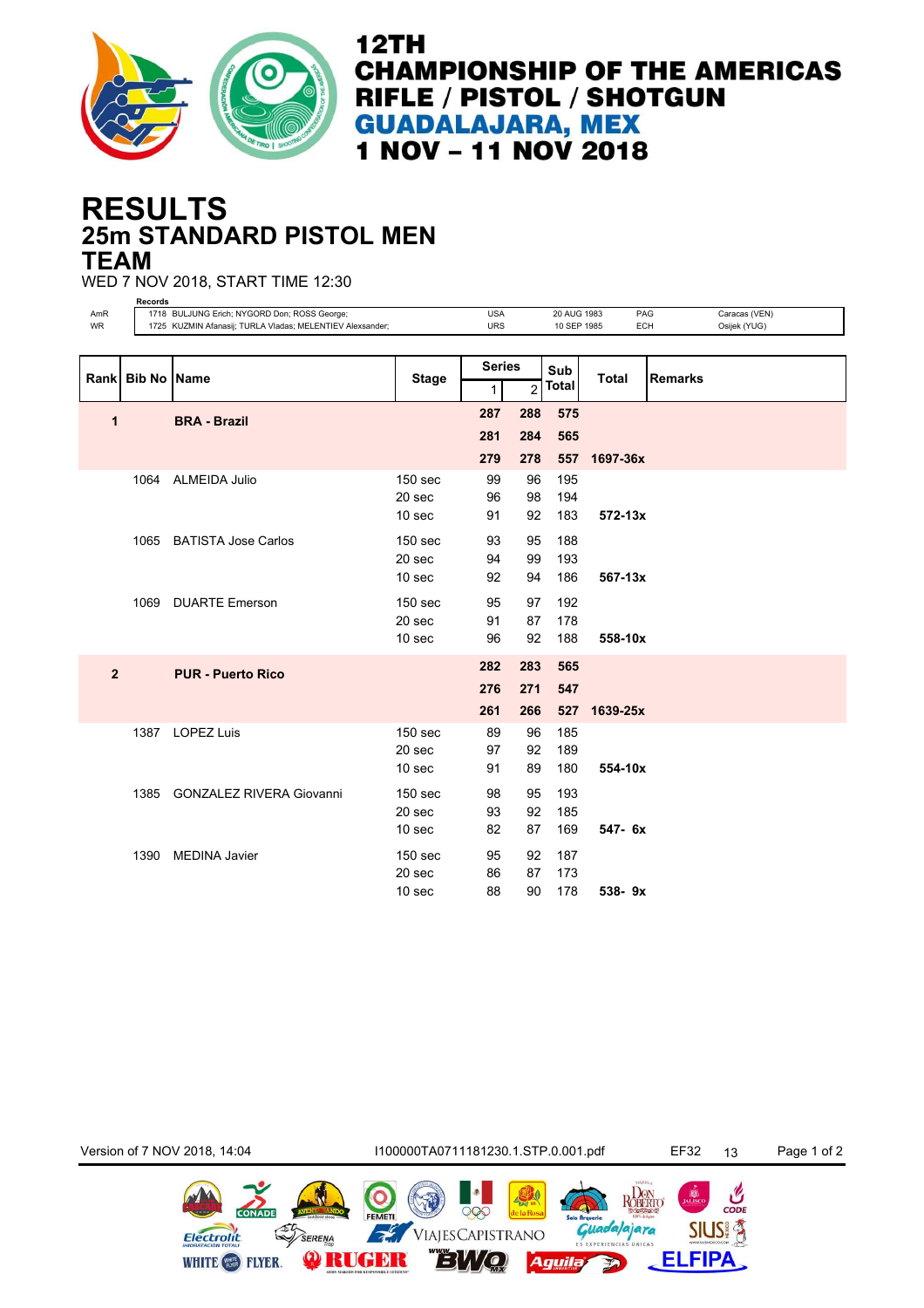|   |      | Rank Bib No Name                 | <b>Stage</b>       | <b>Series</b> |     | Sub          | <b>Total</b> | <b>Remarks</b> |
|---|------|----------------------------------|--------------------|---------------|-----|--------------|--------------|----------------|
|   |      |                                  |                    |               | 2   | <b>Total</b> |              |                |
| 3 |      | <b>BAR - Barbados</b>            |                    | 267           | 269 | 536          |              |                |
|   |      |                                  |                    | 241           | 243 | 484          |              |                |
|   |      |                                  |                    | 246           | 241 | 487          | 1507-13x     |                |
|   | 1036 | <b>BEST Justin Ricardo</b>       | 150 <sub>sec</sub> | 91            | 90  | 181          |              |                |
|   |      |                                  | 20 sec             | 87            | 83  | 170          |              |                |
|   |      |                                  | 10 <sub>sec</sub>  | 89            | 78  | 167          | $518 - 4x$   |                |
|   | 1037 | <b>CHASE Bernard</b>             | 150 <sub>sec</sub> | 90            | 94  | 184          |              |                |
|   |      |                                  | 20 sec             | 78            | 80  | 158          |              |                |
|   |      |                                  | 10 <sub>sec</sub>  | 80            | 82  | 162          | $504 - 7x$   |                |
|   |      | 1042 SARGEANT Ronald Livingstone | 150 <sub>sec</sub> | 86            | 85  | 171          |              |                |
|   |      |                                  | 20 sec             | 76            | 80  | 156          |              |                |
|   |      |                                  | 10 <sub>sec</sub>  | 77            | 81  | 158          | 485-2x       |                |

Number of athletes on this list: 9; Total number of athletes: 16; Total number of teams: 3

| Legend         |                                                                                                                     |               |                                                      |                                                                                                   |                                                                                | 819E473A    |
|----------------|---------------------------------------------------------------------------------------------------------------------|---------------|------------------------------------------------------|---------------------------------------------------------------------------------------------------|--------------------------------------------------------------------------------|-------------|
| AmR            | <b>American Record</b>                                                                                              | <b>Bib No</b> | <b>Bib Number</b>                                    | <b>ECH</b>                                                                                        | <b>European Championships</b>                                                  |             |
| PAG<br>History | <b>Pan American Games</b>                                                                                           | WR            | <b>World Record</b>                                  |                                                                                                   |                                                                                |             |
|                | Release: Approved Version 1 (07/11/2018 02:04:53 p.m.)<br>Release: Preliminary Version 1 (07/11/2018 01:50:05 p.m.) |               |                                                      |                                                                                                   |                                                                                |             |
|                | Version of 7 NOV 2018, 14:04                                                                                        |               | I100000TA0711181230.1.STP.0.001.pdf                  |                                                                                                   | EF32<br>13                                                                     | Page 2 of 2 |
|                | <b>CONADE</b><br>$\tilde{}$<br>SERENA<br><b>Flectrolit</b><br><b>WHITE (WE)</b><br><b>FLYER</b>                     |               | <b>B</b><br>206<br><b>FEMETI</b><br>VIAJESCAPISTRANO | <b>EXPANDING</b><br>le la Rosa<br>Solo Arqueria<br><b>ES EXPERIENCIAS UNICAS</b><br><b>Aquila</b> | <b>B</b><br>V<br><b>CODE</b><br>$-50000$<br>00% de Autre<br>WWW.SEUSHEXICO.COM |             |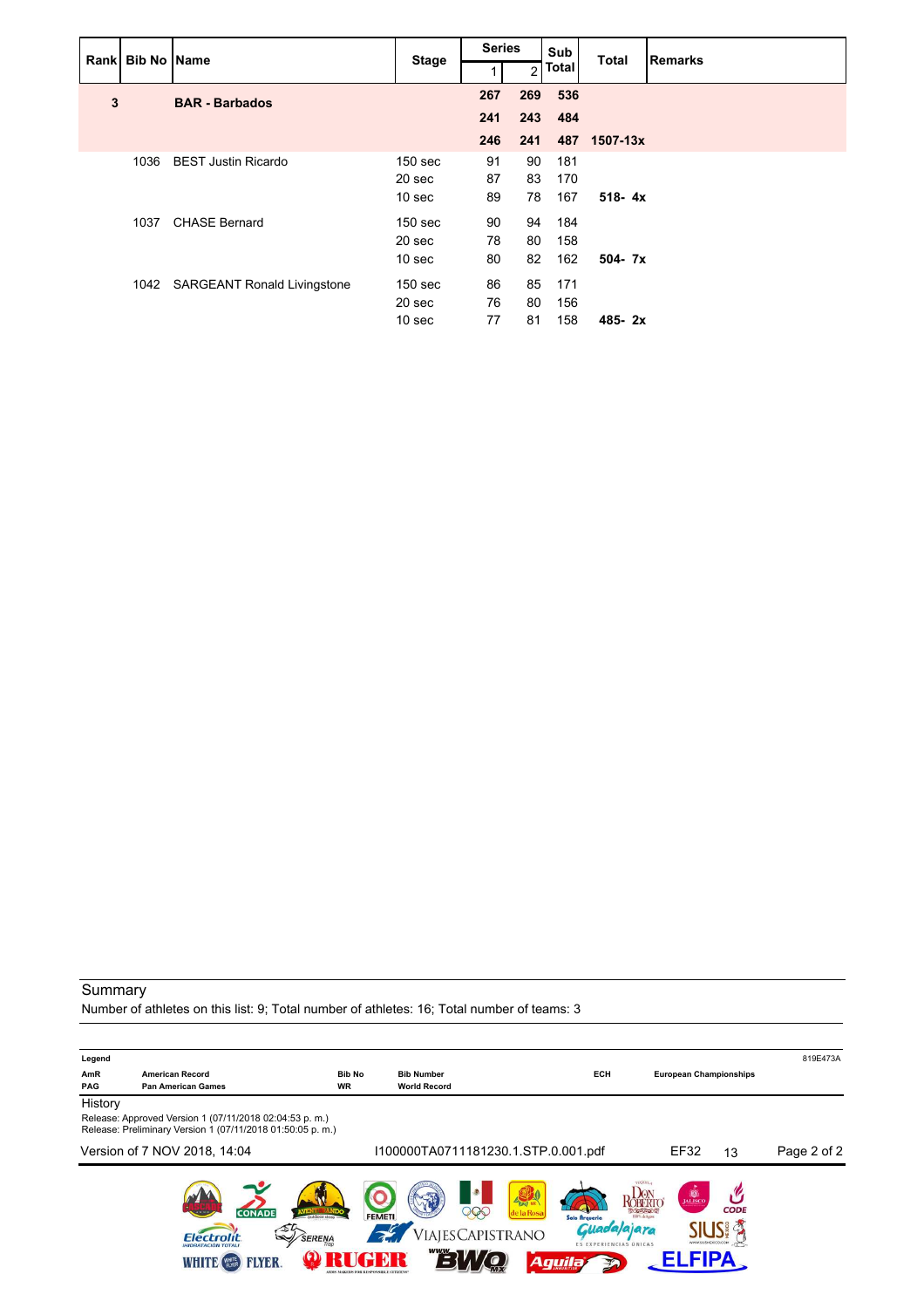

# **50m PISTOL MEN RESULTS INDIVIDUAL**

WED 7 NOV 2018, START TIME 09:00

|           | <b>Records</b>      |                                              |            |                 |                |                          |    |                          |          |                         |                              |
|-----------|---------------------|----------------------------------------------|------------|-----------------|----------------|--------------------------|----|--------------------------|----------|-------------------------|------------------------------|
| AmR<br>WR |                     | 577 DEMAREST William<br>583 JIN Jongoh       |            |                 |                | <b>USA</b><br><b>KOR</b> |    | 4 JUN 2000<br>9 SEP 2014 |          | <b>WC</b><br><b>WCH</b> | Milan (ITA)<br>Granada (ESP) |
|           |                     |                                              |            |                 |                |                          |    |                          |          |                         |                              |
| AmR       | <b>Records Team</b> | 1670 BULJUNG Erich; NYGORD Don; ROSS George; |            |                 |                | <b>USA</b>               |    | 8 OCT 1987               |          | PAG                     | Indianapolis (USA)           |
| WR        |                     | 1719 STAN Liviu; BABII Sorin; ILIE Petru;    |            |                 |                | <b>ROM</b>               |    | 7 SEP 1985               |          | ECH                     | Osijek (YUG)                 |
|           |                     |                                              |            |                 |                |                          |    |                          |          |                         |                              |
| Rank      | Bib No              | Name                                         | <b>Nat</b> | <b>Series</b>   |                |                          |    |                          |          | <b>Total</b>            | <b>Remarks</b>               |
|           |                     |                                              |            | 1               | $\overline{2}$ | 3                        | 4  | 5                        | 6        |                         |                              |
| 1         | 1303                | PEREZ ARREDONDO David MEX                    |            | 94              | 87             | 90                       | 91 | 93                       | 93       | 548-8x                  |                              |
| 2         | 1088                | <b>WU Felipe Almeida</b>                     | <b>BRA</b> | 87              | 93             | 95                       | 88 | 92                       | 92       | 547- 7x                 |                              |
| 3         | 1064                | <b>ALMEIDA Julio</b>                         | <b>BRA</b> | 90              | 91             | 93                       | 86 | 92                       | 90       | 542-12x                 |                              |
| 4         | 1409                | <b>DANIEL Roger</b>                          | <b>TTO</b> | 96              | 92             | 89                       | 90 | 90                       | 83       | 540- 5x                 |                              |
| 5         | 1143                | <b>SANCHEZ Manuel</b>                        | <b>CHI</b> | 89              | 88             | 93                       | 89 | 86                       | 94       | 539- 7x                 |                              |
| 6         | 1082                | SILVEIRA Vladimir                            | <b>BRA</b> | 89              | 92             | 90                       | 85 | 87                       | 89       | 532-9x                  |                              |
| 7         | 1250                | JIMENEZ Y JIMENEZ Albino                     | <b>GUA</b> | 85              | 85             | 94                       | 87 | 92                       | 86       | $529 - 8x$              |                              |
| 8         | 1444                | <b>HALL James</b>                            | <b>USA</b> | 88              | 87             | 90                       | 87 | 83                       | 88       | $523 - 1x$              |                              |
| 9         | 1385                | <b>GONZALEZ RIVERA GiovanniPUR</b>           |            | 84              | 78             | 94                       | 87 | 87                       | 86       | 516-6x                  |                              |
| 10        | 1408                | <b>ALLEN Rhodney</b>                         | <b>TTO</b> | 89              | 79             | 87                       | 88 | 86                       | 85       | $514 - 1x$              |                              |
| 11        | 1387                | <b>LOPEZ Luis</b>                            | <b>PUR</b> | 81              | 89             | 85                       | 85 | 87                       | 82       | $509 - 2x$              |                              |
| 12        | 1030                | <b>HEYLIGER Michael Richard</b>              | ARU        | 85              | 79             | 87                       | 81 | 80                       | 77       | 489-3x                  |                              |
| 13        | 1039                | <b>EVERSLEY Albert</b>                       | <b>BAR</b> | 77              | 79             | 87                       | 79 | 80                       | 78       | $480 - 2x$              |                              |
| 14        | 1042                | <b>SARGEANT Ronald</b><br>Livingstone        | <b>BAR</b> | 76              | 77             | 77                       | 83 | 72                       | 85       | 470- 5x                 |                              |
| 15        | 1294                | <b>MORALES Maurilio</b>                      | <b>MEX</b> | 86              | 84             | 84                       | 80 | 55                       | 81       | 470-0x                  |                              |
| 16        | 1397                | <b>RODRIGUEZ Ferdinand</b>                   | <b>PUR</b> | 78              | 79             | 78                       | 82 | 79                       | 68       | $464 - 1x$              |                              |
| 17        | 1037                | <b>CHASE Bernard</b>                         | <b>BAR</b> | $\underline{6}$ | $\sim$         |                          |    | $\alpha$                 | $\alpha$ | 6- Ox DNF               |                              |

#### **Summary**

Number of athletes on this list: 17; Total number of athletes: 17; Total number of teams: 3

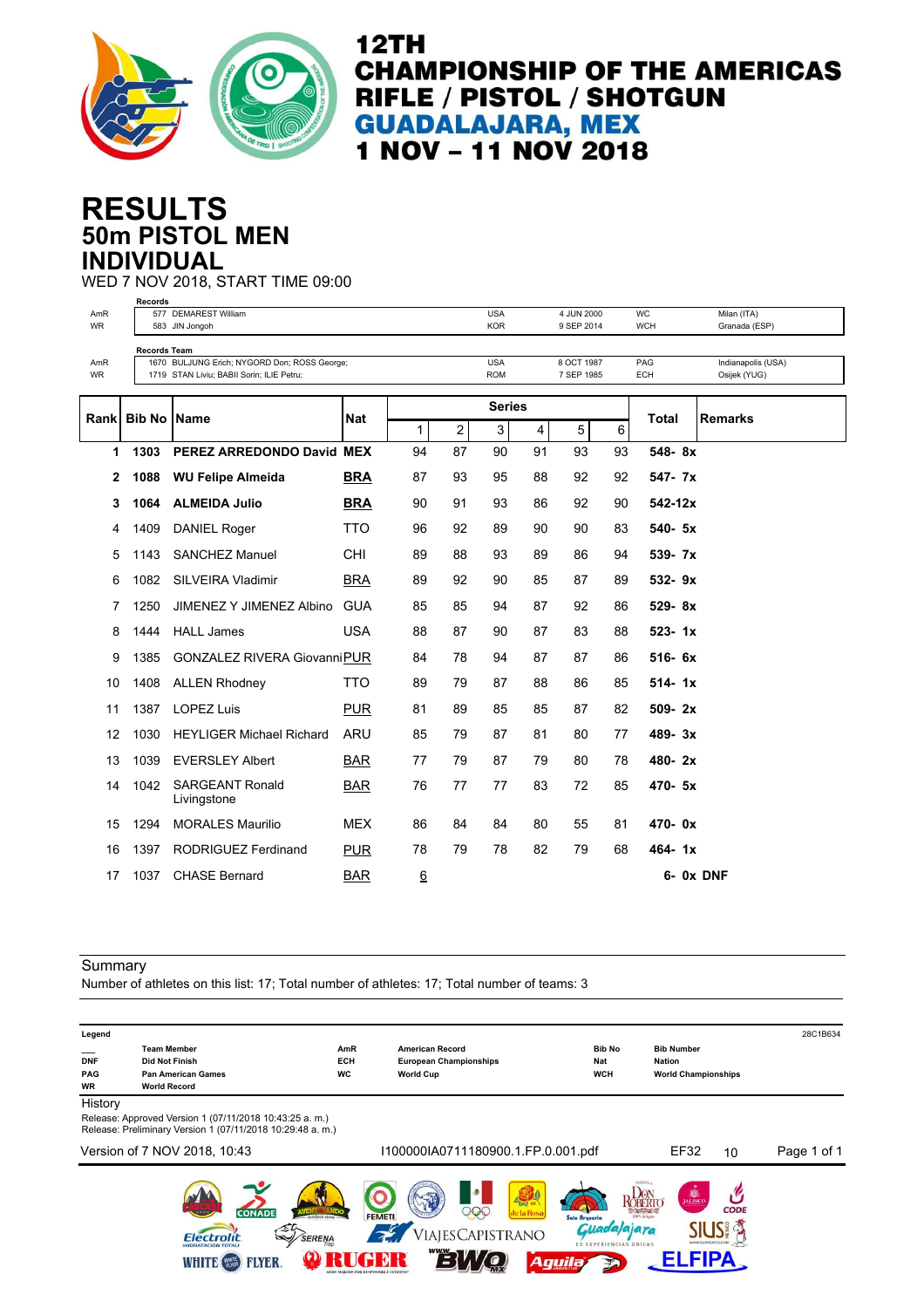

## **50m PISTOL MEN RESULTS TEAM**

WED 7 NOV 2018, START TIME 09:00

|                | <b>Records</b>      |                                              |                 |                |                 |            |            |        |              |                    |
|----------------|---------------------|----------------------------------------------|-----------------|----------------|-----------------|------------|------------|--------|--------------|--------------------|
| AmR            |                     | 577 DEMAREST William                         |                 |                | <b>USA</b>      |            | 4 JUN 2000 |        | WC           | Milan (ITA)        |
| <b>WR</b>      |                     | 583 JIN Jongoh                               |                 |                | <b>KOR</b>      |            | 9 SEP 2014 |        | <b>WCH</b>   | Granada (ESP)      |
| AmR            | <b>Records Team</b> | 1670 BULJUNG Erich; NYGORD Don; ROSS George; |                 |                | <b>USA</b>      |            | 8 OCT 1987 |        | PAG          | Indianapolis (USA) |
| <b>WR</b>      |                     | 1719 STAN Liviu; BABII Sorin; ILIE Petru;    |                 |                | <b>ROM</b>      |            | 7 SEP 1985 |        | <b>ECH</b>   | Osijek (YUG)       |
|                |                     |                                              |                 |                |                 |            |            |        |              |                    |
|                | Rank Bib No<br>Name |                                              | <b>Series</b>   |                |                 |            |            |        | <b>Total</b> | <b>Remarks</b>     |
|                |                     |                                              | 1               | $\overline{c}$ | 3               | 4          | 5          | 6      |              |                    |
| 1              |                     | <b>BRA - Brazil</b>                          | 266             | 276            | 278             | 259        | 271        | 271    | 1621-28x     |                    |
|                | 1088                | <b>WU Felipe Almeida</b>                     | 87              | 93             | 95              | 88         | 92         | 92     | 547- 7x      |                    |
|                | 1064                | ALMEIDA Julio                                | 90              | 91             | 93              | 86         | 92         | 90     | $542 - 12x$  |                    |
|                | 1082                | SILVEIRA Vladimir                            | 89              | 92             | 90              | 85         | 87         | 89     | 532-9x       |                    |
| $\overline{2}$ |                     | <b>PUR - Puerto Rico</b>                     | 243             | 246            | 257             | 254        | 253        | 236    | 1489-9x      |                    |
|                | 1385                | <b>GONZALEZ RIVERA Giovanni</b>              | 84              | 78             | 94              | 87         | 87         | 86     | $516 - 6x$   |                    |
|                | 1387                | <b>LOPEZ Luis</b>                            | 81              | 89             | 85              | 85         | 87         | 82     | $509 - 2x$   |                    |
|                | 1397                | <b>RODRIGUEZ Ferdinand</b>                   | 78              | 79             | 78              | 82         | 79         | 68     | $464 - 1x$   |                    |
| 3              |                     | <b>BAR</b> - Barbados                        |                 |                |                 |            |            |        | $956 - 7x$   |                    |
|                | 1039                | <b>EVERSLEY Albert</b>                       | 77              | 79             | 87              | 79         | 80         | 78     | 480-2x       |                    |
|                | 1042                | <b>SARGEANT Ronald Livingstone</b>           | 76              | 77             | 77              | 83         | 72         | 85     | 470- 5x      |                    |
|                | 1037                | <b>CHASE Bernard</b>                         | $\underline{6}$ |                | $\sim 10^{-11}$ | $\sim 100$ | $\sim$     | $\sim$ | 6- 0x DNF    |                    |

**Summary** 

Number of athletes on this list: 9; Total number of athletes: 17; Total number of teams: 3

| Legend                          |                                                                                                                     |                                          |                                                                       |                                                  |                                                               | AE58D8E5    |
|---------------------------------|---------------------------------------------------------------------------------------------------------------------|------------------------------------------|-----------------------------------------------------------------------|--------------------------------------------------|---------------------------------------------------------------|-------------|
| AmR<br><b>ECH</b><br><b>WCH</b> | <b>American Record</b><br><b>European Championships</b><br><b>World Championships</b>                               | <b>Bib No</b><br><b>PAG</b><br><b>WR</b> | <b>Bib Number</b><br><b>Pan American Games</b><br><b>World Record</b> | <b>DNF</b><br><b>WC</b>                          | <b>Did Not Finish</b><br><b>World Cup</b>                     |             |
| History                         | Release: Approved Version 1 (07/11/2018 10:43:44 a.m.)<br>Release: Preliminary Version 1 (07/11/2018 10:30:57 a.m.) |                                          |                                                                       |                                                  |                                                               |             |
|                                 | Version of 7 NOV 2018, 10:43                                                                                        |                                          | I100000TA0711180900.1.FP.0.001.pdf                                    |                                                  | <b>EF32</b><br>10                                             | Page 1 of 1 |
|                                 | <b>CONADE</b>                                                                                                       | outdoor store -                          | $\bullet$<br>206<br><b>FEMETI</b>                                     | <b>A DOWN WIR</b><br>le la Rosa<br>Solo Arqueria | <b>D</b><br>JALISCO<br><b>CODE</b><br>4.50024<br>00% de Autre |             |
|                                 | $\mathbb{S}^{\prime}$<br>Flectrolit<br><b>IHIDRATACIÓN TOTALI</b>                                                   | SERENA                                   | VIAJESCAPISTRANO                                                      | ES EXPERIENCIAS UNICAS                           | a jara<br>WWW.SIUSHEXICO.COM                                  |             |
|                                 | FLYER<br>WHIND                                                                                                      |                                          |                                                                       | <b>Aquila</b>                                    |                                                               |             |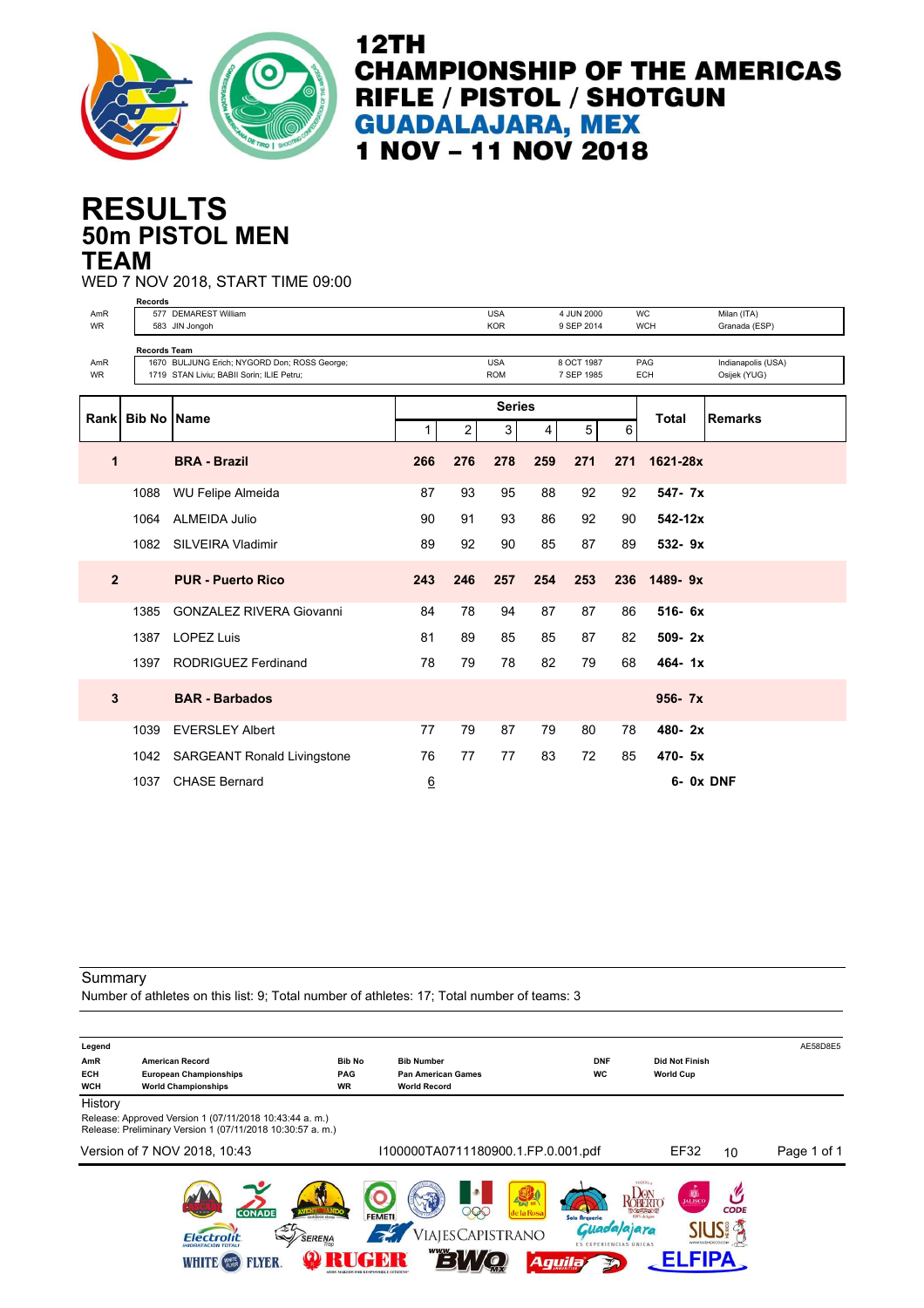

### **TRAP MEN RESULTS FINAL**

MON 5 NOV 2018, START TIME 17:00

|                | <b>Records</b>                           |            |                                |                                    |                            |                                    |                                        |                      |
|----------------|------------------------------------------|------------|--------------------------------|------------------------------------|----------------------------|------------------------------------|----------------------------------------|----------------------|
| AmR            | 24 BORELLO Fernando                      | ARG        |                                | 25 FEB 2017                        | <b>WC</b>                  | New Delhi (IND)<br>New Delhi (IND) |                                        |                      |
| <b>WR</b>      | 48 FERNANDEZ Alberto                     | ESP        |                                | 29 OCT 2017                        | <b>WCF</b>                 |                                    |                                        |                      |
|                |                                          |            |                                |                                    |                            |                                    |                                        |                      |
| Rank           | <b>Bib No Name</b>                       | <b>Nat</b> |                                |                                    | <b>Targets</b>             |                                    |                                        | <b>Total Remarks</b> |
| 1              | 1356 DE SOUZA FERREIRA PER<br>Alessandro |            | ,,,,,<br>IIII                  | ,,,,,,<br><b>THTD</b>              | <b>THEF</b><br><b>THTD</b> |                                    | <b>TOTTE TOTTE</b><br><b>THIL HILL</b> | 45 AmR               |
| $\overline{2}$ | 1299 OROZCO DIAZ<br>Jorge Martin         | <b>MEX</b> | HOT TI<br>.                    | ,,,,,,<br>$\blacksquare$           | <b>TOTTE</b>               |                                    | HITO TOTTI                             | 43 AmRJ              |
| 3              | <b>1437 ELLER</b><br>Walton              | <b>USA</b> | $\blacksquare$<br><b>TIOTI</b> | <b>TOTTE</b><br><b>11111 11111</b> |                            | <b>OOKAK KAROK KARAR</b>           |                                        | 33                   |
| 4              | 1351 BOZA<br>Francisco                   | <b>PER</b> | <b>THEFT</b><br>$\blacksquare$ | Ш                                  |                            | HOURD BERRO BREEK BRADE            |                                        | 28                   |
| 5              | 1136 DAPELO<br>Gianluca                  | CHI        | $\blacksquare$<br><b>TIOLI</b> |                                    |                            | THEOR HORRI ORDER BROOK            |                                        | 23                   |
| 6              | 1003 BORELLO<br>Fernando                 | <b>ARG</b> | <b>TOTITI</b>                  | O 0 0 1 1 1 1 0 1                  |                            | <b>OON TO HOME</b>                 |                                        | 18                   |

**Note**

Please note that there are records equally achieved by several athletes and only the first to set the record is shown.

Refer to the Records list on ISSF website: www.issf-sports.org

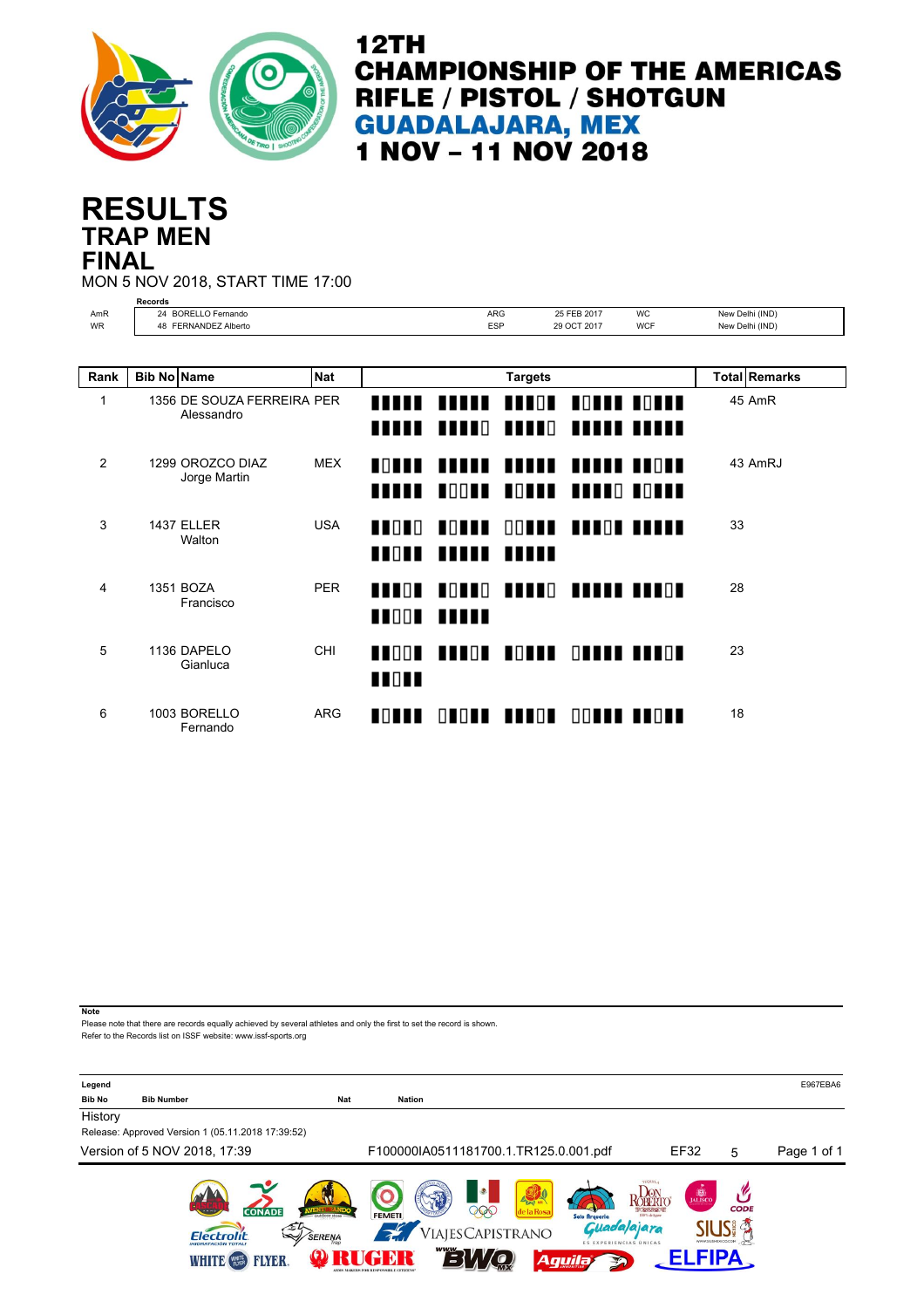

# **TRAP MEN RESULTS QUALIFICATION**

SUN 4 NOV 2018, START TIME 09:30

| QWR<br>QAmR | Records              | 125 PELLIELO Giovanni<br>125 YCONG Ray                   |                                       |    | <b>ITA</b><br><b>USA</b> |             |          | 1 APR 1994<br>9 JUN 1995 |              | WC<br>WC      | Nicosia (CYP)<br>Lahti (FIN) |             |
|-------------|----------------------|----------------------------------------------------------|---------------------------------------|----|--------------------------|-------------|----------|--------------------------|--------------|---------------|------------------------------|-------------|
| AmR         | <b>Records Team</b>  | 363 BALLARD Brian; BADE Lance; LAKATOS Joshua;           |                                       |    | <b>USA</b>               |             |          | 17 JUN 1995              |              | <b>WCH</b>    | Nicosia (CYP)                |             |
| WR          |                      | 369 FABBRIZI Massimo; PELLIELO Giovanni; VIGANO Rodolfo; |                                       |    | ITA                      |             |          | 6 SEP 2011               |              | <b>WCH</b>    | Belgrade (SRB)               |             |
|             |                      |                                                          |                                       |    |                          | Rounds      |          |                          |              | Qualification |                              |             |
| Rankl       | <b>Bib No   Name</b> |                                                          | Nat                                   | 1  | 2                        | 3           | 4        | 5                        | <b>Total</b> | QS-off        | Remarks                      |             |
| 1           | 1437                 | <b>ELLER Walton</b>                                      | <b>USA</b>                            | 25 | 24                       |             | 25 25    | 25                       | 124          |               |                              | QF          |
| 2           | 1356                 | DE SOUZA FERREIRA Alessandro                             | <b>PER</b>                            | 24 | 25                       |             | 25 23    | 25                       | 122          |               |                              | QF          |
| 3           | 1351                 | <b>BOZA Francisco</b>                                    | <b>PER</b>                            | 24 | 24                       |             | 22 25    | - 25                     | $120 + 5$    |               |                              | QF          |
| 4           | 1136                 | DAPELO Gianluca                                          | CHI                                   | 23 | 25                       | 24 24 24    |          |                          | $120 + 4$    |               |                              | QF          |
| 5           | 1003                 | <b>BORELLO Fernando</b>                                  | <b>ARG</b>                            | 23 | 24                       |             | 25 24 23 |                          | 119          |               |                              | QF          |
| 6           | 1299                 | OROZCO DIAZ Jorge Martin                                 | <b>MEX</b>                            | 23 | 24                       |             | 24 24    | 23                       | 118          |               |                              | QF          |
| 7           | 1122                 | <b>SHAW Drew</b>                                         | <b>CAN</b>                            | 24 | 21                       |             | 23 24 25 |                          | 117          |               |                              |             |
| 8           | 1436                 | DAVEY Grayson Trent                                      | <b>USA</b>                            | 22 |                          | 23 24 24 24 |          |                          | 117          |               |                              |             |
| 9           | 1206                 | LORENZO Eduardo Jose                                     | <b>DOM</b>                            | 22 | 24                       |             | 23 24    | - 24                     | 117          |               |                              |             |
| 10          | 1117                 | <b>MOSSCROP David Richard</b>                            | CAN                                   | 23 | 25                       | 24 21       |          | 24                       | 117          |               |                              |             |
| 11          | 1242                 | <b>BROL CARDENAS Jean Pierre</b>                         | <b>GUA</b>                            | 23 |                          | 24 23 24 23 |          |                          | 117          |               |                              |             |
| 12          | 1073                 | <b>MELLO Fernando</b>                                    | BRA                                   | 22 |                          | 23 22 24 25 |          |                          | 116          |               |                              |             |
| 13          | 1080                 | <b>SCHMITS Roberto</b>                                   | <b>BRA</b>                            | 23 |                          | 22 23 23    |          | - 25                     | 116          |               |                              |             |
| 14          | 1467                 | <b>WALLACE Casey</b>                                     | <b>USA</b>                            | 21 | 24                       |             | 23 25    | -23                      | 116          |               |                              |             |
| 15          | 1127                 | <b>WENNBERG Curtis</b>                                   | <b>CAN</b>                            | 25 | 24                       |             | 19 25 23 |                          | 116          |               |                              |             |
| 16          | 1021                 | VIDAL SANZ Fernando Luis                                 | ARG                                   | 23 | 25                       |             | 22 23 23 |                          | 116          |               |                              |             |
| 17          | 1241                 | <b>BROL Hebert</b>                                       | <b>GUA</b>                            | 25 | 23                       | 23 23       |          | - 22                     | 116          |               |                              |             |
| 18          | 1004                 | <b>BOURDICHON Federico Carlos</b>                        | <u>ARG</u>                            | 22 | 23                       | 21 24 25    |          |                          | 115          |               |                              |             |
| 19          | 1354                 | <b>CILLONIZ Asier</b>                                    | <b>PER</b>                            | 24 |                          | 21 22 25 23 |          |                          | 115          |               |                              |             |
| 20          | 1154                 | <b>CARO GUARNIERI Danilo</b>                             | COL                                   | 20 | 24                       | 24 21       |          | 25                       | 114          |               |                              |             |
| 21          | 1067                 | <b>CORREA Eduardo Rucian</b>                             | <b>BRA</b>                            | 24 | 23                       |             | 19 24 24 |                          | 114          |               |                              |             |
| 22          | 1479                 | <b>MARTINEZ Leonel</b>                                   | <b>VEN</b>                            | 22 | 24                       | 24 22 22    |          |                          | 114          |               |                              |             |
| 23          | 1275                 | <b>BALBOA GONZALEZ Jesus</b>                             | <b>MEX</b>                            | 21 |                          | 23 21 24 24 |          |                          | 113          |               |                              |             |
| 24          | 1152                 | ABADIA RIVERA Juan Pablo                                 | COL                                   |    | 22 22 23 24 22           |             |          |                          | 113          |               |                              |             |
| 25          | 1167                 | VEGA Hernando                                            | <u>COL</u>                            | 22 |                          | 22 22 24 22 |          |                          | 112          |               |                              |             |
| 26          | 1394                 | <b>PEREZ Pedro</b>                                       | <b>PUR</b>                            |    | 21 23 23 24 21           |             |          |                          | 112          |               |                              |             |
| 27          | 1339                 | GOMEZ Jose                                               | <u>PAR</u>                            |    | 21 19 22 25 24           |             |          |                          | 111          |               |                              |             |
| 28          | 1417                 | <b>GONZALEZ Franco</b>                                   | URU                                   |    | 23 21 21 23 23           |             |          |                          | 111          |               |                              |             |
| 29          | 1330                 | <b>GARCIA MANUEL San Martin</b>                          | <u>PAN</u>                            |    | 23 21 22 23 22           |             |          |                          | 111          |               |                              |             |
| 30          | 1056                 | MENACHO FLORES Cesar David                               | <b>BOL</b>                            |    | 22 25 22 20 22           |             |          |                          | 111          |               |                              |             |
| 31          |                      | 1240 BROL Enrique                                        | <b>GUA</b>                            |    | 20 23 20 25 21           |             |          |                          | 109          |               |                              |             |
| 32          | 1400                 | <b>TORRES Calixto</b>                                    | <b>PUR</b>                            |    | 23 22 22 23 19           |             |          |                          | 109          |               |                              |             |
| 33          |                      | 1146 VERGARA BERNABE Claudio                             | CHI                                   |    | 17 18 25 23 25           |             |          |                          | 108          |               |                              |             |
|             |                      | Version of 5 NOV 2018, 14:40                             | Q100000IA0411180930.1.TR125.0.001.pdf |    |                          |             |          |                          |              |               | 5                            | Page 1 of 2 |

 $\begin{array}{c} \mathbf{Q} \\ \mathbf{R} \\ \text{de la Rosa} \end{array}$ 

999

VIAJES CAPISTRANO

**ELVO** 

SERENA

**ORUGER** 

**Electrolit** 

WHITE **BEE** FLYER.

ROBERIO

. arqueria<br>Guada/ajara

**Aguila** 

 $\mathcal{C}$ 

**SIUS 秀** 

**ELFIPA**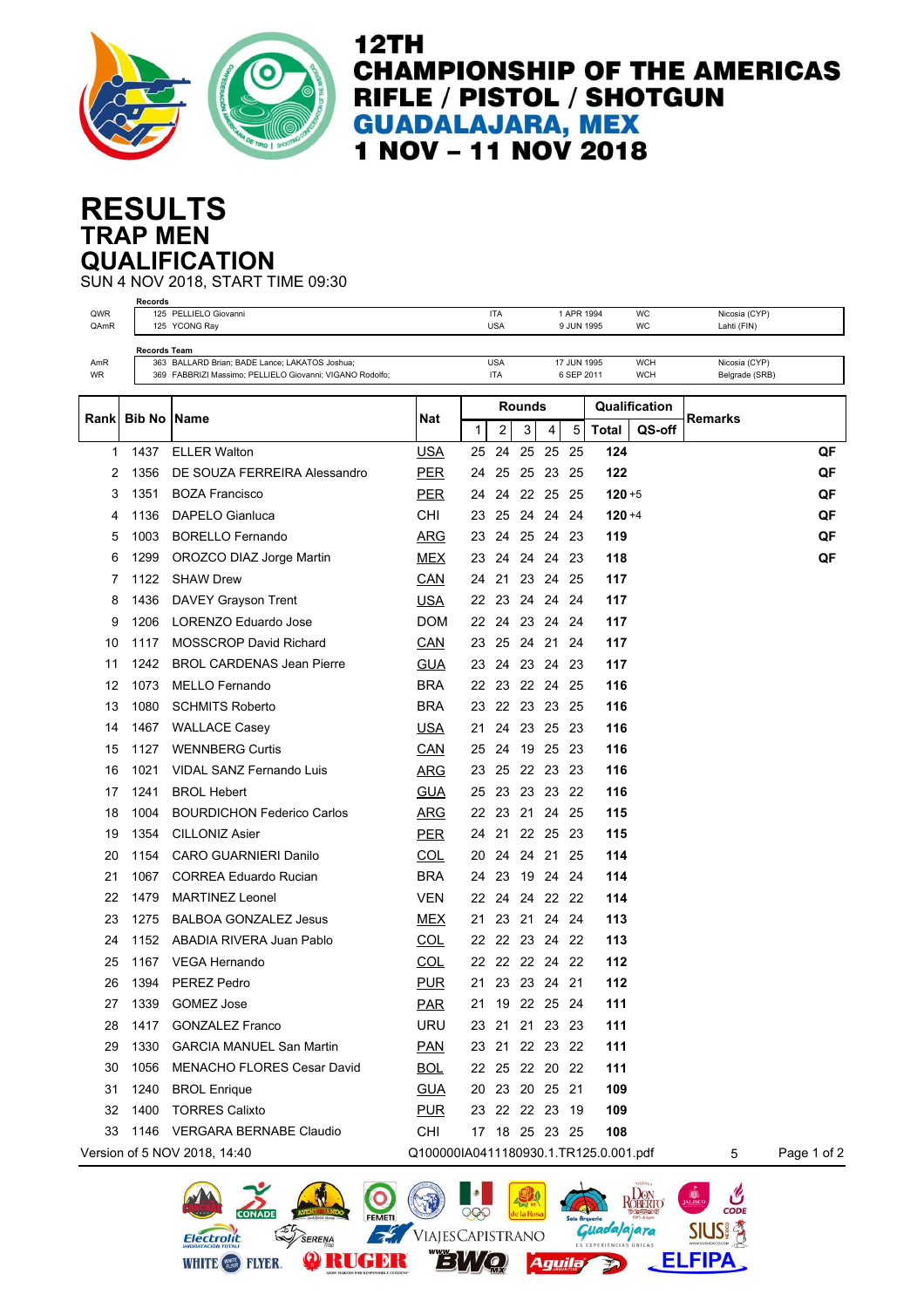|    | Rankl Bib No IName |                                   | <b>Nat</b> |           |                | <b>Rounds</b> |             |     |       | Qualification | Remarks |
|----|--------------------|-----------------------------------|------------|-----------|----------------|---------------|-------------|-----|-------|---------------|---------|
|    |                    |                                   |            |           | $\overline{2}$ | 3             | 4           | 5   | Total | QS-off        |         |
| 34 | 1341               | REICHARDT Paulo Bernardo          | <b>PAR</b> | 21        | 21             |               | 20 22       | -24 | 108   |               |         |
| 35 | 1043               | ST JOHN Justin Michael            | <b>BAR</b> | 22        |                |               | 19 22 23 22 |     | 108   |               |         |
| 36 | 1329               | CHU NOMURA Marco Aurelio          | <b>PAN</b> | <b>20</b> | 22 21 23 21    |               |             |     | 107   |               |         |
| 37 | 1050               | AVILES ARROYO Henry               | <b>BOL</b> | 21        | -21            |               | 19 22 23    |     | 106   |               |         |
| 38 | 1338               | <b>BERGUES Osvaldo</b>            | <b>PAR</b> | <b>20</b> | 23             |               | 20 21 21    |     | 105   |               |         |
| 39 | 1332               | <b>TAYLOR NUNEZ Eduardo Elias</b> | <b>PAN</b> | 19        | 20             |               | 20 22 23    |     | 104   |               |         |
| 40 | 1207               | <b>YUNES David</b>                | <b>DOM</b> | 20        | -20            | 19            | 20 22       |     | 101   |               |         |
| 41 | 1398               | RODRIGUEZ-ESPINOSA Hugo           | <b>PUR</b> | 20        | 21 21 21       |               |             | 18  | 101   |               |         |
| 42 | 1049               | ARANA URIOSTE Marcelo Luis        | <b>BOL</b> | 14        | 24             | 19            | 20 22       |     | 99    |               |         |
| 43 | 1315               | TODD Jorge                        | <b>MEX</b> | 16        | 17             | 17            | 20          | -21 | 91    |               |         |

Number of athletes on this list: 43; Total number of athletes: 54; Total number of teams: 11

**Note**

Please note that there are records equally achieved by several athletes and only the first to set the record is shown. Refer to the Records list on ISSF website: www.issf-sports.org

| Legend                             |                                                                                                     |                                |                                                                                                                            |                                   |                                                                     | A1BB794D    |
|------------------------------------|-----------------------------------------------------------------------------------------------------|--------------------------------|----------------------------------------------------------------------------------------------------------------------------|-----------------------------------|---------------------------------------------------------------------|-------------|
| <b>Nat</b><br>QS-off<br><b>WCH</b> | <b>Team Member</b><br><b>Nation</b><br><b>Qualification Shoot-off</b><br><b>World Championships</b> | AmR<br>QAmR<br>QWR<br>WR       | <b>American Record</b><br><b>Qualification American Record</b><br><b>Qualification World Record</b><br><b>World Record</b> | <b>Bib No</b><br>QF<br><b>WC</b>  | <b>Bib Number</b><br><b>Qualified for Final</b><br><b>World Cup</b> |             |
| History                            |                                                                                                     |                                |                                                                                                                            |                                   |                                                                     |             |
|                                    | Release: Approved Version 1 (05.11.2018 14:40:29)                                                   |                                |                                                                                                                            |                                   |                                                                     |             |
|                                    | Version of 5 NOV 2018, 14:40                                                                        |                                | Q100000IA0411180930.1.TR125.0.001.pdf                                                                                      |                                   | EF<br>-5<br>32                                                      | Page 2 of 2 |
|                                    | <b>CONADE</b>                                                                                       | <b>FEMETI</b><br>outdoor store | <b>FANT NR</b><br>DOC<br>de la Rosa                                                                                        | Solo Arqueria                     | <b>B</b><br>JALISCO<br><b>CODE</b><br>$-5000$<br>00% de Autre       |             |
|                                    | <b>Flectrolit</b>                                                                                   | SERENA                         | ViajesCapistrano                                                                                                           | ajajara<br>ES EXPERIENCIAS ÚNICAS | WWW.SIUSMEXICO.COM                                                  |             |
|                                    | <b>LYER</b><br><b>WHITE</b><br>WHITE                                                                |                                |                                                                                                                            | Aguila                            |                                                                     |             |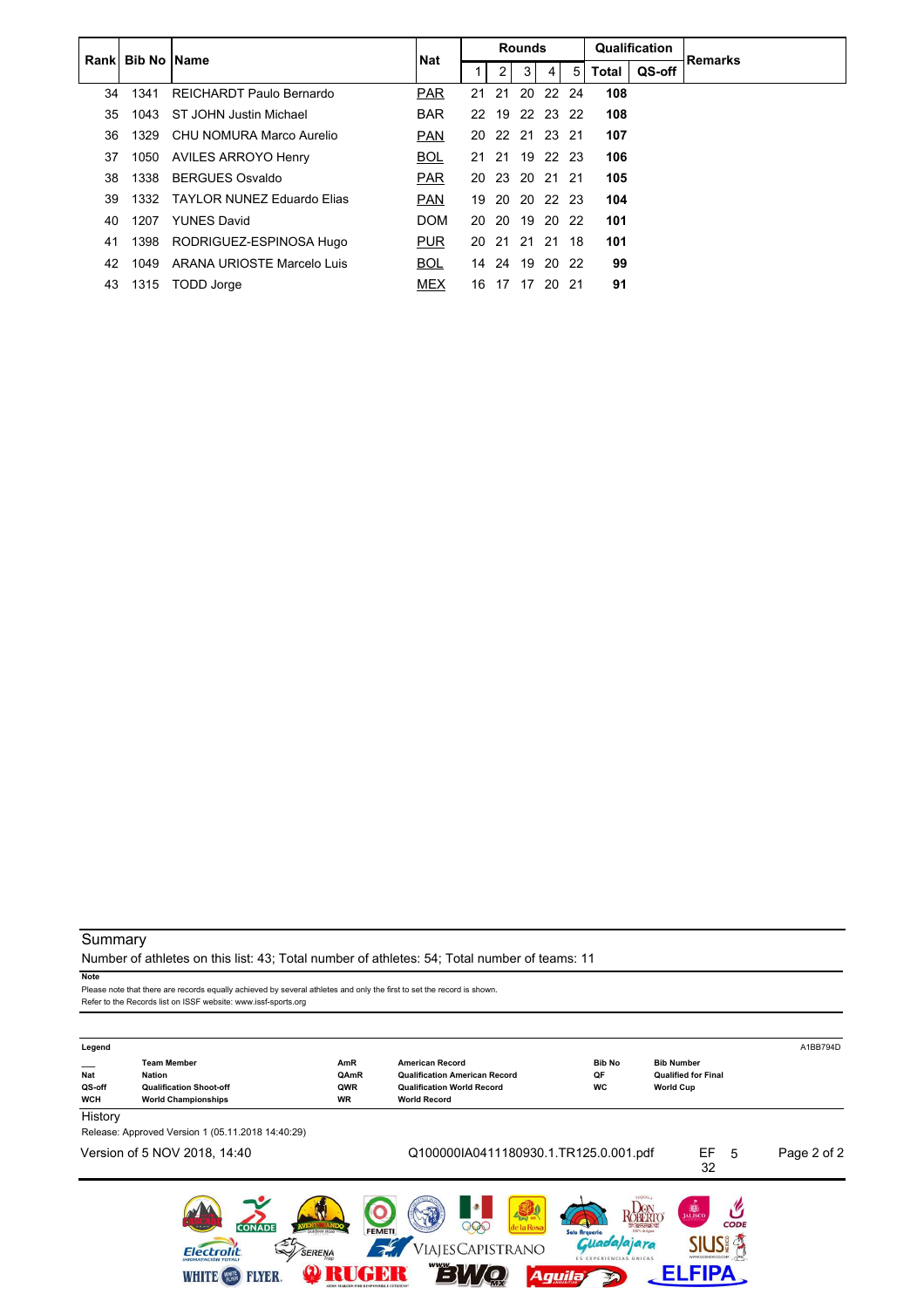

#### **TRAP MEN RESULTS MQS**

SUN 4 NOV 2018, START TIME 09:30

|      | <b>Bib No IName</b>              | <b>Nat</b> |    |                | <b>Rounds</b> |    |       |       | Qualification | <b>Remarks</b> |
|------|----------------------------------|------------|----|----------------|---------------|----|-------|-------|---------------|----------------|
|      |                                  |            |    | 2              | 3             | 4  | 5     | Total | QS-off        |                |
| 1443 | <b>HALDEMAN Derek</b>            | <b>USA</b> |    | 22 25 24 25 24 |               |    |       | 120   |               |                |
| 1445 | <b>INMAN Seth</b>                | <b>USA</b> |    | 24 24 23 23 25 |               |    |       | 119   |               |                |
| 1125 | VAN HAAREN Matthew Gerald Borden | <b>CAN</b> |    | 24 22 25 25 21 |               |    |       | 117   |               |                |
| 1017 | PALACIO Jose Maria               | <b>ARG</b> |    | 23 24 23 23 23 |               |    |       | 116   |               |                |
| 1016 | LOPEZ Sergio Roberto             | <b>ARG</b> |    | 22 21 23 23 25 |               |    |       | 114   |               |                |
| 1246 | DUARTE GODOY Pablo Pablo         | <b>GUA</b> |    | 21 20 20 22 24 |               |    |       | 107   |               |                |
| 1285 | <b>HERNANDEZ TOVAR Alberto</b>   | MEX        |    | 22 17 22 23 22 |               |    |       | 106   |               |                |
| 1157 | <b>GUTIERREZ Pedro</b>           | <b>COL</b> |    | 20 21 21 20 23 |               |    |       | 105   |               |                |
| 1340 | <b>GOMEZ YEGROS Jorge Javier</b> | <b>PAR</b> | 19 | 23 20 19 22    |               |    |       | 103   |               |                |
| 1165 | SANCHEZ RODRIGUEZ Rodrigo Andres | <b>COL</b> |    | 22 17          | 19            |    | 20 20 | 98    |               |                |
| 1283 | <b>HACES Alvaro</b>              | <b>MEX</b> | 20 | 17             | 21            | 19 | -20   | 97    |               |                |

**Summary** 

Number of athletes on this list: 11; Total number of athletes: 54; Total number of teams: 11

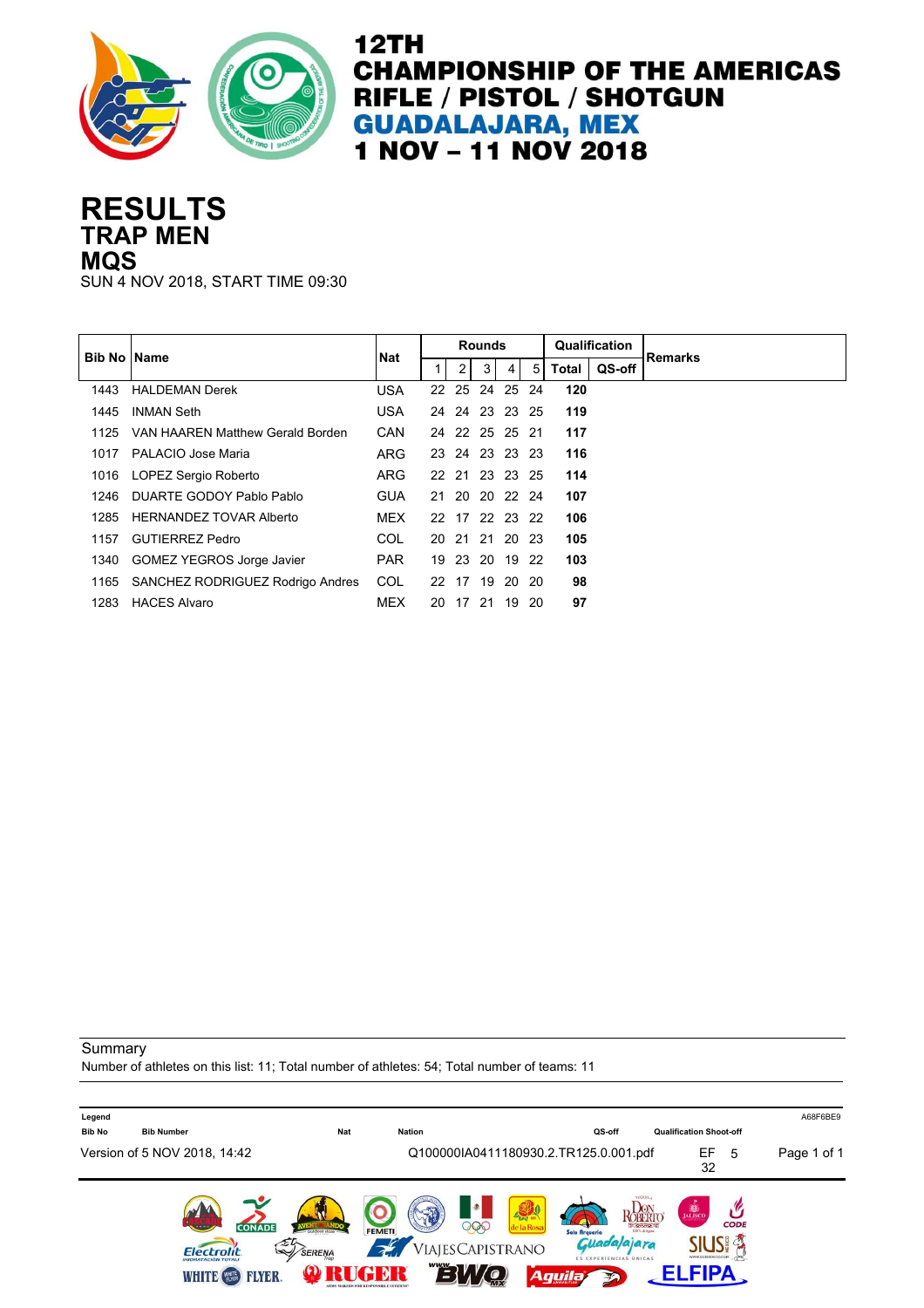

## **TRAP MEN RESULTS TEAM**

SUN 4 NOV 2018, START TIME 09:30

| QWR<br>QAmR    | Records             | 125 PELLIELO Giovanni<br>125 YCONG Ray                                                                     |              |   |               | <b>ITA</b><br><b>USA</b> |   | 1 APR 1994<br>9 JUN 1995  |                | WC<br>WC                 | Nicosia (CYP)<br>Lahti (FIN)    |
|----------------|---------------------|------------------------------------------------------------------------------------------------------------|--------------|---|---------------|--------------------------|---|---------------------------|----------------|--------------------------|---------------------------------|
|                | <b>Records Team</b> |                                                                                                            |              |   |               |                          |   |                           |                |                          |                                 |
| AmR<br>WR      |                     | 363 BALLARD Brian; BADE Lance; LAKATOS Joshua;<br>369 FABBRIZI Massimo; PELLIELO Giovanni; VIGANO Rodolfo; |              |   |               | <b>USA</b><br><b>ITA</b> |   | 17 JUN 1995<br>6 SEP 2011 |                | <b>WCH</b><br><b>WCH</b> | Nicosia (CYP)<br>Belgrade (SRB) |
|                |                     |                                                                                                            |              |   | <b>Rounds</b> |                          |   |                           |                |                          |                                 |
| Rankl          | <b>Bib No IName</b> |                                                                                                            | $\mathbf{1}$ | 2 | 3             | $\overline{4}$           | 5 | Total                     | <b>Remarks</b> |                          |                                 |
| 1              |                     | <b>PER - Peru</b>                                                                                          |              |   |               | 72 70 69 73 73           |   | 357                       |                |                          |                                 |
|                | 1356                | DE SOUZA FERREIRA Alessandro                                                                               |              |   |               | 24 25 25 23 25           |   | 122                       |                |                          |                                 |
|                | 1351                | <b>BOZA Francisco</b>                                                                                      |              |   |               | 24 24 22 25 25           |   | 120                       |                |                          |                                 |
|                |                     | 1354 CILLONIZ Asier                                                                                        |              |   |               | 24 21 22 25 23           |   | 115                       |                |                          |                                 |
| $\overline{2}$ |                     | <b>USA - United States of America</b>                                                                      |              |   |               | 68 71 72 74 72           |   | 357                       |                |                          |                                 |
|                | 1437                | <b>ELLER Walton</b>                                                                                        |              |   |               | 25 24 25 25 25           |   | 124                       |                |                          |                                 |
|                |                     | 1436 DAVEY Grayson Trent                                                                                   |              |   |               | 22 23 24 24 24           |   | 117                       |                |                          |                                 |
|                |                     | 1467 WALLACE Casey                                                                                         |              |   |               | 21 24 23 25 23           |   | 116                       |                |                          |                                 |
| 3              |                     | <b>CAN - Canada</b>                                                                                        |              |   |               | 72 70 66 70 72           |   | 350                       |                |                          |                                 |
|                | 1122                | <b>SHAW Drew</b>                                                                                           |              |   |               | 24 21 23 24 25           |   | 117                       |                |                          |                                 |
|                | 1117                | <b>MOSSCROP David Richard</b>                                                                              | 23           |   |               | 25 24 21 24              |   | 117                       |                |                          |                                 |
|                |                     | 1127 WENNBERG Curtis                                                                                       |              |   |               | 25 24 19 25 23           |   | 116                       |                |                          |                                 |
| 4              |                     | <b>ARG - Argentina</b>                                                                                     |              |   |               | 68 72 68 71 71           |   | 350                       |                |                          |                                 |
|                | 1003                | <b>BORELLO Fernando</b>                                                                                    |              |   |               | 23 24 25 24 23           |   | 119                       |                |                          |                                 |
|                | 1021                | VIDAL SANZ Fernando Luis                                                                                   | 23           |   |               | 25 22 23 23              |   | 116                       |                |                          |                                 |
|                | 1004                | <b>BOURDICHON Federico Carlos</b>                                                                          |              |   |               | 22 23 21 24 25           |   | 115                       |                |                          |                                 |
| 5              |                     | <b>GUA - Guatemala</b>                                                                                     |              |   |               | 68 70 66 72 66           |   | 342                       |                |                          |                                 |
|                | 1242                | <b>BROL CARDENAS Jean Pierre</b>                                                                           |              |   |               | 23 24 23 24 23           |   | 117                       |                |                          |                                 |
|                | 1241                | <b>BROL Hebert</b>                                                                                         |              |   |               | 25 23 23 23 22           |   | 116                       |                |                          |                                 |
|                |                     | 1240 BROL Enrique                                                                                          |              |   |               | 20 23 20 25 21           |   | 109                       |                |                          |                                 |
| 6              |                     | <b>COL - Colombia</b>                                                                                      |              |   |               | 64 68 69 69 69           |   | 339                       |                |                          |                                 |
|                | 1154                | <b>CARO GUARNIERI Danilo</b>                                                                               |              |   |               | 20 24 24 21 25           |   | 114                       |                |                          |                                 |
|                | 1152                | ABADIA RIVERA Juan Pablo                                                                                   |              |   |               | 22 22 23 24 22           |   | 113                       |                |                          |                                 |
|                |                     | 1167 VEGA Hernando                                                                                         |              |   |               | 22 22 22 24 22           |   | 112                       |                |                          |                                 |

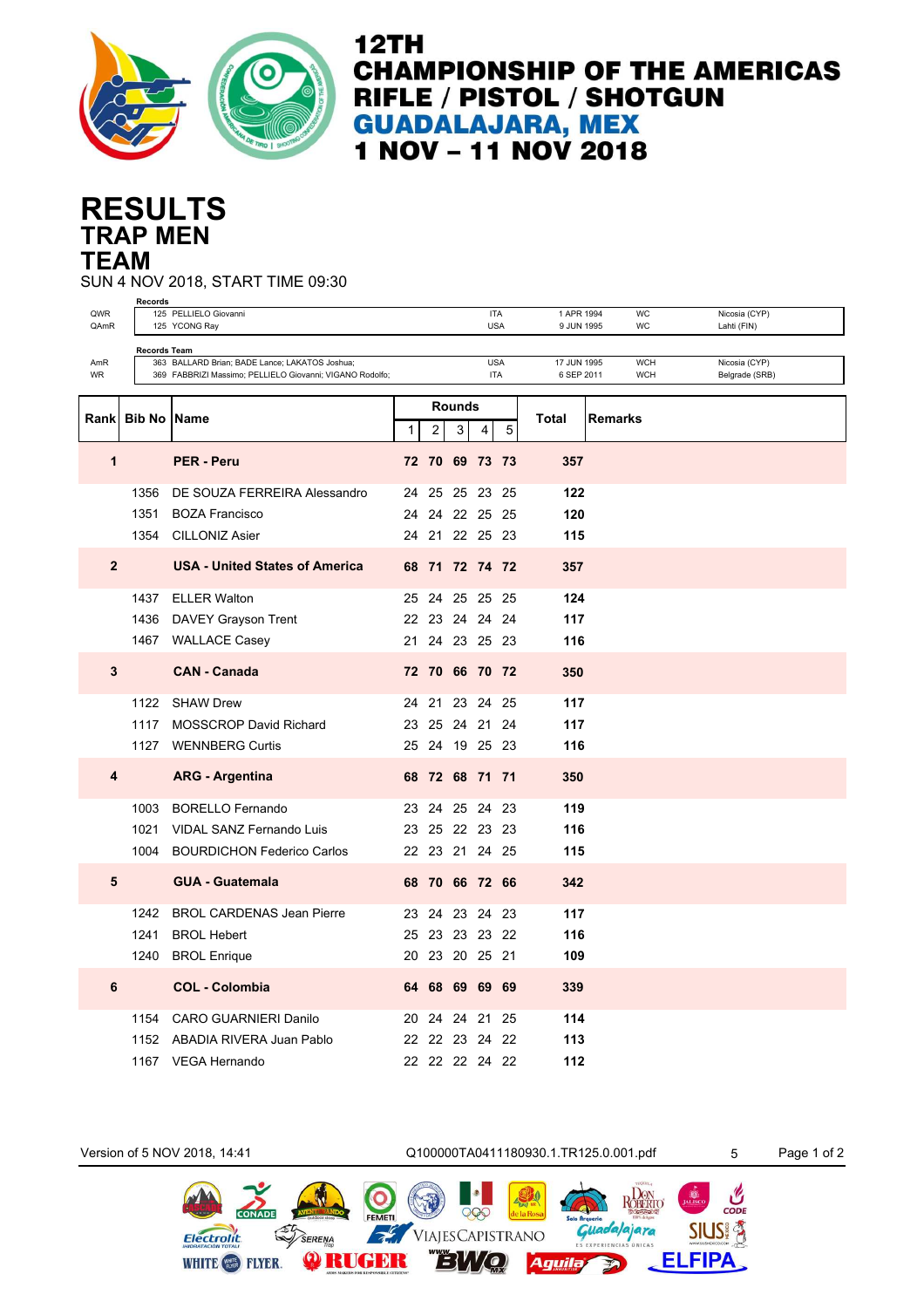| Rank           | <b>Bib No Name</b> |                                   |    |                | <b>Rounds</b>  |   |                | <b>Total</b> | <b>Remarks</b> |
|----------------|--------------------|-----------------------------------|----|----------------|----------------|---|----------------|--------------|----------------|
|                |                    |                                   | 1  | $\overline{2}$ | 3 <sup>1</sup> | 4 | 5 <sup>1</sup> |              |                |
| $\overline{7}$ |                    | <b>PAR - Paraguay</b>             |    |                | 62 63 62 68 69 |   |                | 324          |                |
|                | 1339               | <b>GOMEZ Jose</b>                 | 21 |                | 19 22 25 24    |   |                | 111          |                |
|                | 1341               | <b>REICHARDT Paulo Bernardo</b>   | 21 |                | 21 20 22 24    |   |                | 108          |                |
|                | 1338               | <b>BERGUES Osvaldo</b>            |    |                | 20 23 20 21 21 |   |                | 105          |                |
| 8              |                    | <b>MEX - Mexico</b>               |    |                | 60 64 62 68 68 |   |                | 322          |                |
|                | 1299               | OROZCO DIAZ Jorge Martin          |    |                | 23 24 24 24 23 |   |                | 118          |                |
|                | 1275               | <b>BALBOA GONZALEZ Jesus</b>      |    |                | 21 23 21 24 24 |   |                | 113          |                |
|                | 1315               | TODD Jorge                        |    |                | 16 17 17 20 21 |   |                | 91           |                |
| 9              |                    | <b>PAN - Panama</b>               |    |                | 62 63 63 68 66 |   |                | 322          |                |
|                | 1330               | <b>GARCIA MANUEL San Martin</b>   |    |                | 23 21 22 23 22 |   |                | 111          |                |
|                | 1329               | CHU NOMURA Marco Aurelio          |    |                | 20 22 21 23 21 |   |                | 107          |                |
|                | 1332               | TAYLOR NUNEZ Eduardo Elias        |    |                | 19 20 20 22 23 |   |                | 104          |                |
| 10             |                    | <b>PUR - Puerto Rico</b>          |    |                | 64 66 66 68 58 |   |                | 322          |                |
|                | 1394               | PEREZ Pedro                       |    |                | 21 23 23 24 21 |   |                | 112          |                |
|                | 1400               | <b>TORRES Calixto</b>             |    |                | 23 22 22 23 19 |   |                | 109          |                |
|                | 1398               | RODRIGUEZ-ESPINOSA Hugo           |    |                | 20 21 21 21 18 |   |                | 101          |                |
| 11             |                    | <b>BOL - Bolivia</b>              |    |                | 57 70 60 62 67 |   |                | 316          |                |
|                | 1056               | <b>MENACHO FLORES Cesar David</b> |    |                | 22 25 22 20 22 |   |                | 111          |                |
|                | 1050               | AVILES ARROYO Henry               |    |                | 21 21 19 22 23 |   |                | 106          |                |
|                |                    | 1049 ARANA URIOSTE Marcelo Luis   |    |                | 14 24 19 20 22 |   |                | 99           |                |

Number of athletes on this list: 33; Total number of athletes: 54; Total number of teams: 11

**Note**

Please note that there are records equally achieved by several athletes and only the first to set the record is shown. Refer to the Records list on ISSF website: www.issf-sports.org

| Legend<br>AmR<br>QWR<br><b>WR</b> | <b>American Record</b><br><b>Qualification World Record</b><br><b>World Record</b>    | <b>Bib No</b><br><b>WC</b>     | <b>Bib Number</b><br><b>World Cup</b> |                                                         | QAmR<br><b>WCH</b>                                                                                     | <b>Qualification American Record</b><br><b>World Championships</b> | 066389BD    |
|-----------------------------------|---------------------------------------------------------------------------------------|--------------------------------|---------------------------------------|---------------------------------------------------------|--------------------------------------------------------------------------------------------------------|--------------------------------------------------------------------|-------------|
| History                           |                                                                                       |                                |                                       |                                                         |                                                                                                        |                                                                    |             |
|                                   | Release: Approved Version 1 (05.11.2018 14:41:37)<br>Version of 5 NOV 2018, 14:41     |                                |                                       |                                                         | Q100000TA0411180930.1.TR125.0.001.pdf                                                                  | EF<br>5<br>32                                                      | Page 2 of 2 |
|                                   | <b>CONADE</b><br>SERENA<br><b>Flectrolit</b><br><b>FLYER</b><br>WHITE<br><b>WHITE</b> | <b>FEMETI</b><br>outdoor store |                                       | <b>DOWN</b> NR<br>DOC<br>de la Rosa<br>VIAJESCAPISTRANO | ROBERTO<br>$\sqrt{C}$<br>Solo Arqueria<br>00% de Autre<br>dalajara<br>ES EXPERIENCIAS ÚNICAS<br>Aguila | <b>DE</b><br><b>CODE</b><br>WWW.SIUSHEXICO.COM                     |             |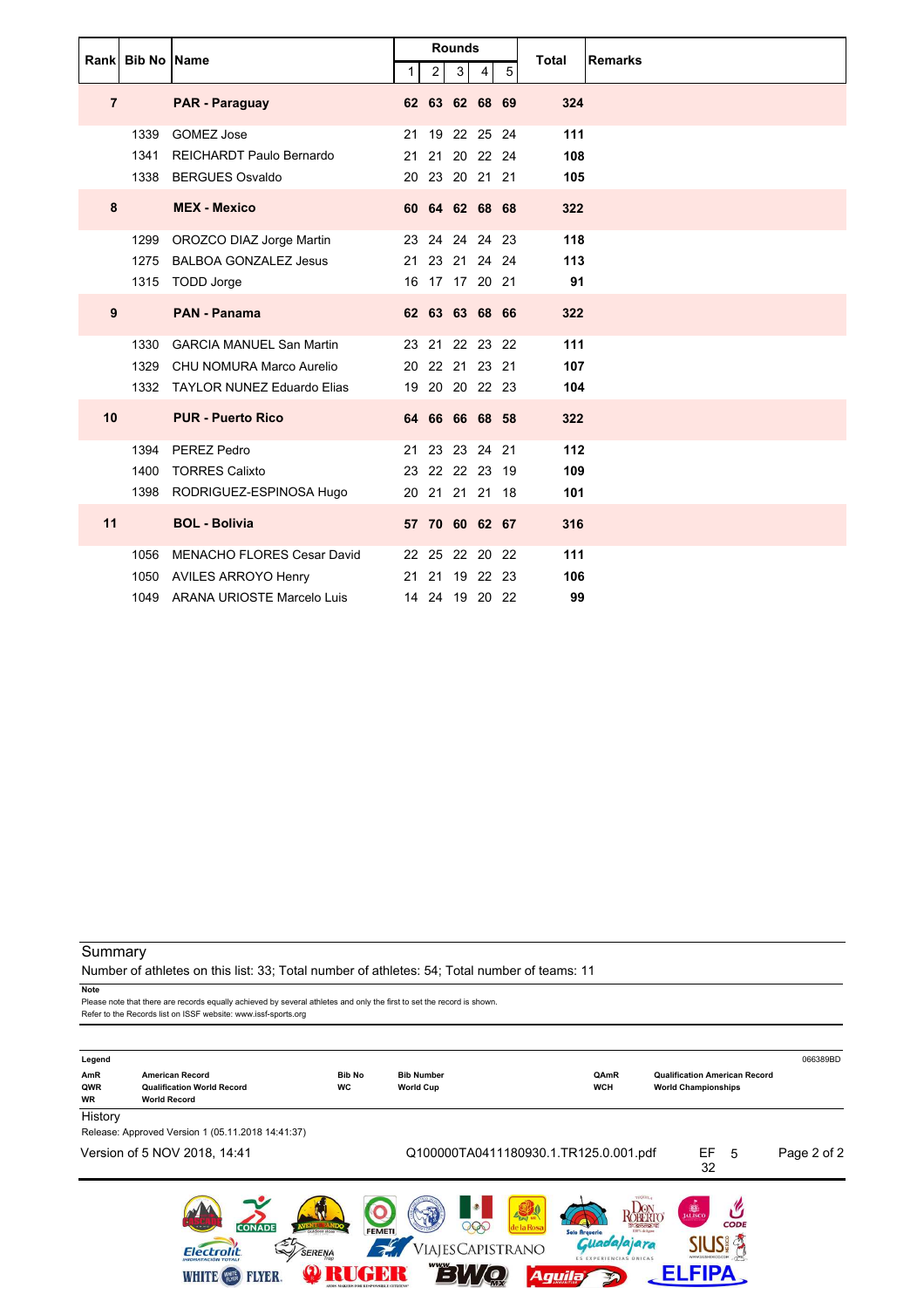

### **SKEET MEN RESULTS FINAL**

SAT 10 NOV 2018, START TIME 17:00

|                  | <b>Records</b>                                   |            |                                       |                         |                            |                                   |             |                            |                                        |  |
|------------------|--------------------------------------------------|------------|---------------------------------------|-------------------------|----------------------------|-----------------------------------|-------------|----------------------------|----------------------------------------|--|
| <b>WR</b><br>AmR | 60 BAJWA Angad Vir Singh<br>59 HANCOCK Vincent   |            |                                       |                         | <b>IND</b><br><b>USA</b>   | 6 NOV 2018<br>11 MAR 2018         |             | ASC<br><b>WC</b>           | Kuwait City (KUW)<br>Guadalajara (MEX) |  |
|                  |                                                  |            |                                       |                         |                            |                                   |             |                            |                                        |  |
| Rank             | <b>Bib No Name</b>                               | <b>Nat</b> |                                       |                         |                            | <b>Targets</b>                    |             |                            | <b>Total Remarks</b>                   |  |
| $\mathbf{1}$     | 1464 THOMPSON<br>Frank                           | <b>USA</b> | ш<br>Ш<br>m                           | Ш                       | . .<br>IIII<br>11 1111     | <b>TOTT</b><br>,,,,<br>1 I I I    | <br>∎∎      | <b>THE</b><br>.<br>11 1111 | 59 EAmR                                |  |
| 2                | 1010 GIL<br>Federico                             | <b>ARG</b> | Ш<br>$\blacksquare$<br><b>THE</b>     | Ш<br>$\blacksquare$<br> | .<br>m<br>11 I I           | ,,,,<br>1 I I I<br>$\blacksquare$ | ∎<br>Ш<br>Ш | <br>Ш<br><b>THE</b>        | 57                                     |  |
| 3                | 1134 ATALAH<br>Jorge                             | CHI        | Ш<br>$\blacksquare$<br>$\blacksquare$ | ∎∎<br>Ш                 | 11 MH<br>Ш<br><b>I</b> OHI | <b>THE</b><br>Ш                   |             | 11 MH<br>11 1111           | 47                                     |  |
| 4                | 1446 JUNGMAN<br><b>Phillip Russell</b>           | <b>USA</b> | HH<br>HH                              | ∎<br>ш                  | <br>,,,,,                  | 11 I I<br>$\blacksquare$          | <br>∎⊡      | ----<br><b>THE</b>         | 38                                     |  |
| 5                | 1203 DUJARRIC LEMBCKE DOM<br>Julio Elizardo      |            | H Q H L<br><b>THE</b>                 |                         | <br><b>THE READ</b>        | <b>TTT</b>                        |             | 11 1111                    | 27                                     |  |
| 6                | 1195 RODRIGUEZ<br><b>MARTINEZ</b><br>Juan Miguel | <b>CUB</b> | $\Box$                                |                         | <b>TI 1110</b>             | ,,,,,                             |             | ----                       | 17                                     |  |

**Note**

Please note that there are records equally achieved by several athletes and only the first to set the record is shown.

Refer to the Records list on ISSF website: www.issf-sports.org

| Legend        |                                                                                                               |                           |               |                                                                                                      |                                                                        |                                                               |                     | D3439B2D    |
|---------------|---------------------------------------------------------------------------------------------------------------|---------------------------|---------------|------------------------------------------------------------------------------------------------------|------------------------------------------------------------------------|---------------------------------------------------------------|---------------------|-------------|
| <b>Bib No</b> | <b>Bib Number</b>                                                                                             | Nat                       | <b>Nation</b> |                                                                                                      |                                                                        |                                                               |                     |             |
| History       |                                                                                                               |                           |               |                                                                                                      |                                                                        |                                                               |                     |             |
|               | Release: Approved Version 1 (10/11/2018 17:47:26)                                                             |                           |               |                                                                                                      |                                                                        |                                                               |                     |             |
|               | Version of 10 NOV 2018, 17:47                                                                                 |                           |               | F100000IA1011181700.1.SK125.0.001.pdf                                                                |                                                                        | <b>EF32</b>                                                   | 18                  | Page 1 of 1 |
|               | <b>CONADE</b><br>A M M D<br><b>Flectrolit</b><br><b>IHIDRATACIÓN TOTAL</b><br><b>FLYER.</b><br><b>WHITE (</b> | outdoor store -<br>SERENA | <b>FEMETI</b> | ۸<br>$\frac{1}{2}$<br>206<br>la Rosa<br>VIAJESCAPISTRANO<br>$V_{\rm{C}}$<br>$\overline{\phantom{0}}$ | <b>Solo Arqueria</b><br><b>ES EXPERIENCIAS ÚNICAS</b><br>Aguila<br>-52 | <b>DE</b><br>ROBERTO<br><i>lalajara</i><br>WWW.SIUSMEXICO.COM | <b>CODE</b><br>FIPA |             |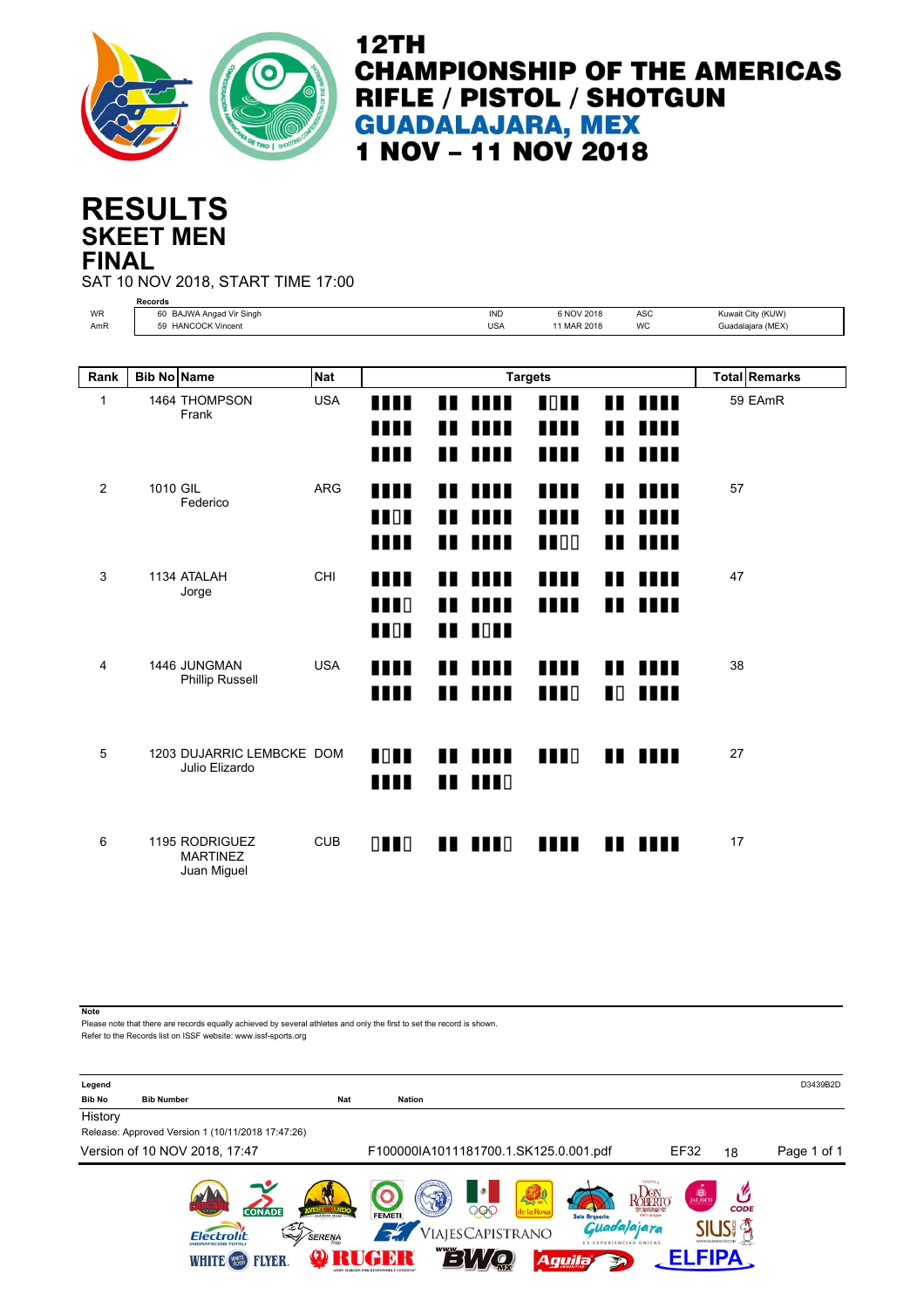

# **SKEET MEN RESULTS QUALIFICATION**

FRI 9 NOV 2018, START TIME 09:30 **Records** QAmR 125 HANCOCK Vincent CHANGER 2015 USA 9 MAR 2015 WC Acapulco (MEX) QWR 125 LUCHINI Valerio ITA 9 JUL 2014 WC Beijing (CHN) **Records Team** AmR 360 HANCOCK Vincent; PERRY Dustin David; BAYER Thomas; USA 17 SEP 2015 WCH Lonato (ITA) WR 365 PETIT Emmanuel; DELAUNAY Eric; TERRAS Anthony; FRA 14 SEP 2018 WCH **Qualification Total Bib No Name Nat Rounds** Rank **Rank Remarks Remarks Remarks Remarks Remarks** 1 2 3 4 5 **Total QS-off** 1 1464 THOMPSON Frank USA 25 25 24 25 25 **124 QF** 2 1195 RODRIGUEZ MARTINEZ Juan Miguel CUB 24 23 25 24 25 **121 QF** 3 1134 ATALAH Jorge CHI 24 25 24 24 23 **120** +22 **QF** 4 1010 GIL Federico ARG 22 25 24 24 25 **120** +21 **QF** 5 1446 JUNGMAN Phillip Russell USA 25 24 25 23 23 **120** +5 **QF** 6 1203 DUJARRIC LEMBCKE Julio Elizardo DOM 25 24 22 24 24 **119** +14 **QF** 7 1463 TAYLOR Dustan USA 24 22 24 25 24 **119** +13 8 1137 FLORES BARAHONA Hector Andres CHI 23 25 25 23 23 **119** +9 9 1281 GALLARDO OLIVEROS Luis Raul MEX 23 24 24 24 24 **119** +0 10 1139 MARTINEZ ARAVENA Matias Ignacio CHI 24 22 25 23 24 **118** 11 1115 MCBRIDE Richard CAN 23 25 24 22 24 **118** 12 1204 HAZOURY Stefano DOM 25 23 22 25 23 **118** 13 1197 TORRES Guillermo Alfredo CUB 24 23 25 23 23 **118** 14 1310 RODRIGUEZ Javier MEX 24 25 23 23 23 **118** 15 1382 BERMUDEZ Luis PUR 22 25 23 24 23 **117** 16 1361 PACHECO ESPINOSA Nicolas PER 21 25 24 22 24 **116** 17 1263 ZACHRISSON JOGLAR Rodrigo Severino GUA 24 24 23 24 21 **116**

18 1365 QAHHAT METWASI Khalid PER 23 23 23 23 23 **115** 19 1019 ROMERO Ariel Walter ARG 24 25 25 19 22 **115** 20 1389 MEDERO Jesus PUR 23 24 23 24 21 **115** 21 1009 GAZZOTTI Fernando Luis ARG 24 25 24 22 20 **115** 22 1216 DE GENNA FERNANDEZ Mario Bartolome ECU 24 24 25 23 19 **115** 23 1257 ROMERO JUAREZ Santiago GUA 25 21 23 23 22 **114** 24 1162 PENILLA GARZON Camilo Alfredo COL 24 23 23 23 21 **114** 25 1312 SEGOVIA GONZALEZ Carlos MEX 23 22 22 23 23 **113** 26 1101 CURRAN-ROUTLEDGE Trysten Aaron CAN 20 24 24 22 23 **113** 27 1086 VENDRUSCULO JUNIOR Jose Carlos BRA 23 21 24 22 23 **113** 28 1255 MOLINA BERNHARD Joaquin GUA 24 22 24 20 22 **112** 29 1205 HERMIDA Felix Domingo DOM 20 25 21 22 23 **111** 30 1110 JUDGES Kevin CAN 25 21 22 21 22 **111** 31 1161 MORALES Luis Ernesto COL 22 22 22 20 24 **110** 32 1078 PORTELLA Renato BRA 20 22 22 24 22 **110** 33 1041 MASKELL Michael BAR 22 24 23 21 20 **110** Version of 10 NOV 2018, 14:27  $Q1000001A0911180930.1.SK125.0.001.pdf$  18 Page 1 of 2  $\mathcal{H}$ ROBERIO 999 Guadalajara **SIUS** VIAJESCAPISTRANO Electrolit SERENA **RUCENR ELFIPA**  $\equiv$   $\sqrt{2}$ **WHITE ( WB**) FLYER Aguila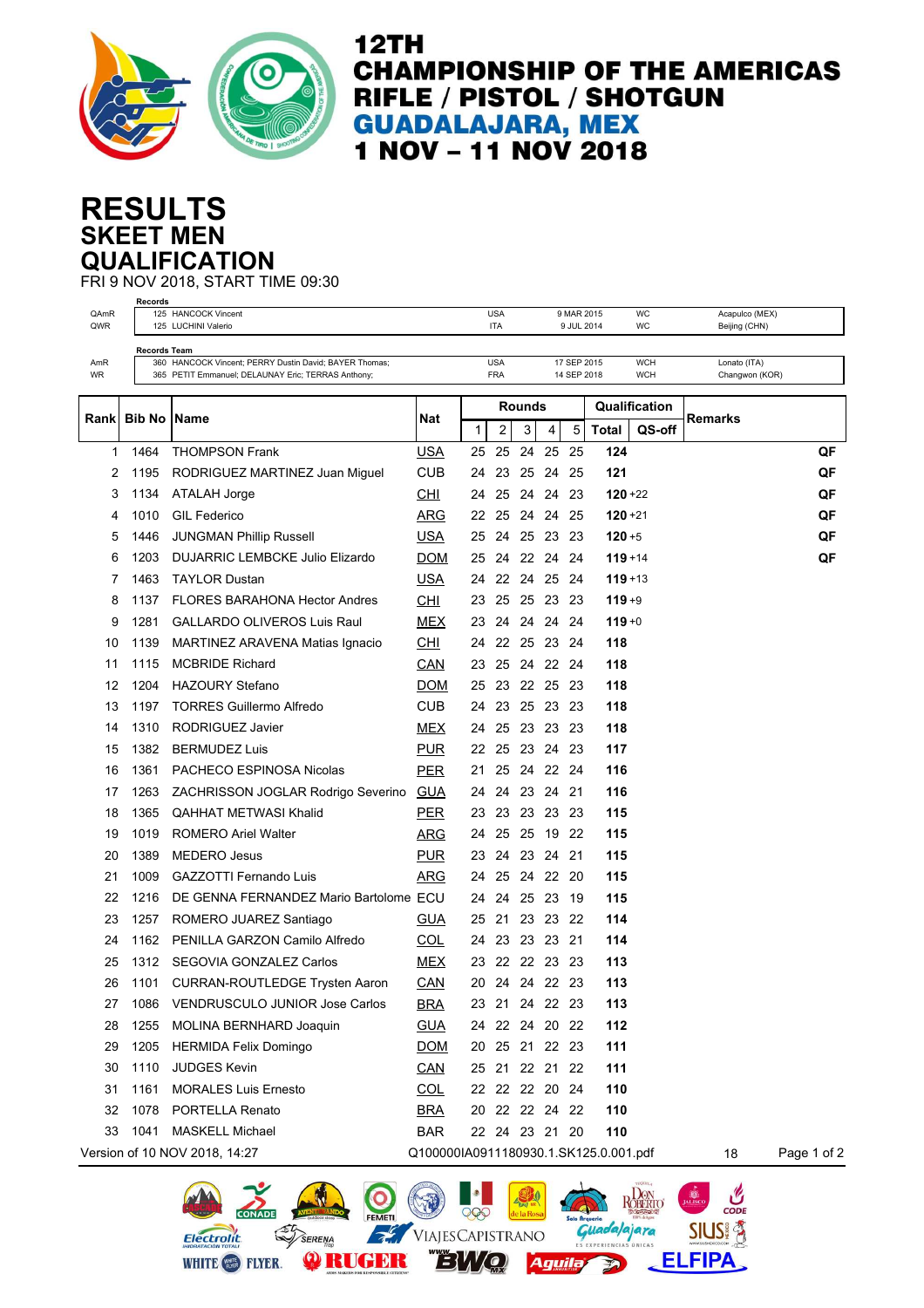| Rankl Bib No IName |      |                                  | <b>Nat</b> |    |    | <b>Rounds</b> |                |                |       | Qualification | Remarks    |
|--------------------|------|----------------------------------|------------|----|----|---------------|----------------|----------------|-------|---------------|------------|
|                    |      |                                  |            |    | 2  | 3             | 4              | 5 <sup>5</sup> | Total | QS-off        |            |
| 34                 | 1482 | <b>BOURGEOIS Pierre</b>          | <b>GLP</b> | 20 | 23 |               | 22 21          | -23            | 109   |               |            |
| 35                 | 1359 | MATELLINI WALKER Marco Rodolfo   | <b>PER</b> |    |    |               | 22 23 21 20 22 |                | 108   |               |            |
| 36                 | 1395 | PIZARRO Miguel                   | <b>PUR</b> |    |    |               | 20 22 21 19 25 |                | 107   |               |            |
| 37                 | 1087 | <b>VIEIRA Roberth Lucianno</b>   | <b>BRA</b> |    |    |               | 20 21 22 21 23 |                | 107   |               |            |
| 38                 | 1155 | DONADO Kevin Jose                | COL        |    |    |               | 22 21 22 17    | -23            | 105   |               |            |
| 39                 | 1483 | <b>GEORGES Yannick</b>           | <b>GLP</b> | 18 | 19 | 19            | 18 20          |                | 94    |               |            |
| 40                 | 1342 | <b>VALIENTE Antonio Fidelis</b>  | <b>PAR</b> | 17 | 20 | 15            | 14             | - 15           | 81    |               |            |
|                    | 1213 | APPENZAUSER VOIGT Ricardo Oliver | ECU        |    |    |               |                |                |       |               | <b>DNS</b> |

Number of athletes on this list: 41; Total number of athletes: 45; Total number of teams: 11 **Note**

Please note that there are records equally achieved by several athletes and only the first to set the record is shown. Refer to the Records list on ISSF website: www.issf-sports.org

| Legend                        |                                                                                              |                                           |                                                                                                         |                                           |                                                                                                                       | 1D7F586D    |
|-------------------------------|----------------------------------------------------------------------------------------------|-------------------------------------------|---------------------------------------------------------------------------------------------------------|-------------------------------------------|-----------------------------------------------------------------------------------------------------------------------|-------------|
| <b>DNS</b><br>QF<br><b>WC</b> | <b>Team Member</b><br><b>Did Not Start</b><br><b>Qualified for Final</b><br><b>World Cup</b> | AmR<br><b>Nat</b><br>QS-off<br><b>WCH</b> | <b>American Record</b><br><b>Nation</b><br><b>Qualification Shoot-off</b><br><b>World Championships</b> | <b>Bib No</b><br>QAmR<br>QWR<br><b>WR</b> | <b>Bib Number</b><br><b>Qualification American Record</b><br><b>Qualification World Record</b><br><b>World Record</b> |             |
| History                       |                                                                                              |                                           |                                                                                                         |                                           |                                                                                                                       |             |
|                               | Release: Approved Version 1 (10/11/2018 14:27:53)                                            |                                           |                                                                                                         |                                           |                                                                                                                       |             |
|                               | Version of 10 NOV 2018, 14:27                                                                |                                           | Q100000IA0911180930.1.SK125.0.001.pdf                                                                   |                                           | EF<br>18<br>32                                                                                                        | Page 2 of 2 |
|                               | <b>CONADE</b><br>outdoor store                                                               | <b>FEMETI</b>                             | <b>PART NR</b><br>200<br>de la Rosa                                                                     | $-6000$<br>Solo Arqueria<br>00% de Autre  | <b>DE</b><br>Ů<br><b>CODE</b>                                                                                         |             |
|                               | <b>SERENA</b><br><b>Flectrolit</b><br><b>IHIDRATACIÓN TOTALI</b>                             |                                           | VIAJESCAPISTRANO                                                                                        | lalajara<br><b>ES EXPERIENCIAS UNICAS</b> | WWW.SIUSMEXICO.COM                                                                                                    |             |
|                               | <b>FLYER</b><br>WHITE<br><b>WHITE</b>                                                        |                                           |                                                                                                         | Aguila                                    |                                                                                                                       |             |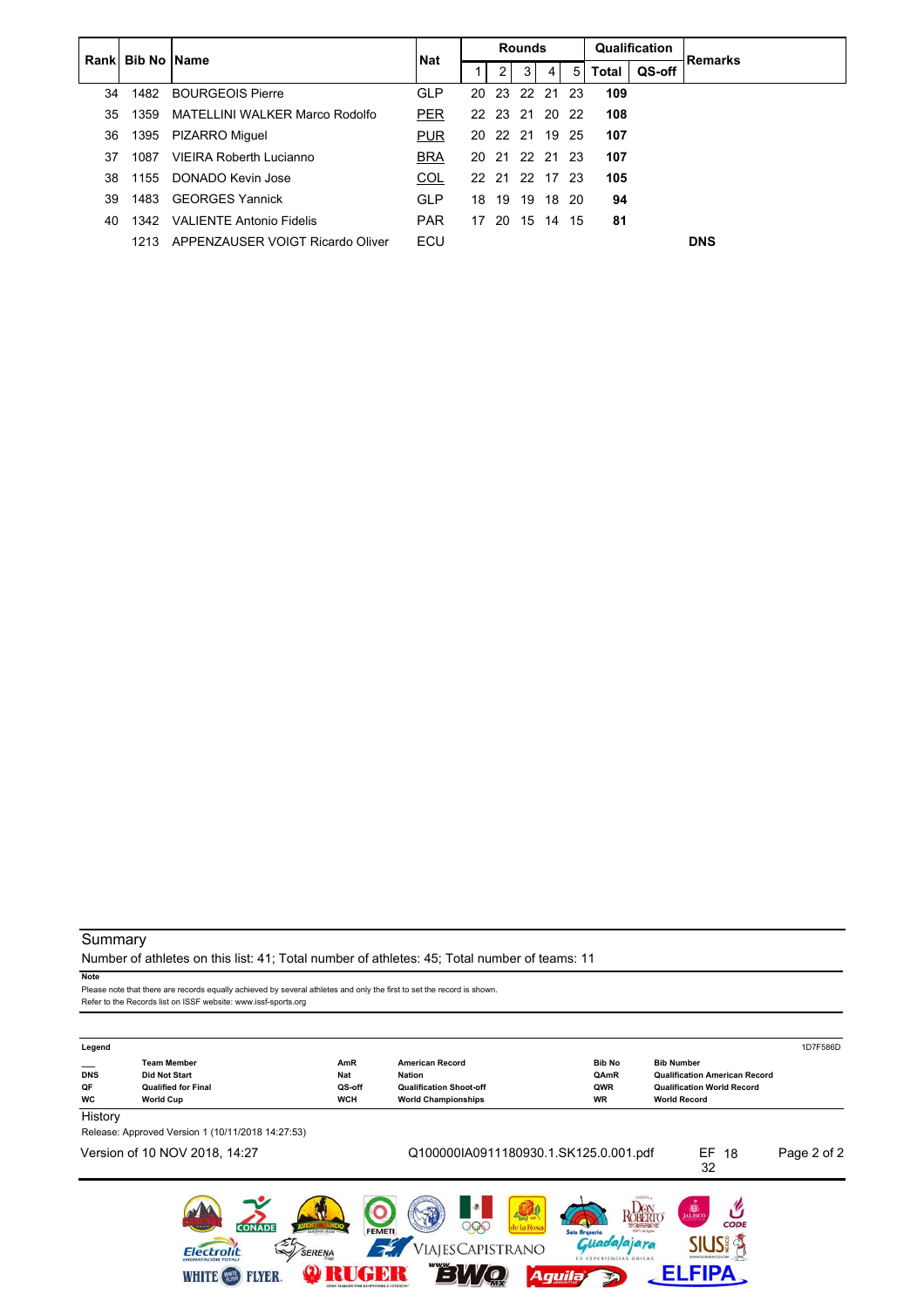

#### **SKEET MEN RESULTS MQS**

FRI 9 NOV 2018, START TIME 09:30

|      | <b>Bib No Name</b>         | <b>Nat</b> |  | <b>Rounds</b> |                |                |       | Qualification | <b>IRemarks</b> |
|------|----------------------------|------------|--|---------------|----------------|----------------|-------|---------------|-----------------|
|      |                            |            |  | 31            | $\overline{4}$ | 5 <sub>l</sub> | Total | QS-off        |                 |
| 1452 | MCBEE Zachary              | USA        |  |               | 24 24 24 23 24 |                | 119   |               |                 |
|      | 1438 ELLIOTT Christian     | USA        |  |               | 23 25 25 23 23 |                | -119  |               |                 |
| 1317 | VAZQUEZ CARZA Juan Gerardo | <b>MEX</b> |  |               | 21 19 18 22 20 |                | 100   |               |                 |
| 1288 | LASZCANO MAYRL David       | MEX        |  |               | 18 20 18 14    | - 22           | 92    |               |                 |

**Summary** 

Number of athletes on this list: 4; Total number of athletes: 45; Total number of teams: 11

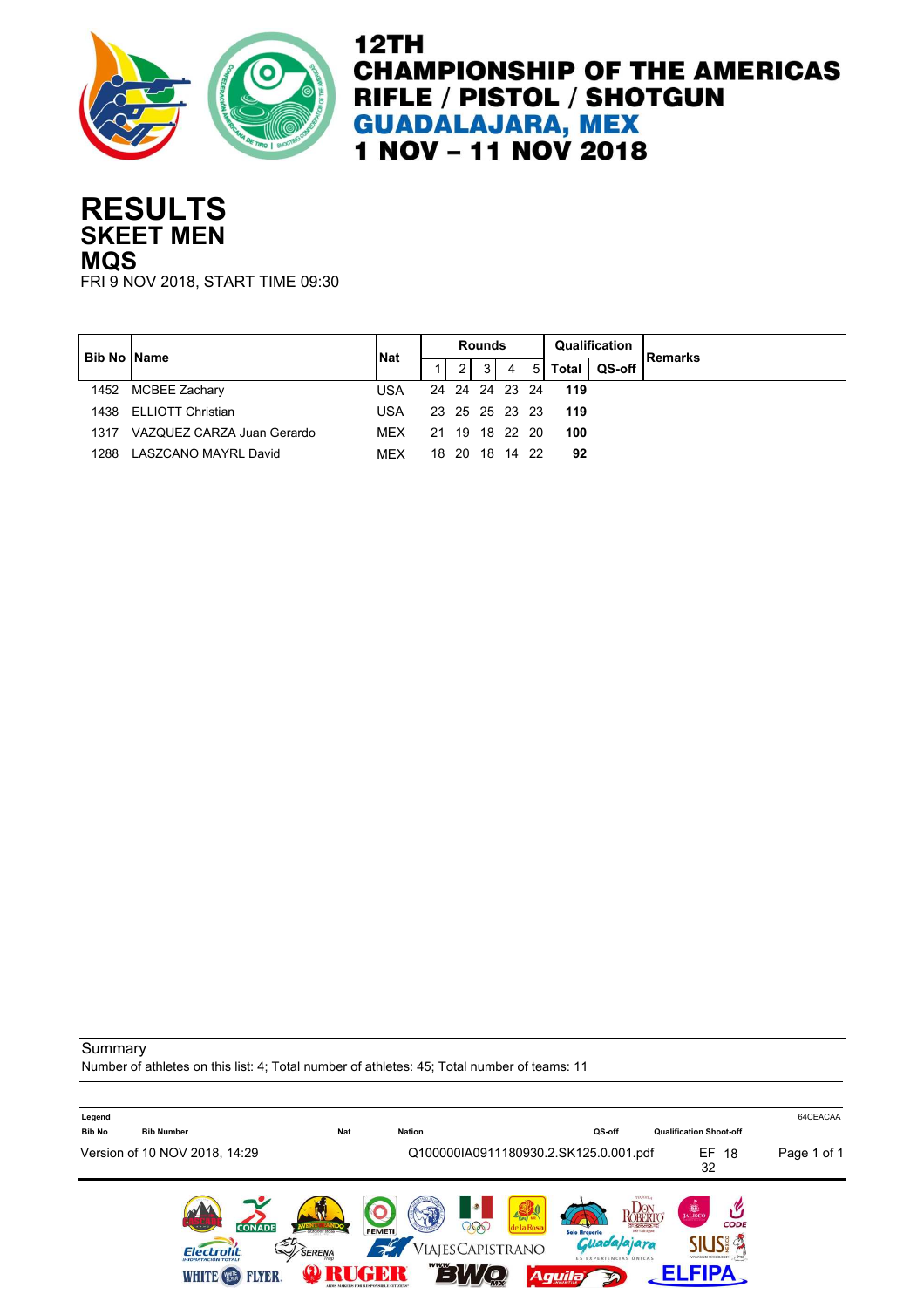

### **SKEET MEN RESULTS TEAM**

FRI 9 NOV 2018, START TIME 09:30

| QAmR           | Records             | 125 HANCOCK Vincent                                    |   |   |               | <b>USA</b>     |   | 9 MAR 2015  |                | <b>WC</b>  | Acapulco (MEX) |
|----------------|---------------------|--------------------------------------------------------|---|---|---------------|----------------|---|-------------|----------------|------------|----------------|
| QWR            |                     | 125 LUCHINI Valerio                                    |   |   |               | <b>ITA</b>     |   | 9 JUL 2014  |                | WC         | Beijing (CHN)  |
|                | <b>Records Team</b> |                                                        |   |   |               |                |   |             |                |            |                |
| AmR            |                     | 360 HANCOCK Vincent; PERRY Dustin David; BAYER Thomas; |   |   |               | <b>USA</b>     |   | 17 SEP 2015 |                | <b>WCH</b> | Lonato (ITA)   |
| <b>WR</b>      |                     | 365 PETIT Emmanuel; DELAUNAY Eric; TERRAS Anthony;     |   |   |               | <b>FRA</b>     |   | 14 SEP 2018 |                | <b>WCH</b> | Changwon (KOR) |
|                |                     |                                                        |   |   | <b>Rounds</b> |                |   |             |                |            |                |
| Rank           | <b>Bib No Name</b>  |                                                        | 1 | 2 | 3             | 4              | 5 | Total       | <b>Remarks</b> |            |                |
|                |                     |                                                        |   |   |               |                |   |             |                |            |                |
| 1              |                     | <b>USA - United States of America</b>                  |   |   |               | 74 71 73 73 72 |   |             | 363 AmR        |            |                |
|                | 1464                | <b>THOMPSON Frank</b>                                  |   |   |               | 25 25 24 25 25 |   | 124         |                |            |                |
|                | 1446                | <b>JUNGMAN Phillip Russell</b>                         |   |   |               | 25 24 25 23 23 |   | 120         |                |            |                |
|                |                     | 1463 TAYLOR Dustan                                     |   |   |               | 24 22 24 25 24 |   | 119         |                |            |                |
|                |                     |                                                        |   |   |               |                |   |             |                |            |                |
| $\overline{2}$ |                     | <b>CHI - Chile</b>                                     |   |   |               | 71 72 74 70 70 |   | 357         |                |            |                |
|                |                     |                                                        |   |   |               |                |   |             |                |            |                |
|                | 1134                | ATALAH Jorge                                           |   |   |               | 24 25 24 24 23 |   | 120         |                |            |                |
|                |                     | 1137 FLORES BARAHONA Hector Andres                     |   |   |               | 23 25 25 23 23 |   | 119         |                |            |                |
|                | 1139                | MARTINEZ ARAVENA Matias Ignacio                        |   |   |               | 24 22 25 23 24 |   | 118         |                |            |                |
| 3              |                     | <b>MEX - Mexico</b>                                    |   |   |               | 70 71 69 70 70 |   | 350         |                |            |                |
|                |                     |                                                        |   |   |               |                |   |             |                |            |                |
|                | 1281                | <b>GALLARDO OLIVEROS Luis Raul</b>                     |   |   |               | 23 24 24 24 24 |   | 119         |                |            |                |
|                | 1310                | RODRIGUEZ Javier                                       |   |   |               | 24 25 23 23 23 |   | 118         |                |            |                |
|                |                     | 1312 SEGOVIA GONZALEZ Carlos                           |   |   |               | 23 22 22 23 23 |   | 113         |                |            |                |
|                |                     |                                                        |   |   |               |                |   |             |                |            |                |
| 4              |                     | <b>ARG - Argentina</b>                                 |   |   |               | 70 75 73 65 67 |   | 350         |                |            |                |
|                | 1010                | <b>GIL Federico</b>                                    |   |   |               | 22 25 24 24 25 |   | 120         |                |            |                |
|                | 1019                | <b>ROMERO Ariel Walter</b>                             |   |   |               | 24 25 25 19 22 |   | 115         |                |            |                |
|                | 1009                | GAZZOTTI Fernando Luis                                 |   |   |               | 24 25 24 22 20 |   | 115         |                |            |                |
|                |                     |                                                        |   |   |               |                |   |             |                |            |                |
| 5              |                     | <b>DOM - Dominican Republic</b>                        |   |   |               | 70 72 65 71 70 |   | 348         |                |            |                |
|                | 1203                | <b>DUJARRIC LEMBCKE Julio Elizardo</b>                 |   |   |               | 25 24 22 24 24 |   | 119         |                |            |                |
|                | 1204                | <b>HAZOURY Stefano</b>                                 |   |   |               | 25 23 22 25 23 |   | 118         |                |            |                |
|                |                     | 1205 HERMIDA Felix Domingo                             |   |   |               | 20 25 21 22 23 |   | 111         |                |            |                |
|                |                     |                                                        |   |   |               |                |   |             |                |            |                |
| 6              |                     | <b>CAN - Canada</b>                                    |   |   |               | 68 70 70 65 69 |   | 342         |                |            |                |
|                |                     |                                                        |   |   |               |                |   |             |                |            |                |
|                | 1115                | <b>MCBRIDE Richard</b>                                 |   |   |               | 23 25 24 22 24 |   | 118         |                |            |                |
|                | 1101                | <b>CURRAN-ROUTLEDGE Trysten Aaron</b>                  |   |   |               | 20 24 24 22 23 |   | 113         |                |            |                |
|                | 1110                | <b>JUDGES Kevin</b>                                    |   |   |               | 25 21 22 21 22 |   | 111         |                |            |                |

Version of 10 NOV 2018, 14:28 <br>
Q100000TA0911180930.1.SK125.0.001.pdf 18 Page 1 of 2  $\frac{v}{\text{CODE}}$ ROBERTO  $QQQ$ Guadalajara **SIUS!** VIAJESCAPISTRANO **Electrolit** SERENA **ORUGER** EV ZO **Aguila ELFIPA** WHITE **(1988** FLYER. 五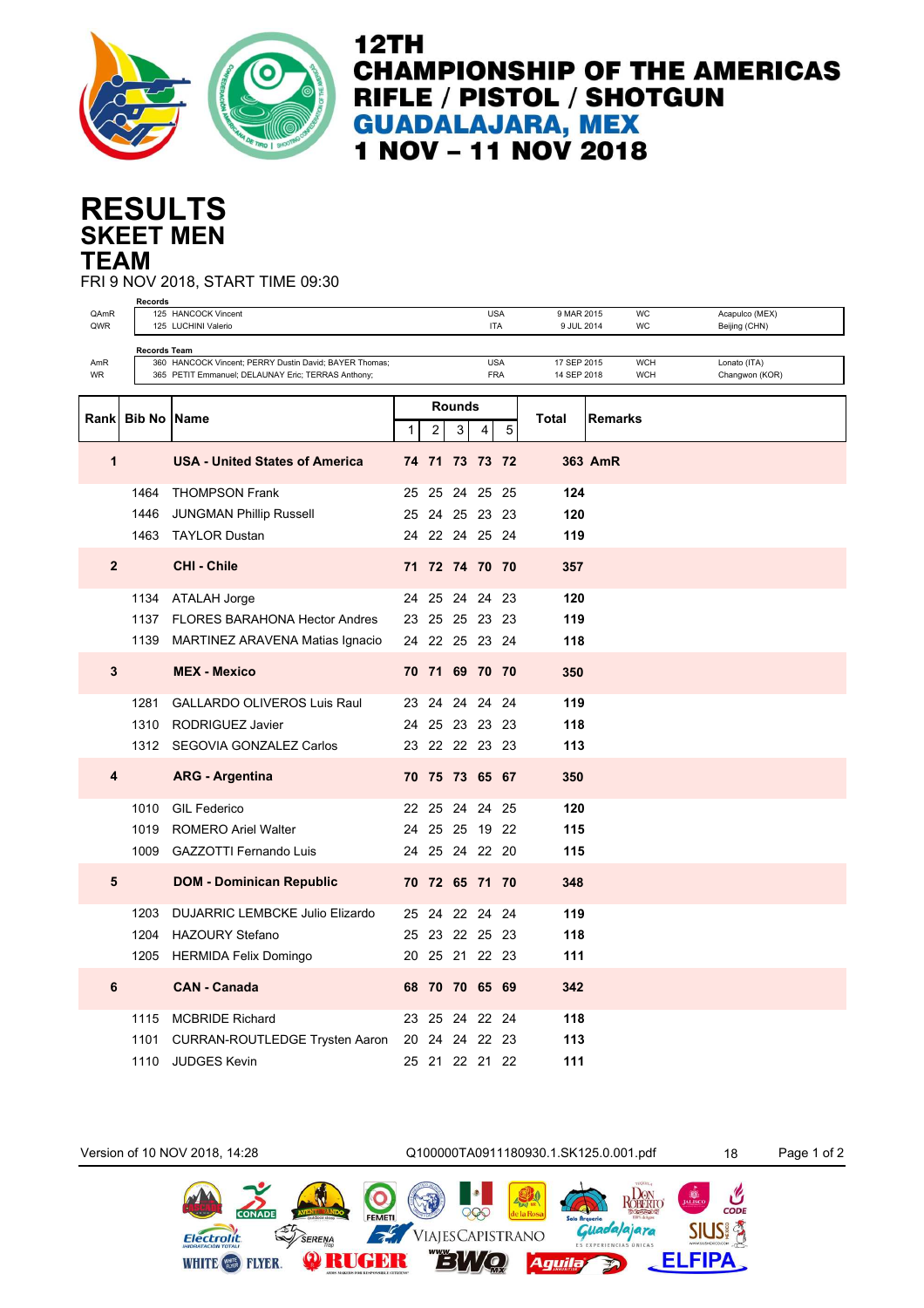|                | <b>Bib No Name</b> |                                       |              |                | <b>Rounds</b> |                |   | <b>Total</b> | <b>Remarks</b> |
|----------------|--------------------|---------------------------------------|--------------|----------------|---------------|----------------|---|--------------|----------------|
| Rank           |                    |                                       | $\mathbf{1}$ | $\overline{2}$ | 3             | 4              | 5 |              |                |
| $\overline{7}$ |                    | <b>GUA - Guatemala</b>                |              |                |               | 73 67 70 67 65 |   | 342          |                |
|                | 1263               | ZACHRISSON JOGLAR Rodrigo<br>Severino |              |                |               | 24 24 23 24 21 |   | 116          |                |
|                |                    | 1257 ROMERO JUAREZ Santiago           |              |                |               | 25 21 23 23 22 |   | 114          |                |
|                |                    | 1255 MOLINA BERNHARD Joaquin          |              |                |               | 24 22 24 20 22 |   | 112          |                |
| 8              |                    | <b>PUR - Puerto Rico</b>              |              |                |               | 65 71 67 67 69 |   | 339          |                |
|                | 1382               | <b>BERMUDEZ Luis</b>                  |              |                |               | 22 25 23 24 23 |   | 117          |                |
|                | 1389               | <b>MEDERO Jesus</b>                   |              |                |               | 23 24 23 24 21 |   | 115          |                |
|                |                    | 1395 PIZARRO Miguel                   |              |                |               | 20 22 21 19 25 |   | 107          |                |
| 9              |                    | <b>PER - Peru</b>                     |              |                |               | 66 71 68 65 69 |   | 339          |                |
|                | 1361               | PACHECO ESPINOSA Nicolas              |              |                |               | 21 25 24 22 24 |   | 116          |                |
|                | 1365               | <b>QAHHAT METWASI Khalid</b>          |              |                |               | 23 23 23 23 23 |   | 115          |                |
|                | 1359               | <b>MATELLINI WALKER Marco Rodolfo</b> |              |                |               | 22 23 21 20 22 |   | 108          |                |
| 10             |                    | <b>BRA - Brazil</b>                   |              |                |               | 63 64 68 67 68 |   | 330          |                |
|                | 1086               | <b>VENDRUSCULO JUNIOR Jose Carlos</b> |              |                |               | 23 21 24 22 23 |   | 113          |                |
|                |                    | 1078 PORTELLA Renato                  |              |                |               | 20 22 22 24 22 |   | 110          |                |
|                |                    | 1087 VIEIRA Roberth Lucianno          |              |                |               | 20 21 22 21 23 |   | 107          |                |
| 11             |                    | <b>COL - Colombia</b>                 |              |                |               | 68 66 67 60 68 |   | 329          |                |
|                |                    | 1162 PENILLA GARZON Camilo Alfredo    |              |                |               | 24 23 23 23 21 |   | 114          |                |
|                | 1161               | <b>MORALES Luis Ernesto</b>           |              |                |               | 22 22 22 20 24 |   | 110          |                |
|                |                    | 1155 DONADO Kevin Jose                |              |                |               | 22 21 22 17 23 |   | 105          |                |

Number of athletes on this list: 33; Total number of athletes: 45; Total number of teams: 11

**Note**

Please note that there are records equally achieved by several athletes and only the first to set the record is shown. Refer to the Records list on ISSF website: www.issf-sports.org

| Legend<br>AmR<br>QWR<br><b>WR</b> | <b>American Record</b><br><b>Qualification World Record</b><br><b>World Record</b>           | <b>Bib No</b><br><b>WC</b> | <b>Bib Number</b><br><b>World Cup</b> |                                                         | QAmR<br><b>WCH</b>                                                                                       | <b>Qualification American Record</b><br><b>World Championships</b> | EBBF83D2    |
|-----------------------------------|----------------------------------------------------------------------------------------------|----------------------------|---------------------------------------|---------------------------------------------------------|----------------------------------------------------------------------------------------------------------|--------------------------------------------------------------------|-------------|
| History                           | Release: Approved Version 1 (10/11/2018 14:28:19)                                            |                            |                                       |                                                         |                                                                                                          |                                                                    |             |
|                                   | Version of 10 NOV 2018, 14:28                                                                |                            |                                       |                                                         | Q100000TA0911180930.1.SK125.0.001.pdf                                                                    | EF<br>18<br>32                                                     | Page 2 of 2 |
|                                   | <b>CONADE</b><br><b>SANDRA</b><br>SERENA<br>Flectrolit<br><b>FLYER</b><br><b>WHITE (FOR)</b> | <b>FEMETI</b>              |                                       | <b>FANT NR</b><br>200<br>de la Rosa<br>VIAJESCAPISTRANO | ROBERTC<br>$\sqrt{2}$<br>Solo Arqueria<br>DO % de Autre<br>ıda/ajara<br>ES EXPERIENCIAS ÚNICAS<br>Aguila | <b>B</b><br><b>CODE</b><br>WWW.SIUSMEXICO.COM                      |             |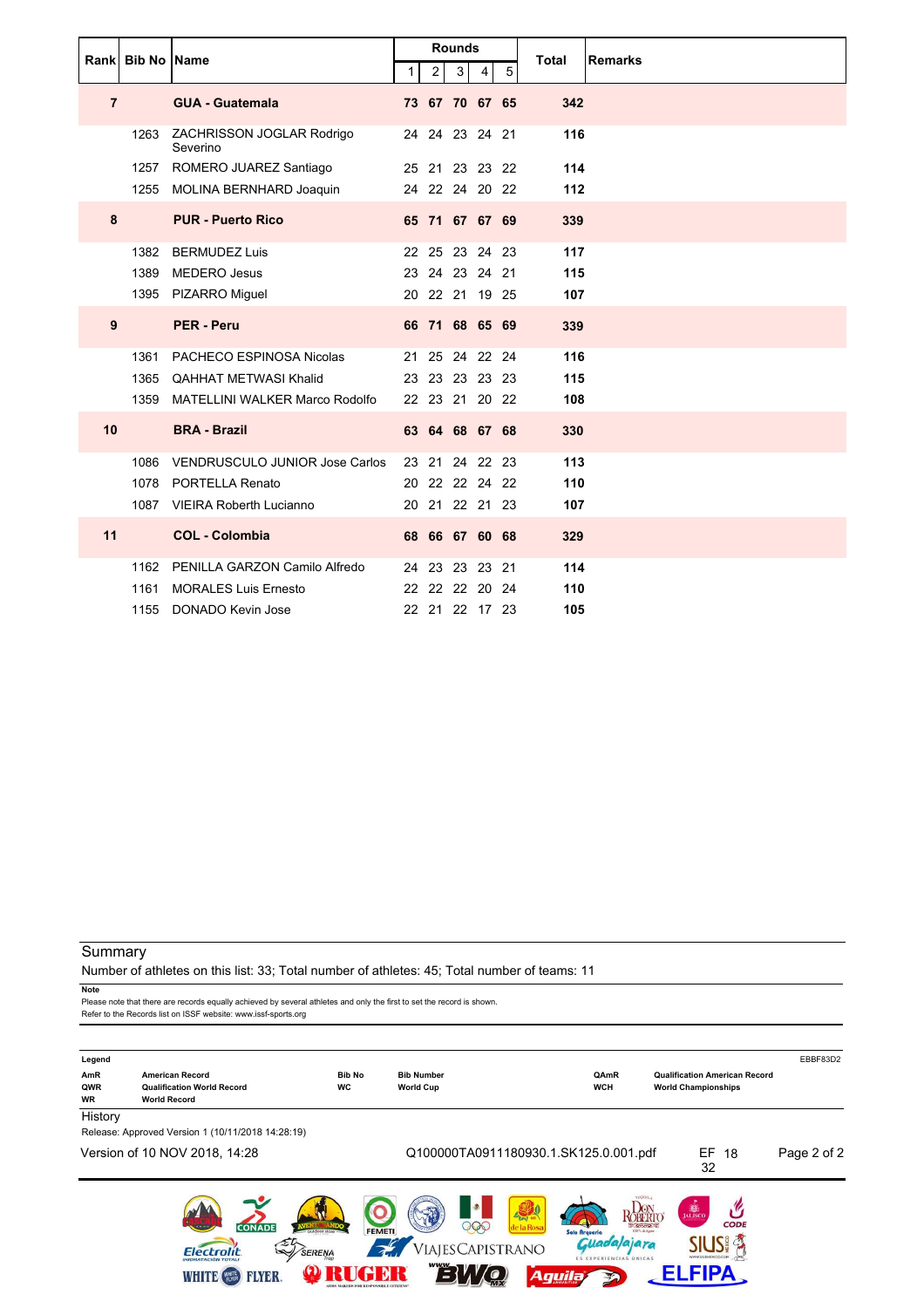

# **10m AIR RIFLE WOMEN RESULTS FINAL**

SAT 3 NOV 2018, START TIME 14:00

|                  |                         | <b>Records</b>                               |            |                                            |                                           |              |                          |              |                           |              |                                     |              |                    |                |
|------------------|-------------------------|----------------------------------------------|------------|--------------------------------------------|-------------------------------------------|--------------|--------------------------|--------------|---------------------------|--------------|-------------------------------------|--------------|--------------------|----------------|
| AmR<br><b>WR</b> |                         | 186.3 THRASHER Virginia<br>252.4 ZHAO Ruozhu |            |                                            |                                           |              | <b>USA</b><br><b>CHN</b> |              | 9 MAY 2018<br>22 APR 2018 |              | <b>WC</b><br><b>WC</b>              |              | Fort Benning (USA) |                |
|                  |                         |                                              |            |                                            |                                           |              |                          |              |                           |              |                                     |              | Changwon (KOR)     |                |
| <b>Rk</b>        | <b>Bib</b><br><b>No</b> | <b>Name</b>                                  | <b>Nat</b> | 1st Comp.<br><b>Stage</b>                  |                                           |              |                          |              |                           |              | 2nd Competition Stage - Elimination |              | <b>Total</b>       | <b>Remarks</b> |
| $\mathbf{1}$     | 1453                    | <b>MILES</b>                                 | <b>USA</b> | 51.2                                       | 103.7                                     | 124.4        |                          | 145.7 164.9  | 186.0                     | 206.1        | 227.0                               |              |                    | 248.4 AmR      |
|                  |                         | Minden                                       |            | 10.6<br>10.0<br>10.6<br>10.2<br>9.8        | 10.2<br>10.8<br>10.7<br>10.5<br>10.3      | 10.4<br>10.3 | 10.5<br>10.8             | 10.0<br>9.2  | 10.8<br>10.3              | 9.8<br>10.3  | 10.5<br>10.4                        | 10.8<br>10.6 |                    |                |
| 2                |                         | 1469 WEISZ                                   | <b>USA</b> | 51.7                                       | 103.5                                     | 124.8        | 145.9                    | 166.7        | 187.3                     | 207.5 228.0  |                                     |              | 247.9              |                |
|                  |                         | <b>Alison Marie</b>                          |            | 10.6<br>10.3<br>10.8<br>9.7<br>10.3        | 10.3<br>9.8<br>10.6<br>10.4<br>10.7       | 10.6<br>10.7 | 10.7<br>10.4             | 10.4<br>10.4 | 10.1<br>10.5              | 9.4<br>10.8  | 10.2<br>10.3                        | 10.5<br>9.4  |                    |                |
| 3                |                         | 1020 RUSSO                                   | ARG        | 52.3                                       | 103.4                                     | 124.1        | 144.8                    | 165.7        | 185.5                     | 206.2        |                                     |              |                    | 226.2 AmRJ     |
|                  |                         | Fernanda                                     |            | 10.5<br>10.6<br>10.2<br>10.6<br>10.4       | 9.7<br>10.1<br>10.8<br>10.2<br>10.3       | 10.3<br>10.4 | 10.4<br>10.3             | 10.6<br>10.3 | 10.1<br>9.7               | 10.1<br>10.6 | 9.5<br>10.5                         |              |                    |                |
| 4                |                         | 1292 MARTINEZ LOPEZ                          | MEX        | 51.7                                       | 103.4                                     | 123.8        | 143.8                    | 164.2 184.5  |                           |              |                                     |              | 205.2              |                |
|                  |                         | Gabriela Fernanda                            |            | 10.1<br>10.6<br>10.7<br>10.2<br>10.1       | 10.5<br>10.3<br>10.3<br>10.5<br>10.1      | 10.4<br>10.0 | 10.1<br>9.9              | 10.2<br>10.2 | 10.2<br>10.1              | 10.3<br>10.4 |                                     |              |                    |                |
| 5                | 1306                    | QUEZADA MARQUEZ                              | <b>MEX</b> | 51.7                                       | 101.7                                     | 122.2        | 143.2                    | 164.5        |                           |              |                                     |              | 184.1              |                |
|                  |                         | <b>Michel Citlally</b>                       |            | 10.0<br>10.0<br>10.2<br>10.8<br>10.7       | 9.1<br>10.6<br>10.8<br>10.4<br>9.1        | 10.5<br>10.0 | 10.6<br>10.4             | 10.6<br>10.7 | 10.0<br>9.6               |              |                                     |              |                    |                |
| 6                |                         | 1427 BEARD                                   | <b>USA</b> | 50.1                                       | 100.8                                     | 121.8        | 142.3                    |              |                           |              |                                     |              | 162.8              |                |
|                  |                         | Sarah                                        |            | 9.9<br>9.2<br>10.0<br>10.6<br>10.4         | 9.4<br>10.6<br>10.0<br>10.6<br>10.1       | 10.7<br>10.3 | 10.4<br>10.1             | 10.5<br>10.0 |                           |              |                                     |              |                    |                |
| 7                |                         | 1022 VOLKART                                 | <b>ARG</b> | 50.1                                       | 100.2                                     | 121.0        |                          |              |                           |              |                                     |              | 141.4              |                |
|                  |                         | Alliana                                      |            | 10.3<br>9.9<br>10.2<br>9.8<br>9.9          | 9.5<br>9.4<br>10.4<br>10.6<br>10.2        | 10.5<br>10.3 | 10.2<br>10.2             |              |                           |              |                                     |              |                    |                |
| 8                |                         | 1372 VIZCARRA GALLEGOS<br>Sara Gabriela      | <b>PER</b> | 50.2<br>10.6<br>10.2<br>10.6<br>9.4<br>9.4 | 99.6<br>9.7<br>10.1<br>9.6<br>9.6<br>10.4 | 10.3<br>10.4 |                          |              |                           |              |                                     |              | 120.3              |                |

| Legend  |                                                                                                                    |               |                   |                                                           |                                                |                                                                                              |             | 4BE697A6    |
|---------|--------------------------------------------------------------------------------------------------------------------|---------------|-------------------|-----------------------------------------------------------|------------------------------------------------|----------------------------------------------------------------------------------------------|-------------|-------------|
| AmR     | <b>American Record</b>                                                                                             | <b>Bib No</b> | <b>Bib Number</b> |                                                           | <b>Nat</b><br><b>WR</b>                        | <b>Nation</b>                                                                                |             |             |
| Rk      | Rank                                                                                                               | <b>WC</b>     | <b>World Cup</b>  |                                                           |                                                | <b>World Record</b>                                                                          |             |             |
| History |                                                                                                                    |               |                   |                                                           |                                                |                                                                                              |             |             |
|         | Release: Approved Version 1 (03/11/2018 02:23:44 p.m.)                                                             |               |                   |                                                           |                                                |                                                                                              |             |             |
|         | Version of 3 NOV 2018, 14:23                                                                                       |               |                   | F000000IA0311181400.1.AR60W.0.001.pdf                     |                                                | EF32                                                                                         | 2           | Page 1 of 1 |
|         | <b>CONADE</b><br>$\sqrt{2}$ is a set of<br>SG<br><b>Electrolit</b><br>$\mathbb{Z}/2$<br><b>IHIDRATACIÓN TOTALI</b> | <b>SERENA</b> | <b>FEMETI</b>     | <b>EVALUATE</b><br>900<br>de la Rosa<br>VIAJES CAPISTRANO | Solo Arqueria<br><b>ES EXPERIENCIAS ÚNICAS</b> | <b>D</b><br>JALISCO<br>KOBERTO<br>$-5002$<br>100% de Anne<br>adalajara<br>WWW.SIUSMEXICO.COM | <b>CODE</b> |             |
|         | <b>FLYER</b><br><b>WHITE</b> (                                                                                     |               | www               |                                                           | Aguila                                         |                                                                                              |             |             |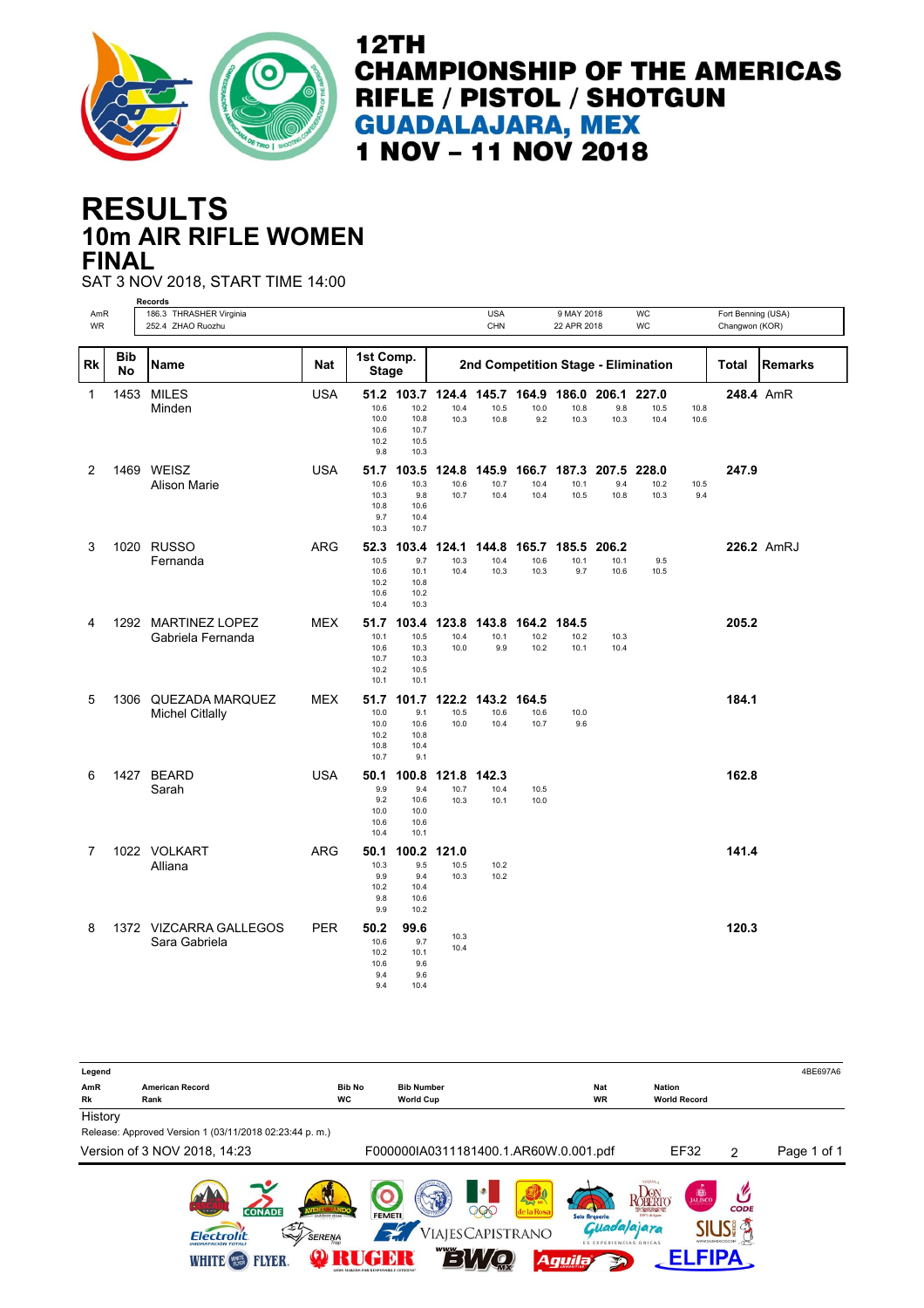

**ROBERTO** 

Guada/ajara

五

**Aguila** 

 $\mathcal{C}$ 

**SIUS!** 

**ELFIPA** 

# **10m AIR RIFLE WOMEN RESULTS QUALIFICATION**

SAT 3 NOV 2018, START TIME 11:00

| QAmR<br>QWR | Records      | 627.5 MADDALENA Sagen<br>633.4 ZHU Yingjie                                                          |            |                                       |                         | <b>USA</b><br><b>CHN</b> |   | 24 MAY 2018<br>9 MAY 2018           |            | WC<br>WC                 | Munich (GER)<br>Fort Benning (USA) |             |
|-------------|--------------|-----------------------------------------------------------------------------------------------------|------------|---------------------------------------|-------------------------|--------------------------|---|-------------------------------------|------------|--------------------------|------------------------------------|-------------|
|             | Records Team |                                                                                                     |            |                                       |                         |                          |   |                                     |            |                          |                                    |             |
| AmR<br>WR   |              | 1867.0 BEARD Sarah; MILES Minden; WEISZ Alison Marie;<br>1886.2 IM Hana; JUNG Eunhea; KEUM Jihyeon; |            |                                       |                         | <b>USA</b><br><b>KOR</b> |   | 3 SEP 2018<br>3 SEP 2018            |            | <b>WCH</b><br><b>WCH</b> | Changwon (KOR)<br>Changwon (KOR)   |             |
|             |              |                                                                                                     |            |                                       |                         |                          |   |                                     |            |                          |                                    |             |
| Rankl       | Bib No I     | <b>Name</b>                                                                                         | Nat        |                                       |                         | <b>Series</b>            |   |                                     |            | Total                    | Remarks                            |             |
|             |              |                                                                                                     |            | 1                                     | $\overline{c}$          | 3 <sup>1</sup>           | 4 | 5                                   | 6          |                          |                                    |             |
| 1           | 1469         | <b>WEISZ Alison Marie</b>                                                                           | <b>USA</b> |                                       |                         |                          |   | 102.8 105.5 104.5 105.1 105.3 103.8 |            | 627.0                    |                                    | QF          |
| 2           | 1427         | <b>BEARD Sarah</b>                                                                                  | <b>USA</b> |                                       |                         |                          |   | 105.9 103.1 104.4 103.7 104.5 104.5 |            | 626.1                    |                                    | QF          |
| 3           | 1020         | RUSSO Fernanda                                                                                      | <b>ARG</b> |                                       |                         |                          |   | 105.5 103.4 104.2 104.3 104.0 103.6 |            | 625.0                    |                                    | QF          |
| 4           | 1453         | <b>MILES Minden</b>                                                                                 | USA        |                                       |                         |                          |   | 103.4 103.8 103.9 103.5 104.7 104.1 |            | 623.4                    |                                    | QF          |
| 5           | 1292         | <b>MARTINEZ LOPEZ Gabriela</b><br>Fernanda                                                          | MEX        |                                       |                         |                          |   | 103.7 103.3 103.7 103.3 103.9 105.0 |            | 622.9                    |                                    | QF          |
| 6           | 1022         | VOLKART Alliana                                                                                     | <b>ARG</b> |                                       |                         |                          |   | 103.6 103.8 104.1 101.1 104.8 101.9 |            | 619.3                    |                                    | QF          |
| 7           | 1306         | QUEZADA MARQUEZ Michel MEX<br>Citlally                                                              |            |                                       |                         |                          |   | 103.0 104.3 103.3 101.9 104.5 101.8 |            | 618.8                    |                                    | QF          |
| 8           | 1372         | VIZCARRA GALLEGOS Sara PER<br>Gabriela                                                              |            |                                       |                         |                          |   | 100.2 102.3 103.4 104.6 103.4 103.5 |            | 617.4                    |                                    | QF          |
| 9           | 1278         | <b>CARRERA ROMERO Carla</b>                                                                         | MEX        |                                       |                         |                          |   | 100.6 104.5 102.7 102.6 103.7 103.3 |            | 617.4                    |                                    |             |
| 10          | 1190         | <b>PEREZ Dianelys</b>                                                                               | <b>CUB</b> |                                       |                         |                          |   | 101.8 102.0 101.4 103.8 104.0 104.2 |            | 617.2                    |                                    |             |
| 11          | 1247         | GALVEZ PINEDA Dulce Maria GUA<br>Salome                                                             |            |                                       |                         |                          |   | 103.1 102.7 102.9 102.2 101.8 104.4 |            | 617.1                    |                                    |             |
| 12          | 1002         | ANTORENA Salma Loana                                                                                | ARG        |                                       |                         |                          |   | 101.1 101.6 102.4 103.2 104.7 103.8 |            | 616.8                    |                                    |             |
| 13          | 1392         | <b>MERCADO MARTINEZ</b><br>Yarimar                                                                  | <b>PUR</b> |                                       |                         |                          |   | 101.1 103.7 103.1 103.0 102.6 103.0 |            | 616.5                    |                                    |             |
| 14          | 1234         | RAMIREZ HENRIQUEZ Ana<br>Elizabeth                                                                  | ESA        |                                       |                         |                          |   | 100.7 102.9 102.7 103.3 104.4 101.4 |            | 615.4                    |                                    |             |
| 15          | 1253         | MATTA ALVARADO Jazmine<br>Rubi                                                                      | <b>GUA</b> |                                       |                         |                          |   | 103.8 103.0 103.3 102.4 101.1 101.5 |            | 615.1                    |                                    |             |
| 16          | 1188         | HERNANDEZ HERNANDEZ<br>Lisbet                                                                       | <b>CUB</b> |                                       |                         |                          |   | 99.2 102.0 102.8 103.6 103.8 103.4  |            | 614.8                    |                                    |             |
| 17          | 1185         | DE LA CRUZ Eglys Yahima                                                                             | <b>CUB</b> |                                       | 101.5 103.4 103.7 104.3 |                          |   |                                     | 97.1 104.4 | 614.4                    |                                    |             |
| 18          | 1355         | <b>CRUZ TORRES Lucia</b><br>Fernanda                                                                | PER        |                                       |                         |                          |   | 101.4 100.1 104.3 103.0 103.3 101.8 |            | 613.9                    |                                    |             |
| 19          | 1262         | <b>VELASQUEZ ALVARADO</b><br>Polymaria                                                              | <b>GUA</b> |                                       |                         |                          |   | 101.6 101.6 101.8 101.0 101.7 102.1 |            | 609.8                    |                                    |             |
| 20          | 1145         | <b>VERA Karina</b>                                                                                  | <u>СНІ</u> |                                       |                         |                          |   | 100.9 100.5 101.4 104.3 101.0 101.4 |            | 609.5                    |                                    |             |
| 21          | 1074         | <b>MEYER Geovana</b>                                                                                | <b>BRA</b> | 101.2 102.5                           |                         |                          |   | 99.4 101.2 100.0 102.6              |            | 606.9                    |                                    |             |
| 22          | 1138         | LOBOS Gabriela                                                                                      | <b>CHI</b> |                                       | 102.0 101.8 104.9 100.0 |                          |   | 99.1                                | 98.6       | 606.4                    |                                    |             |
|             |              | Version of 3 NOV 2018, 12:41                                                                        |            | Q000000IA0311181100.1.AR60W.0.001.pdf |                         |                          |   |                                     |            |                          | $\overline{c}$                     | Page 1 of 2 |

999

VIAJESCAPISTRANO

'BWQ

SERENA

WHITE **@** FLYER **Q RUGER** 

 $\overline{\mathscr{N}}$ 

**Electrolit**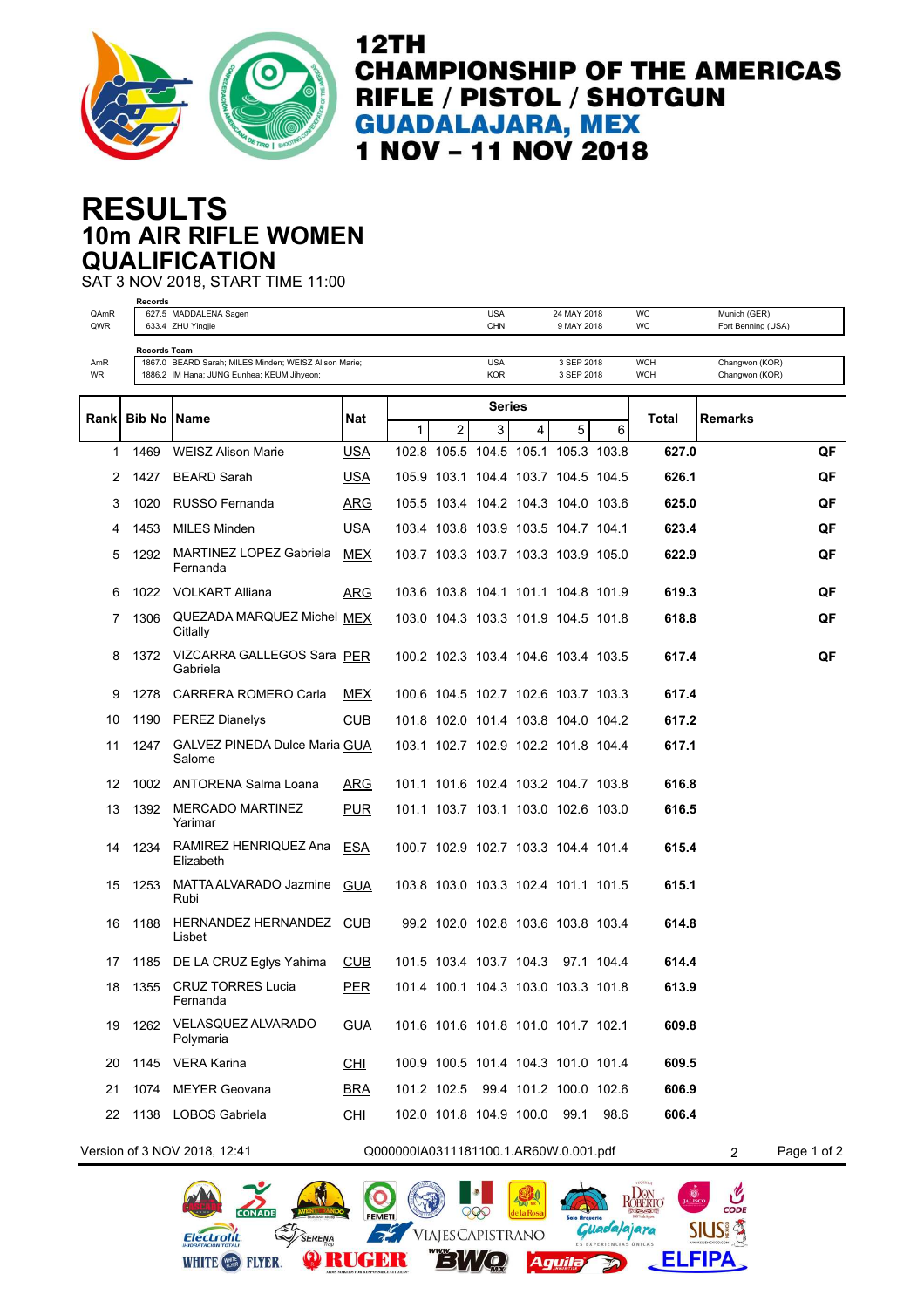| Rank | <b>Bib No Name</b> |                                            | <b>Nat</b> |       |                         | <b>Series</b> |                                    |                  |            | <b>Total</b> | <b>Remarks</b> |
|------|--------------------|--------------------------------------------|------------|-------|-------------------------|---------------|------------------------------------|------------------|------------|--------------|----------------|
|      |                    |                                            |            | 1     | $\overline{2}$          | 3             | $\overline{4}$                     | 5                | 6          |              |                |
| 23   | 1232               | PINEDA Johanna                             | <b>ESA</b> |       | 102.8 100.8 101.0 100.9 |               |                                    |                  | 99.9 100.6 | 606.0        |                |
| 24   | 1381               | <b>ALVAREZ RUIZ Fabiola</b>                | <b>PUR</b> |       |                         |               | 99.3 100.1 102.1 100.8 101.2 102.4 |                  |            | 605.9        |                |
| 25   | 1357               | <b>GUILLEN FARFAN Andrea</b><br>Camila     | <b>PER</b> |       |                         |               | 96.9 100.3 103.0 101.0 100.9 102.6 |                  |            | 604.7        |                |
| 26   | 1072               | <b>KOCH Simone</b>                         | <b>BRA</b> |       | 97.2 101.6              |               | 99.4 102.3 103.0 101.0             |                  |            | 604.5        |                |
| 27   | 1128               | <b>WESTLAKE Shannon</b>                    | <b>CAN</b> |       | 101.5 101.4             |               | 99.0 101.1 100.8 100.6             |                  |            | 604.4        |                |
| 28   | 1218               | <b>PADILLA Sofia</b>                       | <b>ECU</b> |       | 98.2 101.8              |               | 98.6 100.6 102.2 102.8             |                  |            | 604.2        |                |
| 29   | 1054               | <b>GARCIA KRADOLFER Carina BOL</b><br>Ana  |            |       |                         |               | 97.3 101.0 100.7 101.6 101.8 101.6 |                  |            | 604.0        |                |
| 30   | 1144               | VAN DE PERRE DIOS Isidora CHI<br>Margarita |            |       | 103.5 100.2 101.0       |               | 99.3                               |                  | 99.2 100.0 | 603.2        |                |
| 31   | 1106               | <b>HALL Ariel Anne</b>                     | CAN        |       | 100.1 100.3 103.3       |               |                                    | 99.0 100.1       | 99.9       | 602.7        |                |
| 32   | 1230               | <b>MIKEC Melissa</b>                       | ESA        |       | 102.1 101.3 101.8 100.3 |               |                                    | 98.2             | 97.8       | 601.5        |                |
| 33   | 1214               | CRUZ MERA Ana Karina                       | <b>ECU</b> | 100.7 | 99.9                    | 98.3          |                                    | 97.2 102.2 102.2 |            | 600.5        |                |
| 34   | 1066               | <b>BUDAG Rosane Sibele</b>                 | <b>BRA</b> |       | 100.3 101.6             | 99.1          |                                    | 97.3 101.2       | 98.0       | 597.5        |                |
| 35   | 1102               | <b>DEAN Emily Kathrine</b>                 | CAN        | 98.5  | 98.8                    | 99.2          |                                    | 99.8 102.0       | 95.3       | 593.6        |                |
| 36   | 1396               | ROBINSON CALVO Aleandra PUR<br>S           |            | 95.2  |                         | 95.3 100.7    |                                    | 98.7 103.5       | 99.4       | 592.8        |                |
| 37   | 1057               | PALOMEQUE DE LA CRUZ<br>Wendy              | <b>BOL</b> | 96.0  | 92.7                    |               | 95.4 100.7                         | 95.6             | 96.2       | 576.6        |                |
| 38   | 1910               | <b>COLON Siviel</b>                        | <b>DOM</b> | 97.1  | 88.3                    | 94.7          | 97.6                               | 99.3             | 89.4       | 566.4        |                |

Number of athletes on this list: 38; Total number of athletes: 43; Total number of teams: 11

| Legend                         |                                                                                                                                             |                   |                                                                                    |                                                                 |                                                                               | 305AA58A    |
|--------------------------------|---------------------------------------------------------------------------------------------------------------------------------------------|-------------------|------------------------------------------------------------------------------------|-----------------------------------------------------------------|-------------------------------------------------------------------------------|-------------|
| <b>Nat</b><br>QWR<br><b>WR</b> | <b>Team Member</b><br><b>Nation</b><br><b>Qualification World Record</b><br><b>World Record</b>                                             | AmR<br>QAmR<br>WC | <b>American Record</b><br><b>Qualification American Record</b><br><b>World Cup</b> | <b>Bib No</b><br>QF<br><b>WCH</b>                               | <b>Bib Number</b><br><b>Qualified for Final</b><br><b>World Championships</b> |             |
| History                        |                                                                                                                                             |                   |                                                                                    |                                                                 |                                                                               |             |
|                                | Release: Approved Version 1 (03/11/2018 12:41:07 p.m.)<br>Release: Preliminary Version 1 (03/11/2018 12:26:39 p. m.)                        |                   |                                                                                    |                                                                 |                                                                               |             |
|                                | Version of 3 NOV 2018, 12:41                                                                                                                |                   | Q000000IA0311181100.1.AR60W.0.001.pdf                                              |                                                                 | EF32<br>2                                                                     | Page 2 of 2 |
|                                | <b>CONADE</b><br>- outdoor store<br><b>SERENA</b><br>$\mathbb{Z}$<br>Flectrolit<br><b>HIDRATACIÓN TOTALI</b><br><b>LYBR</b><br><b>WHITE</b> | <b>FEMETI</b>     | <b>EPAT NR</b><br>$\partial \Omega$<br>/IAJESCAPISTRANO                            | <b>Solo Arqueria</b><br><b>ES EXPERIENCIAS ÚNICAS</b><br>Aguila | <b>DE</b><br><b>CODE</b><br>$-5000$<br>DO % de Autre                          |             |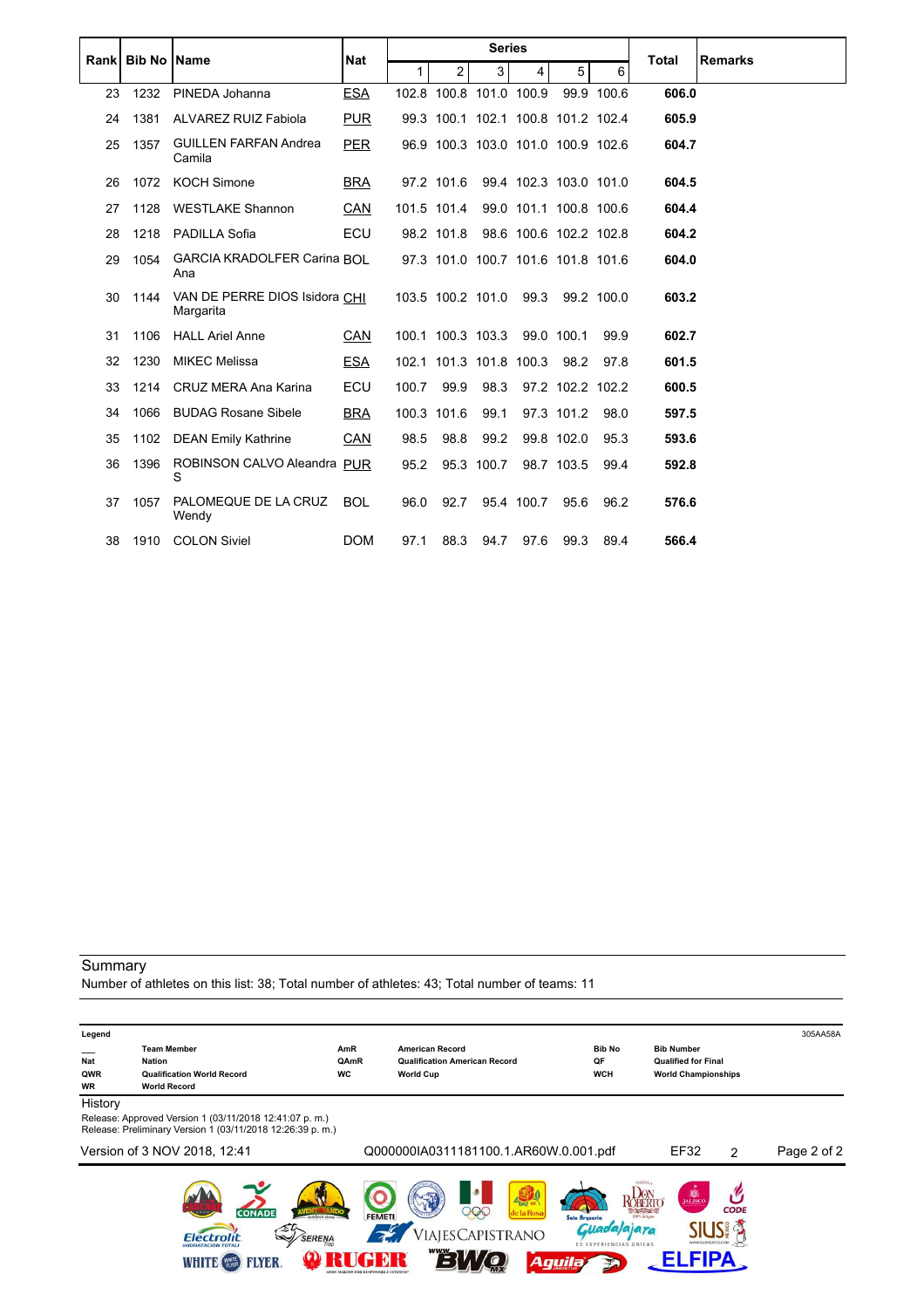

## **10m AIR RIFLE WOMEN RESULTS MQS**

SAT 3 NOV 2018, START TIME 11:00

| <b>Bib No IName</b> |                                           | <b>Nat</b> |      |      | <b>Series</b>  |                                     |   | <b>Total</b> | Remarks |
|---------------------|-------------------------------------------|------------|------|------|----------------|-------------------------------------|---|--------------|---------|
|                     |                                           |            |      |      | 3 <sup>1</sup> | 5                                   | 6 |              |         |
| 1320                | <b>ZUMAYA FLORES Goretti</b><br>Alejandra | <b>MEX</b> |      |      |                | 104.8 104.2 103.0 104.7 103.5 103.2 |   | 623.4        |         |
| 1465                | <b>TUCKER Mary Carolynn</b>               | <b>USA</b> |      |      |                | 104.2 102.2 103.0 101.5 102.3 102.8 |   | 616.0        |         |
| 1297                | NIEVES CORONADO<br>Elizabeth Engracia     | <b>MEX</b> |      |      |                | 102.8 100.5 101.7 102.7 100.8 101.7 |   | 610.2        |         |
| 1097                | <b>BOWES Sharon</b>                       | CAN        | 97.9 |      |                | 98.9 102.2 101.4 101.2 101.0        |   | 602.6        |         |
| 1119                | <b>PATRICK Marian Angel</b>               | CAN        | 99.5 | 99.9 | 95.6           | 97.9 101.5 102.4                    |   | 596.8        |         |

**Summary** 

Number of athletes on this list: 5; Total number of athletes: 43; Total number of teams: 11

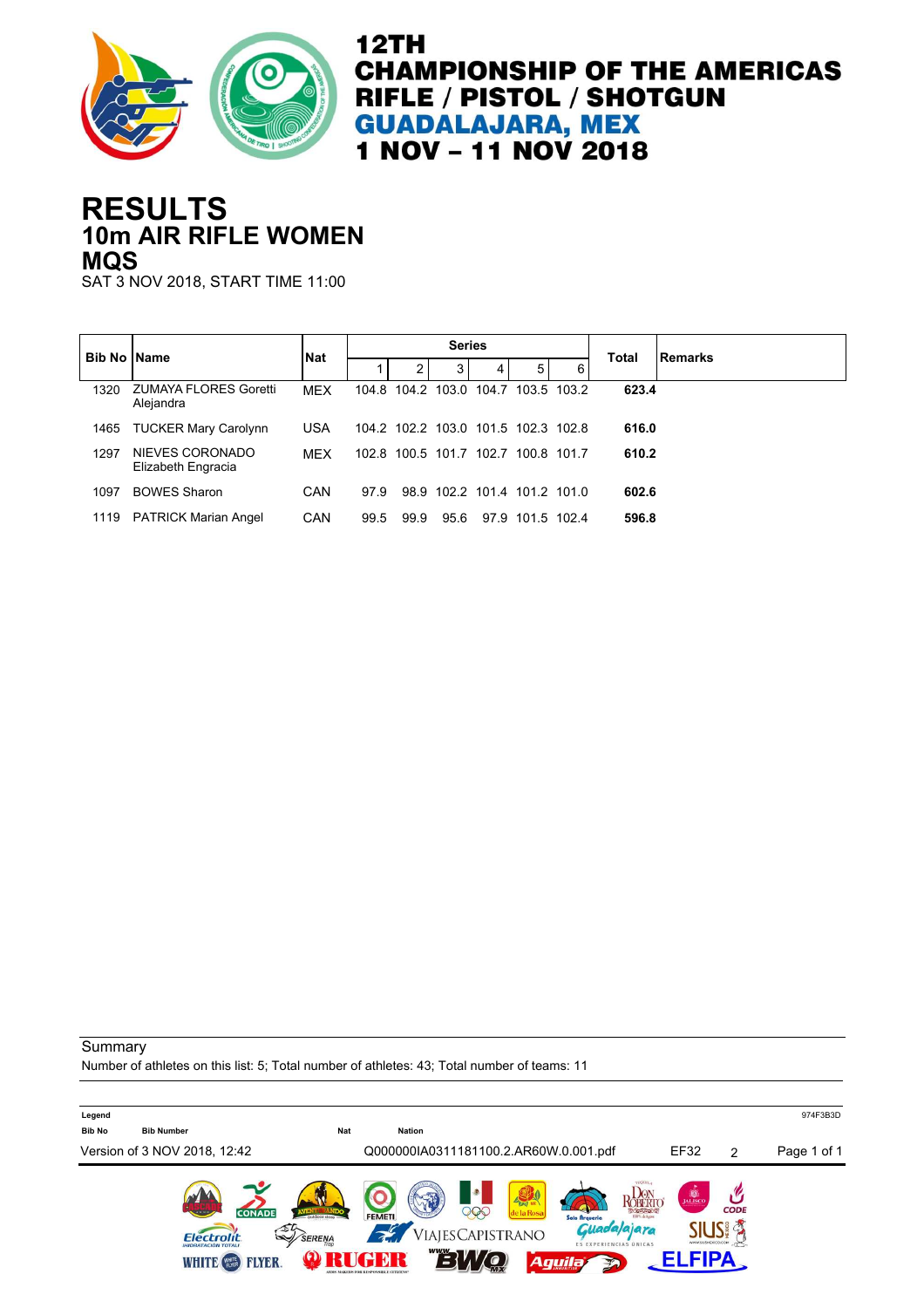

## **10m AIR RIFLE WOMEN RESULTS TEAM**

SAT 3 NOV 2018, START TIME 11:00

|                  | Records             |                                                                                                     |              |                         |                          |   |                                     |                          |              |                                    |
|------------------|---------------------|-----------------------------------------------------------------------------------------------------|--------------|-------------------------|--------------------------|---|-------------------------------------|--------------------------|--------------|------------------------------------|
| QAmR<br>QWR      |                     | 627.5 MADDALENA Sagen<br>633.4 ZHU Yingjie                                                          |              |                         | <b>USA</b><br>CHN        |   | 24 MAY 2018<br>9 MAY 2018           | WC<br><b>WC</b>          |              | Munich (GER)<br>Fort Benning (USA) |
|                  |                     |                                                                                                     |              |                         |                          |   |                                     |                          |              |                                    |
|                  | <b>Records Team</b> |                                                                                                     |              |                         |                          |   |                                     |                          |              |                                    |
| AmR<br><b>WR</b> |                     | 1867.0 BEARD Sarah; MILES Minden; WEISZ Alison Marie;<br>1886.2 IM Hana; JUNG Eunhea; KEUM Jihyeon; |              |                         | <b>USA</b><br><b>KOR</b> |   | 3 SEP 2018<br>3 SEP 2018            | <b>WCH</b><br><b>WCH</b> |              | Changwon (KOR)<br>Changwon (KOR)   |
|                  |                     |                                                                                                     |              |                         |                          |   |                                     |                          |              |                                    |
|                  |                     |                                                                                                     |              |                         | <b>Series</b>            |   |                                     |                          |              |                                    |
| Rankl            | <b>Bib No</b>       | <b>Name</b>                                                                                         | $\mathbf{1}$ | 2                       | 3 <sup>1</sup>           | 4 | 5                                   | 6                        | <b>Total</b> | Remarks                            |
|                  |                     |                                                                                                     |              |                         |                          |   |                                     |                          |              |                                    |
| 1                |                     | <b>USA - United States of America</b>                                                               |              |                         |                          |   | 312.1 312.4 312.8 312.3 314.5 312.4 |                          | 1876.5 AmR   |                                    |
|                  |                     |                                                                                                     |              |                         |                          |   |                                     |                          |              |                                    |
|                  | 1469                | <b>WEISZ Alison Marie</b>                                                                           | 102.8        |                         |                          |   | 105.5 104.5 105.1 105.3 103.8       |                          | 627.0        |                                    |
|                  | 1427                | <b>BEARD Sarah</b>                                                                                  | 105.9        |                         |                          |   | 103.1 104.4 103.7 104.5 104.5       |                          | 626.1        |                                    |
|                  | 1453                | <b>MILES Minden</b>                                                                                 |              |                         |                          |   | 103.4 103.8 103.9 103.5 104.7 104.1 |                          | 623.4        |                                    |
|                  |                     |                                                                                                     |              |                         |                          |   |                                     |                          |              |                                    |
| $\overline{2}$   |                     | <b>ARG - Argentina</b>                                                                              |              |                         |                          |   | 310.2 308.8 310.7 308.6 313.5 309.3 |                          | 1861.1       |                                    |
|                  |                     |                                                                                                     |              |                         |                          |   |                                     |                          |              |                                    |
|                  | 1020                | RUSSO Fernanda                                                                                      |              |                         |                          |   | 105.5 103.4 104.2 104.3 104.0 103.6 |                          | 625.0        |                                    |
|                  | 1022                | <b>VOLKART Alliana</b>                                                                              |              |                         |                          |   | 103.6 103.8 104.1 101.1 104.8 101.9 |                          | 619.3        |                                    |
|                  |                     |                                                                                                     |              |                         |                          |   |                                     |                          |              |                                    |
|                  |                     | 1002 ANTORENA Salma Loana                                                                           |              |                         |                          |   | 101.1 101.6 102.4 103.2 104.7 103.8 |                          | 616.8        |                                    |
|                  |                     |                                                                                                     |              |                         |                          |   |                                     |                          |              |                                    |
| 3                |                     | <b>MEX - Mexico</b>                                                                                 |              |                         |                          |   | 307.3 312.1 309.7 307.8 312.1 310.1 |                          | 1859.1       |                                    |
|                  | 1292                | <b>MARTINEZ LOPEZ Gabriela Fernanda</b>                                                             |              |                         |                          |   | 103.7 103.3 103.7 103.3 103.9 105.0 |                          | 622.9        |                                    |
|                  |                     |                                                                                                     |              |                         |                          |   |                                     |                          |              |                                    |
|                  | 1306                | QUEZADA MARQUEZ Michel Citlally                                                                     |              |                         |                          |   | 103.0 104.3 103.3 101.9 104.5 101.8 |                          | 618.8        |                                    |
|                  | 1278                | <b>CARRERA ROMERO Carla</b>                                                                         |              |                         |                          |   | 100.6 104.5 102.7 102.6 103.7 103.3 |                          | 617.4        |                                    |
|                  |                     |                                                                                                     |              |                         |                          |   |                                     |                          |              |                                    |
| 4                |                     | <b>CUB - Cuba</b>                                                                                   |              |                         |                          |   | 302.5 307.4 307.9 311.7 304.9 312.0 |                          | 1846.4       |                                    |
|                  |                     |                                                                                                     |              |                         |                          |   |                                     |                          |              |                                    |
|                  | 1190                | <b>PEREZ Dianelys</b>                                                                               | 101.8        |                         |                          |   | 102.0 101.4 103.8 104.0 104.2       |                          | 617.2        |                                    |
|                  | 1188                | <b>HERNANDEZ HERNANDEZ Lisbet</b>                                                                   |              |                         |                          |   | 99.2 102.0 102.8 103.6 103.8 103.4  |                          | 614.8        |                                    |
|                  | 1185                | DE LA CRUZ Eglys Yahima                                                                             |              | 101.5 103.4 103.7 104.3 |                          |   |                                     | 97.1 104.4               | 614.4        |                                    |
|                  |                     |                                                                                                     |              |                         |                          |   |                                     |                          |              |                                    |
| 5                |                     | <b>GUA - Guatemala</b>                                                                              |              |                         |                          |   | 308.5 307.3 308.0 305.6 304.6 308.0 |                          | 1842.0       |                                    |
|                  |                     |                                                                                                     |              |                         |                          |   |                                     |                          |              |                                    |
|                  | 1247                | <b>GALVEZ PINEDA Dulce Maria Salome</b>                                                             |              |                         |                          |   | 103.1 102.7 102.9 102.2 101.8 104.4 |                          | 617.1        |                                    |
|                  | 1253                | MATTA ALVARADO Jazmine Rubi                                                                         |              |                         |                          |   | 103.8 103.0 103.3 102.4 101.1 101.5 |                          | 615.1        |                                    |
|                  |                     |                                                                                                     |              |                         |                          |   |                                     |                          |              |                                    |
|                  |                     | 1262 VELASQUEZ ALVARADO Polymaria                                                                   |              |                         |                          |   | 101.6 101.6 101.8 101.0 101.7 102.1 |                          | 609.8        |                                    |

Version of 3 NOV 2018, 12:41 Q000000TA0311181100.1.AR60W.0.001.pdf 2 Page 1 of 2ROBERIO  $CODE$ 000 daļajara **SIUS!**  $\mathcal{L}$ VIAJESCAPISTRANO Electrolit SERENA **ELFIPA** WHITE **(28)** FLYER. **ORUGER**  $\Box'$ **Aguila**  $\frac{1}{2}$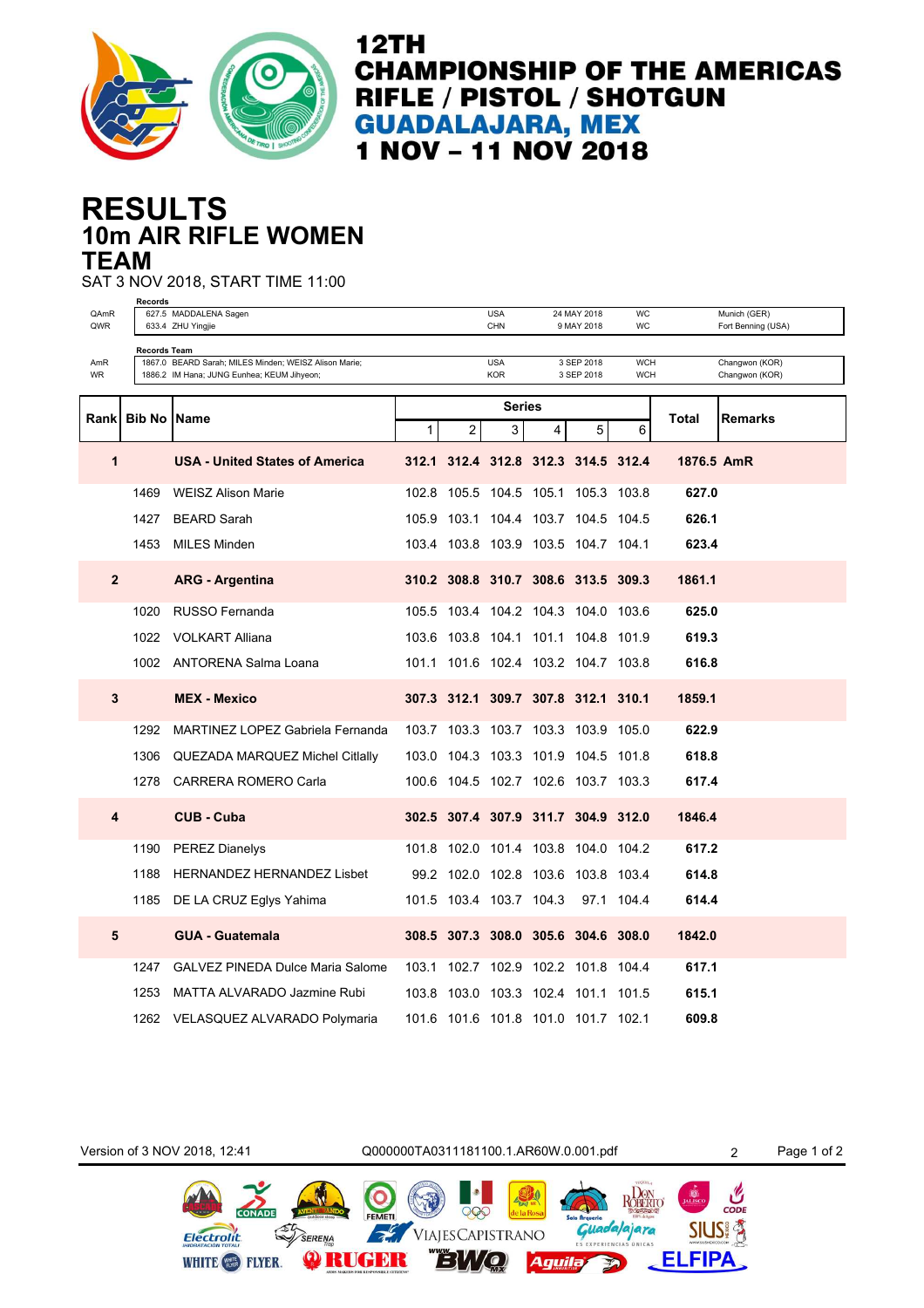|                |                  |                                             |              |                         | <b>Series</b> |                                     |                 |            |        |                |
|----------------|------------------|---------------------------------------------|--------------|-------------------------|---------------|-------------------------------------|-----------------|------------|--------|----------------|
|                | Rank Bib No Name |                                             | $\mathbf{1}$ | $\overline{2}$          | 3             | 4                                   | 5 <sup>1</sup>  | 6          | Total  | <b>Remarks</b> |
| 6              |                  | <b>PER - Peru</b>                           |              |                         |               | 298.5 302.7 310.7 308.6 307.6 307.9 |                 |            | 1836.0 |                |
|                |                  | 1372 VIZCARRA GALLEGOS Sara Gabriela        |              |                         |               | 100.2 102.3 103.4 104.6 103.4 103.5 |                 |            | 617.4  |                |
|                |                  | 1355 CRUZ TORRES Lucia Fernanda             |              |                         |               | 101.4 100.1 104.3 103.0 103.3 101.8 |                 |            | 613.9  |                |
|                |                  | 1357 GUILLEN FARFAN Andrea Camila           |              |                         |               | 96.9 100.3 103.0 101.0 100.9 102.6  |                 |            | 604.7  |                |
| $\overline{7}$ |                  | <b>ESA - El Salvador</b>                    |              |                         |               | 305.6 305.0 305.5 304.5 302.5 299.8 |                 |            | 1822.9 |                |
|                |                  | 1234 RAMIREZ HENRIQUEZ Ana Elizabeth        |              |                         |               | 100.7 102.9 102.7 103.3 104.4 101.4 |                 |            | 615.4  |                |
|                |                  | 1232 PINEDA Johanna                         |              |                         |               | 102.8 100.8 101.0 100.9             |                 | 99.9 100.6 | 606.0  |                |
|                |                  | 1230 MIKEC Melissa                          |              |                         |               | 102.1 101.3 101.8 100.3             |                 | 98.2 97.8  | 601.5  |                |
| 8              |                  | <b>CHI-Chile</b>                            |              |                         |               | 306.4 302.5 307.3 303.6 299.3 300.0 |                 |            | 1819.1 |                |
|                |                  |                                             |              |                         |               |                                     |                 |            |        |                |
|                |                  | 1145 VERA Karina                            |              |                         |               | 100.9 100.5 101.4 104.3 101.0 101.4 |                 |            | 609.5  |                |
|                |                  | 1138 LOBOS Gabriela                         |              | 102.0 101.8 104.9 100.0 |               |                                     | 99.1            | 98.6       | 606.4  |                |
|                |                  | 1144 VAN DE PERRE DIOS Isidora<br>Margarita |              |                         |               | 103.5 100.2 101.0 99.3              |                 | 99.2 100.0 | 603.2  |                |
| 9              |                  | <b>PUR - Puerto Rico</b>                    |              |                         |               | 295.6 299.1 305.9 302.5 307.3 304.8 |                 |            | 1815.2 |                |
|                |                  | 1392 MERCADO MARTINEZ Yarimar               |              |                         |               | 101.1 103.7 103.1 103.0 102.6 103.0 |                 |            | 616.5  |                |
|                |                  | 1381 ALVAREZ RUIZ Fabiola                   |              |                         |               | 99.3 100.1 102.1 100.8 101.2 102.4  |                 |            | 605.9  |                |
|                |                  | 1396 ROBINSON CALVO Aleandra S              | 95.2         |                         |               | 95.3 100.7 98.7 103.5 99.4          |                 |            | 592.8  |                |
| 10             |                  | <b>BRA - Brazil</b>                         |              |                         |               | 298.7 305.7 297.9 300.8 304.2 301.6 |                 |            | 1808.9 |                |
|                | 1074             | MEYER Geovana                               |              | 101.2 102.5             |               | 99.4 101.2 100.0 102.6              |                 |            | 606.9  |                |
|                |                  | 1072 KOCH Simone                            |              | 97.2 101.6              |               | 99.4 102.3 103.0 101.0              |                 |            | 604.5  |                |
|                |                  | 1066 BUDAG Rosane Sibele                    |              | 100.3 101.6             | 99.1          |                                     | 97.3 101.2 98.0 |            | 597.5  |                |
| 11             |                  | <b>CAN - Canada</b>                         |              |                         |               | 300.1 300.5 301.5 299.9 302.9 295.8 |                 |            | 1800.7 |                |
|                |                  | 1128 WESTLAKE Shannon                       |              | 101.5 101.4             |               | 99.0 101.1 100.8 100.6              |                 |            | 604.4  |                |
|                |                  | 1106 HALL Ariel Anne                        |              | 100.1 100.3 103.3       |               |                                     | 99.0 100.1      | 99.9       | 602.7  |                |
|                |                  | 1102 DEAN Emily Kathrine                    | 98.5         | 98.8                    | 99.2          |                                     | 99.8 102.0      | 95.3       | 593.6  |                |

Number of athletes on this list: 33; Total number of athletes: 43; Total number of teams: 11

| Legend           |                                                                                                                      |               |                                                         |                                                         |                                      | 9E68F4FA    |
|------------------|----------------------------------------------------------------------------------------------------------------------|---------------|---------------------------------------------------------|---------------------------------------------------------|--------------------------------------|-------------|
| AmR              | <b>American Record</b>                                                                                               | <b>Bib No</b> | <b>Bib Number</b>                                       | QAmR                                                    | <b>Qualification American Record</b> |             |
| QWR<br><b>WR</b> | <b>Qualification World Record</b><br><b>World Record</b>                                                             | <b>WC</b>     | <b>World Cup</b>                                        | <b>WCH</b>                                              | <b>World Championships</b>           |             |
| History          |                                                                                                                      |               |                                                         |                                                         |                                      |             |
|                  | Release: Approved Version 1 (03/11/2018 12:41:45 p.m.)<br>Release: Preliminary Version 1 (03/11/2018 12:26:56 p. m.) |               |                                                         |                                                         |                                      |             |
|                  | Version of 3 NOV 2018, 12:41                                                                                         |               | Q000000TA0311181100.1.AR60W.0.001.pdf                   |                                                         | EF32<br>2                            | Page 2 of 2 |
|                  | <b>CONADE</b>                                                                                                        | <b>FEMETI</b> | <b>S</b><br><b>EZAT NR</b><br>le l <mark>a Ros</mark> a | <b>Grayers</b><br><b>Solo Arqueria</b><br>DO % de Autre | <b>DE</b><br><b>CODE</b>             |             |
|                  | <b>Flectrolit</b><br>SERENA<br><b>IHIDRATACIÓN TOTALI</b>                                                            |               | ViajesCapistrano                                        | ajara<br><b>ES EXPERIENCIAS UNICAS</b>                  |                                      |             |
|                  | YÐR<br>WHITE                                                                                                         |               |                                                         | <b>Aquila</b>                                           |                                      |             |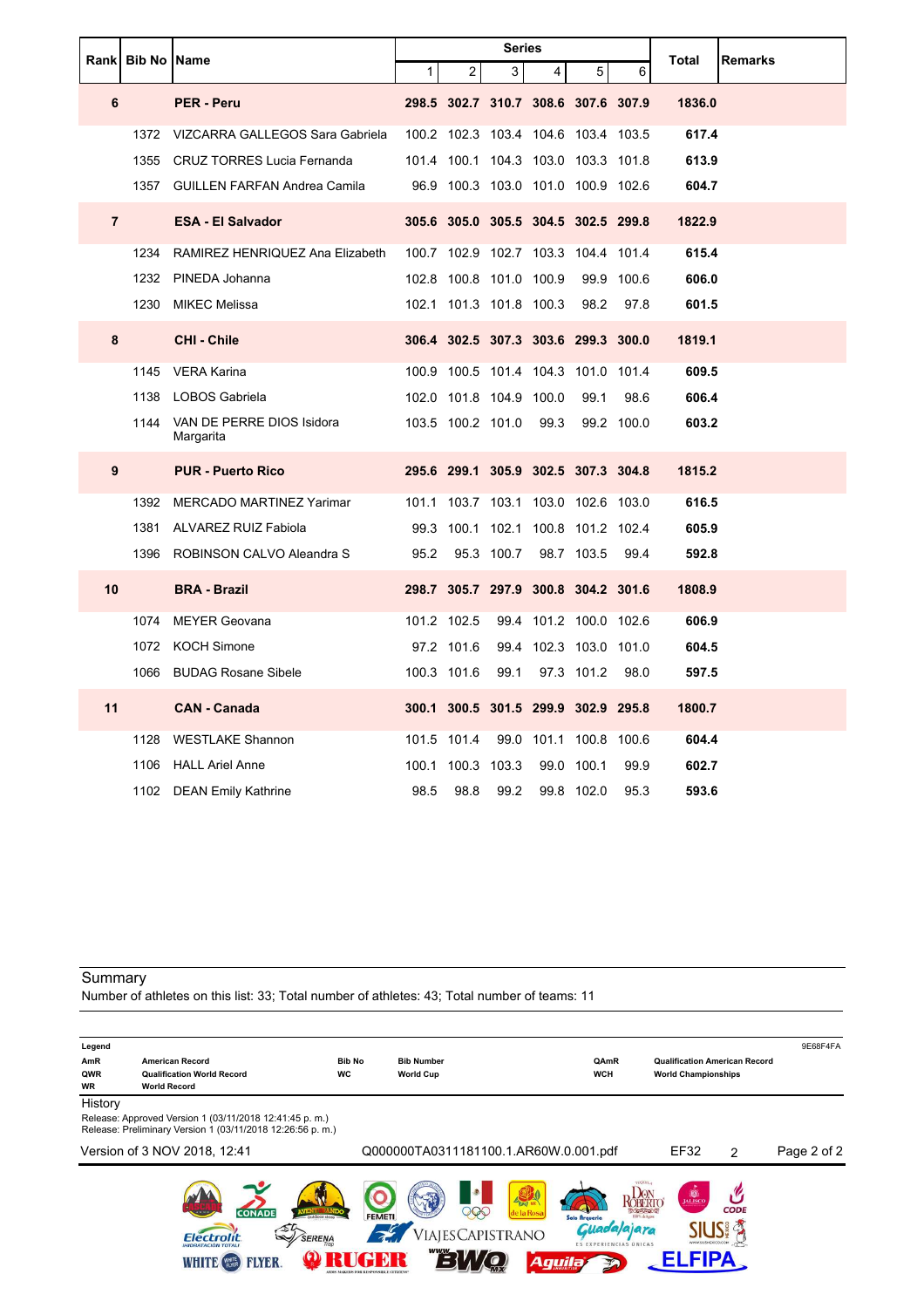

## **50m RIFLE 3 POSITIONS WOMEN RESULTS FINAL**

FRI 9 NOV 2018, START TIME 12:45

|              |                  | <b>Records</b>                                         |            |                               |                               |                       |                          |                     |                               |                   |     |                             |                |
|--------------|------------------|--------------------------------------------------------|------------|-------------------------------|-------------------------------|-----------------------|--------------------------|---------------------|-------------------------------|-------------------|-----|-----------------------------|----------------|
| AmR<br>WR    |                  | 451.7 DE LA CRUZ Eglys Yahima<br>464.7 ZUBLASING Petra |            |                               |                               |                       | <b>CUB</b><br><b>ITA</b> |                     | 18 JUL 2015<br>19 JUN 2015    | PAG<br><b>EUG</b> |     | Toronto (CAN)<br>Baku (AZE) |                |
|              |                  |                                                        |            |                               |                               |                       |                          |                     |                               |                   |     |                             |                |
| <b>Rk</b>    | <b>Bib</b><br>No | Name                                                   | Nat        | Кn                            | Pr                            |                       |                          |                     | <b>Standing - Elimination</b> |                   |     | Total                       | <b>Remarks</b> |
| $\mathbf{1}$ | 1427             | <b>BEARD</b><br>Sarah                                  | <b>USA</b> | 153.2<br>51.6<br>51.8<br>49.8 | 305.4<br>51.0<br>50.0<br>51.2 | 403.5<br>48.2<br>49.9 | 413.3<br>9.8             | 423.2<br>9.9        | 432.7<br>9.5                  | 441.8<br>9.1      | 9.0 | 450.8                       |                |
| 2            |                  | 1190 PEREZ<br>Dianelys                                 | <b>CUB</b> | 148.8<br>47.5<br>50.6<br>50.7 | 301.9<br>49.7<br>52.6<br>50.8 | 398.2<br>49.1<br>47.2 | 407.5<br>9.3             | 416.2<br>8.7        | 425.6<br>9.4                  | 435.8<br>10.2     | 9.9 | 445.7                       |                |
| 3            |                  | 1392 MERCADO MARTINEZ<br>Yarimar                       | <b>PUR</b> | 149.2<br>48.4<br>51.1<br>49.7 | 296.5<br>49.8<br>49.8<br>47.7 | 393.2<br>47.0<br>49.7 | 403.2<br>10.0            | 413.6 422.7<br>10.4 | 9.1                           | 9.9               |     | 432.6                       |                |
| 4            |                  | 1451 MARTIN<br>Mackensie Rae                           | <b>USA</b> | 143.4<br>46.6<br>47.2<br>49.6 | 296.9<br>51.5<br>51.4<br>50.6 | 392.3<br>48.3<br>47.1 | 401.7<br>9.4             | 412.3<br>10.6       | 8.6                           |                   |     | 420.9                       |                |
| 5            |                  | 1441 GARNER<br>Rachel                                  | <b>USA</b> | 144.6<br>47.3<br>47.7<br>49.6 | 296.5<br>49.6<br>50.9<br>51.4 | 390.8<br>44.7<br>49.6 | 401.1<br>10.3            | 8.4                 |                               |                   |     | 409.5                       |                |
| 6            |                  | 1007 FOURNEL<br>Amelia Rosa                            | <b>ARG</b> | 150.2<br>49.7<br>51.5<br>49.0 | 297.5<br>48.7<br>49.1<br>49.5 | 390.7<br>46.5<br>46.7 | 9.4                      |                     |                               |                   |     | 400.1                       |                |
| 7            |                  | 1014 LAMARQUE<br>Maria Sofia                           | <b>ARG</b> | 141.6<br>46.4<br>47.8<br>47.4 | 287.6<br>46.6<br>50.9<br>48.5 | 47.0<br>50.3          |                          |                     |                               |                   |     | 384.9                       |                |
| 8            |                  | 1372 VIZCARRA GALLEGOS<br>Sara Gabriela                | <b>PER</b> | 145.2<br>46.3<br>49.4<br>49.5 | 293.0<br>48.3<br>50.0<br>49.5 | 43.2<br>43.9          |                          |                     |                               |                   |     | 380.1                       |                |

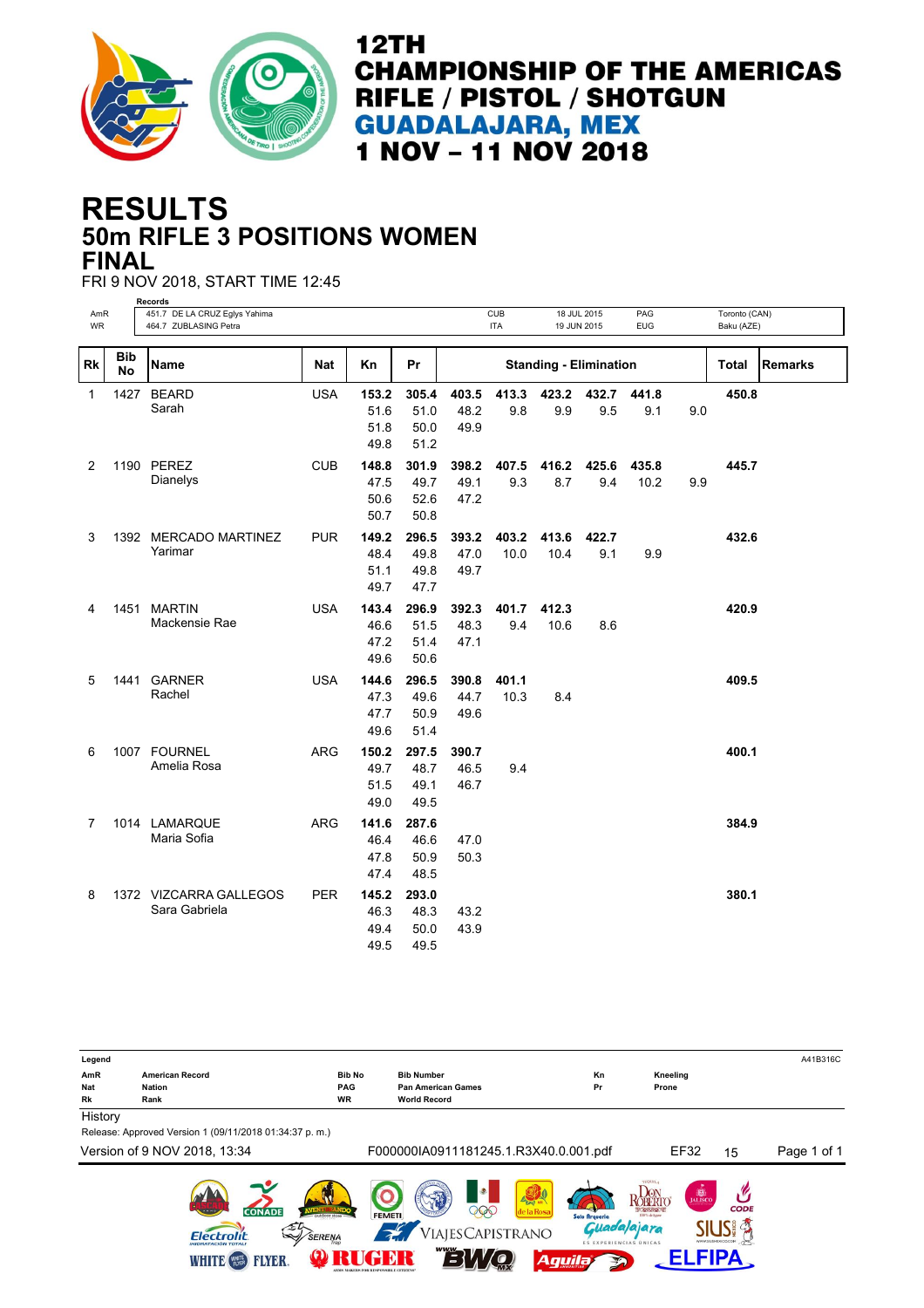

## **50m RIFLE 3 POSITIONS WOMEN RESULTS QUALIFICATION**

FRI 9 NOV 2018, START TIME 09:00

|              | <b>Records</b>      |                                                          |            |                 |                   |                |                            |                         |            |               |                                |    |
|--------------|---------------------|----------------------------------------------------------|------------|-----------------|-------------------|----------------|----------------------------|-------------------------|------------|---------------|--------------------------------|----|
| QAmR<br>QWR  |                     | 1171 BEARD Sarah<br>1180 PEJCIC Snjezana                 |            |                 | <b>USA</b><br>CRO |                | 27 MAY 2018<br>26 APR 2018 |                         | WC<br>WC   |               | Munich (GER)<br>Changwon (KOR) |    |
|              |                     |                                                          |            |                 |                   |                |                            |                         |            |               |                                |    |
| AmR          | <b>Records Team</b> | 3493 BEARD Sarah; MARTIN Mackensie Rae; MADDALENA Sagen; |            |                 | <b>USA</b>        |                | 7 SEP 2018                 |                         | <b>WCH</b> |               | Changwon (KOR)                 |    |
| <b>WR</b>    |                     | 3521 STRAUB Isabella; BEER Jolyn; ORTH Jaqueline;        |            |                 | GER               |                | 7 SEP 2018                 |                         | <b>WCH</b> |               | Changwon (KOR)                 |    |
|              |                     |                                                          |            |                 |                   |                |                            |                         |            |               |                                |    |
| Rankl        | <b>Bib No IName</b> |                                                          | Nat        | <b>Position</b> |                   | <b>Series</b>  |                            |                         | Sub        | Total         | <b>Remarks</b>                 |    |
|              |                     |                                                          |            |                 | $\mathbf{1}$      | $\overline{2}$ | $\mathbf{3}$               | $\overline{\mathbf{4}}$ | Total      |               |                                |    |
| $\mathbf{1}$ | 1427                | <b>BEARD Sarah</b>                                       | <u>USA</u> | Kneeling        | 96                | 98             | 98                         | 98                      | 390        |               |                                |    |
|              |                     |                                                          |            | Prone           | 98                | 100            | 100                        | 100                     | 398        |               |                                |    |
|              |                     |                                                          |            | Standing        | 97                | 97             | 98                         | 96                      | 388        | 1176-59x QAmR |                                | QF |
| 2            | 1392                | <b>MERCADO MARTINEZ</b>                                  | <b>PUR</b> | Kneeling        | 96                | 98             | 98                         | 97                      | 389        |               |                                |    |
|              |                     | Yarimar                                                  |            | Prone           | 99                | 99             | 99                         | 96                      | 393        |               |                                |    |
|              |                     |                                                          |            |                 |                   |                |                            |                         |            |               |                                |    |
|              |                     |                                                          |            | Standing        | 98                | 97             | 96                         | 93                      | 384        | 1166-53x      |                                | QF |
| 3            | 1451                | <b>MARTIN Mackensie Rae</b>                              | <b>USA</b> | Kneeling        | 98                | 97             | 95                         | 95                      | 385        |               |                                |    |
|              |                     |                                                          |            | Prone           | 98                | 99             | 100                        | 99                      | 396        |               |                                |    |
|              |                     |                                                          |            | Standing        | 97                | 95             | 95                         | 95                      | 382        | 1163-52x      |                                | QF |
|              |                     |                                                          |            |                 |                   |                |                            |                         |            |               |                                |    |
| 4            | 1441                | <b>GARNER Rachel</b>                                     | <u>USA</u> | Kneeling        | 97                | 98             | 97                         | 96                      | 388        |               |                                |    |
|              |                     |                                                          |            | Prone           | 100               | 98             | 99                         | 98                      | 395        |               |                                |    |
|              |                     |                                                          |            | Standing        | 94                | 95             | 98                         | 93                      | 380        | $1163 - 43x$  |                                | QF |
| 5            |                     | 1014 LAMARQUE Maria Sofia                                | ARG        | Kneeling        | 95                | 96             | 96                         | 95                      | 382        |               |                                |    |
|              |                     |                                                          |            | Prone           | 95                | 98             | 98                         | 97                      | 388        |               |                                |    |
|              |                     |                                                          |            | Standing        | 98                | 95             | 98                         | 92                      | 383        | 1153-43x      |                                | QF |
| 6            |                     | 1007 FOURNEL Amelia Rosa                                 | ARG        | Kneeling        | 95                | 96             | 95                         | 93                      | 379        |               |                                |    |
|              |                     |                                                          |            | Prone           | 98                | 98             | 99                         | 99                      | 394        |               |                                |    |
|              |                     |                                                          |            | Standing        | 93                | 95             | 95                         | 95                      | 378        | 1151-47x      |                                | QF |
| 7            | 1372                | VIZCARRA GALLEGOS Sara PER                               |            | Kneeling        | 98                | 95             | 92                         | 96                      | 381        |               |                                |    |
|              |                     | Gabriela                                                 |            | Prone           | 100               | 98             | 99                         | 98                      | 395        |               |                                |    |
|              |                     |                                                          |            |                 |                   |                |                            |                         |            |               |                                |    |
|              |                     |                                                          |            | Standing        | 92                | 97             | 91                         | 95                      | 375        | 1151-44x      |                                | QF |
| 8            |                     | 1190 PEREZ Dianelys                                      | <b>CUB</b> | Kneeling        | 97                | 94             | 97                         | 92                      | 380        |               |                                |    |
|              |                     |                                                          |            | Prone           | 95                | 99             | 99                         | 98                      | 391        |               |                                |    |
|              |                     |                                                          |            | Standing        | 95                | 94             | 95                         | 95                      | 379        | 1150-53x      |                                | QF |
|              |                     |                                                          |            |                 |                   |                |                            |                         |            |               |                                |    |
| 9            |                     | 1128 WESTLAKE Shannon                                    | <b>CAN</b> | Kneeling        | 96                | 94             | 96                         | 97                      | 383        |               |                                |    |
|              |                     |                                                          |            | Prone           | 97                | 98             | 98                         | 100                     | 393        |               |                                |    |
|              |                     |                                                          |            | Standing        | 93                | 90             | 94                         | 92                      | 369        | 1145-41x      |                                |    |
| 10           | 1252                | LINARES MONTOYA Tatiana GUA                              |            | Kneeling        | 93                | 98             | 95                         | 95                      | 381        |               |                                |    |
|              |                     | Karla Isabel                                             |            | Prone           | 95                | 99             | 98                         | 100                     | 392        |               |                                |    |
|              |                     |                                                          |            |                 |                   |                |                            |                         |            |               |                                |    |
|              |                     |                                                          |            | Standing        | 92                | 92             | 94                         | 93                      | 371        | 1144-49x      |                                |    |

Electrolit

WHITE **(28)** FLYER.

Version of 9 NOV 2018, 12:07 Q000000IA0911180900.1.R3X40.0.001.pdf 15 Page 1 of 3

 $QQQ$ 

VIAJESCAPISTRANO

 $\Box'$ 

C

**ORUGBR** 

SERENA

 $\mathcal{L}'$ 

ROBERTO

daļajara

 $\frac{1}{2}$ 

**Aguila** 

 $\frac{C}{CODE}$ 

**SIUS!** 

**ELFIPA**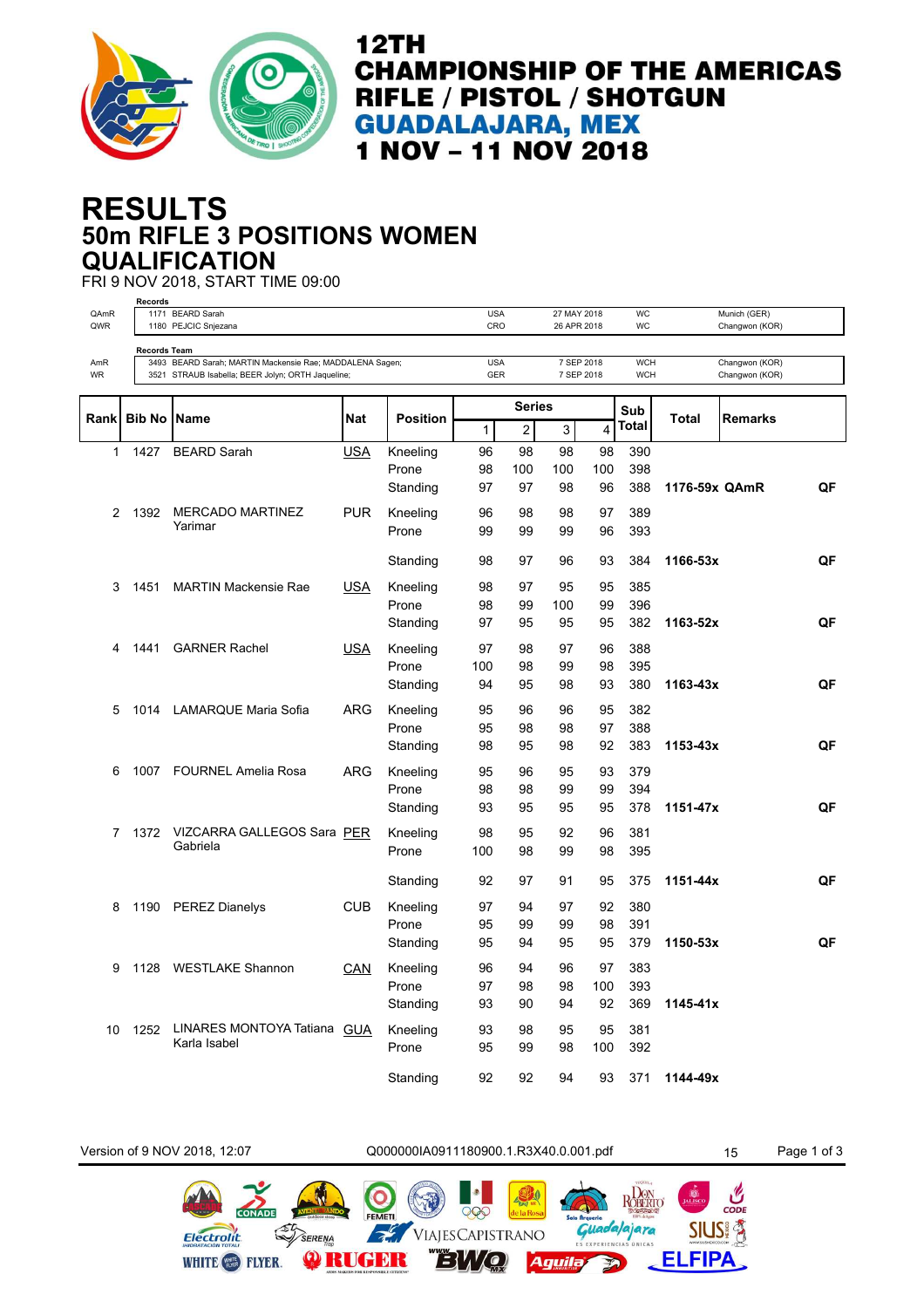|    | Rank   Bib No   Name |                                        | Nat        | <b>Position</b>   |          | <b>Series</b>  |          |                | Sub        | <b>Total</b> | <b>Remarks</b> |
|----|----------------------|----------------------------------------|------------|-------------------|----------|----------------|----------|----------------|------------|--------------|----------------|
|    |                      |                                        |            |                   | 1        | $\overline{c}$ | 3        | $\overline{4}$ | Total      |              |                |
| 11 | 1185                 | DE LA CRUZ Eglys Yahima                | <b>CUB</b> | Kneeling          | 95       | 96             | 91       | 97             | 379        |              |                |
|    |                      |                                        |            | Prone             | 98       | 98             | 98       | 95             | 389        |              |                |
|    |                      |                                        |            | Standing          | 95       | 92             | 94       | 95             | 376        | 1144-44x     |                |
| 12 | 1188                 | HERNANDEZ HERNANDEZ CUB                |            | Kneeling          | 95       | 94             | 97       | 98             | 384        |              |                |
|    |                      | Lisbet                                 |            | Prone             | 96       | 98             | 98       | 98             | 390        |              |                |
|    |                      |                                        |            | Standing          | 92       | 88             | 98       | 91             | 369        | 1143-47x     |                |
|    |                      |                                        |            |                   |          |                |          |                |            |              |                |
| 13 | 1262                 | <b>VELASQUEZ ALVARADO</b><br>Polymaria | <b>GUA</b> | Kneeling          | 91       | 95             | 95       | 92             | 373        |              |                |
|    |                      |                                        |            | Prone             | 97       | 99             | 99       | 100            | 395        |              |                |
|    |                      |                                        |            | Standing          | 92       | 94             | 93       | 95             | 374        | 1142-46x     |                |
| 14 | 1253                 | MATTA ALVARADO Jazmine                 | <b>GUA</b> | Kneeling          | 94       | 96             | 95       | 98             | 383        |              |                |
|    |                      | Rubi                                   |            | Prone             | 95       | 97             | 98       | 98             | 388        |              |                |
|    |                      |                                        |            |                   |          |                |          |                |            |              |                |
|    |                      |                                        |            | Standing          | 88       | 93             | 92       | 97             | 370        | 1141-40x     |                |
| 15 | 1284                 | HERNANDEZ GARCIA Sofia MEX             |            | Kneeling          | 93       | 92             | 94       | 97             | 376        |              |                |
|    |                      |                                        |            | Prone             | 98       | 96             | 97       | 98             | 389        |              |                |
|    |                      |                                        |            | Standing          | 93       | 95             | 93       | 95             | 376        | 1141-39x     |                |
| 16 |                      | 1114 LUK Cindy                         | <b>CAN</b> | Kneeling          | 95       | 91             | 97       | 94             | 377        |              |                |
|    |                      |                                        |            | Prone             | 100      | 98             | 97       | 97             | 392        |              |                |
|    |                      |                                        |            | Standing          | 93       | 96             | 92       | 90             | 371        | 1140-37x     |                |
| 17 | 1355                 | <b>CRUZ TORRES Lucia</b>               | <b>PER</b> | Kneeling          | 93       | 95             | 91       | 98             | 377        |              |                |
|    |                      | Fernanda                               |            | Prone             | 98       | 96             | 97       | 99             | 390        |              |                |
|    |                      |                                        |            | Standing          | 89       | 94             | 95       | 95             | 373        | 1140-33x     |                |
| 18 | 1289                 | <b>LEAL NAVARRO Nancy</b>              |            | Kneeling          | 94       | 94             | 94       | 96             | 378        |              |                |
|    |                      | Alejandra                              | <u>MEX</u> | Prone             | 96       | 98             | 98       | 95             | 387        |              |                |
|    |                      |                                        |            |                   |          |                |          |                |            |              |                |
|    |                      |                                        |            | Standing          | 91       | 94             | 92       | 97             | 374        | 1139-44x     |                |
| 19 | 1276                 | <b>BARBA GUILLEN Erendira</b>          | <b>MEX</b> | Kneeling          | 90       | 96             | 93       | 91             | 370        |              |                |
|    |                      | Aylin                                  |            | Prone             | 99       | 96             | 95       | 99             | 389        |              |                |
|    |                      |                                        |            | Standing          | 96       | 98             | 93       | 92             | 379        | 1138-41x     |                |
|    |                      |                                        |            |                   |          |                |          |                |            |              |                |
| 20 |                      | 1145 VERA Karina                       | <b>CHI</b> | Kneeling<br>Prone | 96       | 95<br>98       | 94       | 93             | 378<br>393 |              |                |
|    |                      |                                        |            | Standing          | 98<br>90 | 93             | 98<br>91 | 99<br>92       | 366        | 1137-36x     |                |
|    |                      |                                        |            |                   |          |                |          |                |            |              |                |
| 21 | 1234                 | RAMIREZ HENRIQUEZ Ana ESA<br>Elizabeth |            | Kneeling<br>Prone | 90<br>96 | 95<br>97       | 94<br>97 | 93<br>98       | 372<br>388 |              |                |
|    |                      |                                        |            |                   |          |                |          |                |            |              |                |
|    |                      |                                        |            | Standing          | 90       | 95             | 92       | 95             | 372        | 1132-38x     |                |
| 22 | 1230                 | <b>MIKEC Melissa</b>                   | <u>ESA</u> | Kneeling          | 94       | 92             | 93       | 91             | 370        |              |                |
|    |                      |                                        |            | Prone             | 95       | 99             | 96       | 97             | 387        |              |                |
|    |                      |                                        |            | Standing          | 93       | 89             | 94       | 98             | 374        | 1131-40x     |                |
| 23 |                      | 1214 CRUZ MERA Ana Karina              | ECU        | Kneeling          | 88       | 95             | 93       | 94             | 370        |              |                |
|    |                      |                                        |            | Prone             | 98       | 98             | 96       | 99             | 391        |              |                |
|    |                      |                                        |            | Standing          | 90       | 89             | 93       | 94             | 366        | 1127-35x     |                |
| 24 |                      | 1232 PINEDA Johanna                    | <b>ESA</b> | Kneeling          | 92       | 95             | 94       | 93             | 374        |              |                |
|    |                      |                                        |            | Prone             | 96       | 97             | 98       | 99             | 390        |              |                |
|    |                      |                                        |            | Standing          | 95       | 89             | 88       | 91             | 363        | 1127-33x     |                |
| 25 | 1085                 | <b>TESCH Roberta</b>                   | <b>BRA</b> | Kneeling          | 95       | 92             | 94       | 95             | 376        |              |                |
|    |                      |                                        |            | Prone             | 100      | 95             | 95       | 98             | 388        |              |                |
|    |                      |                                        |            | Standing          | 93       | 91             | 89       | 88             | 361        | 1125-32x     |                |
|    |                      |                                        |            |                   |          |                |          |                |            |              |                |

CONADE

Electrolit

WHITE **BE** FLYER.

 $\mathcal{L}_{\mathsf{SEREMA}}$ 

Version of 9 NOV 2018, 12:07 Q000000IA0911180900.1.R3X40.0.001.pdf 15 Page 2 of 3

000

VIAJESCAPISTRANO

**BY Cost** 

 $\bullet$ 

FEMETI

**ORUGER** 

 $\mathcal{L}$ 

 $\begin{array}{c}\n\bullet \\
\bullet \\
\bullet \\
\bullet\n\end{array}$ 

Aguila

SIUS<sup>3</sup>

**ELFIPA** 

ROBERTO

**Guada/ajara** 

五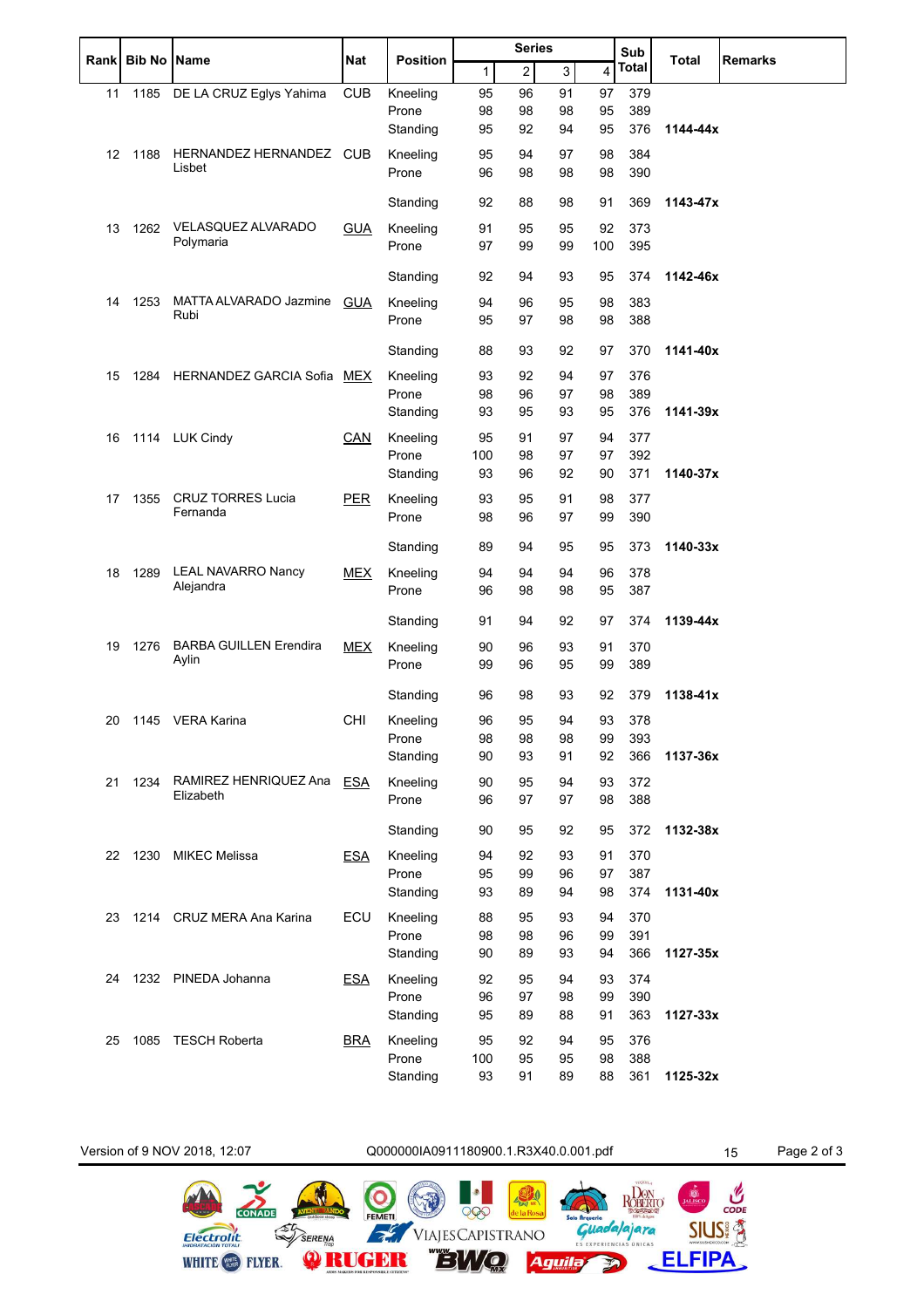|    | Rank Bib No Name |                                    | <b>Nat</b> | <b>Position</b> |             | <b>Series</b>  |    |    | Sub   | <b>Total</b> | <b>Remarks</b> |
|----|------------------|------------------------------------|------------|-----------------|-------------|----------------|----|----|-------|--------------|----------------|
|    |                  |                                    |            |                 | $\mathbf 1$ | $\overline{2}$ | 3  | 4  | Total |              |                |
| 26 | 1368             | RODRIGUEZ LOAYZA Karina PER        |            | Kneeling        | 94          | 93             | 90 | 92 | 369   |              |                |
|    |                  |                                    |            | Prone           | 97          | 97             | 97 | 97 | 388   |              |                |
|    |                  |                                    |            | Standing        | 94          | 88             | 93 | 90 | 365   | 1122-28x     |                |
| 27 | 1138             | <b>LOBOS Gabriela</b>              | <b>CHI</b> | Kneeling        | 93          | 94             | 86 | 92 | 365   |              |                |
|    |                  |                                    |            | Prone           | 93          | 96             | 97 | 97 | 383   |              |                |
|    |                  |                                    |            | Standing        | 88          | 85             | 92 | 96 | 361   | 1109-20x     |                |
| 28 | 1072             | <b>KOCH Simone</b>                 | <b>BRA</b> | Kneeling        | 94          | 92             | 93 | 97 | 376   |              |                |
|    |                  |                                    |            | Prone           | 93          | 91             | 95 | 93 | 372   |              |                |
|    |                  |                                    |            | Standing        | 89          | 88             | 87 | 91 | 355   | 1103-29x     |                |
| 29 | 1066             | <b>BUDAG Rosane Sibele</b>         | <b>BRA</b> | Kneeling        | 93          | 91             | 93 | 98 | 375   |              |                |
|    |                  |                                    |            | Prone           | 96          | 97             | 97 | 96 | 386   |              |                |
|    |                  |                                    |            | Standing        | 92          | 84             | 78 | 87 | 341   | 1102-27x     |                |
| 30 | 1218             | PADILLA Sofia                      | <b>ECU</b> | Kneeling        | 92          | 94             | 94 | 93 | 373   |              |                |
|    |                  |                                    |            | Prone           | 95          | 90             | 93 | 91 | 369   |              |                |
|    |                  |                                    |            | Standing        | 90          | 89             | 82 | 91 | 352   | 1094-24x     |                |
| 31 | 1097             | <b>BOWES Sharon</b>                | CAN        | Kneeling        | 92          | 88             | 92 | 91 | 363   |              |                |
|    |                  |                                    |            | Prone           | 98          | 95             | 94 | 92 | 379   |              |                |
|    |                  |                                    |            | Standing        | 84          | 92             | 86 | 89 | 351   | 1093-20x     |                |
| 32 | 1054             | <b>GARCIA KRADOLFER Carina BOL</b> |            | Kneeling        | 91          | 85             | 88 | 89 | 353   |              |                |
|    |                  | Ana                                |            | Prone           | 98          | 95             | 96 | 91 | 380   |              |                |
|    |                  |                                    |            | Standing        | 90          | 88             | 87 | 88 | 353   | 1086-16x     |                |

Number of athletes on this list: 32; Total number of athletes: 37; Total number of teams: 7

**Note**

Please note that there are records equally achieved by several athletes and only the first to set the record is shown. Refer to the Records list on ISSF website: www.issf-sports.org

| Legend                  |                                                                                                                     |                   |                                                                                    |                                   |                                                                               | 18179584    |
|-------------------------|---------------------------------------------------------------------------------------------------------------------|-------------------|------------------------------------------------------------------------------------|-----------------------------------|-------------------------------------------------------------------------------|-------------|
| Nat<br>QWR<br><b>WR</b> | <b>Team Member</b><br>Nation<br><b>Qualification World Record</b><br><b>World Record</b>                            | AmR<br>QAmR<br>WC | <b>American Record</b><br><b>Qualification American Record</b><br><b>World Cup</b> | <b>Bib No</b><br>QF<br><b>WCH</b> | <b>Bib Number</b><br><b>Qualified for Final</b><br><b>World Championships</b> |             |
| History                 |                                                                                                                     |                   |                                                                                    |                                   |                                                                               |             |
|                         | Release: Approved Version 1 (09/11/2018 12:07:30 p.m.)<br>Release: Preliminary Version 1 (09/11/2018 11:46:01 a.m.) |                   |                                                                                    |                                   |                                                                               |             |
|                         | Version of 9 NOV 2018, 12:07                                                                                        |                   | Q000000IA0911180900.1.R3X40.0.001.pdf                                              |                                   | EF32<br>15                                                                    | Page 3 of 3 |
|                         | <b>CONADE</b><br>outdoor store<br><b>Flectrolit</b><br><b>SERENA</b><br>$\tilde{}$                                  |                   | <b>EZAJ NR</b><br>e la Rosa<br><b>FEMETI</b><br>/IAJESCAPISTRANO                   | Solo Arqueria                     | <b>DE</b><br><b>CODE</b><br>1.5000201<br>D35 de Antre<br>ajara                |             |
|                         | <b>HIDRATACIÓN TOTALI</b><br><b>FLYER</b><br>WHITE                                                                  |                   |                                                                                    | ES EXPERIENCIAS ÚNICAS<br>Aguila  | WWW.SIUSHEXICO.COM                                                            |             |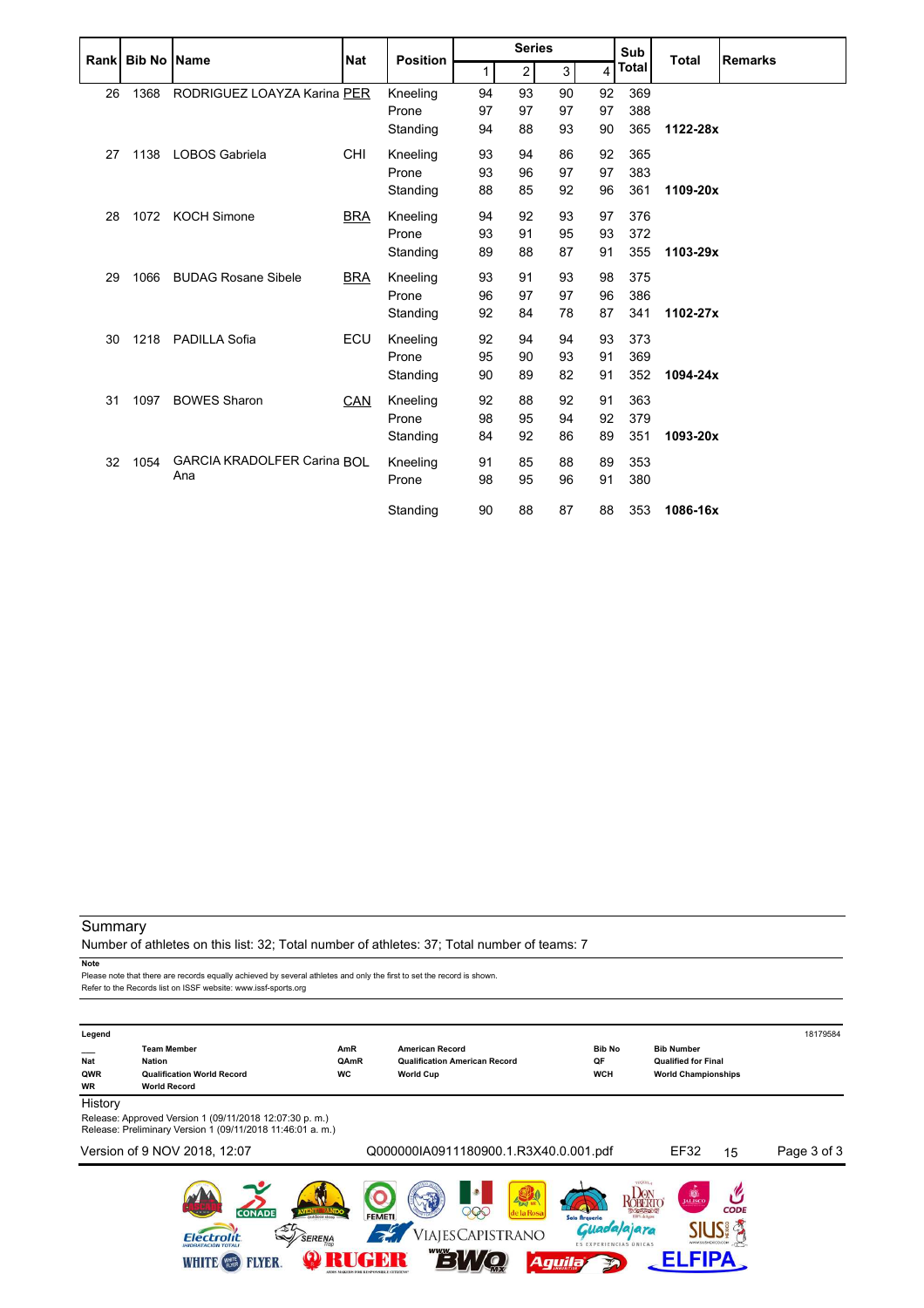

## **50m RIFLE 3 POSITIONS WOMEN RESULTS MQS**

FRI 9 NOV 2018, START TIME 09:00

| <b>Bib No Name</b> |                           | <b>Nat</b> | <b>Position</b> |    | <b>Series</b>  |    |     | Sub   | <b>Total</b> | <b>Remarks</b> |
|--------------------|---------------------------|------------|-----------------|----|----------------|----|-----|-------|--------------|----------------|
|                    |                           |            |                 |    | $\overline{2}$ | 3  | 4   | Total |              |                |
| 1428               | <b>BLACK Hannah</b>       | <b>USA</b> | Kneeling        | 99 | 95             | 94 | 92  | 380   |              |                |
|                    |                           |            | Prone           | 98 | 99             | 99 | 100 | 396   |              |                |
|                    |                           |            | Standing        | 96 | 96             | 96 | 96  | 384   | 1160-52x     |                |
| 1301               | <b>PALAFOX Andrea</b>     | MEX        | Kneeling        | 95 | 95             | 96 | 97  | 383   |              |                |
|                    |                           |            | Prone           | 98 | 99             | 95 | 100 | 392   |              |                |
|                    |                           |            | Standing        | 95 | 93             | 95 | 93  | 376   | 1151-47x     |                |
| 1469               | <b>WEISZ Alison Marie</b> | <b>USA</b> | Kneeling        | 93 | 95             | 95 | 91  | 374   |              |                |
|                    |                           |            | Prone           | 97 | 98             | 98 | 100 | 393   |              |                |
|                    |                           |            | Standing        | 97 | 92             | 98 | 96  | 383   | 1150-40x     |                |
| 1291               | <b>MARTINEZ Alexis G</b>  | <b>MEX</b> | Kneeling        | 93 | 92             | 97 | 91  | 373   |              |                |
|                    |                           |            | Prone           | 97 | 95             | 99 | 100 | 391   |              |                |
|                    |                           |            | Standing        | 91 | 91             | 90 | 90  | 362   | 1126-38x     |                |
| 1100               | <b>CRAWFORD Brenda</b>    | <b>CAN</b> | Kneeling        | 89 | 90             | 94 | 91  | 364   |              |                |
|                    |                           |            | Prone           | 96 | 96             | 96 | 97  | 385   |              |                |
|                    |                           |            | Standing        | 86 | 89             | 92 | 80  | 347   | 1096-25x     |                |

**Summary** 

Number of athletes on this list: 5; Total number of athletes: 37; Total number of teams: 7

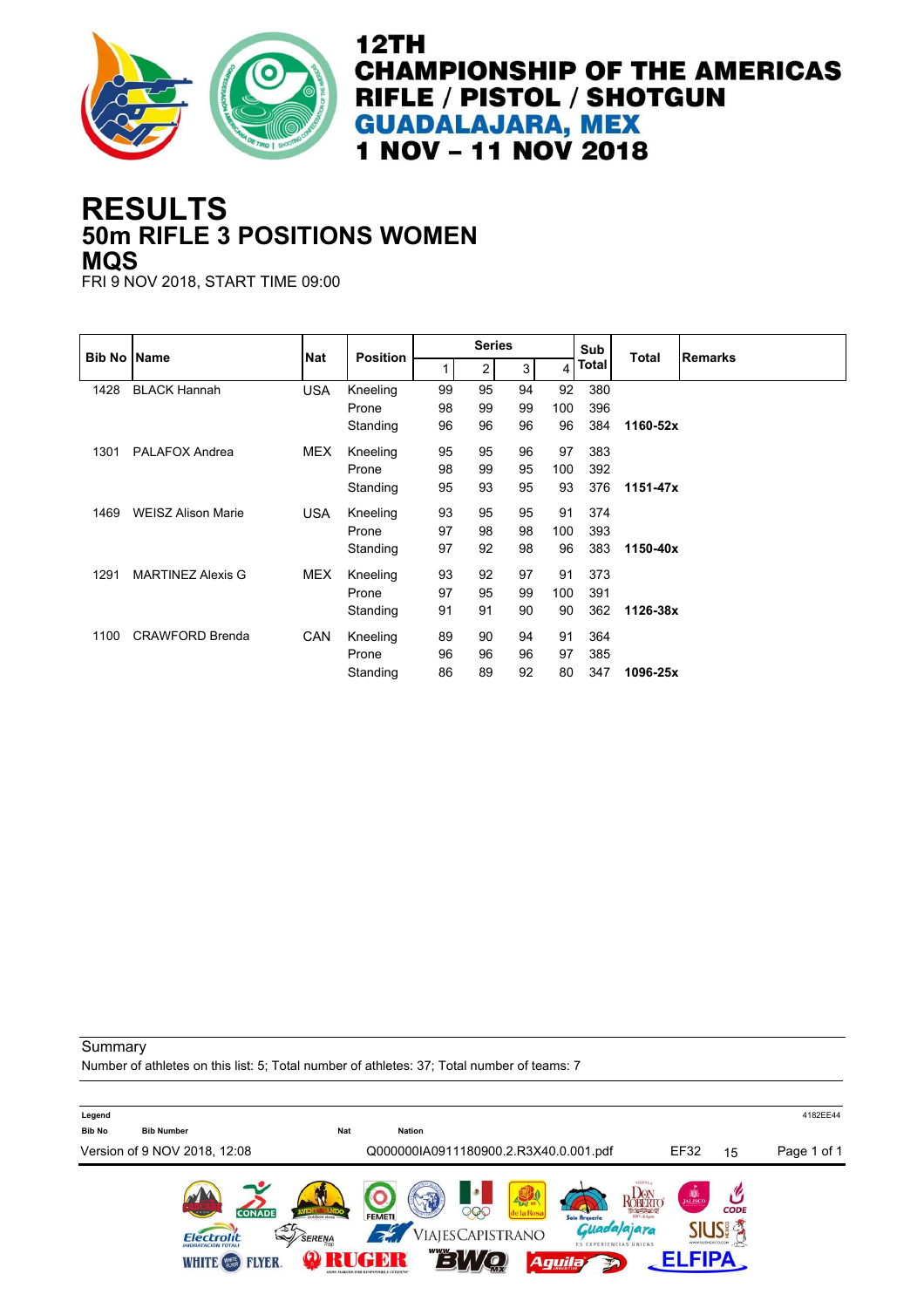

## **50m RIFLE 3 POSITIONS WOMEN RESULTS TEAM**

FRI 9 NOV 2018, START TIME 09:00

|                | <b>Records</b>      |                                                          |                 |                   |                |             |                |                 |                    |                                |
|----------------|---------------------|----------------------------------------------------------|-----------------|-------------------|----------------|-------------|----------------|-----------------|--------------------|--------------------------------|
| QAmR<br>QWR    |                     | 1171 BEARD Sarah<br>1180 PEJCIC Snjezana                 |                 | <b>USA</b><br>CRO |                | 27 MAY 2018 |                | WC<br><b>WC</b> |                    | Munich (GER)<br>Changwon (KOR) |
|                |                     |                                                          |                 |                   |                | 26 APR 2018 |                |                 |                    |                                |
|                | <b>Records Team</b> |                                                          |                 |                   |                |             |                |                 |                    |                                |
| AmR            |                     | 3493 BEARD Sarah; MARTIN Mackensie Rae; MADDALENA Sagen; |                 | <b>USA</b>        |                | 7 SEP 2018  |                | <b>WCH</b>      |                    | Changwon (KOR)                 |
| <b>WR</b>      |                     | 3521 STRAUB Isabella; BEER Jolyn; ORTH Jaqueline;        |                 | GER               |                | 7 SEP 2018  |                | <b>WCH</b>      |                    | Changwon (KOR)                 |
|                |                     |                                                          |                 |                   |                |             |                |                 |                    |                                |
|                |                     |                                                          |                 |                   | <b>Series</b>  |             |                | Sub             |                    |                                |
| Rank           | <b>Bib No Name</b>  |                                                          | <b>Position</b> | $\mathbf{1}$      | $\overline{c}$ | 3           | $\overline{4}$ | Total           | <b>Total</b>       | <b>Remarks</b>                 |
|                |                     |                                                          |                 |                   |                |             |                |                 |                    |                                |
| 1              |                     | <b>USA - United States of America</b>                    |                 | 291               | 293            | 290         |                | 289 1163        |                    | <b>AmR</b>                     |
|                |                     |                                                          |                 | 296               | 297            | 299         |                | 297 1189        |                    |                                |
|                |                     |                                                          |                 |                   |                |             |                |                 |                    |                                |
|                |                     |                                                          |                 | 288               | 287            | 291         | 284            |                 | 1150 3502-154x     |                                |
|                | 1427                | <b>BEARD Sarah</b>                                       | Kneeling        | 96                | 98             | 98          | 98             | 390             |                    |                                |
|                |                     |                                                          | Prone           | 98                | 100            | 100         | 100            | 398             |                    |                                |
|                |                     |                                                          | Standing        | 97                | 97             | 98          | 96             | 388             | 1176-59x           |                                |
|                |                     |                                                          |                 |                   |                |             |                |                 |                    |                                |
|                | 1451                | <b>MARTIN Mackensie Rae</b>                              | Kneeling        | 98                | 97             | 95          | 95             | 385             |                    |                                |
|                |                     |                                                          | Prone           | 98                | 99             | 100         | 99             | 396             |                    |                                |
|                |                     |                                                          | Standing        | 97                | 95             | 95          | 95             | 382             | 1163-52x           |                                |
|                |                     |                                                          |                 |                   |                |             |                |                 |                    |                                |
|                | 1441                | <b>GARNER Rachel</b>                                     | Kneeling        | 97                | 98             | 97          | 96             | 388             |                    |                                |
|                |                     |                                                          | Prone           | 100               | 98             | 99          | 98             | 395             |                    |                                |
|                |                     |                                                          | Standing        | 94                | 95             | 98          | 93             | 380             | $1163 - 43x$       |                                |
|                |                     |                                                          |                 |                   |                |             |                |                 |                    |                                |
| $\overline{2}$ |                     | <b>GUA - Guatemala</b>                                   |                 | 278               | 289            | 285         |                | 285 1137        |                    |                                |
|                |                     |                                                          |                 | 287               | 295            | 295         |                | 298 1175        |                    |                                |
|                |                     |                                                          |                 |                   |                |             |                |                 |                    |                                |
|                |                     |                                                          |                 | 272               | 279            | 279         |                |                 | 285 1115 3427-135x |                                |
|                | 1252                | LINARES MONTOYA Tatiana Karla                            | Kneeling        | 93                | 98             | 95          | 95             | 381             |                    |                                |
|                |                     | Isabel                                                   | Prone           | 95                | 99             | 98          | 100            | 392             |                    |                                |
|                |                     |                                                          |                 |                   |                |             |                |                 |                    |                                |
|                |                     |                                                          | Standing        | 92                | 92             | 94          | 93             | 371             | 1144-49x           |                                |
|                |                     |                                                          |                 |                   |                |             |                |                 |                    |                                |
|                |                     | 1262 VELASQUEZ ALVARADO Polymaria                        | Kneeling        | 91                | 95             | 95          | 92             | 373             |                    |                                |
|                |                     |                                                          | Prone           | 97                | 99             | 99          | 100            | 395             |                    |                                |
|                |                     |                                                          | Standing        | 92                | 94             | 93          | 95             | 374             | 1142-46x           |                                |
|                | 1253                | MATTA ALVARADO Jazmine Rubi                              |                 | 94                | 96             | 95          | 98             | 383             |                    |                                |
|                |                     |                                                          | Kneeling        |                   |                |             |                |                 |                    |                                |
|                |                     |                                                          | Prone           | 95                | 97             | 98          | 98             | 388             |                    |                                |
|                |                     |                                                          | Standing        | 88                | 93             | 92          | 97             | 370             | 1141-40x           |                                |
|                |                     |                                                          |                 |                   |                |             |                |                 |                    |                                |

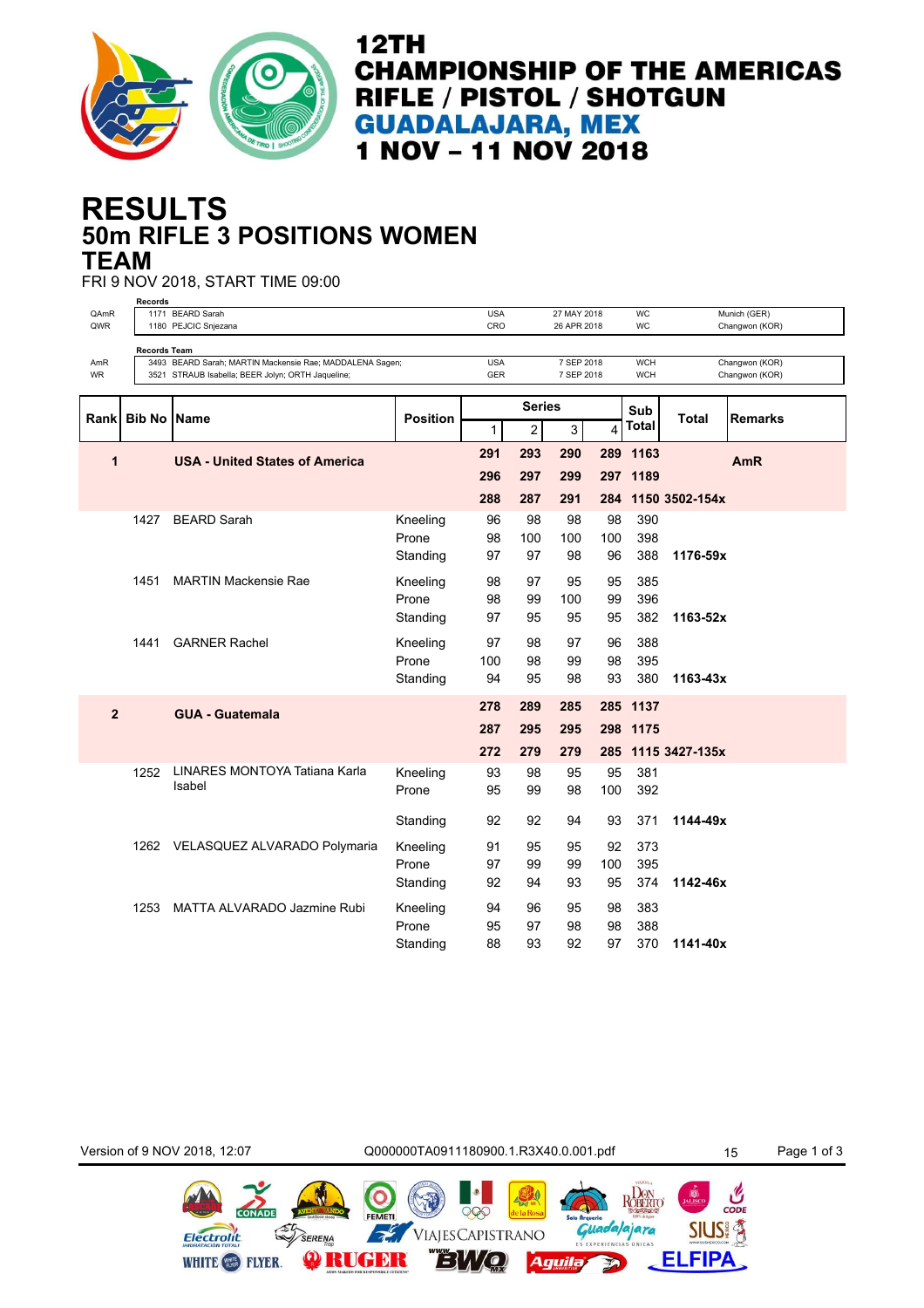|      | <b>Bib No Name</b> |                                               | <b>Position</b>   |           | <b>Series</b>  |           |           | Sub          | <b>Total</b>       | <b>Remarks</b> |
|------|--------------------|-----------------------------------------------|-------------------|-----------|----------------|-----------|-----------|--------------|--------------------|----------------|
| Rank |                    |                                               |                   | 1         | $\overline{c}$ | 3         | 4         | <b>Total</b> |                    |                |
| 3    |                    | <b>MEX - Mexico</b>                           |                   | 277       | 282            | 281       |           | 284 1124     |                    |                |
|      |                    |                                               |                   | 293       | 290            | 290       |           | 292 1165     |                    |                |
|      |                    |                                               |                   | 280       | 287            | 278       |           |              | 284 1129 3418-124x |                |
|      |                    | 1284 HERNANDEZ GARCIA Sofia                   | Kneeling<br>Prone | 93<br>98  | 92<br>96       | 94<br>97  | 97<br>98  | 376<br>389   |                    |                |
|      |                    |                                               | Standing          | 93        | 95             | 93        | 95        | 376          | 1141-39x           |                |
|      |                    | 1289 LEAL NAVARRO Nancy Alejandra             | Kneeling          | 94        | 94             | 94        | 96        | 378          |                    |                |
|      |                    |                                               | Prone             | 96        | 98             | 98        | 95        | 387          |                    |                |
|      |                    |                                               | Standing          | 91        | 94             | 92        | 97        | 374          | 1139-44x           |                |
|      |                    | 1276 BARBA GUILLEN Erendira Aylin             | Kneeling          | 90        | 96             | 93        | 91        | 370          |                    |                |
|      |                    |                                               | Prone             | 99        | 96             | 95        | 99        | 389          |                    |                |
|      |                    |                                               | Standing          | 96        | 98             | 93        | 92        | 379          | 1138-41x           |                |
| 4    |                    | <b>PER - Peru</b>                             |                   | 285       | 283            | 273       |           | 286 1127     |                    |                |
|      |                    |                                               |                   | 295       | 291            | 293       |           | 294 1173     |                    |                |
|      |                    | 1372 VIZCARRA GALLEGOS Sara Gabriela          | Kneeling          | 275<br>98 | 279<br>95      | 279<br>92 | 96        | 381          | 280 1113 3413-105x |                |
|      |                    |                                               | Prone             | 100       | 98             | 99        | 98        | 395          |                    |                |
|      |                    |                                               | Standing          | 92        | 97             | 91        | 95        | 375          | 1151-44x           |                |
|      |                    | 1355 CRUZ TORRES Lucia Fernanda               | Kneeling          | 93        | 95             | 91        | 98        | 377          |                    |                |
|      |                    |                                               | Prone             | 98        | 96             | 97        | 99        | 390          |                    |                |
|      |                    |                                               | Standing          | 89        | 94             | 95        | 95        | 373          | 1140-33x           |                |
|      |                    | 1368 RODRIGUEZ LOAYZA Karina                  | Kneeling          | 94        | 93             | 90        | 92        | 369          |                    |                |
|      |                    |                                               | Prone<br>Standing | 97<br>94  | 97<br>88       | 97<br>93  | 97<br>90  | 388<br>365   | 1122-28x           |                |
|      |                    |                                               |                   | 276       | 282            | 281       |           | 277 1116     |                    |                |
| 5    |                    | <b>ESA - El Salvador</b>                      |                   | 287       | 293            | 291       |           | 294 1165     |                    |                |
|      |                    |                                               |                   | 278       | 273            | 274       |           |              | 284 1109 3390-111x |                |
|      |                    | 1234 RAMIREZ HENRIQUEZ Ana Elizabeth Kneeling |                   | 90        | 95             | 94        | 93        | 372          |                    |                |
|      |                    |                                               | Prone             | 96        | 97             | 97        | 98        | 388          |                    |                |
|      |                    |                                               | Standing          | 90        | 95             | 92        | 95        | 372          | 1132-38x           |                |
|      |                    | 1230 MIKEC Melissa                            | Kneeling          | 94        | 92             | 93        | 91        | 370          |                    |                |
|      |                    |                                               | Prone<br>Standing | 95<br>93  | 99<br>89       | 96<br>94  | 97<br>98  | 387<br>374   | 1131-40x           |                |
|      |                    | 1232 PINEDA Johanna                           | Kneeling          | 92        | 95             | 94        | 93        | 374          |                    |                |
|      |                    |                                               | Prone             | 96        | 97             | 98        | 99        | 390          |                    |                |
|      |                    |                                               | Standing          | 95        | 89             | 88        | 91        | 363          | 1127-33x           |                |
| 6    |                    | <b>CAN - Canada</b>                           |                   | 283       | 273            | 285       |           | 282 1123     |                    |                |
|      |                    |                                               |                   | 295       | 291            | 289       |           | 289 1164     |                    |                |
|      |                    |                                               |                   | 270       | 278            | 272       |           |              | 271 1091 3378- 98x |                |
|      |                    | 1128 WESTLAKE Shannon                         | Kneeling          | 96        | 94             | 96        | 97        | 383          |                    |                |
|      |                    |                                               | Prone<br>Standing | 97<br>93  | 98<br>90       | 98<br>94  | 100<br>92 | 393<br>369   | 1145-41x           |                |
|      |                    | 1114 LUK Cindy                                | Kneeling          | 95        | 91             | 97        | 94        | 377          |                    |                |
|      |                    |                                               | Prone             | 100       | 98             | 97        | 97        | 392          |                    |                |
|      |                    |                                               | Standing          | 93        | 96             | 92        | 90        | 371          | 1140-37x           |                |
|      |                    | 1097 BOWES Sharon                             | Kneeling          | 92        | 88             | 92        | 91        | 363          |                    |                |
|      |                    |                                               | Prone             | 98        | 95             | 94        | 92        | 379          |                    |                |
|      |                    |                                               | Standing          | 84        | 92             | 86        | 89        | 351          | 1093-20x           |                |

Version of 9 NOV 2018, 12:07 Q000000TA0911180900.1.R3X40.0.001.pdf EF32 15 Page 2 of 3黑  $\mathcal{C}$ ROBERIO **O** O CONADE  $QQQ$ FEMETI e <mark>la Ros</mark> **Guada/ajara SIUSI** 含 VIAJESCAPISTRANO SERENA Electrolit  $\frac{1}{2}$ 

**BWQ** 

Aguila

五

**ELFIPA** 

**ORUGBR** 

WHITE **WE** FLYER.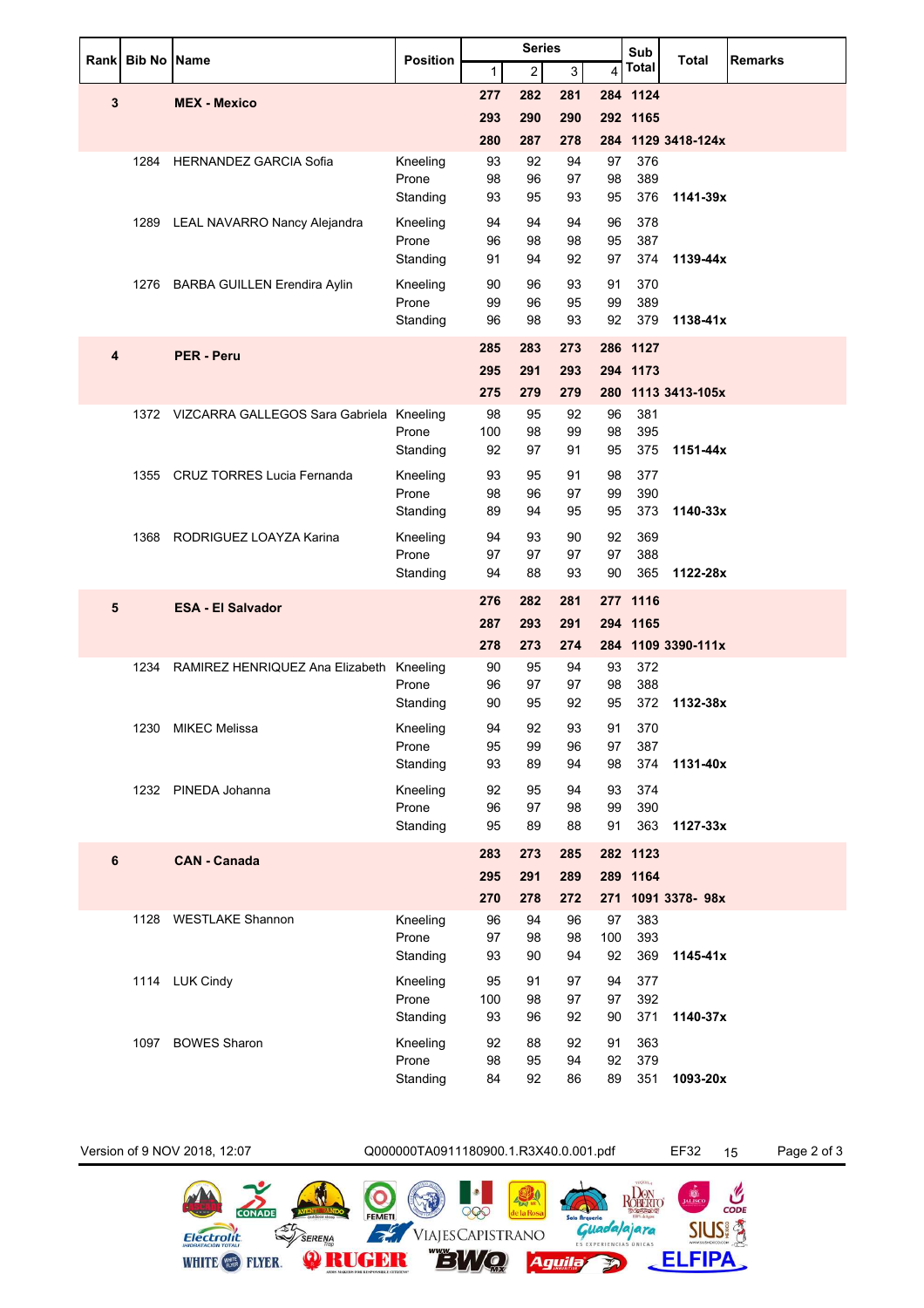|                | Rank   Bib No   Name |                            | <b>Position</b> |     | <b>Series</b> |     |                | Sub      | <b>Total</b>      | Remarks |
|----------------|----------------------|----------------------------|-----------------|-----|---------------|-----|----------------|----------|-------------------|---------|
|                |                      |                            |                 |     | 2             | 3   | $\overline{4}$ | Total    |                   |         |
| $\overline{7}$ |                      | <b>BRA - Brazil</b>        |                 | 282 | 275           | 280 |                | 290 1127 |                   |         |
|                |                      |                            |                 | 289 | 283           | 287 |                | 287 1146 |                   |         |
|                |                      |                            |                 | 274 | 263           | 254 |                |          | 266 1057 3330-88x |         |
|                | 1085                 | <b>TESCH Roberta</b>       | Kneeling        | 95  | 92            | 94  | 95             | 376      |                   |         |
|                |                      |                            | Prone           | 100 | 95            | 95  | 98             | 388      |                   |         |
|                |                      |                            | Standing        | 93  | 91            | 89  | 88             | 361      | $1125 - 32x$      |         |
|                | 1072                 | <b>KOCH Simone</b>         | Kneeling        | 94  | 92            | 93  | 97             | 376      |                   |         |
|                |                      |                            | Prone           | 93  | 91            | 95  | 93             | 372      |                   |         |
|                |                      |                            | Standing        | 89  | 88            | 87  | 91             | 355      | 1103-29x          |         |
|                | 1066                 | <b>BUDAG Rosane Sibele</b> | Kneeling        | 93  | 91            | 93  | 98             | 375      |                   |         |
|                |                      |                            | Prone           | 96  | 97            | 97  | 96             | 386      |                   |         |
|                |                      |                            | Standing        | 92  | 84            | 78  | 87             | 341      | 1102-27x          |         |

Number of athletes on this list: 21; Total number of athletes: 37; Total number of teams: 7

| Legend<br>AmR<br>QWR<br><b>WR</b> | <b>American Record</b><br><b>Qualification World Record</b><br><b>World Record</b>                                  | <b>Bib No</b><br>WC | <b>Bib Number</b><br><b>World Cup</b> | QAmR<br><b>WCH</b>                                                                | <b>Qualification American Record</b><br><b>World Championships</b>                                                   | 62B4BF19    |
|-----------------------------------|---------------------------------------------------------------------------------------------------------------------|---------------------|---------------------------------------|-----------------------------------------------------------------------------------|----------------------------------------------------------------------------------------------------------------------|-------------|
| History                           |                                                                                                                     |                     |                                       |                                                                                   |                                                                                                                      |             |
|                                   | Release: Approved Version 1 (09/11/2018 12:07:47 p.m.)<br>Release: Preliminary Version 1 (09/11/2018 11:46:29 a.m.) |                     |                                       |                                                                                   |                                                                                                                      |             |
|                                   | Version of 9 NOV 2018, 12:07                                                                                        |                     |                                       | Q000000TA0911180900.1.R3X40.0.001.pdf                                             | EF32<br>15                                                                                                           | Page 3 of 3 |
|                                   | <b>CONADE</b><br>outdoor store<br>SERENA<br>Flectrolit<br>FLYER<br><b>WHITE (FARE)</b>                              | <b>FEMETI</b>       | 206<br>ViajesCapistrano               | <b>EXAMINE</b><br>de la Rosa<br>Solo Arqueria<br>ES EXPERIENCIAS ÚNICAS<br>Aguila | B <sub>u</sub><br><b>KOBERTO</b><br><b>CODE</b><br>$-6002$<br>100% de Autre<br><i>dajajara</i><br>WWW.SEUSHEXICO.COM |             |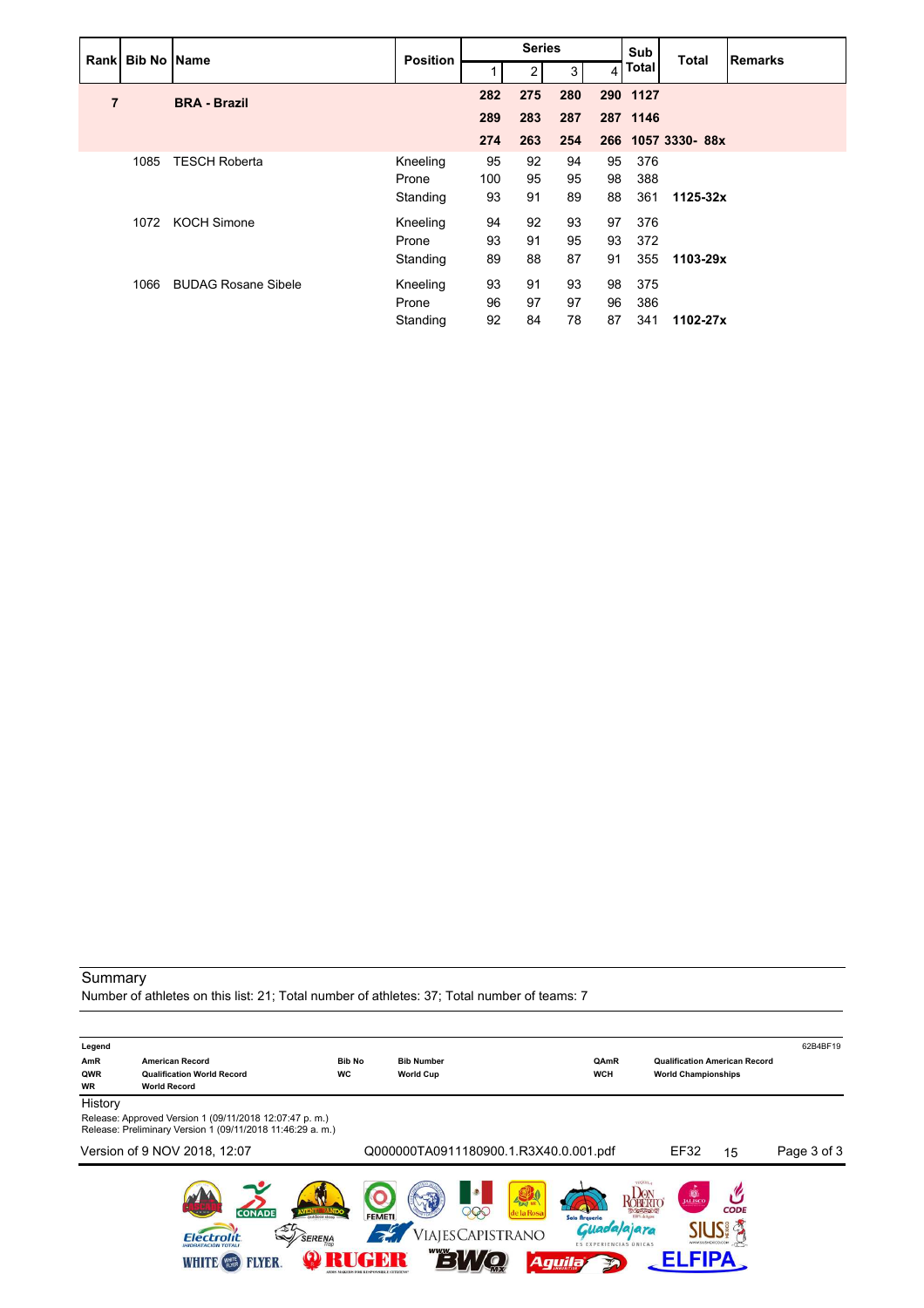

## **50m RIFLE PRONE WOMEN RESULTS INDIVIDUAL**

WED 7 NOV 2018, START TIME 11:15 **Records**

|           | necorus         |                                                            |            |       |                |                                     |                        |             |            |            |                |
|-----------|-----------------|------------------------------------------------------------|------------|-------|----------------|-------------------------------------|------------------------|-------------|------------|------------|----------------|
| <b>WR</b> |                 | 628.5 GAUSS Beate                                          |            |       |                | <b>GER</b>                          |                        | 14 SEP 2014 |            | <b>WCH</b> | Granada (ESP)  |
| AmR       |                 | 623.5 KEMPLEY Reya                                         |            |       |                | <b>USA</b>                          |                        | 15 SEP 2014 |            | <b>WCH</b> | Granada (ESP)  |
|           |                 |                                                            |            |       |                |                                     |                        |             |            |            |                |
|           | Records Team    |                                                            |            |       |                |                                     |                        |             |            |            |                |
| AmR       |                 | 1857.5 KEMPLEY Reya; BEARD Sarah; FURRER Amanda;           |            |       |                | <b>USA</b>                          |                        | 14 SEP 2014 |            | <b>WCH</b> | Granada (ESP)  |
| WR        |                 | 1871.4 ORTH Jaqueline; STRAUB Isabella; KLEINMANNS Amelie; |            |       |                | <b>GER</b>                          |                        | 4 SEP 2018  |            | <b>WCH</b> | Changwon (KOR) |
|           |                 |                                                            |            |       |                |                                     |                        |             |            |            |                |
|           |                 |                                                            |            |       |                | <b>Series</b>                       |                        |             |            |            |                |
| Rankl     | <b>Bib No I</b> | <b>Name</b>                                                | <b>Nat</b> |       | $\overline{2}$ | 3                                   |                        | 5           | 6          | Total      | <b>Remarks</b> |
|           |                 |                                                            |            | 1.    |                |                                     | 4                      |             |            |            |                |
| 1         | 1427            | <b>BEARD Sarah</b>                                         | <b>USA</b> |       |                | 102.6 103.3 103.8 100.5 103.3 104.2 |                        |             |            | 617.7      |                |
|           |                 |                                                            |            |       |                |                                     |                        |             |            |            |                |
| 2         | 1262            | <b>VELASQUEZ ALVARADO</b>                                  | <b>GUA</b> |       |                | 101.6 104.3 103.2 101.5 103.1 102.4 |                        |             |            | 616.1      |                |
|           |                 | Polymaria                                                  |            |       |                |                                     |                        |             |            |            |                |
|           |                 |                                                            |            |       |                |                                     |                        |             |            |            |                |
| 3         | 1428            | <b>BLACK Hannah</b>                                        | <b>USA</b> |       |                | 103.7 101.0 102.5 103.1 100.3 102.2 |                        |             |            | 612.8      |                |
|           |                 |                                                            |            |       |                |                                     |                        |             |            |            |                |
| 4         | 1289            | <b>LEAL NAVARRO Nancy</b>                                  | <b>MEX</b> |       |                | 99.0 102.2 100.9 103.0 103.5 103.1  |                        |             |            | 611.7      |                |
|           |                 | Alejandra                                                  |            |       |                |                                     |                        |             |            |            |                |
| 5         | 1392            | <b>MERCADO MARTINEZ</b>                                    | <b>PUR</b> |       |                | 99.0 102.6 102.8 101.1 103.2 101.8  |                        |             |            | 610.5      |                |
|           |                 | Yarimar                                                    |            |       |                |                                     |                        |             |            |            |                |
|           |                 |                                                            |            |       |                |                                     |                        |             |            |            |                |
| 6         | 1114            | <b>LUK Cindy</b>                                           | CAN        |       |                | 101.1 101.7 102.9 100.8 100.0 102.1 |                        |             |            | 608.6      |                |
|           |                 |                                                            |            |       |                |                                     |                        |             |            |            |                |
| 7         | 1276            | <b>BARBA GUILLEN Erendira</b>                              | <b>MEX</b> |       |                | 101.2 102.9 101.4 102.6             |                        |             | 99.6 100.8 | 608.5      |                |
|           |                 | Aylin                                                      |            |       |                |                                     |                        |             |            |            |                |
|           |                 |                                                            |            |       |                |                                     |                        |             |            |            |                |
| 8         | 1253            | MATTA ALVARADO Jazmine                                     | <b>GUA</b> |       | 102.2 100.0    |                                     | 98.2 101.7 102.3 102.6 |             |            | 607.0      |                |
|           |                 | Rubi                                                       |            |       |                |                                     |                        |             |            |            |                |
| 9         | 1451            | <b>MARTIN Mackensie Rae</b>                                |            | 101.6 | 99.9           |                                     | 98.8 101.6 101.2 102.9 |             |            | 606.0      |                |
|           |                 |                                                            | <b>USA</b> |       |                |                                     |                        |             |            |            |                |
| 10        | 1287            | <b>JESUS BAMACA Evangelina</b>                             | <b>MEX</b> | 100.2 | 99.1           |                                     | 99.9 101.7 101.7 103.2 |             |            | 605.8      |                |
|           |                 | Guadalupe                                                  |            |       |                |                                     |                        |             |            |            |                |
|           |                 |                                                            |            |       |                |                                     |                        |             |            |            |                |
| 11        | 1085            | <b>TESCH Roberta</b>                                       | <b>BRA</b> |       | 101.5 101.7    |                                     | 97.8 102.3 100.3 102.1 |             |            | 605.7      |                |
|           |                 |                                                            |            |       |                |                                     |                        |             |            |            |                |
| 12        | 1252            | <b>LINARES MONTOYA Tatiana</b>                             | <b>GUA</b> |       |                | 97.3 101.9 101.2 102.6 101.2 101.3  |                        |             |            | 605.5      |                |
|           |                 | Karla Isabel                                               |            |       |                |                                     |                        |             |            |            |                |
|           |                 |                                                            |            |       |                |                                     |                        |             |            |            |                |
| 13        | 1145            | VERA Karina                                                | CHI        | 101.0 |                | 98.4 100.4 100.5 100.6 102.5        |                        |             |            | 603.4      |                |
|           |                 |                                                            |            |       |                |                                     |                        |             |            |            |                |
| 14        | 1066            | <b>BUDAG Rosane Sibele</b>                                 | <b>BRA</b> |       | 102.6 101.4    | 98.9                                |                        | 99.5 100.8  | 99.8       | 603.0      |                |
| 15        |                 | 1138 LOBOS Gabriela                                        | <b>CHI</b> |       | 98.7 101.0     |                                     | 97.9 100.6 101.2       |             | 98.4       | 597.8      |                |
|           |                 |                                                            |            |       |                |                                     |                        |             |            |            |                |

#### **Summary**

Number of athletes on this list: 15; Total number of athletes: 15; Total number of teams: 3

| Legend     |                                                                                                                     |                   |                                                                          |                                                |                                                           | BF39E91A    |
|------------|---------------------------------------------------------------------------------------------------------------------|-------------------|--------------------------------------------------------------------------|------------------------------------------------|-----------------------------------------------------------|-------------|
|            | <b>Team Member</b>                                                                                                  | AmR               | <b>American Record</b>                                                   | <b>Bib No</b>                                  | <b>Bib Number</b>                                         |             |
| <b>Nat</b> | <b>Nation</b>                                                                                                       | <b>WCH</b>        | <b>World Championships</b>                                               | WR                                             | <b>World Record</b>                                       |             |
| History    |                                                                                                                     |                   |                                                                          |                                                |                                                           |             |
|            | Release: Approved Version 1 (07/11/2018 12:17:45 p.m.)<br>Release: Preliminary Version 1 (07/11/2018 12:02:40 p.m.) |                   |                                                                          |                                                |                                                           |             |
|            | Version of 7 NOV 2018, 12:17                                                                                        |                   | I000000IA0711181115.1.R60PR.0.001.pdf                                    |                                                | EF32<br>12                                                | Page 1 of 1 |
|            | <b>CONADE</b><br><b>Flectrolit</b><br><b>SERENA</b><br>$\mathbb{Z}$<br><b>IHIDRATACIÓN TOTALI</b>                   | - outdoor store - | <b>EXAMINE</b><br>206<br>le la Rosa<br><b>FEMETI</b><br>VIAJESCAPISTRANO | Solo Arqueria<br><b>ES EXPERIENCIAS UNICAS</b> | <b>DE</b><br><b>CODE</b><br><b>Cover</b><br>100% de Autre |             |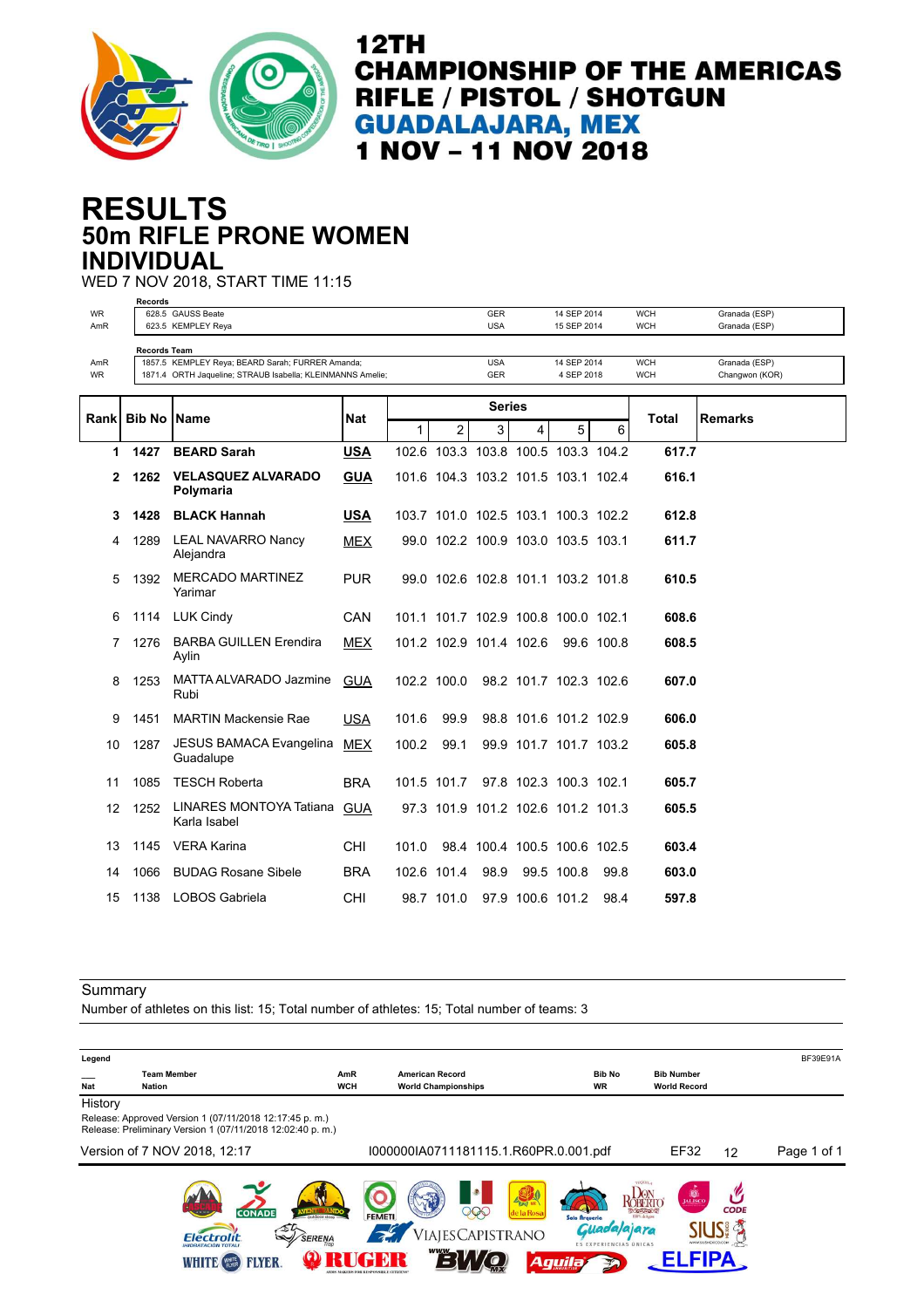

## **50m RIFLE PRONE WOMEN RESULTS TEAM**

WED 7 NOV 2018, START TIME 11:15

|                | <b>Records</b>            |                                                            |       |             |                                     |   |                        |            |        |                |
|----------------|---------------------------|------------------------------------------------------------|-------|-------------|-------------------------------------|---|------------------------|------------|--------|----------------|
| <b>WR</b>      |                           | 628.5 GAUSS Beate                                          |       |             | GER                                 |   | 14 SEP 2014            | <b>WCH</b> |        | Granada (ESP)  |
| AmR            |                           | 623.5 KEMPLEY Reya                                         |       |             | <b>USA</b>                          |   | 15 SEP 2014            | <b>WCH</b> |        | Granada (ESP)  |
|                | <b>Records Team</b>       |                                                            |       |             |                                     |   |                        |            |        |                |
| AmR            |                           | 1857.5 KEMPLEY Reya; BEARD Sarah; FURRER Amanda;           |       |             | <b>USA</b>                          |   | 14 SEP 2014            | <b>WCH</b> |        | Granada (ESP)  |
| <b>WR</b>      |                           | 1871.4 ORTH Jaqueline; STRAUB Isabella; KLEINMANNS Amelie; |       |             | <b>GER</b>                          |   | 4 SEP 2018             | <b>WCH</b> |        | Changwon (KOR) |
|                |                           |                                                            |       |             | <b>Series</b>                       |   |                        |            |        |                |
|                | <b>Rankl Bib No IName</b> |                                                            |       |             |                                     |   |                        |            | Total  | <b>Remarks</b> |
|                |                           |                                                            | 1     | 2           | 3                                   | 4 | 5                      | 6          |        |                |
| 1              |                           | <b>USA - United States of America</b>                      |       |             | 307.9 304.2 305.1 305.2 304.8 309.3 |   |                        |            | 1836.5 |                |
|                | 1427                      | <b>BEARD Sarah</b>                                         |       |             | 102.6 103.3 103.8 100.5 103.3 104.2 |   |                        |            | 617.7  |                |
|                | 1428                      | <b>BLACK Hannah</b>                                        |       |             | 103.7 101.0 102.5 103.1 100.3 102.2 |   |                        |            | 612.8  |                |
|                | 1451                      | <b>MARTIN Mackensie Rae</b>                                | 101.6 | 99.9        |                                     |   | 98.8 101.6 101.2 102.9 |            | 606.0  |                |
| $\overline{2}$ |                           | <b>GUA - Guatemala</b>                                     |       |             | 301.1 306.2 302.6 305.8 306.6 306.3 |   |                        |            | 1828.6 |                |
|                | 1262                      | VELASQUEZ ALVARADO Polymaria                               |       |             | 101.6 104.3 103.2 101.5 103.1 102.4 |   |                        |            | 616.1  |                |
|                | 1253                      | MATTA ALVARADO Jazmine Rubi                                |       | 102.2 100.0 |                                     |   | 98.2 101.7 102.3 102.6 |            | 607.0  |                |
|                | 1252                      | LINARES MONTOYA Tatiana Karla<br>Isabel                    |       |             | 97.3 101.9 101.2 102.6 101.2 101.3  |   |                        |            | 605.5  |                |
| 3              |                           | <b>MEX - Mexico</b>                                        |       |             | 300.4 304.2 302.2 307.3 304.8 307.1 |   |                        |            | 1826.0 |                |
|                | 1289                      | <b>LEAL NAVARRO Nancy Alejandra</b>                        | 99.0  |             | 102.2 100.9 103.0                   |   | 103.5 103.1            |            | 611.7  |                |
|                | 1276                      | <b>BARBA GUILLEN Erendira Aylin</b>                        |       |             | 101.2 102.9 101.4 102.6             |   |                        | 99.6 100.8 | 608.5  |                |
|                | 1287                      | <b>JESUS BAMACA Evangelina</b><br>Guadalupe                | 100.2 | 99.1        |                                     |   | 99.9 101.7 101.7 103.2 |            | 605.8  |                |

**Summary** 

Number of athletes on this list: 9; Total number of athletes: 15; Total number of teams: 3

| Legend           |                                                                                                                      |                                            |                                               |                                         |                                                                                           | A39916F6    |
|------------------|----------------------------------------------------------------------------------------------------------------------|--------------------------------------------|-----------------------------------------------|-----------------------------------------|-------------------------------------------------------------------------------------------|-------------|
| AmR<br><b>WR</b> | <b>American Record</b><br><b>World Record</b>                                                                        | <b>Bib No</b>                              | <b>Bib Number</b>                             | <b>WCH</b>                              | <b>World Championships</b>                                                                |             |
| History          |                                                                                                                      |                                            |                                               |                                         |                                                                                           |             |
|                  | Release: Approved Version 1 (07/11/2018 12:18:18 p.m.)<br>Release: Preliminary Version 1 (07/11/2018 12:03:33 p. m.) |                                            |                                               |                                         |                                                                                           |             |
|                  | Version of 7 NOV 2018, 12:18                                                                                         |                                            | I000000TA0711181115.1.R60PR.0.001.pdf         |                                         | EF32<br>12                                                                                | Page 1 of 1 |
|                  | <b>CONADE</b><br>$z\nu$<br>Flectro                                                                                   | <b>FEMETI</b><br>outdoor store -<br>SERENA | <b>EXAMINE</b><br>la Rosa<br>VIAJESCAPISTRANO | <b>Solo Arqueria</b>                    | JALISCO<br><b>CODE</b><br>$-50020$<br>DOS de Autre<br><i>Vajara</i><br>WWW.SIUSMEXICO.COM |             |
|                  | FLYER<br>WHIDE                                                                                                       |                                            |                                               | <b>ES EXPERIENCIAS UNICAS</b><br>Aguila |                                                                                           |             |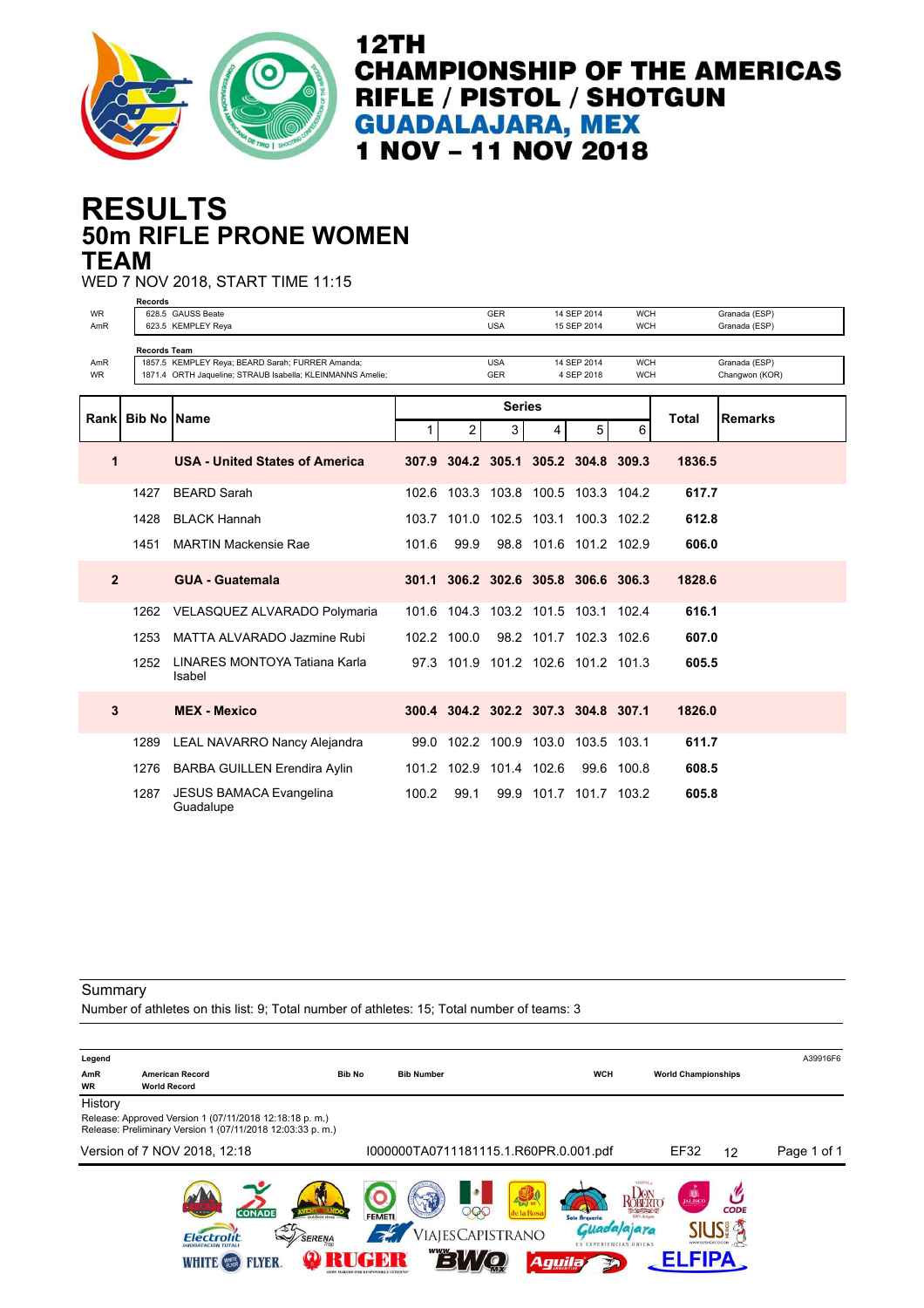

# **10m AIR PISTOL WOMEN RESULTS FINAL**

SUN 4 NOV 2018, START TIME 12:45

|     |                  | Records                         |            |                                           |                                          |                      |                          |             |                           |                   |                                     |             |                   |         |
|-----|------------------|---------------------------------|------------|-------------------------------------------|------------------------------------------|----------------------|--------------------------|-------------|---------------------------|-------------------|-------------------------------------|-------------|-------------------|---------|
| WR  |                  | 246.9 ARUNOVIC Zorana           |            |                                           |                                          |                      | <b>SRB</b><br><b>MEX</b> |             | 11 MAR 2017<br>4 MAR 2018 |                   | ECH<br>WC                           |             | Maribor (SLO)     |         |
| AmR |                  | 237.1 ZAVALA VAZQUEZ Alejandra  |            |                                           |                                          |                      |                          |             |                           |                   |                                     |             | Guadalajara (MEX) |         |
| Rk  | <b>Bib</b><br>No | Name                            | Nat        | 1st Comp.<br><b>Stage</b>                 |                                          |                      |                          |             |                           |                   | 2nd Competition Stage - Elimination |             | Total             | Remarks |
| 1   |                  | 1111 KIEJKO                     | CAN        | 47.5                                      | 97.3                                     | 117.0                |                          | 137.1 156.8 | 176.7 196.1               |                   | 215.9                               |             | 235.2             |         |
|     |                  | Lynda                           |            | 9.6<br>8.5<br>9.9<br>9.9<br>9.6           | 10.4<br>9.8<br>10.6<br>9.0<br>10.0       | 9.0<br>10.7          | 9.3<br>10.8              | 9.3<br>10.4 | 9.4<br>10.5               | 9.6<br>9.8        | 10.2<br>9.6                         | 9.5<br>9.8  |                   |         |
| 2   |                  | 1448 LAGAN                      | USA        | 48.6                                      | 95.8                                     |                      | 116.4 137.1              | 157.1       |                           | 176.3 194.3 214.3 |                                     |             | 234.2             |         |
|     |                  | Alexis                          |            | 8.7<br>9.9<br>10.4<br>10.3<br>9.3         | 9.1<br>9.7<br>9.6<br>10.2<br>8.6         | 10.6<br>10.0         | 10.7<br>10.0             | 9.4<br>10.6 | 10.3<br>8.9               | 9.0<br>9.0        | 9.1<br>10.9                         | 10.4<br>9.5 |                   |         |
| 3   |                  | 1217 DURANGO FLORES             | ECU        | 50.7                                      | 100.2                                    | 117.9                | 136.3                    | 154.6       | 173.7                     | 193.5             |                                     |             | 213.1             |         |
|     |                  | Diana                           |            | 10.3<br>9.7<br>10.9<br>10.0<br>9.8        | 9.9<br>10.2<br>9.3<br>9.4<br>10.7        | 8.9<br>8.8           | 9.0<br>9.4               | 9.3<br>9.0  | 9.6<br>9.5                | 10.5<br>9.3       | 9.5<br>10.1                         |             |                   |         |
| 4   |                  | 1226 CASTRO                     | <b>ESA</b> | 47.1                                      | 95.7                                     |                      | 116.9 136.6 155.6 174.2  |             |                           |                   |                                     |             | 192.4             |         |
|     |                  | Lilian                          |            | 10.1<br>9.8<br>9.4<br>8.0<br>9.8          | 9.5<br>9.9<br>10.1<br>10.2<br>8.9        | 10.6<br>10.6         | 9.3<br>10.4              | 8.4<br>10.6 | 8.9<br>9.7                | 10.6<br>7.6       |                                     |             |                   |         |
| 5   |                  | 1319 ZAVALA VAZQUEZ             | MEX        | 48.1                                      | 97.6                                     |                      | 115.2 133.3              | 153.5       |                           |                   |                                     |             | 172.6             |         |
|     |                  | Alejandra                       |            | 9.2<br>9.5<br>10.2<br>9.7<br>9.5          | 10.3<br>9.4<br>10.5<br>9.3<br>10.0       | 8.8<br>8.8           | 8.6<br>9.5               | 10.6<br>9.6 | 10.2<br>8.9               |                   |                                     |             |                   |         |
| 6   |                  | 1219 PEREZ PENA                 | ECU        | 46.6                                      | 95.1                                     |                      | 114.5 132.7              |             |                           |                   |                                     |             | 152.6             |         |
|     |                  | Andrea                          |            | 9.4<br>10.0<br>9.4<br>8.4<br>9.4          | 9.3<br>10.0<br>9.5<br>9.4<br>10.3        | 10.2<br>9.2          | 8.2<br>10.0              | 10.6<br>9.3 |                           |                   |                                     |             |                   |         |
| 7   |                  | 1196 ROQUE MOZAURIETA<br>Mauren | <b>CUB</b> | 49.2<br>9.4<br>10.7<br>10.4<br>9.1<br>9.6 | 94.5<br>9.1<br>7.9<br>9.7<br>10.5<br>8.1 | 113.7<br>10.3<br>8.9 | 9.7<br>8.8               |             |                           |                   |                                     |             | 132.2             |         |
| 8   |                  | 1466 UPTAGRAFFT                 | <b>USA</b> | 47.4                                      | 94.1                                     |                      |                          |             |                           |                   |                                     |             | 111.3             |         |
|     |                  | Sandra                          |            | 8.7<br>10.1<br>10.3<br>8.7<br>9.6         | 9.4<br>8.7<br>10.6<br>9.4<br>8.6         | 9.3<br>7.9           |                          |             |                           |                   |                                     |             |                   |         |

**Legend** E69A6407 **AmR American Record Bib No Bib Number ECH European Championships Nat Nation Rk Rank WC World Cup WR World Record History** Release: Approved Version 1 (04/11/2018 01:29:17 p. m.) Version of 4 NOV 2018, 13:29 F000000IA0411181245.1.AP60W.0.001.pdf EF32 3 Page 1 of 1Y ROBERTO CODE 999 FEMETI **SIUS # 离** Guada|ajara SERENA Electrolit  $\overline{\mathscr{X}}$ VIAJESCAPISTRANO **ELFIPA** WHITE **(200** FLYER. **ORUGBR** Aquila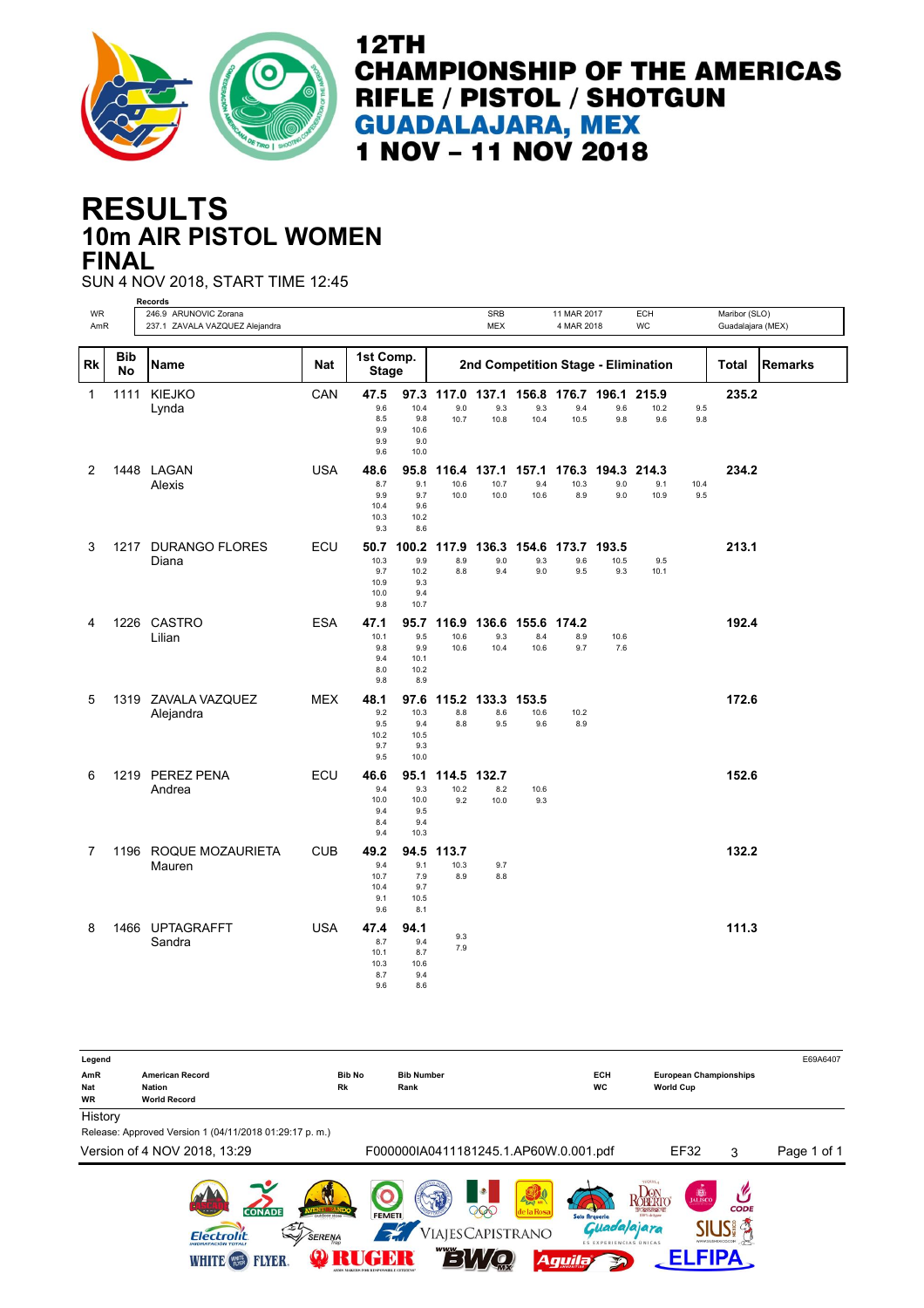

# **10m AIR PISTOL WOMEN RESULTS QUALIFICATION**

SUN 4 NOV 2018, START TIME 09:00 **Records**

| QWR<br>QAmR      |                     | 587 KORAKAKI Anna<br>579 ZAVALA VAZQUEZ Alejandra                                                            |            |              |    | GRE<br><b>MEX</b> |    | 12 MAY 2018<br>4 MAR 2018 |    | WC<br>WC                 | Fort Benning (USA)<br>Guadalajara (MEX) |                        |  |
|------------------|---------------------|--------------------------------------------------------------------------------------------------------------|------------|--------------|----|-------------------|----|---------------------------|----|--------------------------|-----------------------------------------|------------------------|--|
| <b>WR</b><br>AmR | <b>Records Team</b> | 1739 JIANG Ranxin; WANG Qian; JI Xiaojing;<br>1700 UPTAGRAFFT Sandra; LAGAN Alexis; GRANADOS GOMEZ Nathalia; |            |              |    | CHN<br><b>USA</b> |    | 4 SEP 2018<br>4 SEP 2018  |    | <b>WCH</b><br><b>WCH</b> | Changwon (KOR)<br>Changwon (KOR)        |                        |  |
| Rank             | <b>Bib No IName</b> |                                                                                                              | Nat        |              |    | <b>Series</b>     |    |                           |    | Total                    | <b>Remarks</b>                          |                        |  |
|                  |                     |                                                                                                              |            | $\mathbf{1}$ | 2  | 3                 | 4  | 5                         | 6  |                          |                                         |                        |  |
| 1                | 1217                | <b>DURANGO FLORES Diana</b>                                                                                  | ECU        | 94           | 95 | 96                | 98 | 97                        | 94 | 574-18x                  |                                         | QF                     |  |
| 2                | 1111                | KIEJKO Lynda                                                                                                 | <b>CAN</b> | 98           | 96 | 93                | 95 | 93                        | 96 | 571-12x                  |                                         | QF                     |  |
| 3                | 1466                | <b>UPTAGRAFFT Sandra</b>                                                                                     | <b>USA</b> | 95           | 95 | 96                | 94 | 96                        | 94 | 570-17x                  |                                         | QF                     |  |
| 4                | 1196                | ROQUE MOZAURIETA<br>Mauren                                                                                   | <b>CUB</b> | 94           | 96 | 91                | 95 | 96                        | 96 | 568-15x                  |                                         | QF                     |  |
| 5                | 1448                | <b>LAGAN Alexis</b>                                                                                          | <b>USA</b> | 93           | 93 | 95                | 96 | 94                        | 96 | 567-18x                  |                                         | QF                     |  |
| 6                | 1219                | PEREZ PENA Andrea                                                                                            | <b>ECU</b> | 94           | 90 | 97                | 95 | 94                        | 97 | 567-16x                  |                                         | QF                     |  |
| 7                | 1226                | <b>CASTRO Lilian</b>                                                                                         | <b>ESA</b> | 95           | 93 | 90                | 97 | 94                        | 97 | 566-15x                  |                                         | QF                     |  |
| 8                | 1319                | ZAVALA VAZQUEZ Alejandra MEX                                                                                 |            | 93           | 94 | 93                | 97 | 96                        | 93 | 566-15x                  |                                         | $\mathsf{Q}\mathsf{F}$ |  |
| 9                | 1251                | <b>LINARES MONTOYA</b><br>Kimberly Nohely                                                                    | <b>GUA</b> | 95           | 94 | 94                | 94 | 95                        | 92 | 564-11x                  |                                         |                        |  |
| 10               | 1296                | NAVA Mariana                                                                                                 | <b>MEX</b> | 94           | 93 | 94                | 97 | 92                        | 93 | 563-13x                  |                                         |                        |  |
| 11               | 1401                | <b>VALENTIN Jennifer</b>                                                                                     | <b>PUR</b> | 93           | 94 | 95                | 93 | 95                        | 93 | 563-12x                  |                                         |                        |  |
| 12               | 1304                | QUEZADA Karen Samantha                                                                                       | <b>MEX</b> | 93           | 94 | 94                | 96 | 91                        | 93 | 561-11x                  |                                         |                        |  |
| 13               | 1186                | <b>GONZALEZ SANABRIA</b><br>Cheila                                                                           | <b>CUB</b> | 91           | 93 | 95                | 92 | 95                        | 95 | 561-10x                  |                                         |                        |  |
| 14               | 1349                | <b>BECERRA NUNEZ Annia</b><br>Kathleen                                                                       | <b>PER</b> | 94           | 95 | 96                | 92 | 89                        | 94 | 560-11x                  |                                         |                        |  |
| 15               | 1432                | <b>CHOE Sarah Eungee</b>                                                                                     | <b>USA</b> | 94           | 96 | 91                | 93 | 92                        | 93 | 559-13x                  |                                         |                        |  |
| 16               | 1191                | <b>PEREZ Laina</b>                                                                                           | <b>CUB</b> | 94           | 94 | 93                | 94 | 92                        | 92 | 559-12x                  |                                         |                        |  |
| 17               | 1245                | <b>CRUZ MONZON Delmi</b><br>Roxanna                                                                          | <b>GUA</b> | 94           | 89 | 95                | 92 | 93                        | 94 | 557-11x                  |                                         |                        |  |
| 18               | 1419                | <b>MAUTONE JIMENEZ Julieta</b>                                                                               | URU        | 93           | 91 | 91                | 94 | 93                        | 93 | $555-10x$                |                                         |                        |  |
| 19               | 1140                | NUNEZ SANCHEZ Jocelyn<br>Andrea                                                                              | <b>CHI</b> | 92           | 91 | 95                | 91 | 91                        | 92 | 552-12x                  |                                         |                        |  |
| 20               | 1013                | <b>HERRERA Maria Pia</b>                                                                                     | ARG        | 88           | 91 | 89                | 95 | 93                        | 95 | 551-10x                  |                                         |                        |  |
| 21               | 1081                | <b>SILVEIRA Rachel</b>                                                                                       | <b>BRA</b> | 93           | 91 | 90                | 92 | 92                        | 92 | 550-9x                   |                                         |                        |  |
| 22               | 1076                | <b>MOURA Thais Carvalho</b>                                                                                  | <b>BRA</b> | 92           | 93 | 91                | 92 | 89                        | 92 | 549-11x                  |                                         |                        |  |
| 23               | 1380                | <b>ACOSTA CRUZ Laura</b><br>Guadalupe                                                                        | <b>PUR</b> | 89           | 90 | 93                | 92 | 95                        | 89 | 548- 7x                  |                                         |                        |  |

Electrolit

WHITE **(28)** FLYER.

Version of 4 NOV 2018, 10:59 Q000000IA0411180900.1.AP60W.0.001.pdf 3 Page 1 of 2

000

VIAJESCAPISTRANO

 $E \left( \frac{1}{2} \right)$ 

O

**ORUGBR** 

SERENA

 $\mathcal{F}$ 

ROBERTO

Guada|ajara

勁

**Aguila** 

 $rac{C}{CODE}$ 

**SIUS!** 

**ELFIPA**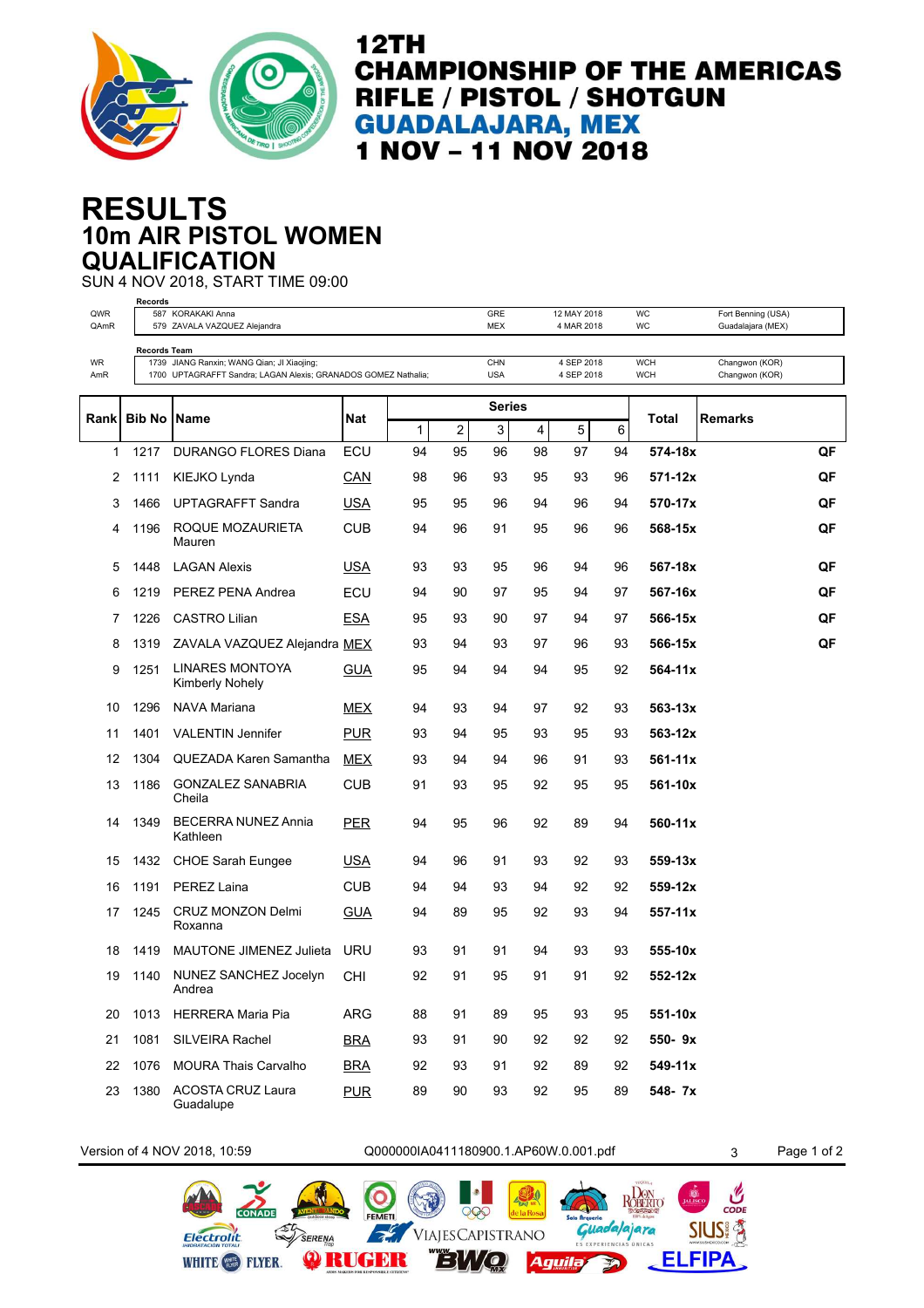|      |                     |                                             |            | <b>Series</b> |                |    |    |    |    |              |                |
|------|---------------------|---------------------------------------------|------------|---------------|----------------|----|----|----|----|--------------|----------------|
| Rank | <b>Bib No IName</b> |                                             | <b>Nat</b> |               | $\overline{2}$ | 3  | 4  | 5  | 6  | <b>Total</b> | <b>Remarks</b> |
| 24   | 1254                | <b>MENENDEZ Lucia Del</b><br>Rosario        | <b>GUA</b> | 87            | 93             | 90 | 90 | 95 | 92 | 547- 5x      |                |
| 25   | 1068                | <b>CRUZ Tatiana Maria</b>                   | <b>BRA</b> | 89            | 91             | 91 | 94 | 87 | 93 | 545-10x      |                |
| 26   | 1269                | RAMIREZ GARAY Pamela<br>Alejandra           | <b>HON</b> | 90            | 87             | 95 | 87 | 91 | 93 | $543 - 9x$   |                |
| 27   | 1367                | RIVERA VILLEGAS Brianda                     | <b>PER</b> | 88            | 86             | 91 | 91 | 95 | 89 | 540-11x      |                |
| 28   | 1384                | <b>FIGUEROA DEL VALLE</b><br>Andrea Eleonor | <b>PUR</b> | 92            | 92             | 89 | 88 | 86 | 93 | 540- 7x      |                |
| 29   | 1366                | <b>QUINTANILLA Mariana</b>                  | <b>PER</b> | 85            | 88             | 96 | 91 | 90 | 87 | 537- 6x      |                |
| 30   | 1105                | <b>GUSTAFSON Elizabeth</b>                  | CAN        | 94            | 86             | 88 | 88 | 91 | 89 | 536-7x       |                |
| 31   | 1126                | <b>WACHOWICH Lea</b>                        | CAN        | 91            | 84             | 92 | 85 | 89 | 94 | 535- 7x      |                |
| 32   | 1911                | <b>MATA Victoria</b>                        | <b>DOM</b> | 90            | 88             | 90 | 89 | 82 | 88 | $527 - 6x$   |                |
| 33   | 1227                | <b>DOMINGUEZ Ashley</b>                     | <b>ESA</b> | 85            | 89             | 84 | 85 | 87 | 89 | $519 - 8x$   |                |
| 34   | 1229                | <b>LANDAVERDE TSUJIMOTO</b><br>Erika Nagisa | ESA        | 86            | 84             | 88 | 89 | 83 | 87 | $517 - 9x$   |                |
| 35   | 1029                | <b>GONESH Ingrid</b>                        | ARU        | 87            | 87             | 91 | 82 | 87 | 82 | $516 - 2x$   |                |
| 36   | 1410                | <b>JONES Marsha</b>                         | TTO        | 86            | 87             | 80 | 86 | 84 | 88 | $511 - 5x$   |                |

Number of athletes on this list: 36; Total number of athletes: 42; Total number of teams: 8

| Legend                  |                                                                                                                                                                                  |                                 |                                                                                    |                                                                   |                                                                               | F88845C9    |
|-------------------------|----------------------------------------------------------------------------------------------------------------------------------------------------------------------------------|---------------------------------|------------------------------------------------------------------------------------|-------------------------------------------------------------------|-------------------------------------------------------------------------------|-------------|
| Nat<br>QWR<br><b>WR</b> | <b>Team Member</b><br><b>Nation</b><br><b>Qualification World Record</b><br><b>World Record</b>                                                                                  | AmR<br><b>QAmR</b><br><b>WC</b> | <b>American Record</b><br><b>Qualification American Record</b><br><b>World Cup</b> | <b>Bib No</b><br>QF<br><b>WCH</b>                                 | <b>Bib Number</b><br><b>Qualified for Final</b><br><b>World Championships</b> |             |
| History                 | Release: Approved Version 1 (04/11/2018 10:59:48 a.m.)<br>Release: Preliminary Version 2 (04/11/2018 10:58:42 a.m.)<br>Release: Preliminary Version 1 (04/11/2018 10:16:17 a.m.) |                                 |                                                                                    |                                                                   |                                                                               |             |
|                         | Version of 4 NOV 2018, 10:59                                                                                                                                                     |                                 | Q000000IA0411180900.1.AP60W.0.001.pdf                                              |                                                                   | EF32<br>3                                                                     | Page 2 of 2 |
|                         | <b>CONADE</b><br><b>SERENA</b><br>$\rightarrow$<br>Flectrolit<br><b>FLYER</b><br>WHITE                                                                                           | <b>FEMETI</b>                   | <b>Days &amp; MIR</b><br>le la Rosa<br>IAJES CAPISTRANO<br>Aguila                  | G. Geven<br><b>Solo Arqueria</b><br><b>ES EXPERIENCIAS UNICAS</b> | <b>DE</b><br><b>CODE</b><br>WWW.SIUSHEXICO.COM                                |             |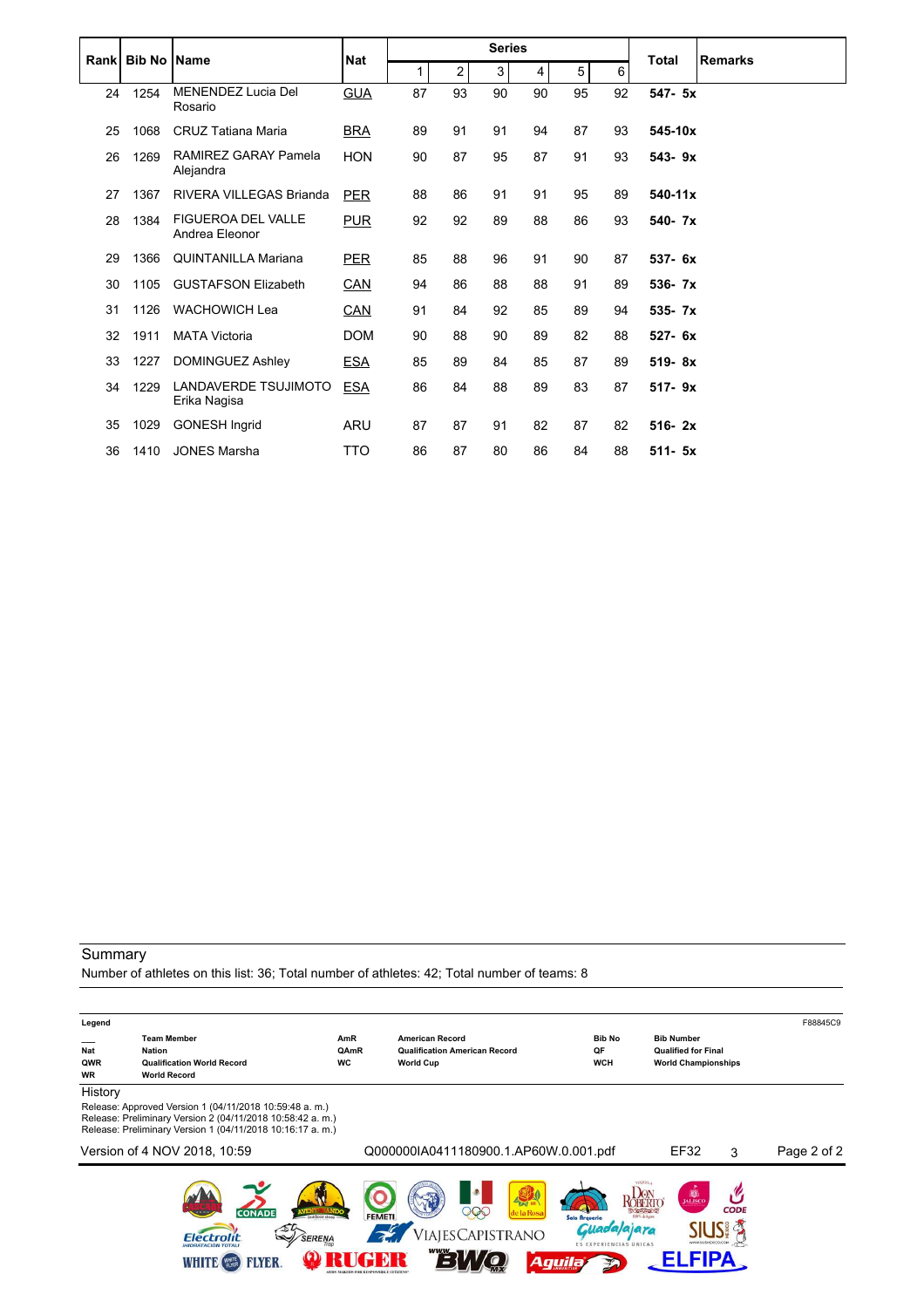

## **10m AIR PISTOL WOMEN RESULTS MQS**

SUN 4 NOV 2018, START TIME 09:00

| <b>Bib No IName</b> |                                       | <b>Nat</b> |    |    | <b>Series</b> |    |    |    | Total       | <b>Remarks</b> |
|---------------------|---------------------------------------|------------|----|----|---------------|----|----|----|-------------|----------------|
|                     |                                       |            |    | 2  | 3             | 4  | 5  | 6  |             |                |
| 1321                | <b>ZUNIGA Rosa</b>                    | <b>MEX</b> | 91 | 93 | 99            | 93 | 94 | 94 | 564-14x     |                |
| 1098                | <b>BRITTON Kimberly Katherine CAN</b> |            | 93 | 95 | 91            | 93 | 95 | 95 | $562 - 9x$  |                |
| 1442                | <b>GRANADOS GOMEZ</b><br>Nathalia     | <b>USA</b> | 96 | 94 | 91            | 89 | 93 | 95 | 558-13x     |                |
| 1440                | <b>FOSTER Kellie</b>                  | <b>USA</b> | 90 | 97 | 89            | 91 | 93 | 90 | 550-12x     |                |
| 1318                | VEGA Elba Esthela                     | <b>MEX</b> | 92 | 90 | 90            | 90 | 94 | 91 | 547-10x     |                |
| 1096                | <b>BOULAY Patricia</b>                | CAN        | 82 | 92 | 90            | 92 | 89 | 86 | $531 - 11x$ |                |
|                     |                                       |            |    |    |               |    |    |    |             |                |

**Summary** 

Number of athletes on this list: 6; Total number of athletes: 42; Total number of teams: 8

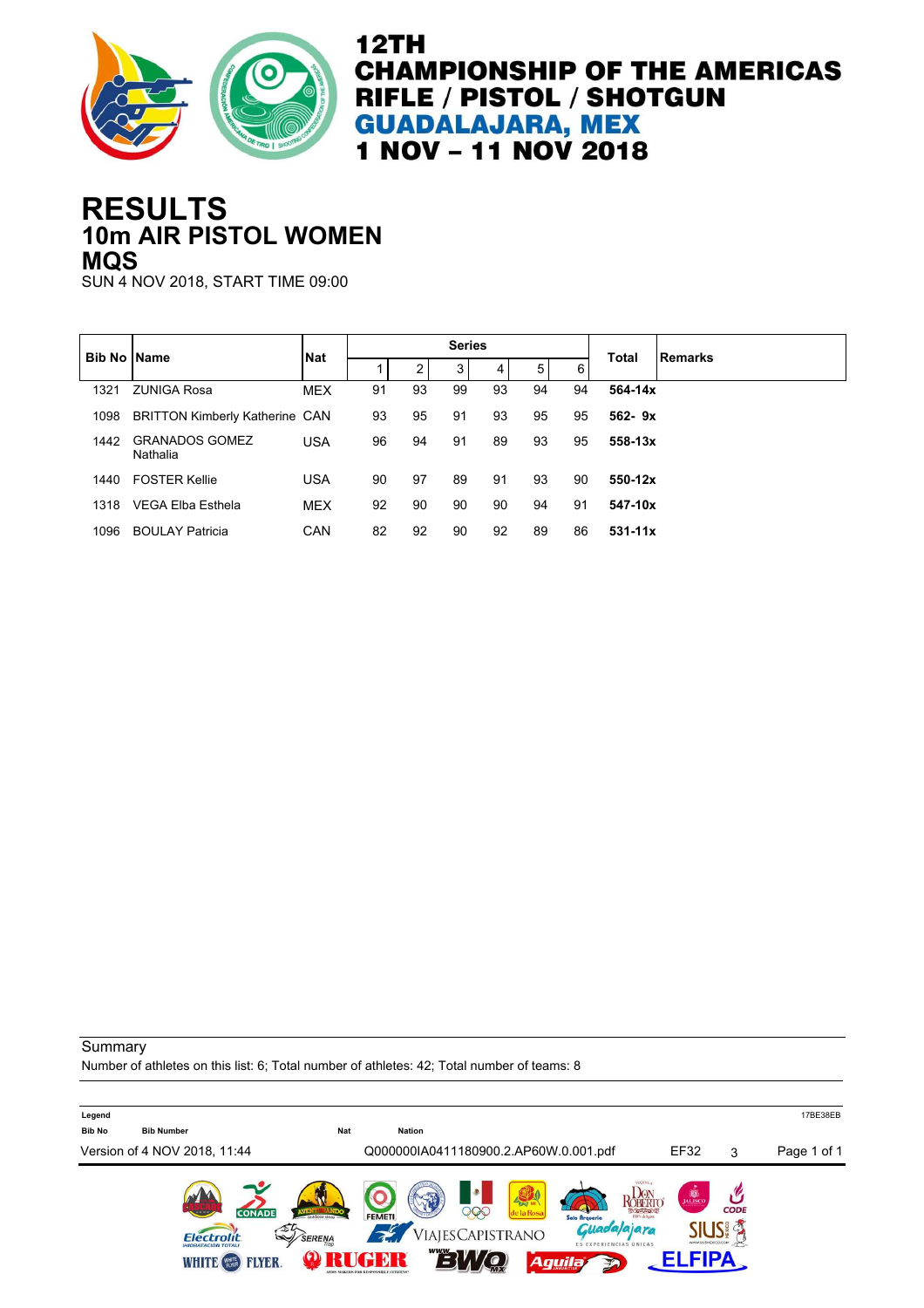

## **10m AIR PISTOL WOMEN RESULTS TEAM**

SUN 4 NOV 2018, START TIME 09:00

|                | Records             |                                                                                                              |     |     |                   |     |                           |     |                          |                                         |
|----------------|---------------------|--------------------------------------------------------------------------------------------------------------|-----|-----|-------------------|-----|---------------------------|-----|--------------------------|-----------------------------------------|
| QWR<br>QAmR    |                     | 587 KORAKAKI Anna<br>579 ZAVALA VAZQUEZ Alejandra                                                            |     |     | GRE<br>MEX        |     | 12 MAY 2018<br>4 MAR 2018 |     | WC<br>WC                 | Fort Benning (USA)<br>Guadalajara (MEX) |
|                | <b>Records Team</b> |                                                                                                              |     |     |                   |     |                           |     |                          |                                         |
| WR<br>AmR      |                     | 1739 JIANG Ranxin; WANG Qian; JI Xiaojing;<br>1700 UPTAGRAFFT Sandra; LAGAN Alexis; GRANADOS GOMEZ Nathalia; |     |     | CHN<br><b>USA</b> |     | 4 SEP 2018<br>4 SEP 2018  |     | <b>WCH</b><br><b>WCH</b> | Changwon (KOR)<br>Changwon (KOR)        |
|                |                     |                                                                                                              |     |     | <b>Series</b>     |     |                           |     |                          |                                         |
| Rank           | <b>Bib No</b>       | Name                                                                                                         | 1   | 2   | 3                 | 4   | 5                         | 6   | Total                    | Remarks                                 |
| 1              |                     | <b>USA - United States of America</b>                                                                        | 282 | 284 | 282               | 283 | 282                       | 283 | 1696-48x                 |                                         |
|                | 1466                | <b>UPTAGRAFFT Sandra</b>                                                                                     | 95  | 95  | 96                | 94  | 96                        | 94  | 570-17x                  |                                         |
|                | 1448                | <b>LAGAN Alexis</b>                                                                                          | 93  | 93  | 95                | 96  | 94                        | 96  | 567-18x                  |                                         |
|                |                     | 1432 CHOE Sarah Eungee                                                                                       | 94  | 96  | 91                | 93  | 92                        | 93  | $559 - 13x$              |                                         |
| $\overline{2}$ |                     | <b>MEX - Mexico</b>                                                                                          | 280 | 281 | 281               | 290 | 279                       | 279 | 1690-39x                 |                                         |
|                | 1319                | ZAVALA VAZQUEZ Alejandra                                                                                     | 93  | 94  | 93                | 97  | 96                        | 93  | 566-15x                  |                                         |
|                | 1296                | NAVA Mariana                                                                                                 | 94  | 93  | 94                | 97  | 92                        | 93  | $563 - 13x$              |                                         |
|                | 1304                | QUEZADA Karen Samantha                                                                                       | 93  | 94  | 94                | 96  | 91                        | 93  | $561 - 11x$              |                                         |
| 3              |                     | <b>GUA - Guatemala</b>                                                                                       | 276 | 276 | 279               | 276 | 283                       | 278 | 1668-27x                 |                                         |
|                | 1251                | <b>LINARES MONTOYA Kimberly Nohely</b>                                                                       | 95  | 94  | 94                | 94  | 95                        | 92  | $564 - 11x$              |                                         |
|                | 1245                | CRUZ MONZON Delmi Roxanna                                                                                    | 94  | 89  | 95                | 92  | 93                        | 94  | $557 - 11x$              |                                         |
|                | 1254                | <b>MENENDEZ Lucia Del Rosario</b>                                                                            | 87  | 93  | 90                | 90  | 95                        | 92  | $547 - 5x$               |                                         |
| 4              |                     | <b>PUR - Puerto Rico</b>                                                                                     | 274 | 276 | 277               | 273 | 276                       | 275 | 1651-26x                 |                                         |
|                | 1401                | <b>VALENTIN Jennifer</b>                                                                                     | 93  | 94  | 95                | 93  | 95                        | 93  | 563-12x                  |                                         |
|                | 1380                | <b>ACOSTA CRUZ Laura Guadalupe</b>                                                                           | 89  | 90  | 93                | 92  | 95                        | 89  | 548-7x                   |                                         |
|                | 1384                | FIGUEROA DEL VALLE Andrea<br>Eleonor                                                                         | 92  | 92  | 89                | 88  | 86                        | 93  | 540- 7x                  |                                         |
| 5              |                     | <b>BRA - Brazil</b>                                                                                          | 274 | 275 | 272               | 278 | 268                       | 277 | 1644-30x                 |                                         |
|                | 1081                | <b>SILVEIRA Rachel</b>                                                                                       | 93  | 91  | 90                | 92  | 92                        | 92  | 550-9x                   |                                         |
|                | 1076                | <b>MOURA Thais Carvalho</b>                                                                                  | 92  | 93  | 91                | 92  | 89                        | 92  | 549-11x                  |                                         |
|                | 1068                | <b>CRUZ Tatiana Maria</b>                                                                                    | 89  | 91  | 91                | 94  | 87                        | 93  | 545-10x                  |                                         |

Version of 4 NOV 2018, 11:00 Q000000TA0411180900.1.AP60W.0.001.pdf 3 Page 1 of 2ROBERIO CODE 999 Guada|ajara **SIUS!** VIAJESCAPISTRANO Electrolit SERENA  $\cancel{\preccurlyeq}$ 

EVVO

**Aguila** 

 $\overline{P}$ 

**ORUGBR** 

WHITE **(28)** FLYER.

**ELFIPA**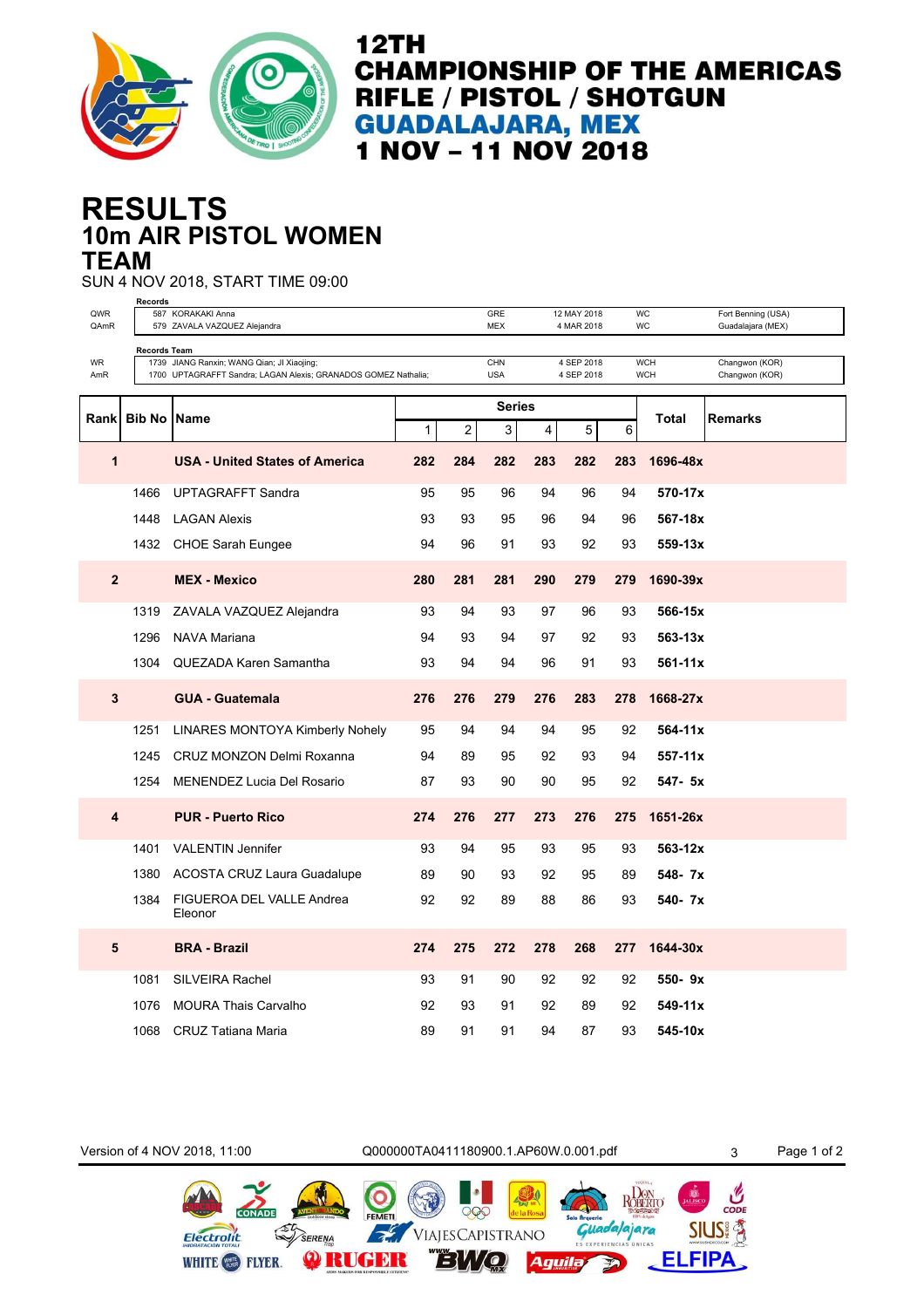|                | Rank Bib No Name |                                             |     |                | <b>Series</b> |     |                |     | <b>Total</b> | <b>Remarks</b> |
|----------------|------------------|---------------------------------------------|-----|----------------|---------------|-----|----------------|-----|--------------|----------------|
|                |                  |                                             | 1   | $\overline{2}$ | 3             | 4   | 5 <sup>1</sup> | 6   |              |                |
| 6              |                  | <b>CAN - Canada</b>                         | 283 | 266            | 273           | 268 | 273            | 279 | 1642-26x     |                |
|                | 1111             | KIEJKO Lynda                                | 98  | 96             | 93            | 95  | 93             | 96  | $571 - 12x$  |                |
|                | 1105             | <b>GUSTAFSON Elizabeth</b>                  | 94  | 86             | 88            | 88  | 91             | 89  | 536-7x       |                |
|                | 1126             | <b>WACHOWICH Lea</b>                        | 91  | 84             | 92            | 85  | 89             | 94  | 535- 7x      |                |
| $\overline{7}$ |                  | <b>PER - Peru</b>                           | 267 | 269            | 283           | 274 | 274            | 270 | 1637-28x     |                |
|                | 1349             | BECERRA NUNEZ Annia Kathleen                | 94  | 95             | 96            | 92  | 89             | 94  | 560-11x      |                |
|                | 1367             | RIVERA VILLEGAS Brianda                     | 88  | 86             | 91            | 91  | 95             | 89  | 540-11x      |                |
|                | 1366             | <b>QUINTANILLA Mariana</b>                  | 85  | 88             | 96            | 91  | 90             | 87  | $537 - 6x$   |                |
| 8              |                  | <b>ESA - El Salvador</b>                    | 266 | 266            | 262           | 271 | 264            | 273 | 1602-32x     |                |
|                | 1226             | <b>CASTRO Lilian</b>                        | 95  | 93             | 90            | 97  | 94             | 97  | 566-15x      |                |
|                | 1227             | DOMINGUEZ Ashley                            | 85  | 89             | 84            | 85  | 87             | 89  | 519-8x       |                |
|                | 1229             | <b>LANDAVERDE TSUJIMOTO Erika</b><br>Nagisa | 86  | 84             | 88            | 89  | 83             | 87  | $517 - 9x$   |                |

Number of athletes on this list: 24; Total number of athletes: 42; Total number of teams: 8

| Legend           |                                                                                                                                                                                    |               |                                       |                                                                                              |                                      | CC059597    |
|------------------|------------------------------------------------------------------------------------------------------------------------------------------------------------------------------------|---------------|---------------------------------------|----------------------------------------------------------------------------------------------|--------------------------------------|-------------|
| AmR              | <b>American Record</b>                                                                                                                                                             | <b>Bib No</b> | <b>Bib Number</b>                     | QAmR                                                                                         | <b>Qualification American Record</b> |             |
| QWR<br><b>WR</b> | <b>Qualification World Record</b><br><b>World Record</b>                                                                                                                           | <b>WC</b>     | <b>World Cup</b>                      | <b>WCH</b>                                                                                   | <b>World Championships</b>           |             |
| History          |                                                                                                                                                                                    |               |                                       |                                                                                              |                                      |             |
|                  | Release: Approved Version 1 (04/11/2018 11:00:04 a. m.)<br>Release: Preliminary Version 2 (04/11/2018 10:58:17 a. m.)<br>Release: Preliminary Version 1 (04/11/2018 10:16:47 a.m.) |               |                                       |                                                                                              |                                      |             |
|                  | Version of 4 NOV 2018, 11:00                                                                                                                                                       |               | Q000000TA0411180900.1.AP60W.0.001.pdf |                                                                                              | EF32<br>3                            | Page 2 of 2 |
|                  | <b>CONADE</b><br>$\mathbb{S}^5$<br><b>SERENA</b><br>Flectro<br>YÐR                                                                                                                 | <b>FEMETI</b> | 200<br>IAJES CAPISTRANO<br>Aguila     | <b>Service</b><br>Solo Arqueria<br>83% de Autre<br>lalajara<br><b>ES EXPERIENCIAS UNICAS</b> | <b>B</b><br>JALISCO<br><b>CODE</b>   |             |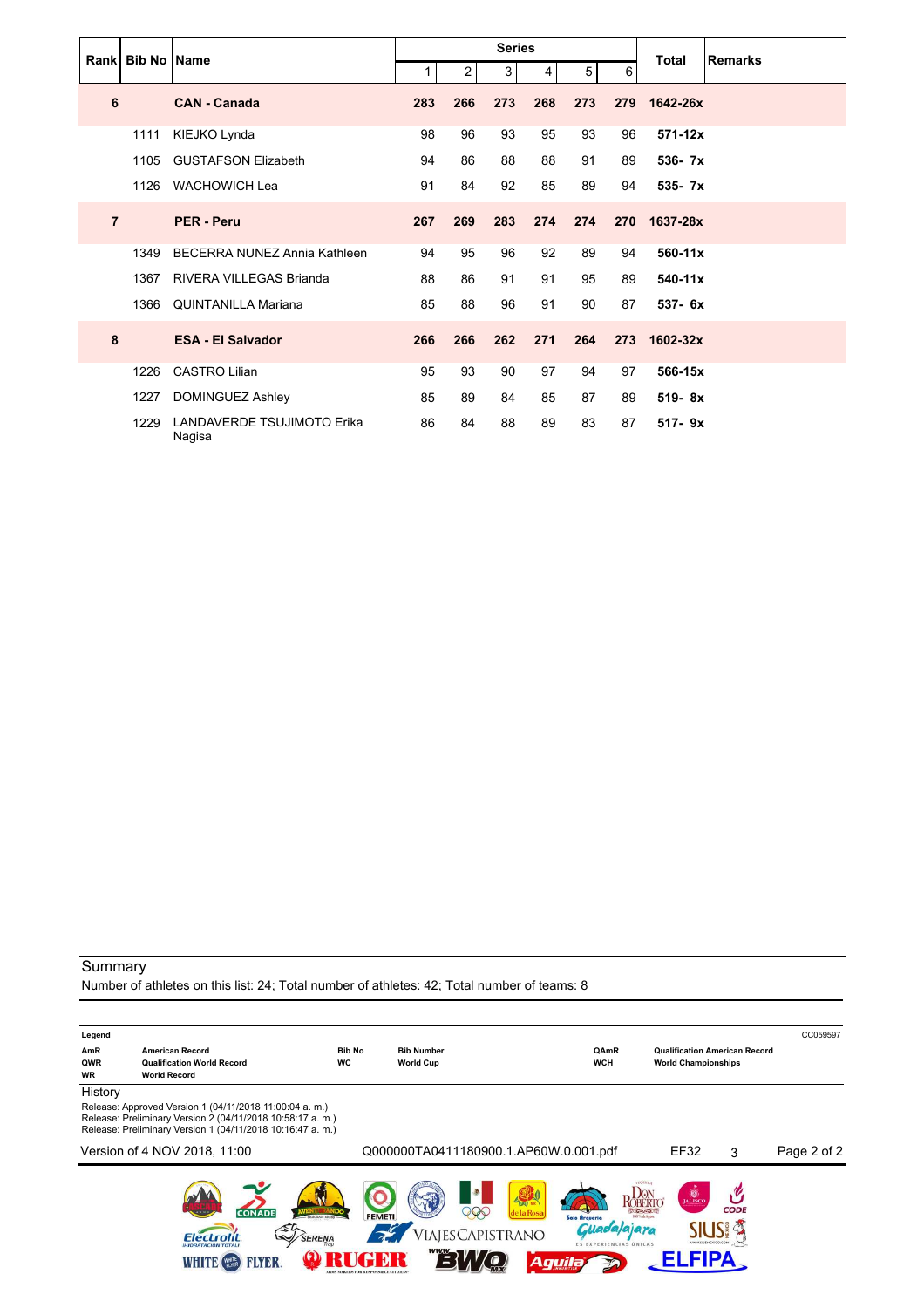

## **25m PISTOL WOMEN RESULTS FINAL**

#### WED 7 NOV 2018, START TIME 17:00

|           |                  | Records                                                 |            |                                  |                     |                     |                      |                     |                      |                      |                      |                                     |   |               |                |
|-----------|------------------|---------------------------------------------------------|------------|----------------------------------|---------------------|---------------------|----------------------|---------------------|----------------------|----------------------|----------------------|-------------------------------------|---|---------------|----------------|
| AmR<br>WR |                  | American Record not established yet<br>39 KORAKAKI Anna |            |                                  |                     |                     | GRE                  |                     |                      | 2017<br>7 OCT 2016   |                      | <b>WCF</b>                          |   | Bologna (ITA) |                |
| Rk        | <b>Bib</b><br>No | <b>Name</b>                                             | <b>Nat</b> | 1st Comp. Stage                  |                     |                     |                      |                     |                      |                      |                      | 2nd Competition Stage - Elimination |   | <b>Total</b>  | <b>Remarks</b> |
| 1         | 1448             | LAGAN<br>Alexis                                         | <b>USA</b> | 2<br>$\mathfrak{p}$              | 4<br>$\overline{2}$ | 6<br>$\overline{2}$ | 10<br>$\overline{4}$ | 13<br>3             | 16<br>3              | 20<br>4              | 24<br>4              | 26<br>$\overline{2}$                | 3 |               | <b>29 AmR</b>  |
| 2         | 1191             | PEREZ<br>Laina                                          | <b>CUB</b> | 1<br>$\mathbf{1}$                | 5<br>$\overline{4}$ | 9<br>$\overline{4}$ | 11<br>$\overline{2}$ | 14<br>3             | 18<br>$\overline{4}$ | 21<br>3              | 23<br>$\overline{2}$ | 26<br>3                             | 1 | 27            |                |
| 3         | 1466             | <b>UPTAGRAFFT</b><br>Sandra                             | <b>USA</b> | 3<br>3                           | 5<br>$\overline{2}$ | 8<br>3              | 11<br>3              | 14<br>3             | 16<br>$\overline{2}$ | 18<br>$\overline{2}$ | 21<br>3              | $\overline{2}$                      |   | 23            |                |
| 4         | 1013             | <b>HERRERA</b><br>Maria Pia                             | <b>ARG</b> | 0<br>$\mathbf{0}$                | 2<br>$\overline{2}$ | 4<br>$\overline{2}$ | 8<br>4               | 11<br>3             | 13<br>2              | 15<br>2              | 2                    |                                     |   | 17            |                |
| 5         | 1083             | SOUZA LIMA<br>Ana Luiza                                 | <b>BRA</b> | 2<br>$\overline{2}$              | 4<br>$\overline{2}$ | 7<br>3              | 9<br>$\overline{2}$  | 10<br>1             | 12<br>$\overline{2}$ | $\mathbf{1}$         |                      |                                     |   | 13            |                |
| 6         | 1186             | <b>GONZALEZ SANABRIA</b><br>Cheila                      | <b>CUB</b> | 3<br>3                           | 6<br>3              | 7<br>$\mathbf{1}$   | 7<br>$\Omega$        | 9<br>$\overline{2}$ | $\mathbf 1$          |                      |                      |                                     |   | 10            |                |
| 7         | 1217             | <b>DURANGO FLORES</b><br>Diana                          | <b>ECU</b> | $\mathbf{2}$<br>$\overline{2}$   | 3<br>$\mathbf{1}$   | 6<br>3              | 7<br>$\mathbf{1}$    | 1                   |                      |                      |                      |                                     |   | 8             |                |
| 8         | 1296             | <b>NAVA</b><br>Mariana                                  | <b>MEX</b> | $\overline{2}$<br>$\overline{2}$ | 3<br>1              | 4<br>1              | 0                    |                     |                      |                      |                      |                                     |   | 4             |                |

**Note**

Please note that there are records equally achieved by several athletes and only the first to set the record is shown.

Refer to the Records list on ISSF website: www.issf-sports.org

| Legend    |                                                                                                                                      |                             |                                             |                                                                                            |                                                                                                                      |             | CA72E6D6    |
|-----------|--------------------------------------------------------------------------------------------------------------------------------------|-----------------------------|---------------------------------------------|--------------------------------------------------------------------------------------------|----------------------------------------------------------------------------------------------------------------------|-------------|-------------|
| AmR<br>Rk | <b>American Record</b><br>Rank                                                                                                       | <b>Bib No</b><br><b>WCF</b> | <b>Bib Number</b><br><b>World Cup Final</b> | Nat<br>WR                                                                                  | <b>Nation</b><br><b>World Record</b>                                                                                 |             |             |
| History   |                                                                                                                                      |                             |                                             |                                                                                            |                                                                                                                      |             |             |
|           | Release: Approved Version 1 (07/11/2018 05:37:29 p. m.)                                                                              |                             |                                             |                                                                                            |                                                                                                                      |             |             |
|           | Version of 7 NOV 2018, 17:37                                                                                                         |                             |                                             | F000000IA0711181700.1.SP.0.001.pdf                                                         | <b>EF32</b>                                                                                                          | 11          | Page 1 of 1 |
|           | <b>CONADE</b><br>$\mathcal{Z}$<br><b>Electrolit</b><br><b>SERENA</b><br><b>IHIDRATACIÓN TOTALI</b><br><b>FLYER</b><br>WHITE<br>WHITE |                             | <b>FEMETI</b><br><b>FEE</b>                 | ۸<br>E EVERY MR<br>206<br>de la Rosa<br><b>Solo Arqueria</b><br>VIAJESCAPISTRANO<br>Aguila | <b>D</b><br>JALISCO<br>ROBERTO'<br>ıda ajara<br>WWW.SIUSMEXICO.COM<br><b>ES EXPERIENCIAS ÚNICAS</b><br>$\rightarrow$ | <b>CODE</b> |             |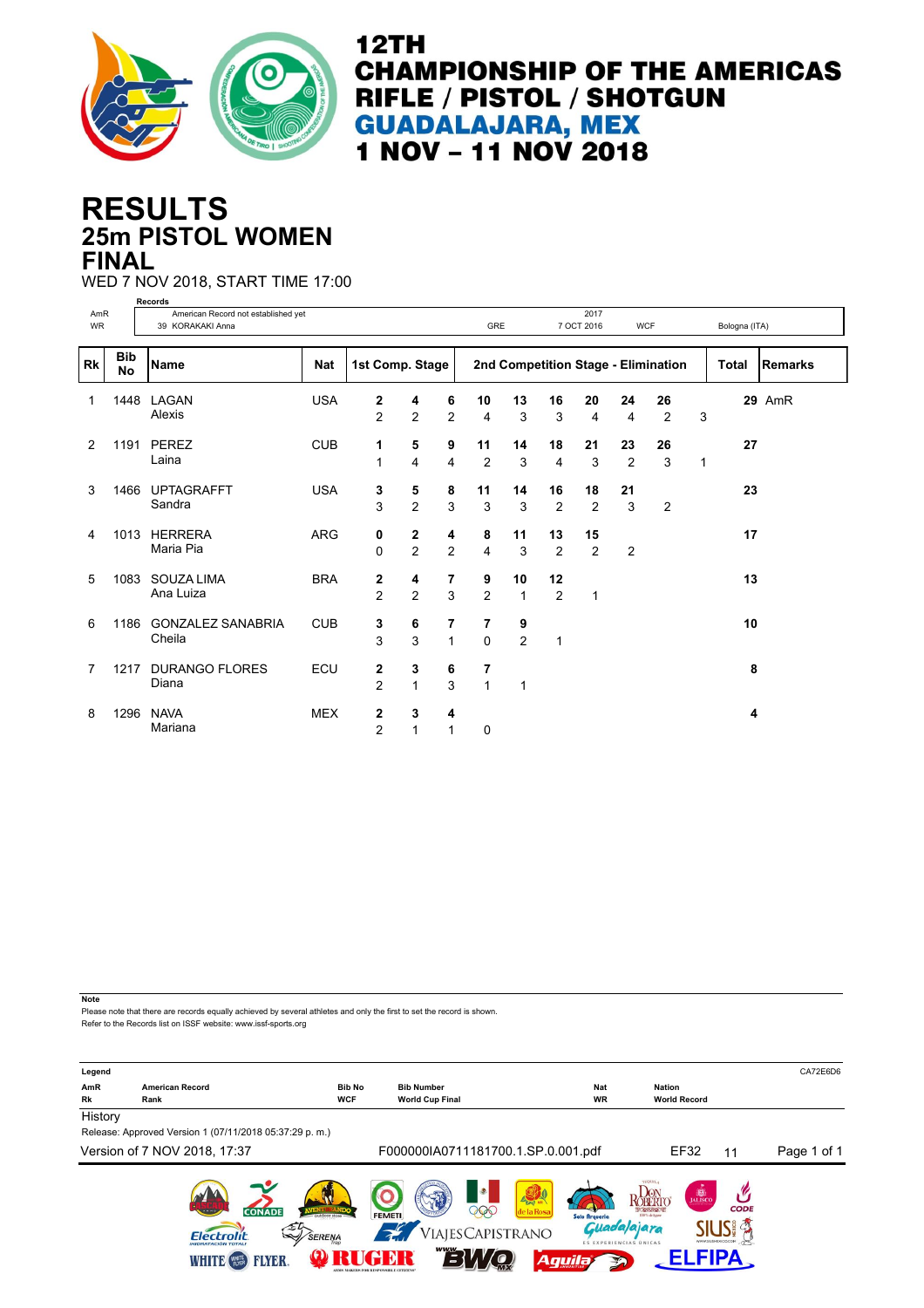

 $\mathcal{C}$ 

**SIUS 含** 

**ELFIPA** 

ROBERIO

Guadalajara

Aguila (B)

# **25m PISTOL WOMEN RESULTS QUALIFICATION**

WED 7 NOV 2018, START TIME 09:00

| QWR<br>QAmR | Records            | 594 IORGOVA Diana<br>586 PEREZ Tanja                                                                                        |                                    | <b>BUL</b><br><b>CUB</b> |               |                   | 31 MAY 1994<br>31 MAY 1990 | Milan (ITA)<br>WC<br>WC<br>Munich (FRG) |                   |                            |    |
|-------------|--------------------|-----------------------------------------------------------------------------------------------------------------------------|------------------------------------|--------------------------|---------------|-------------------|----------------------------|-----------------------------------------|-------------------|----------------------------|----|
| AmR<br>WR   |                    | <b>Records Team</b><br>1729 CALLAHAN Elizabeth; SNYDER Rebecca; UPTAGRAFFT Sandra;<br>1768 CHEN Ying; LI Duihong; TAO Luna; |                                    |                          |               | <b>USA</b><br>CHN |                            | 12 JUL 2002<br>4 OCT 2002               | <b>WCH</b><br>ASG | Lahti (FIN)<br>Busan (KOR) |    |
|             | <b>Bib No Name</b> |                                                                                                                             | Nat                                | <b>Stage</b>             | <b>Series</b> |                   | Sub                        |                                         |                   |                            |    |
| Rank        |                    |                                                                                                                             |                                    |                          | 1             | $\overline{c}$    | 3                          | Total<br>Total                          | <b>Remarks</b>    |                            |    |
| 1           | 1217               | <b>DURANGO FLORES Diana</b>                                                                                                 | ECU                                | Precision<br>Rapid       | 95<br>99      | 97<br>98          | 98<br>96                   | 290<br>293                              | 583-18x           |                            | QF |
| 2           | 1191               | <b>PEREZ Laina</b>                                                                                                          | CUB                                | Precision<br>Rapid       | 94<br>100     | 97<br>97          | 98<br>95                   | 289<br>292                              | 581-20x           |                            | QF |
| 3           | 1448               | <b>LAGAN Alexis</b>                                                                                                         | <u>USA</u>                         | Precision<br>Rapid       | 93<br>100     | 96<br>97          | 96<br>98                   | 285<br>295                              | 580-19x           |                            | QF |
| 4           | 1296               | <b>NAVA Mariana</b>                                                                                                         | MEX                                | Precision<br>Rapid       | 94<br>98      | 91<br>97          | 96<br>98                   | 281<br>293                              | 574-10x           |                            | QF |
| 5           | 1466               | <b>UPTAGRAFFT Sandra</b>                                                                                                    | <b>USA</b>                         | Precision<br>Rapid       | 94<br>98      | 95<br>93          | 95<br>96                   | 284<br>287                              | 571-16x           |                            | QF |
| 6           | 1083               | SOUZA LIMA Ana Luiza                                                                                                        | <b>BRA</b>                         | Precision<br>Rapid       | 93<br>95      | 95<br>94          | 94<br>98                   | 282<br>287                              | $569 - 11x$       |                            | QF |
| 7           | 1013               | <b>HERRERA Maria Pia</b>                                                                                                    | <b>ARG</b>                         | Precision<br>Rapid       | 93<br>95      | 91<br>92          | 98<br>95                   | 282<br>282                              | 564-14x           |                            | QF |
| 8           | 1186               | <b>GONZALEZ SANABRIA</b><br>Cheila                                                                                          | CUB                                | Precision<br>Rapid       | 95<br>89      | 95<br>95          | 94<br>96                   | 284<br>280                              | 564-13x A 4       |                            | QF |
| 9           | 1160               | MONDOL CUELLAR Amanda COL<br>Aide                                                                                           |                                    | Precision<br>Rapid       | 96<br>95      | 98<br>85          | 95<br>94                   | 289<br>274                              | 563-16x           |                            |    |
| 10          | 1245               | <b>CRUZ MONZON Delmi</b><br>Roxanna                                                                                         | <b>GUA</b>                         | Precision<br>Rapid       | 93<br>96      | 96<br>98          | 88<br>92                   | 277<br>286                              | 563-15x           |                            |    |
| 11          | 1304               | <b>QUEZADA Karen Samantha</b>                                                                                               | <b>MEX</b>                         | Precision<br>Rapid       | 92<br>100     | 89<br>94          | 92<br>96                   | 273<br>290                              | 563-13x           |                            |    |
| 12          |                    | 1425 ABELN Katelyn Morgan                                                                                                   | <u>USA</u>                         | Precision<br>Rapid       | 94<br>96      | 89<br>96          | 91<br>97                   | 274<br>289                              | 563-10x           |                            |    |
| 13          | 1219               | PEREZ PENA Andrea                                                                                                           | ECU                                | Precision<br>Rapid       | 96<br>85      | 95<br>97          | 96<br>94                   | 287<br>276                              | 563-10x           |                            |    |
| 14          | 1196               | ROQUE MOZAURIETA<br>Mauren                                                                                                  | <b>CUB</b>                         | Precision<br>Rapid       | 91<br>97      | 92<br>92          | 97<br>94                   | 280<br>283                              | 563- 6x           |                            |    |
| 15          | 1251               | <b>LINARES MONTOYA</b><br><b>Kimberly Nohely</b>                                                                            | <b>GUA</b>                         | Precision<br>Rapid       | 92<br>94      | 89<br>94          | 94<br>97                   | 275<br>285                              | 560-11x           |                            |    |
| 16          | 1254               | MENENDEZ Lucia Del<br>Rosario                                                                                               | <b>GUA</b>                         | Precision<br>Rapid       | 91<br>95      | 93<br>95          | 92<br>93                   | 276<br>283                              | 559-12x           |                            |    |
|             |                    | Version of 7 NOV 2018, 16:37                                                                                                | Q000000IA0711180900.1.SP.0.001.pdf |                          |               |                   |                            |                                         | 11                | Page 1 of 3                |    |

999

**EWQ** 

VIAJESCAPISTRANO

SERENA

WHITE **B** FLYER **Q RUGER** 

**Electrolit**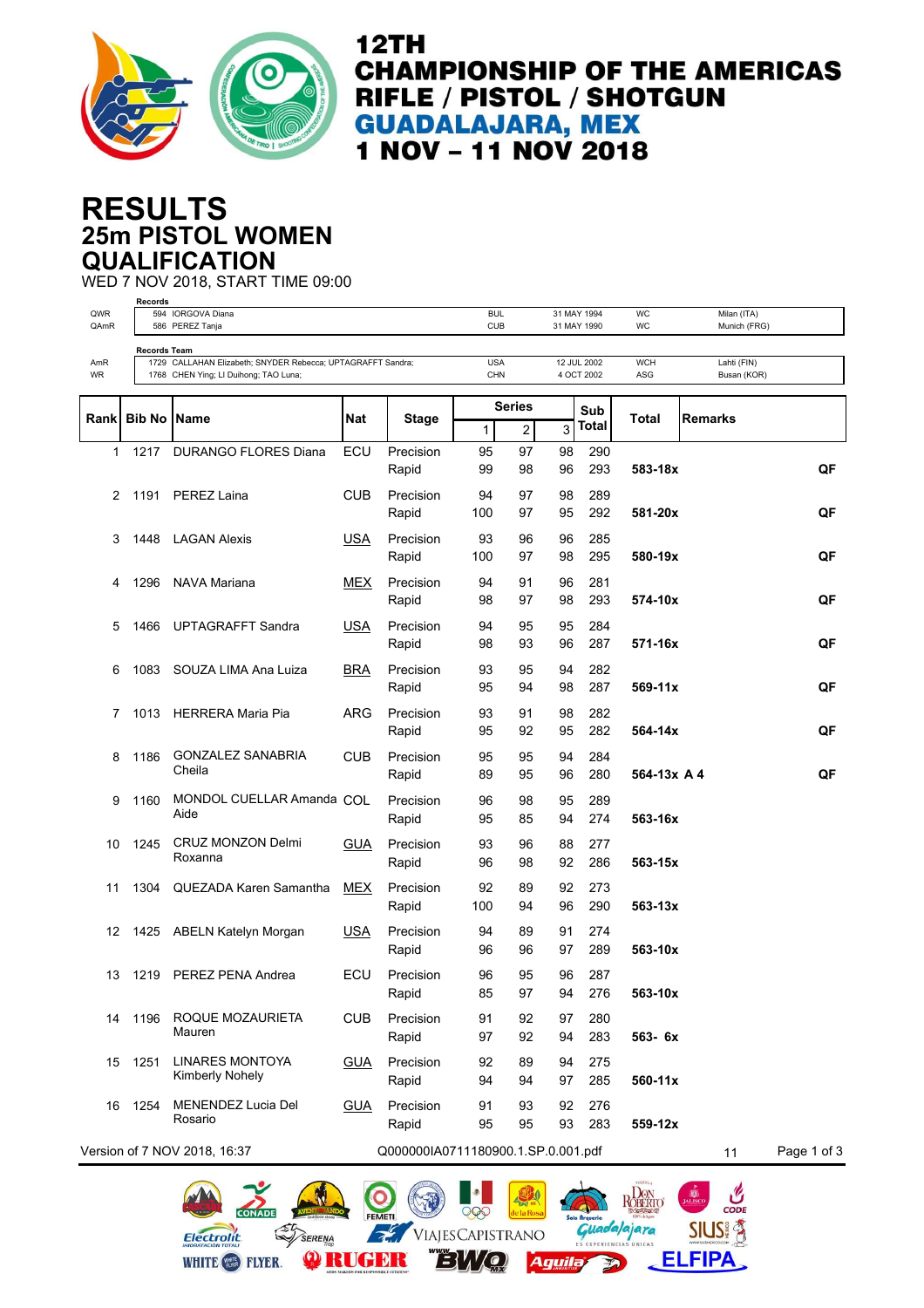|    | Rank Bib No Name |                                       | <b>Nat</b> | <b>Stage</b>       | <b>Series</b> |                |          | Sub          |             |                |
|----|------------------|---------------------------------------|------------|--------------------|---------------|----------------|----------|--------------|-------------|----------------|
|    |                  |                                       |            |                    | 1             | $\overline{c}$ | 3        | <b>Total</b> | Total       | <b>Remarks</b> |
| 17 | 1096             | <b>BOULAY Patricia</b>                | CAN        | Precision<br>Rapid | 93<br>88      | 95<br>92       | 94<br>95 | 282<br>275   | 557-12x     |                |
| 18 | 1140             | NUNEZ SANCHEZ Jocelyn<br>Andrea       | <b>CHI</b> | Precision<br>Rapid | 93<br>96      | 90<br>92       | 91<br>94 | 274<br>282   | 556-19x     |                |
| 19 | 1319             | ZAVALA VAZQUEZ Alejandra MEX          |            | Precision<br>Rapid | 97<br>94      | 90<br>90       | 92<br>92 | 279<br>276   | 555-8x B 2  |                |
| 20 | 1098             | <b>BRITTON Kimberly Katherine CAN</b> |            | Precision<br>Rapid | 92<br>88      | 95<br>91       | 95<br>88 | 282<br>267   | $549 - 11x$ |                |
| 21 | 1081             | <b>SILVEIRA Rachel</b>                | <b>BRA</b> | Precision<br>Rapid | 94<br>90      | 95<br>90       | 92<br>87 | 281<br>267   | 548-11x     |                |
| 22 | 1076             | MOURA Thais Carvalho                  | <b>BRA</b> | Precision<br>Rapid | 90<br>89      | 91<br>92       | 92<br>93 | 273<br>274   | 547- 7x     |                |
| 23 | 1367             | RIVERA VILLEGAS Brianda               | <b>PER</b> | Precision<br>Rapid | 93<br>87      | 88<br>90       | 94<br>93 | 275<br>270   | 545-10x     |                |
| 24 | 1369             | SANCHEZ RUIZ Claudia<br>Sthefanny     | <b>PER</b> | Precision<br>Rapid | 90<br>94      | 79<br>92       | 95<br>94 | 264<br>280   | $544 - 11x$ |                |
| 25 | 1126             | <b>WACHOWICH Lea</b>                  | <b>CAN</b> | Precision<br>Rapid | 89<br>91      | 89<br>89       | 90<br>95 | 268<br>275   | 543-8x      |                |
| 26 | 1229             | LANDAVERDE TSUJIMOTO<br>Erika Nagisa  | ESA        | Precision<br>Rapid | 85<br>89      | 87<br>96       | 91<br>95 | 263<br>280   | 543-4x      |                |
| 27 |                  | 1164 RIVEROS OSPINA Alejandra COL     |            | Precision<br>Rapid | 87<br>87      | 93<br>91       | 94<br>89 | 274<br>267   | 541-7x      |                |
| 28 | 1401             | <b>VALENTIN Jennifer</b>              | <b>PUR</b> | Precision<br>Rapid | 90<br>91      | 91<br>89       | 90<br>88 | 271<br>268   | 539- 7x     |                |
| 29 | 1227             | DOMINGUEZ Ashley                      | <u>ESA</u> | Precision<br>Rapid | 90<br>90      | 87<br>91       | 89<br>91 | 266<br>272   | 538- 6x     |                |
| 30 | 1911             | <b>MATA Victoria</b>                  | <b>DOM</b> | Precision<br>Rapid | 86<br>92      | 91<br>87       | 94<br>88 | 271<br>267   | 538- 5x     |                |
| 31 | 1226             | <b>CASTRO Lilian</b>                  | <u>ESA</u> | Precision<br>Rapid | 92<br>93      | 91<br>84       | 92<br>85 | 275<br>262   | 537- 9x C 4 |                |
| 32 | 1366             | QUINTANILLA Mariana                   | <b>PER</b> | Precision<br>Rapid | 80<br>88      | 91<br>91       | 85<br>95 | 256<br>274   | 530-3x      |                |
| 33 | 1269             | RAMIREZ GARAY Pamela<br>Alejandra     | <b>HON</b> | Precision<br>Rapid | 83<br>87      | 84<br>87       | 85<br>83 | 252<br>257   | 509-3x      |                |
| 34 | 1410             | <b>JONES Marsha</b>                   | <b>TTO</b> | Precision<br>Rapid | 88<br>87      | 85<br>72       | 90<br>87 | 263<br>246   | 509-2x      |                |
| 35 |                  | 1029 GONESH Ingrid                    | ARU        | Precision<br>Rapid | 91<br>78      | 83<br>74       | 82<br>71 | 256<br>223   | 479-1x      |                |

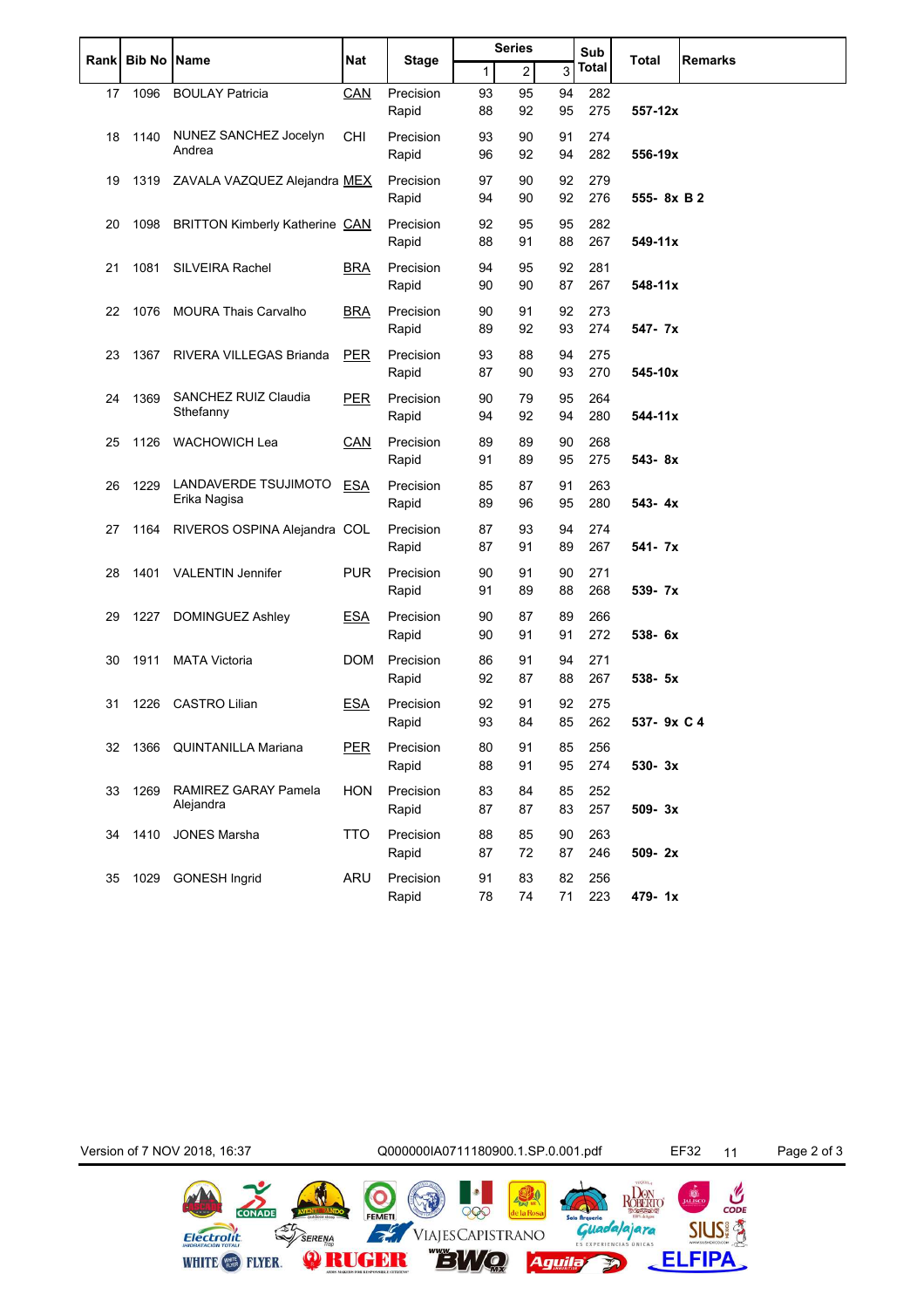| Rank Bib No Name | <b>Nat</b> |              | Series | Sub          | <b>Total</b> | <b>IRemarks</b> |
|------------------|------------|--------------|--------|--------------|--------------|-----------------|
|                  |            | <b>Stage</b> | -      | <b>Total</b> |              |                 |

Number of athletes on this list: 35; Total number of athletes: 41; Total number of teams: 7

**RICH AR** 

#### **Note**

Please note that there are records equally achieved by several athletes and only the first to set the record is shown. Refer to the Records list on ISSF website: www.issf-sports.org

WHITE **(1988** FLYER.

#### **A 4 Athlete 1186 GONZALEZ SANABRIA Cheila (CUB) - ISSF Rule 8.8.2.1 a y b, Too many shots B 2 Athlete 1319 ZAVALA VAZQUEZ Alejandra (MEX) - ISSF Rule 6.10.7(d) Protests - Electronic scoring targets C 4 Athlete 1226 CASTRO Lilian (ESA) - ISSF Rule 8.8.2.1 a y b, Too many shots Legend** A395FD87 **\_\_\_ Team Member AmR American Record ASG Asian Games Bib No Bib Number Nat Nation QAmR Qualification American Record QF Qualified for Final QWR Qualification World Record WC World Cup World Championships History** Release: Approved Version 1 (07/11/2018 04:37:05 p. m.) Release: Preliminary Version 1 (07/11/2018 04:26:12 p. m.) Version of 7 NOV 2018, 16:37 Q000000IA0711180900.1.SP.0.001.pdf EF32 11 Page 3 of 3 $QQQ$ CODE **SIUS!** a/ajara VIAJESCAPISTRANO Electrolit SERENA

**ELLO** 

Aguila

**ELFIPA**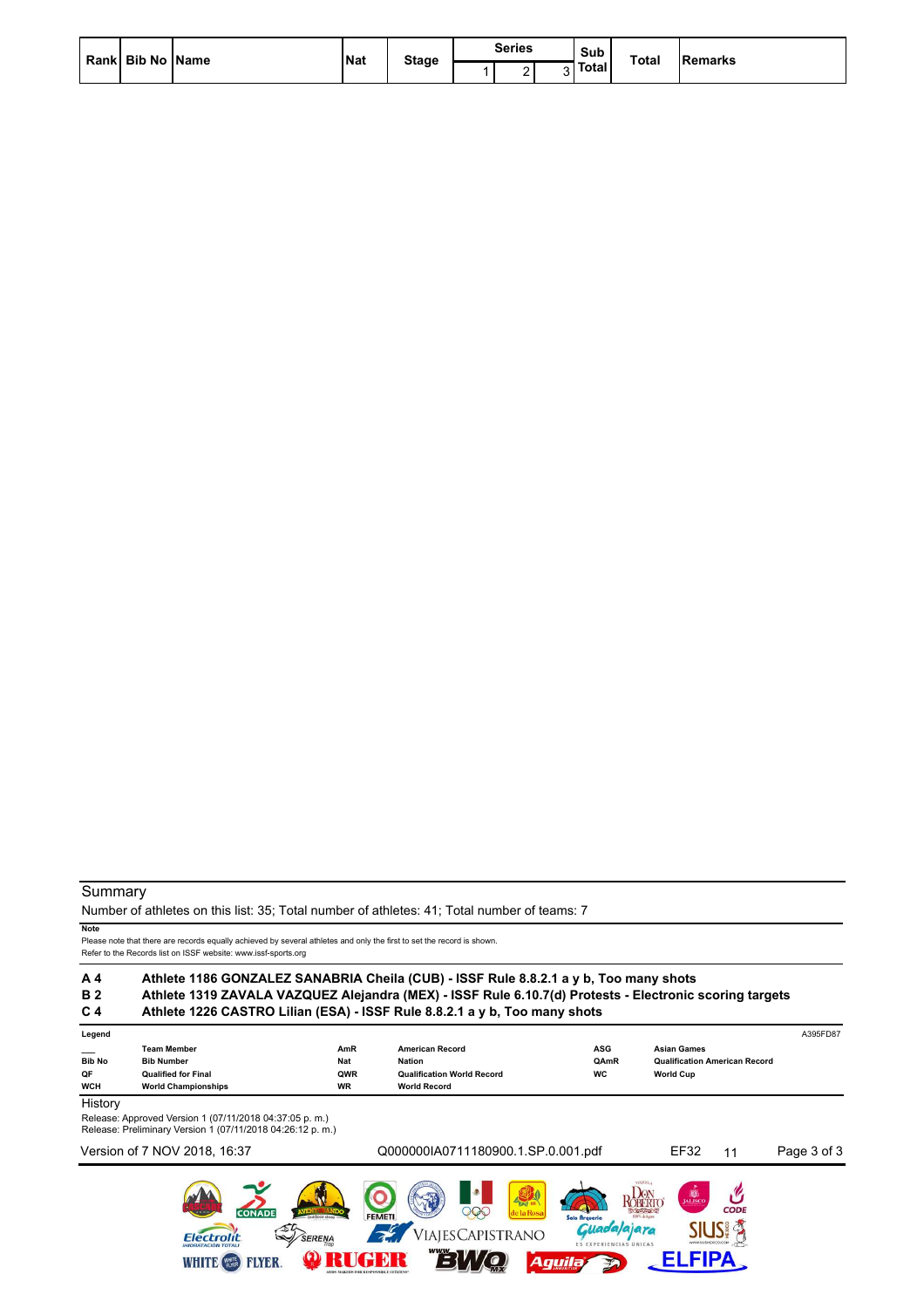

## **25m PISTOL WOMEN RESULTS MQS**

WED 7 NOV 2018, START TIME 09:00

| <b>Bib No Name</b> |                                   | <b>Nat</b> | <b>Stage</b>       |          | <b>Series</b> |          | Sub          | <b>Total</b> | <b>Remarks</b> |
|--------------------|-----------------------------------|------------|--------------------|----------|---------------|----------|--------------|--------------|----------------|
|                    |                                   |            |                    |          | 2             | 3        | <b>Total</b> |              |                |
| 1321               | <b>ZUNIGA Rosa</b>                | <b>MEX</b> | Precision<br>Rapid | 96<br>93 | 94<br>96      | 94<br>90 | 284<br>279   | $563 - 12x$  |                |
| 1440               | <b>FOSTER Kellie</b>              | <b>USA</b> | Precision<br>Rapid | 95<br>91 | 93<br>93      | 98<br>91 | 286<br>275   | $561 - 13x$  |                |
| 1105               | <b>GUSTAFSON Elizabeth</b>        | <b>CAN</b> | Precision<br>Rapid | 90<br>90 | 95<br>90      | 94<br>96 | 279<br>276   | $555 - 11x$  |                |
| 1442               | <b>GRANADOS GOMEZ</b><br>Nathalia | <b>USA</b> | Precision<br>Rapid | 96<br>89 | 95<br>93      | 90<br>92 | 281<br>274   | $555 - 8x$   |                |
| 1068               | CRUZ Tatiana Maria                | <b>BRA</b> | Precision<br>Rapid | 91<br>89 | 95<br>90      | 93<br>94 | 279<br>273   | $552 - 11x$  |                |
| 1318               | <b>VEGA Elba Esthela</b>          | <b>MEX</b> | Precision<br>Rapid | 91<br>89 | 87<br>82      | 93<br>91 | 271<br>262   | $533 - 6x$   |                |

**Summary** 

Number of athletes on this list: 6; Total number of athletes: 41; Total number of teams: 7

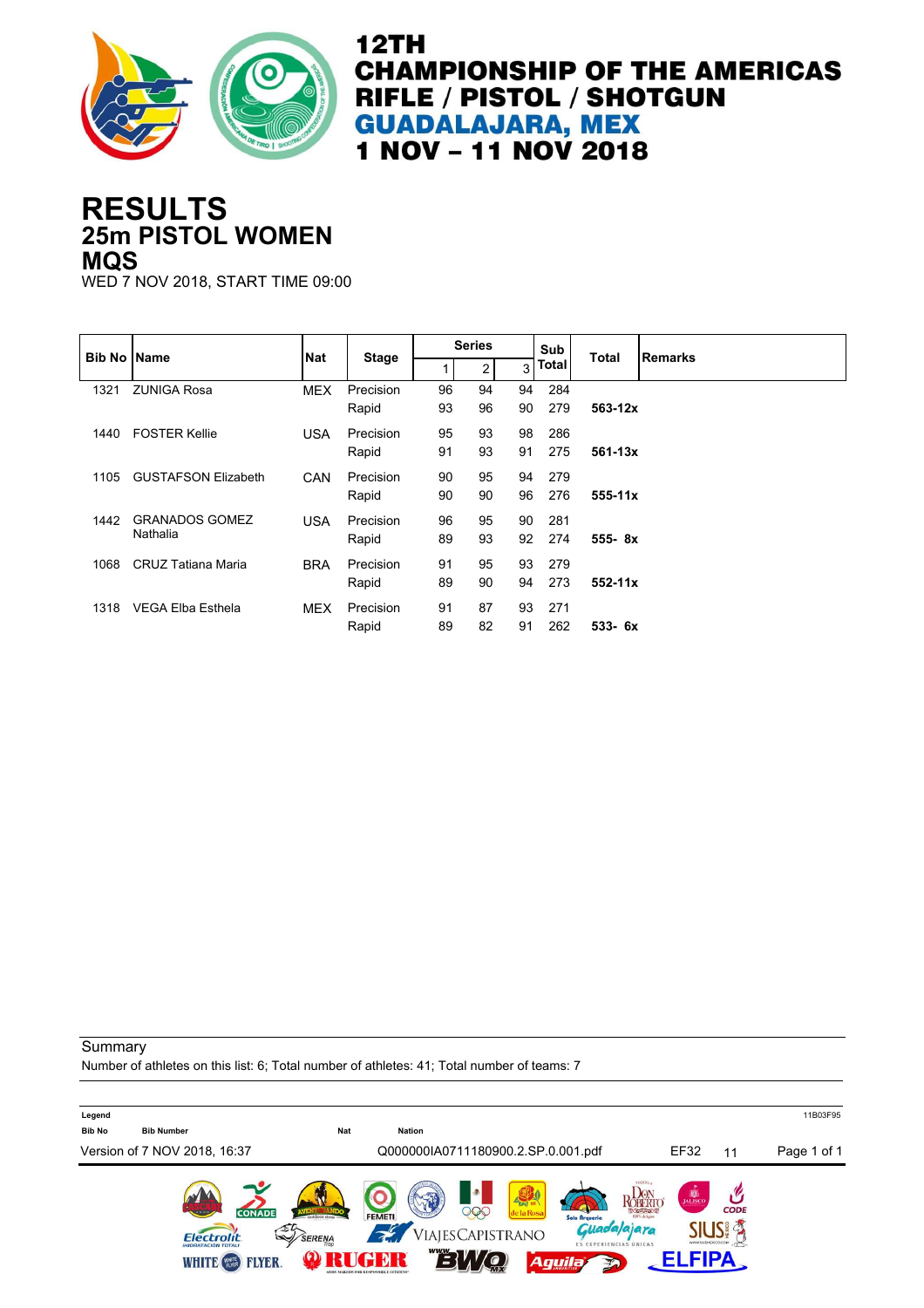

## **25m PISTOL WOMEN RESULTS TEAM**

WED 7 NOV 2018, START TIME 09:00

|                | <b>Records</b> |                                                             |              |            |                |             |       |              |                |
|----------------|----------------|-------------------------------------------------------------|--------------|------------|----------------|-------------|-------|--------------|----------------|
| QWR            |                | 594 IORGOVA Diana                                           |              | <b>BUL</b> |                | 31 MAY 1994 |       | <b>WC</b>    | Milan (ITA)    |
| QAmR           |                | 586 PEREZ Tanja                                             |              | <b>CUB</b> |                | 31 MAY 1990 |       | <b>WC</b>    | Munich (FRG)   |
|                | Records Team   |                                                             |              |            |                |             |       |              |                |
| AmR            |                | 1729 CALLAHAN Elizabeth; SNYDER Rebecca; UPTAGRAFFT Sandra; |              | <b>USA</b> |                | 12 JUL 2002 |       | <b>WCH</b>   | Lahti (FIN)    |
| <b>WR</b>      |                | 1768 CHEN Ying; LI Duihong; TAO Luna;                       |              | CHN        |                | 4 OCT 2002  |       | ASG          | Busan (KOR)    |
|                |                |                                                             |              |            |                |             |       |              |                |
|                |                |                                                             |              |            | <b>Series</b>  |             | Sub   |              |                |
| Rank           | <b>Bib No</b>  | <b>Name</b>                                                 | <b>Stage</b> |            |                |             | Total | Total        | <b>Remarks</b> |
|                |                |                                                             |              | 1          | $\overline{c}$ | 3           |       |              |                |
|                |                |                                                             |              | 281        | 280            | 282         | 843   |              |                |
| 1              |                | <b>USA - United States of America</b>                       |              |            |                |             |       |              |                |
|                |                |                                                             |              | 294        | 286            | 291         | 871   | 1714-45x     |                |
|                | 1448           | <b>LAGAN Alexis</b>                                         | Precision    | 93         | 96             | 96          | 285   |              |                |
|                |                |                                                             | Rapid        | 100        | 97             | 98          | 295   | 580-19x      |                |
|                |                |                                                             |              |            |                |             |       |              |                |
|                | 1466           | <b>UPTAGRAFFT Sandra</b>                                    | Precision    | 94         | 95             | 95          | 284   |              |                |
|                |                |                                                             | Rapid        | 98         | 93             | 96          | 287   | 571-16x      |                |
|                |                |                                                             |              |            |                |             |       |              |                |
|                |                | 1425 ABELN Katelyn Morgan                                   | Precision    | 94         | 89             | 91          | 274   |              |                |
|                |                |                                                             | Rapid        | 96         | 96             | 97          | 289   | 563-10x      |                |
|                |                |                                                             |              |            |                |             |       |              |                |
| $\overline{2}$ |                | <b>MEX - Mexico</b>                                         |              | 283        | 270            | 280         | 833   |              |                |
|                |                |                                                             |              | 292        | 281            | 286         | 859   |              |                |
|                |                |                                                             |              |            |                |             |       | $1692 - 31x$ |                |
|                | 1296           | <b>NAVA Mariana</b>                                         | Precision    | 94         | 91             | 96          | 281   |              |                |
|                |                |                                                             | Rapid        | 98         | 97             | 98          | 293   | 574-10x      |                |
|                |                |                                                             |              |            |                |             |       |              |                |
|                | 1304           | QUEZADA Karen Samantha                                      | Precision    | 92         | 89             | 92          | 273   |              |                |
|                |                |                                                             | Rapid        | 100        | 94             | 96          | 290   | $563 - 13x$  |                |
|                |                |                                                             |              |            |                |             |       |              |                |
|                |                | 1319 ZAVALA VAZQUEZ Alejandra                               | Precision    | 97         | 90             | 92          | 279   |              |                |
|                |                |                                                             | Rapid        | 94         | 90             | 92          | 276   | 555- 8x A 2  |                |
|                |                |                                                             |              |            |                |             |       |              |                |
| 3              |                | <b>GUA - Guatemala</b>                                      |              | 276        | 278            | 274         | 828   |              |                |
|                |                |                                                             |              | 285        | 287            | 282         | 854   | 1682-38x     |                |
|                |                |                                                             |              |            |                |             |       |              |                |
|                | 1245           | <b>CRUZ MONZON Delmi Roxanna</b>                            | Precision    | 93         | 96             | 88          | 277   |              |                |
|                |                |                                                             | Rapid        | 96         | 98             | 92          | 286   | 563-15x      |                |
|                |                |                                                             |              |            |                |             |       |              |                |
|                | 1251           | <b>LINARES MONTOYA Kimberly Nohely</b>                      | Precision    | 92         | 89             | 94          | 275   |              |                |
|                |                |                                                             | Rapid        | 94         | 94             | 97          | 285   | $560 - 11x$  |                |
|                |                |                                                             | Precision    |            | 93             | 92          | 276   |              |                |
|                | 1254           | <b>MENENDEZ Lucia Del Rosario</b>                           |              | 91         |                |             |       |              |                |
|                |                |                                                             | Rapid        | 95         | 95             | 93          | 283   | $559-12x$    |                |

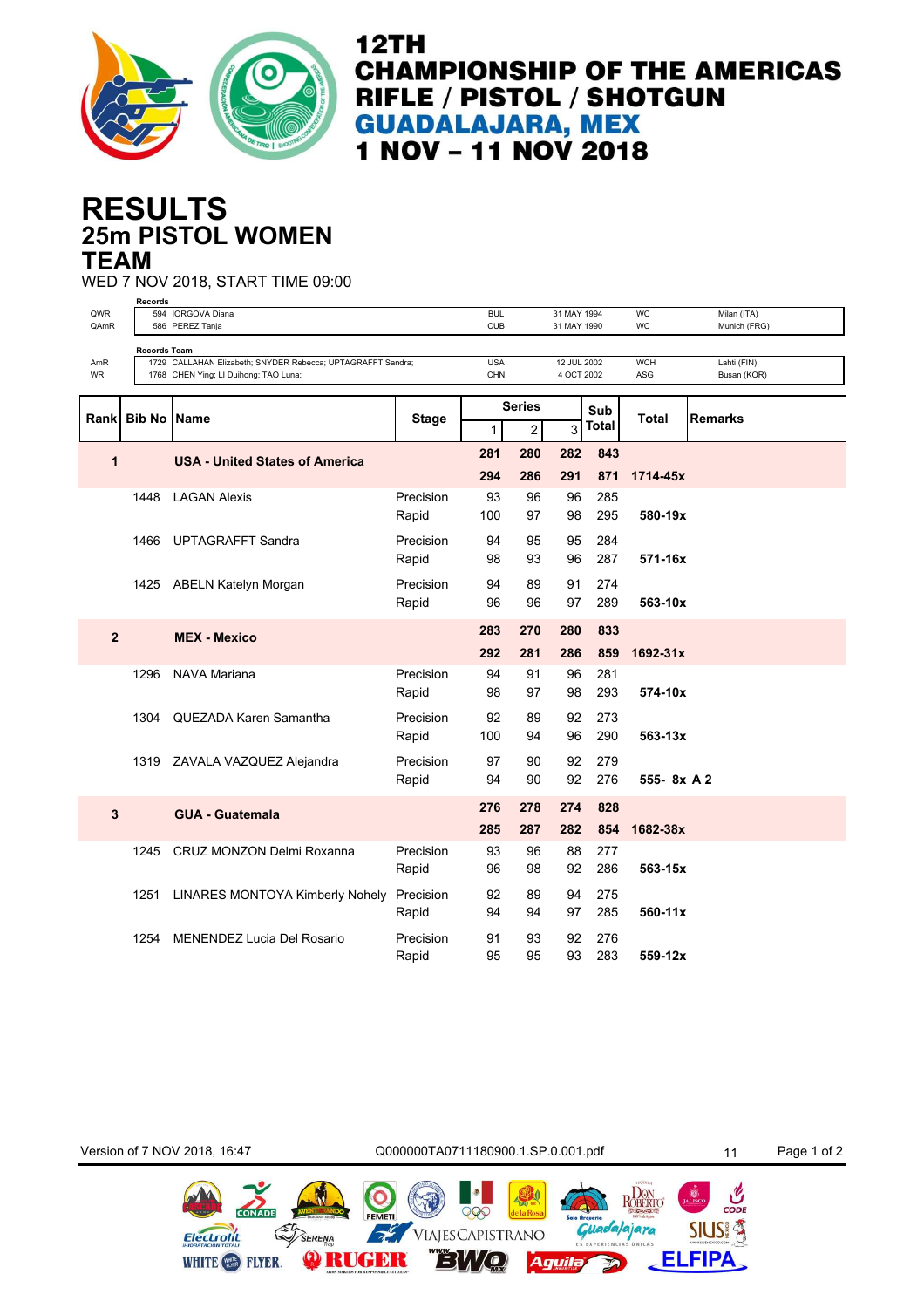|                         |                    |                                   |                    |              | <b>Series</b>  |            | Sub        |              |                |
|-------------------------|--------------------|-----------------------------------|--------------------|--------------|----------------|------------|------------|--------------|----------------|
| Rank                    | <b>Bib No Name</b> |                                   | <b>Stage</b>       | $\mathbf{1}$ | $\overline{2}$ | 3          | Total      | <b>Total</b> | <b>Remarks</b> |
| $\overline{\mathbf{4}}$ |                    | <b>BRA - Brazil</b>               |                    | 277          | 281            | 278        | 836        |              |                |
|                         |                    |                                   |                    | 274          | 276            | 278        | 828        | 1664-29x     |                |
|                         | 1083               | SOUZA LIMA Ana Luiza              | Precision<br>Rapid | 93<br>95     | 95<br>94       | 94<br>98   | 282<br>287 | $569 - 11x$  |                |
|                         |                    | 1081 SILVEIRA Rachel              | Precision<br>Rapid | 94<br>90     | 95<br>90       | 92<br>87   | 281<br>267 | $548 - 11x$  |                |
|                         |                    | 1076 MOURA Thais Carvalho         | Precision<br>Rapid | 90<br>89     | 91<br>92       | 92<br>93   | 273<br>274 | 547- 7x      |                |
| 5                       |                    | <b>CAN - Canada</b>               |                    | 274          | 279            | 279        | 832        |              |                |
|                         |                    |                                   |                    | 267          | 272            | 278        | 817        | 1649-31x     |                |
|                         | 1096               | <b>BOULAY Patricia</b>            | Precision<br>Rapid | 93<br>88     | 95<br>92       | 94<br>95   | 282<br>275 | $557-12x$    |                |
|                         | 1098               | <b>BRITTON Kimberly Katherine</b> | Precision          | 92           | 95             | 95         | 282        |              |                |
|                         |                    |                                   | Rapid              | 88           | 91             | 88         | 267        | $549 - 11x$  |                |
|                         | 1126               | WACHOWICH Lea                     | Precision<br>Rapid | 89<br>91     | 89<br>89       | 90<br>95   | 268<br>275 | 543-8x       |                |
|                         |                    |                                   |                    |              |                |            |            |              |                |
| $\bf 6$                 |                    | <b>PER - Peru</b>                 |                    | 263<br>269   | 258<br>273     | 274<br>282 | 795<br>824 | 1619-24x     |                |
|                         | 1367               | RIVERA VILLEGAS Brianda           | Precision          | 93           | 88             | 94         | 275        |              |                |
|                         |                    |                                   | Rapid              | 87           | 90             | 93         | 270        | 545-10x      |                |
|                         | 1369               | SANCHEZ RUIZ Claudia Sthefanny    | Precision          | 90           | 79             | 95         | 264        |              |                |
|                         |                    |                                   | Rapid              | 94           | 92             | 94         | 280        | $544 - 11x$  |                |
|                         | 1366               | <b>QUINTANILLA Mariana</b>        | Precision          | 80           | 91             | 85         | 256        |              |                |
|                         |                    |                                   | Rapid              | 88           | 91             | 95         | 274        | 530-3x       |                |
| $\overline{7}$          |                    | <b>ESA - El Salvador</b>          |                    | 267          | 265            | 272        | 804        |              |                |
|                         |                    |                                   |                    | 272          | 271            | 271        | 814        | 1618-19x     |                |
|                         | 1229               | LANDAVERDE TSUJIMOTO Erika        | Precision          | 85           | 87             | 91         | 263        |              |                |
|                         |                    | Nagisa                            | Rapid              | 89           | 96             | 95         | 280        | $543 - 4x$   |                |
|                         | 1227               | DOMINGUEZ Ashley                  | Precision          | 90           | 87             | 89         | 266        |              |                |
|                         |                    |                                   | Rapid              | 90           | 91             | 91         | 272        | $538 - 6x$   |                |
|                         | 1226               | <b>CASTRO Lilian</b>              | Precision          | 92           | 91             | 92         | 275        |              |                |
|                         |                    |                                   | Rapid              | 93           | 84             | 85         | 262        | 537- 9x B 4  |                |

Number of athletes on this list: 21; Total number of athletes: 41; Total number of teams: 7

| A <sub>2</sub><br><b>B4</b> | Athlete 1319 ZAVALA VAZQUEZ Alejandra (MEX) - ISSF Rule 6.10.7(d) Protests - Electronic scoring targets<br>Athlete 1226 CASTRO Lilian (ESA) - ISSF Rule 8.8.2.1 a y b, Too many shots |                  |                                                          |                                                    |                                                    |             |
|-----------------------------|---------------------------------------------------------------------------------------------------------------------------------------------------------------------------------------|------------------|----------------------------------------------------------|----------------------------------------------------|----------------------------------------------------|-------------|
| Legend<br>AmR               | <b>American Record</b>                                                                                                                                                                | <b>ASG</b>       | <b>Asian Games</b>                                       | <b>Bib No</b>                                      | <b>Bib Number</b>                                  | AA5AB3CA    |
| QAmR<br><b>WCH</b>          | <b>Qualification American Record</b><br><b>World Championships</b>                                                                                                                    | QWR<br><b>WR</b> | <b>Qualification World Record</b><br><b>World Record</b> | <b>WC</b>                                          | <b>World Cup</b>                                   |             |
| History                     |                                                                                                                                                                                       |                  |                                                          |                                                    |                                                    |             |
|                             | Release: Approved Version 1 (07/11/2018 04:47:50 p.m.)<br>Release: Preliminary Version 1 (07/11/2018 04:26:33 p. m.)                                                                  |                  |                                                          |                                                    |                                                    |             |
|                             | Version of 7 NOV 2018, 16:47                                                                                                                                                          |                  | Q000000TA0711180900.1.SP.0.001.pdf                       |                                                    | EF32<br>11                                         | Page 2 of 2 |
|                             | <b>CONADE</b><br>SERENA<br>Flectrolit                                                                                                                                                 | outdoor store    | <b>FEMETI</b><br>/IAJESCAPISTRANO                        | <b>Contract</b><br>la Rosa<br><b>Solo Arqueria</b> | <b>D</b><br><b>CODE</b><br>D3% de Autre<br>ajajara |             |
|                             | <b>LYER</b><br><b>WHITE (WE</b>                                                                                                                                                       |                  |                                                          | <b>ES EXPERIENCIAS UNICAS</b><br>Aguila            |                                                    |             |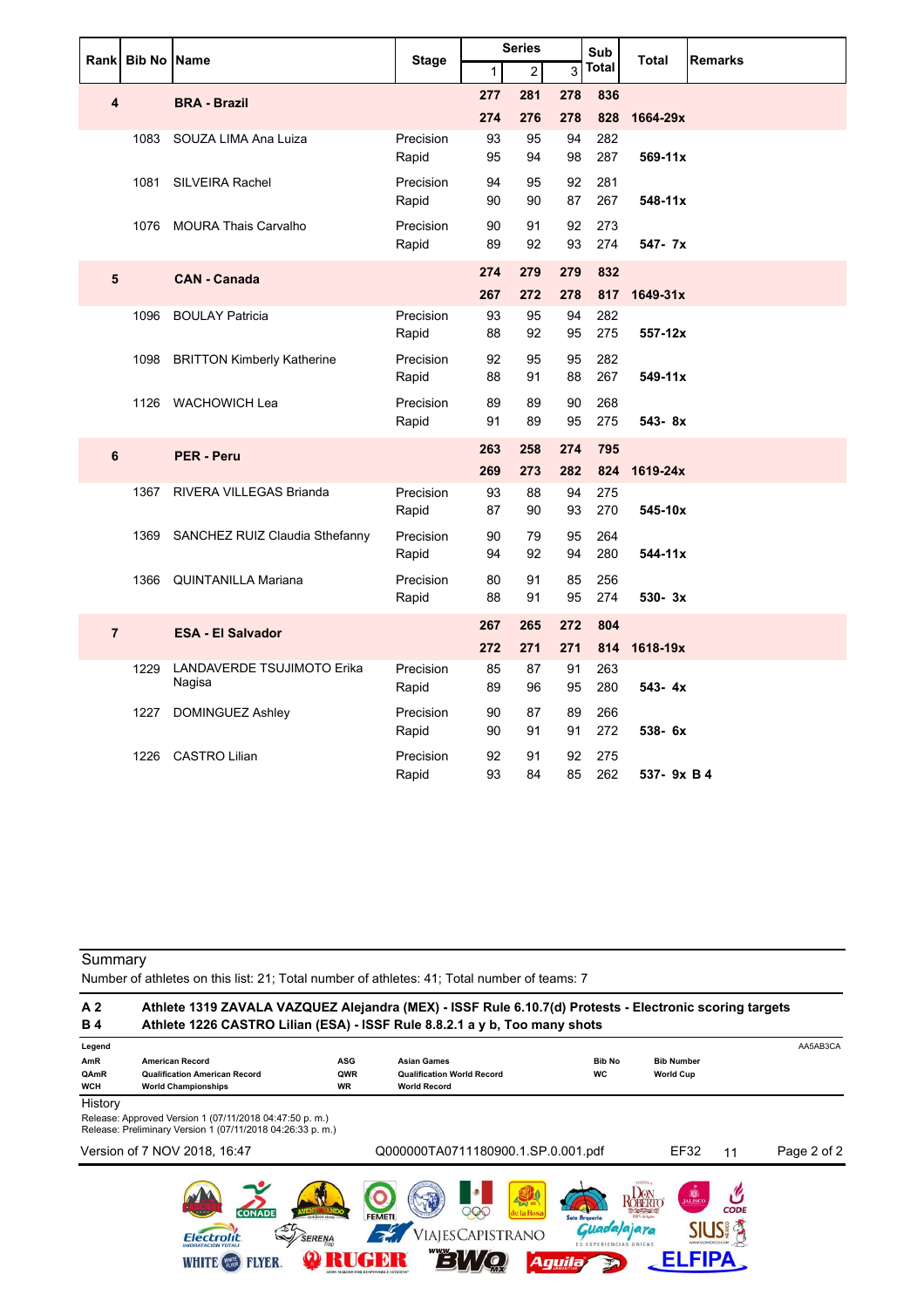

## **TRAP WOMEN RESULTS FINAL**

MON 5 NOV 2018, START TIME 15:30

|           | <b>Records</b>                         |            |                          |                          |                      |                                |                                       |    |                      |
|-----------|----------------------------------------|------------|--------------------------|--------------------------|----------------------|--------------------------------|---------------------------------------|----|----------------------|
| <b>WR</b> | 48 CARROLL Ashley                      |            |                          | <b>USA</b>               |                      | 5 MAR 2018                     | <b>WC</b>                             |    | Guadalajara (MEX)    |
| AmR       | 48 CARROLL Ashley                      |            |                          | <b>USA</b>               |                      | 5 MAR 2018                     | <b>WC</b>                             |    | Guadalajara (MEX)    |
|           |                                        |            |                          |                          |                      |                                |                                       |    |                      |
| Rank      | <b>Bib No Name</b>                     | <b>Nat</b> |                          |                          | <b>Targets</b>       |                                |                                       |    | <b>Total Remarks</b> |
| 1         | 1429 BROWNING<br>Kayle                 | <b>USA</b> | <b>HHH</b><br>IIII       | ,,,,,,<br>$\blacksquare$ | <b>TTTOL</b><br>IIII |                                | <b>HIII HIII</b><br><b>TION TOINE</b> | 45 |                      |
|           |                                        |            |                          |                          |                      |                                |                                       |    |                      |
| 2         | 1258 RUANO OLIVA<br>Adriana            | <b>GUA</b> | ,,,,,                    | HOLLO <sub>1</sub>       | <b>TITLE</b>         |                                | <b>ANTIL TOONE</b>                    | 43 |                      |
|           |                                        |            | <b>TOTI</b>              | ,,,,,,                   | ,,,,,                |                                | TOTTO TITTLE                          |    |                      |
| 3         | 1430 CARROLL<br>Ashley                 | <b>USA</b> | <b>TITLE</b>             | <b>TTTT</b> O            |                      | OUTLE THIOR OUTLE              |                                       | 34 |                      |
|           |                                        |            | <b>TITLE</b>             | ,,,,,,                   | <b>THEFT</b>         |                                |                                       |    |                      |
| 4         | 1460 SKINNER<br>Aeriel Alease          | <b>USA</b> | $\Box$<br>0 <b>1 1 1</b> | Ш                        | <b>TITLE TELLE</b>   |                                | <b>OOD OF BUILDING</b>                | 29 |                      |
|           |                                        |            |                          |                          |                      |                                |                                       |    |                      |
| 5         | 1307 RAMIREZ<br>CABALLERO<br>Alejandra | <b>MEX</b> | $\blacksquare$<br>IIIII  |                          |                      | NOONO NNNNN NNNOO NNNNO        |                                       | 22 |                      |
| 6         | 1260 SOTO ABRIL<br>Ana Waleska         | <b>GUA</b> | <b>THTD</b>              |                          |                      | <b>ONONO NUONO NOONU NOUNU</b> |                                       | 16 |                      |

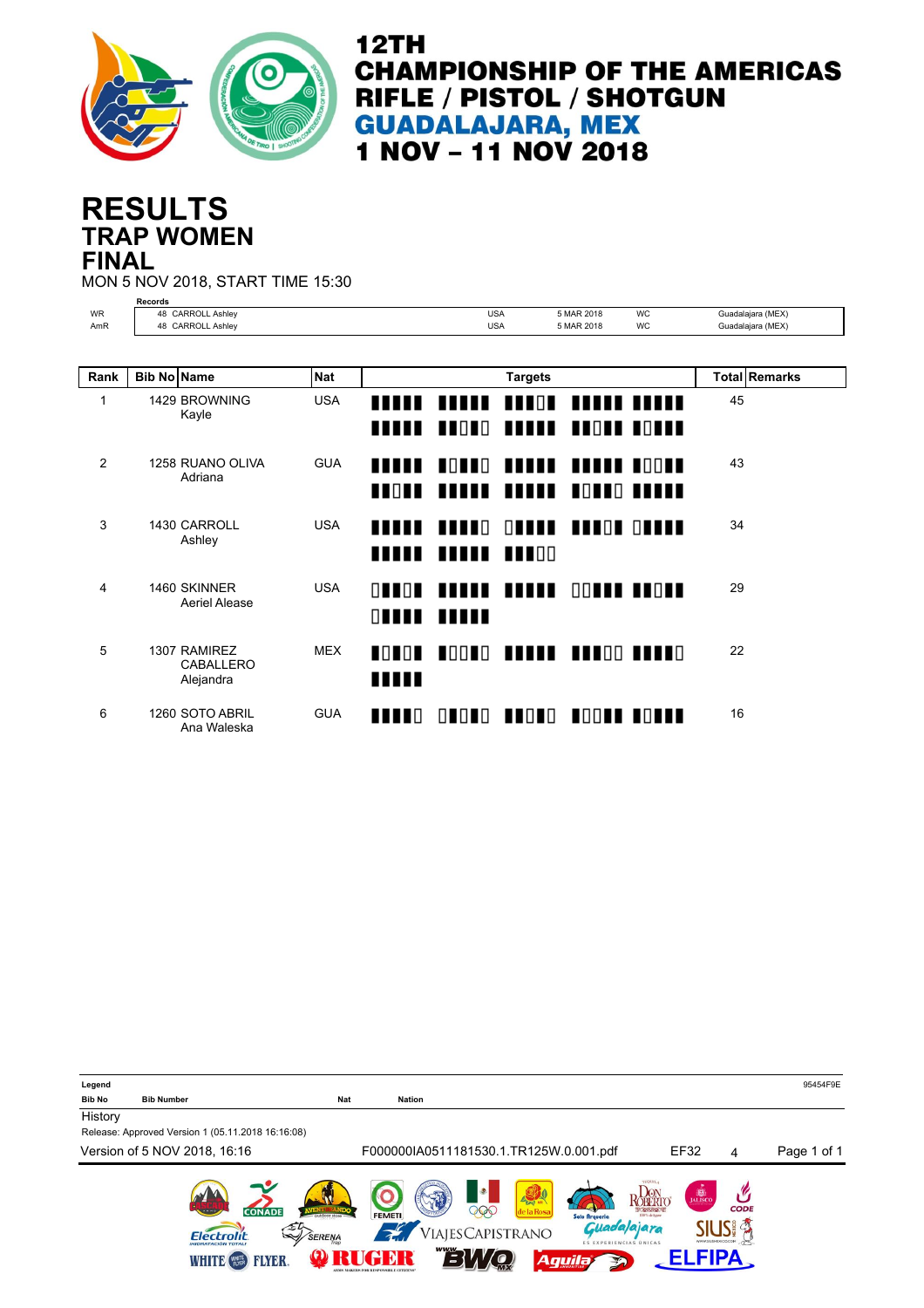

## **TRAP WOMEN RESULTS QUALIFICATION**

SUN 4 NOV 2018, START TIME 09:00

|       | Records             |                                                            |            |    |            |               |          |             |              |               |                   |    |
|-------|---------------------|------------------------------------------------------------|------------|----|------------|---------------|----------|-------------|--------------|---------------|-------------------|----|
| QWR   |                     | 122 PERILLI Alessandra                                     |            |    | <b>SMR</b> |               |          | 23 APR 2018 |              | WC            | Changwon (KOR)    |    |
| QAmR  |                     | 119 SKINNER Aeriel Alease                                  |            |    | <b>USA</b> |               |          | 5 MAR 2018  |              | WC            | Guadalajara (MEX) |    |
|       | <b>Records Team</b> |                                                            |            |    |            |               |          |             |              |               |                   |    |
| AmR   |                     | 339 BROWNING Kayle; CARROLL Ashley; SKINNER Aeriel Alease; |            |    | <b>USA</b> |               |          | 6 SEP 2018  |              | <b>WCH</b>    | Changwon (KOR)    |    |
| WR    |                     | 343 STANCO Silvana; ROSSI Jessica; IEZZI Alessia;          |            |    | ITA        |               |          | 6 SEP 2018  |              | <b>WCH</b>    | Changwon (KOR)    |    |
|       |                     |                                                            |            |    |            |               |          |             |              |               |                   |    |
|       |                     |                                                            |            |    |            | <b>Rounds</b> |          |             |              | Qualification |                   |    |
| Rankl | <b>Bib No IName</b> |                                                            | <b>Nat</b> |    |            |               |          |             |              |               | <b>Remarks</b>    |    |
|       |                     |                                                            |            | 1  | 2          | 3             | 4        | 5           | <b>Total</b> | QS-off        |                   |    |
| 1     | 1430                | <b>CARROLL Ashley</b>                                      | <b>USA</b> | 24 | 25         |               | 24 24 24 |             | 121          |               | QAmR              | QF |
| 2     | 1460                | <b>SKINNER Aeriel Alease</b>                               | <b>USA</b> | 24 | 23         |               | 22 24 25 |             | 118          |               |                   | QF |
| 3     | 1307                | RAMIREZ CABALLERO Alejandra                                | <b>MEX</b> | 22 | 24         | 25            | 24       | -21         | 116          |               |                   | QF |
| 4     | 1429                | <b>BROWNING Kayle</b>                                      | USA        | 23 | 22         | 24            | -25      | -21         | 115          |               |                   | QF |
| 5     | 1260                | SOTO ABRIL Ana Waleska                                     | <b>GUA</b> | 21 | 20         | 22 25         |          | -23         | $111 + 3$    |               |                   | QF |
| 6     | 1258                | RUANO OLIVA Adriana                                        | <b>GUA</b> | 22 | 22         |               | 24 22 21 |             | $111 + 2$    |               |                   | QF |
| 7     | 1113                | <b>LONGLEY Elizabeth Grace</b>                             | CAN        | 19 | 21         | 24            | 23 22    |             | 109          |               |                   |    |
| 8     | 1280                | <b>CLEMENZ MAYA Cinthya</b>                                | <b>MEX</b> | 24 | 23         |               | 20 21 21 |             | 109          |               |                   |    |
| 9     | 1142                | <b>SALMAN Pamela</b>                                       | <b>CHI</b> | 22 | 23         | 21            | 21 21    |             | 108          |               |                   |    |
| 10    | 1095                | <b>BODDEZ Lindsay</b>                                      | CAN        | 18 | 21         |               | 22 21 24 |             | 106          |               |                   |    |
| 11    | 1116                | <b>MEYER Cynthia</b>                                       | CAN        | 21 | 20         |               | 19 23 20 |             | 103          |               |                   |    |
| 12    | 1399                | <b>SOLA Paola</b>                                          | <b>PUR</b> | 18 | 19         | 22            | 21       | -21         | 101          |               |                   |    |
| 13    | 1248                | <b>GOETZKE DAVILA Stefanie Tanya</b>                       | <b>GUA</b> | 21 | 17         | 21            | 21       | -21         | 101          |               |                   |    |
| 14    | 1300                | <b>ORTIZ JIMENEZ Clarissa Maria</b>                        | <b>MEX</b> | 22 | 15         | 22            | 22       | -18         | 99           |               |                   |    |
| 15    | 1362                | PACHECO NARANJO Daniela                                    | <b>PER</b> | 18 | 17         | 22            | 22       | 17          | 96           |               |                   |    |
| 16    | 1379                | ACEVEDO RIVERA Ariadna Gabriela                            | <b>PUR</b> | 23 | 15         | 19            | 22       | 17          | 96           |               |                   |    |
| 17    | 1386                | <b>LATORRE Ana</b>                                         | <b>PUR</b> | 20 | 16         | 20            | 21       | 18          | 95           |               |                   |    |
| 18    | 1084                | <b>TEIXEIRA Janice</b>                                     | <b>BRA</b> | 17 | 20         | 18            | 19       | -20         | 94           |               |                   |    |

**Summary** 

Number of athletes on this list: 18; Total number of athletes: 22; Total number of teams: 5

Please note that there are records equally achieved by several athletes and only the first to set the record is shown. **Note** Refer to the Records list on ISSF website: www.issf-sports.org

| Legend                             |                                                                                                     |                                 |                                                                                                                            |                                  |                                                                     | 13D236A5    |
|------------------------------------|-----------------------------------------------------------------------------------------------------|---------------------------------|----------------------------------------------------------------------------------------------------------------------------|----------------------------------|---------------------------------------------------------------------|-------------|
| <b>Nat</b><br>QS-off<br><b>WCH</b> | <b>Team Member</b><br><b>Nation</b><br><b>Qualification Shoot-off</b><br><b>World Championships</b> | AmR<br>QAmR<br>QWR<br><b>WR</b> | <b>American Record</b><br><b>Qualification American Record</b><br><b>Qualification World Record</b><br><b>World Record</b> | <b>Bib No</b><br>QF<br><b>WC</b> | <b>Bib Number</b><br><b>Qualified for Final</b><br><b>World Cup</b> |             |
| History                            |                                                                                                     |                                 |                                                                                                                            |                                  |                                                                     |             |
|                                    | Release: Approved Version 1 (05.11.2018 13:13:56)                                                   |                                 |                                                                                                                            |                                  |                                                                     |             |
|                                    | Version of 5 NOV 2018, 13:13                                                                        |                                 | Q000000IA0411180900.1.TR125W.0.001.pdf                                                                                     |                                  | EF<br>4<br>32                                                       | Page 1 of 1 |
|                                    | <b>CONADE</b>                                                                                       | <b>FEMETI</b><br>outdoor store  | <b>BOUT NR</b><br>206<br>e la Rosa                                                                                         | Solo Arqueria                    | <b>B</b><br><b>KOBERTO</b><br><b>CODE</b><br>$-50000$               |             |
|                                    | Flectrolit<br><b>IHIDRATACIÓN TOTALI</b>                                                            | SERENA                          | VIAJESCAPISTRANO                                                                                                           | ES EXPERIENCIAS UNICAS           | ajara                                                               |             |
|                                    | LYER<br><b>WHITE</b>                                                                                |                                 | Aguila                                                                                                                     |                                  |                                                                     |             |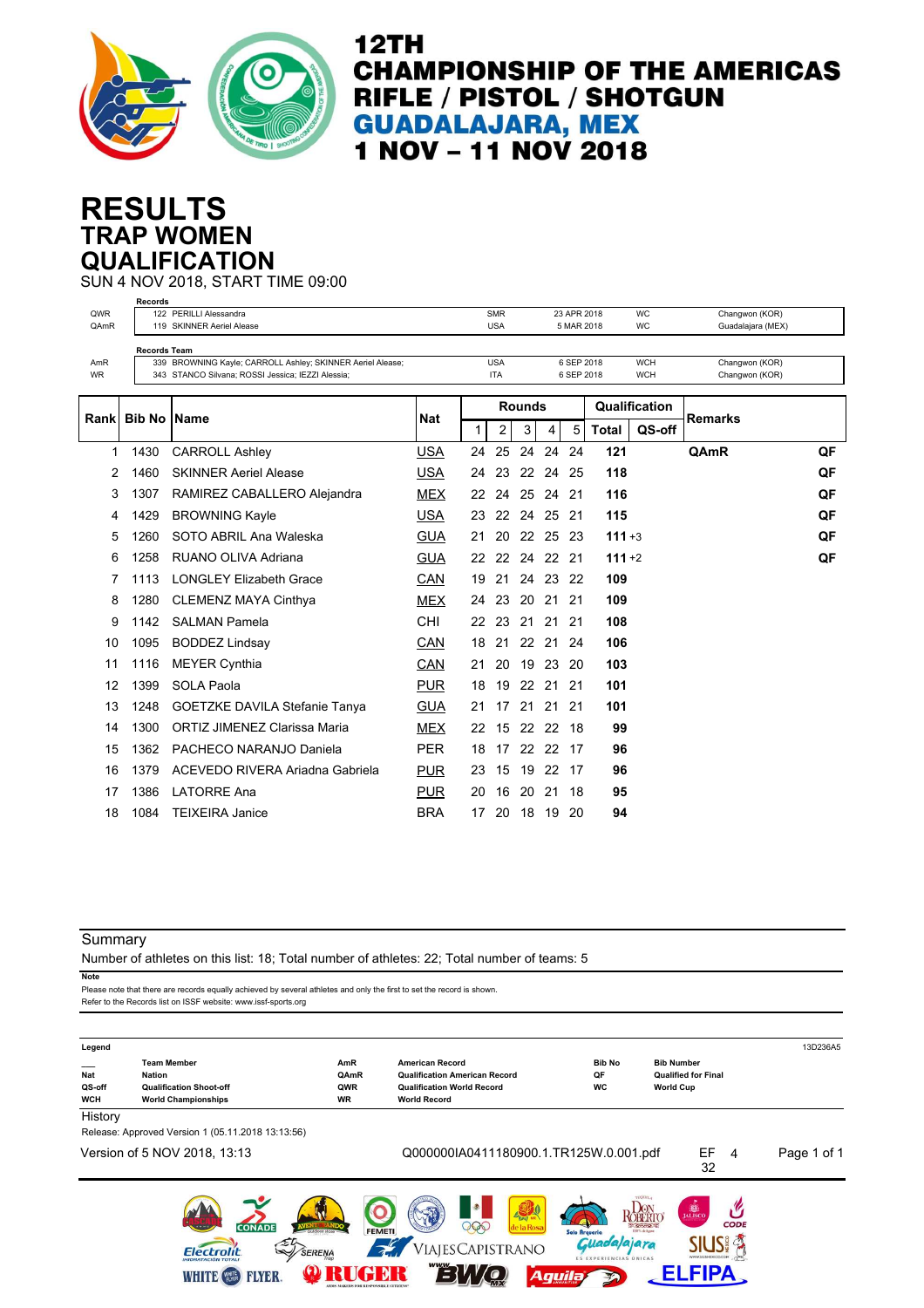

### **TRAP WOMEN RESULTS MQS**

SUN 4 NOV 2018, START TIME 09:00

|      | <b>Bib No IName</b>        | <b>Nat</b> |     | <b>Rounds</b>  |                |                |       | Qualification | <b>Remarks</b> |
|------|----------------------------|------------|-----|----------------|----------------|----------------|-------|---------------|----------------|
|      |                            |            |     | 3 <sub>1</sub> | $\overline{4}$ | 5 <sup>1</sup> | Total | QS-off        |                |
| 1434 | <b>COGDELL Corey</b>       | USA        |     | 21 20 21 24 24 |                |                | 110   |               |                |
| 1461 | STALLINGS Julia Nicole     | USA        |     | 21 21 23 25 20 |                |                | 110   |               |                |
| 1383 | BERMUDEZ LATORRE Ana Sofia | <b>PUR</b> |     | 20 20 22 19 23 |                |                | 104   |               |                |
| 1118 | NATTRASS Susan             | CAN        | 20. | 10 18          | 18             | - 23           | 89    |               |                |

**Summary** 

Number of athletes on this list: 4; Total number of athletes: 22; Total number of teams: 5

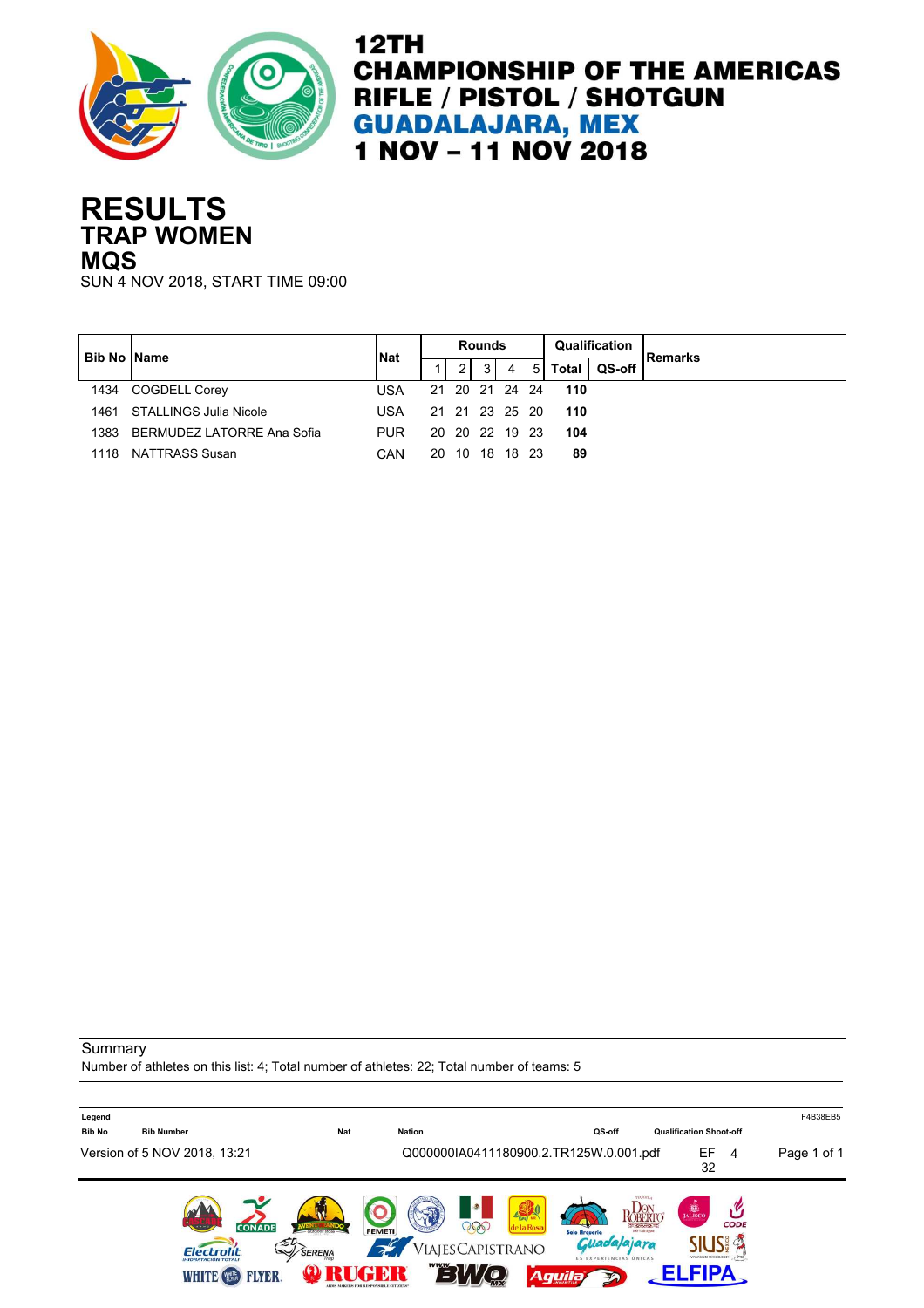

## **TRAP WOMEN RESULTS TEAM**

SUN 4 NOV 2018, START TIME 09:00

|                | <b>Records</b>  |                                                            |    |    |               |                |      |             |                   |                   |
|----------------|-----------------|------------------------------------------------------------|----|----|---------------|----------------|------|-------------|-------------------|-------------------|
| QWR            |                 | 122 PERILLI Alessandra                                     |    |    |               | <b>SMR</b>     |      | 23 APR 2018 | WC                | Changwon (KOR)    |
| QAmR           |                 | 119 SKINNER Aeriel Alease                                  |    |    |               | <b>USA</b>     |      | 5 MAR 2018  | WC                | Guadalajara (MEX) |
|                | Records Team    |                                                            |    |    |               |                |      |             |                   |                   |
| AmR            |                 | 339 BROWNING Kayle; CARROLL Ashley; SKINNER Aeriel Alease; |    |    |               | <b>USA</b>     |      | 6 SEP 2018  | <b>WCH</b>        | Changwon (KOR)    |
| WR             |                 | 343 STANCO Silvana; ROSSI Jessica; IEZZI Alessia;          |    |    |               | ITA            |      | 6 SEP 2018  | <b>WCH</b>        | Changwon (KOR)    |
|                |                 |                                                            |    |    |               |                |      |             |                   |                   |
|                |                 |                                                            |    |    | <b>Rounds</b> |                |      |             |                   |                   |
| Rankl          | <b>Bib No I</b> | <b>Name</b>                                                |    |    |               |                |      | Total       | <b>Remarks</b>    |                   |
|                |                 |                                                            | 1  | 2  | 3             | 4              | 5    |             |                   |                   |
| 1              |                 | <b>USA - United States of America</b>                      |    |    |               | 71 70 70 73 70 |      |             | <b>354 WR AmR</b> |                   |
|                | 1430            | <b>CARROLL Ashley</b>                                      | 24 |    |               | 25 24 24 24    |      | 121         |                   |                   |
|                | 1460            | <b>SKINNER Aeriel Alease</b>                               | 24 |    |               | 23 22 24 25    |      | 118         |                   |                   |
|                | 1429            | <b>BROWNING Kayle</b>                                      |    |    |               | 23 22 24 25 21 |      | 115         |                   |                   |
|                |                 |                                                            |    |    |               |                |      |             |                   |                   |
| $\overline{2}$ |                 | <b>MEX - Mexico</b>                                        |    |    |               | 68 62 67 67 60 |      | 324         |                   |                   |
|                |                 |                                                            |    |    |               |                |      |             |                   |                   |
|                | 1307            | RAMIREZ CABALLERO Alejandra                                |    |    |               | 22 24 25 24 21 |      | 116         |                   |                   |
|                | 1280            | <b>CLEMENZ MAYA Cinthya</b>                                |    |    |               | 24 23 20 21 21 |      |             |                   |                   |
|                |                 |                                                            |    |    |               |                |      | 109         |                   |                   |
|                | 1300            | <b>ORTIZ JIMENEZ Clarissa Maria</b>                        |    |    |               | 22 15 22 22 18 |      | 99          |                   |                   |
|                |                 |                                                            |    |    |               |                |      |             |                   |                   |
| 3              |                 | <b>GUA - Guatemala</b>                                     |    |    |               | 64 59 67 68 65 |      | 323         |                   |                   |
|                |                 |                                                            |    |    |               |                |      |             |                   |                   |
|                | 1260            | SOTO ABRIL Ana Waleska                                     |    |    |               | 21 20 22 25 23 |      | 111         |                   |                   |
|                | 1258            | RUANO OLIVA Adriana                                        | 22 |    |               | 22 24 22 21    |      | 111         |                   |                   |
|                | 1248            | GOETZKE DAVILA Stefanie Tanya                              |    |    |               | 21 17 21 21 21 |      | 101         |                   |                   |
|                |                 |                                                            |    |    |               |                |      |             |                   |                   |
| 4              |                 | <b>CAN - Canada</b>                                        | 58 |    |               | 62 65 67 66    |      | 318         |                   |                   |
|                |                 |                                                            |    |    |               |                |      |             |                   |                   |
|                | 1113            | <b>LONGLEY Elizabeth Grace</b>                             | 19 | 21 |               | 24 23 22       |      | 109         |                   |                   |
|                | 1095            | <b>BODDEZ Lindsay</b>                                      | 18 |    |               | 21  22  21  24 |      | 106         |                   |                   |
|                |                 |                                                            |    |    |               |                |      |             |                   |                   |
|                | 1116            | <b>MEYER Cynthia</b>                                       | 21 |    |               | 20 19 23 20    |      | 103         |                   |                   |
|                |                 |                                                            |    |    |               |                |      |             |                   |                   |
| 5              |                 | <b>PUR - Puerto Rico</b>                                   |    |    |               | 61 50 61 64 56 |      | 292         |                   |                   |
|                |                 |                                                            |    |    |               |                |      |             |                   |                   |
|                | 1399            | <b>SOLA Paola</b>                                          | 18 |    |               | 19 22 21 21    |      | 101         |                   |                   |
|                | 1379            | ACEVEDO RIVERA Ariadna Gabriela                            | 23 | 15 | 19 22         |                | - 17 | 96          |                   |                   |
|                | 1386            | <b>LATORRE Ana</b>                                         | 20 |    |               | 16 20 21 18    |      | 95          |                   |                   |
|                |                 |                                                            |    |    |               |                |      |             |                   |                   |

Electrolit

WHITE **OB** FLYER.

SERENA

**ORUGER** 

Version of 5 NOV 2018, 13:19 Q000000TA0411180900.1.TR125W.0.001.pdf EF 4 Page 1 of 2

Aquila

OOC

VIAJESCAPISTRANO

**TERVIC** 

32

 $CODE$ 

**SIUS A** 

**ELFIPA** 

ROBERTO

i/ajara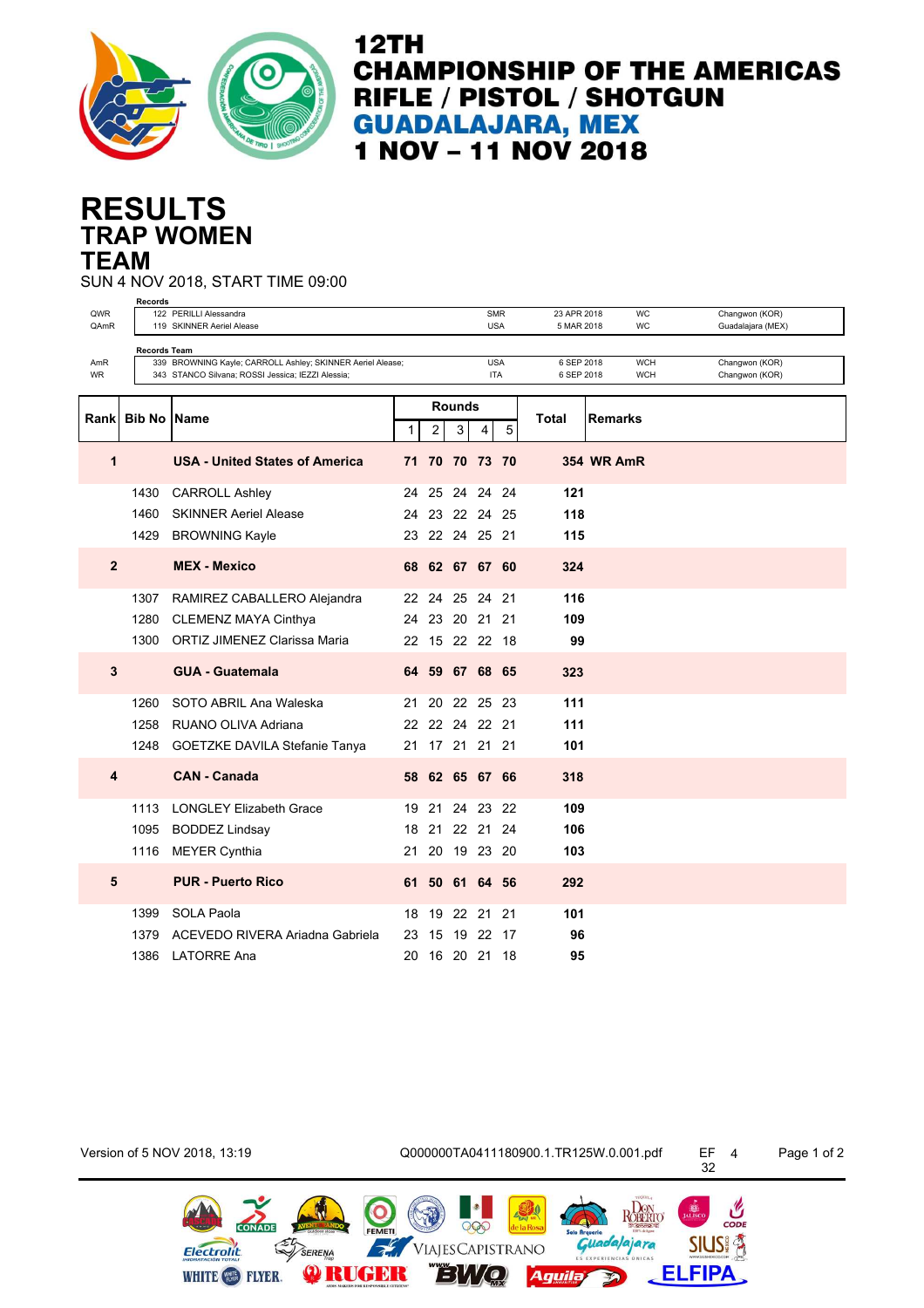| Rank Bib No Name |  |             | Rounds |  | Total | <b>Remarks</b> |
|------------------|--|-------------|--------|--|-------|----------------|
|                  |  | $\sim$<br>- |        |  |       |                |

Number of athletes on this list: 15; Total number of athletes: 22; Total number of teams: 5

| Legend<br>AmR<br>QWR<br><b>WR</b> | <b>American Record</b><br><b>Qualification World Record</b><br><b>World Record</b>                                          | <b>Bib No</b><br><b>WC</b> | <b>Bib Number</b><br><b>World Cup</b>                              | QAmR<br><b>WCH</b>                                                                              | <b>Qualification American Record</b><br><b>World Championships</b> | ADC3B9BF    |
|-----------------------------------|-----------------------------------------------------------------------------------------------------------------------------|----------------------------|--------------------------------------------------------------------|-------------------------------------------------------------------------------------------------|--------------------------------------------------------------------|-------------|
| History                           |                                                                                                                             |                            |                                                                    |                                                                                                 |                                                                    |             |
|                                   | Release: Approved Version 1 (05.11.2018 13:19:46)                                                                           |                            |                                                                    |                                                                                                 |                                                                    |             |
|                                   | Version of 5 NOV 2018, 13:19                                                                                                |                            | Q000000TA0411180900.1.TR125W.0.001.pdf                             |                                                                                                 | EF<br>4<br>32                                                      | Page 2 of 2 |
|                                   | <b>CONADE</b><br>$A$ to $M$ 6<br><b>SERENA</b><br>Flectrolit<br><b>IHIDRATACIÓN TOTALI</b><br>LYER<br><b>WHITE</b><br>WHITE | <b>FEMETI</b>              | <b>Ezal NR</b><br>200<br>la Rosa<br>VIAJESCAPISTRANO<br><u>( o</u> | $-6002$<br>DO % de Autre<br>Solo Arqueria<br>alajara<br>ES EXPERIENCIAS UNICAS<br><b>Aquila</b> | <b>B</b><br><b>CODE</b><br>FIPA                                    |             |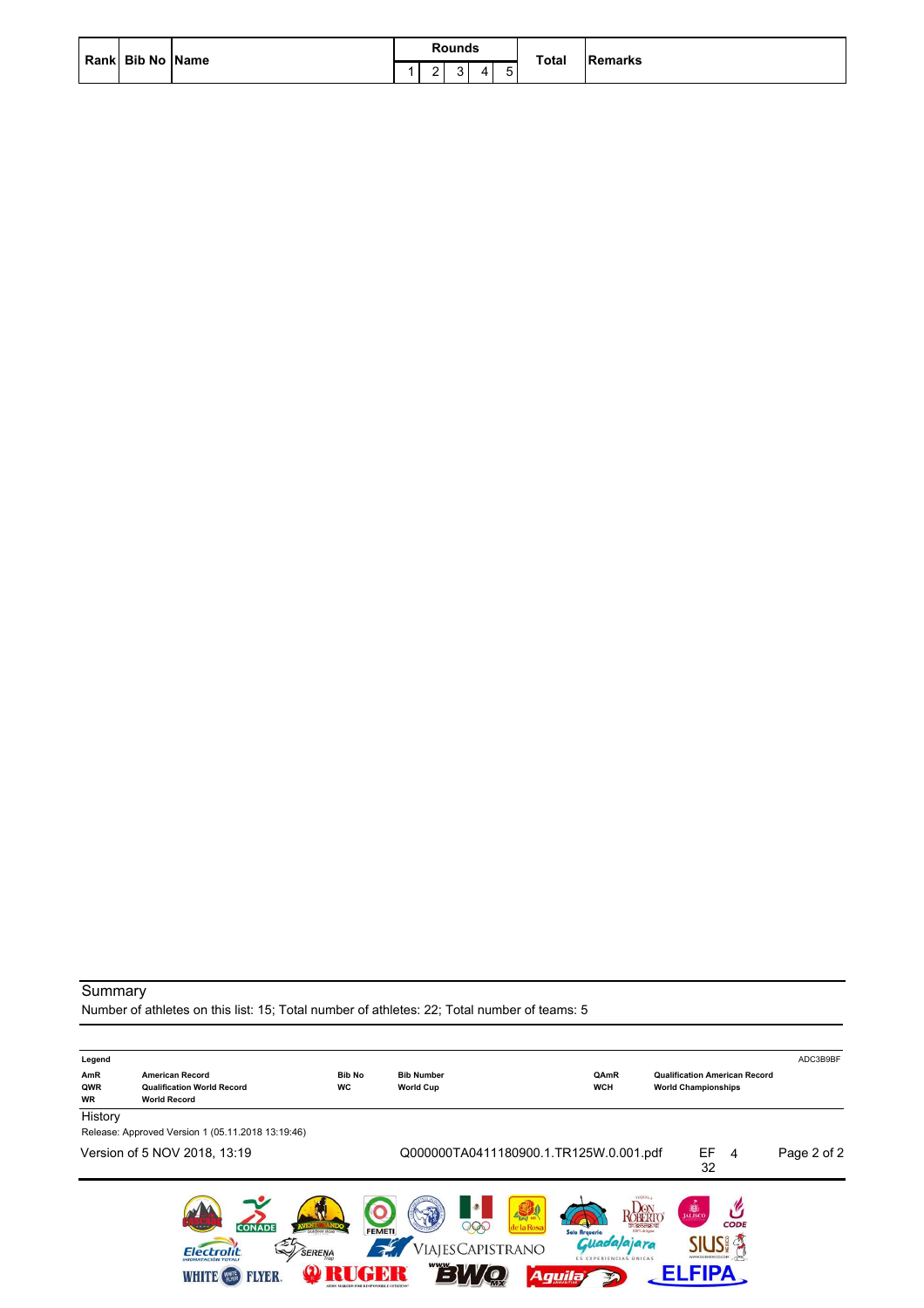

## **SKEET WOMEN RESULTS FINAL**

SAT 10 NOV 2018, START TIME 15:30

|              | <b>Records</b>                    |            |                      |                                          |                                            |                      |                |  |
|--------------|-----------------------------------|------------|----------------------|------------------------------------------|--------------------------------------------|----------------------|----------------|--|
| WR           | 58 RHODE Kimberly                 |            |                      | <b>USA</b>                               | 28 APR 2018                                | <b>WC</b>            | Changwon (KOR) |  |
| AmR          | 58 RHODE Kimberly                 |            |                      | <b>USA</b>                               | 28 APR 2018                                | <b>WC</b>            | Changwon (KOR) |  |
|              |                                   |            |                      |                                          |                                            |                      |                |  |
| Rank         | <b>Bib No Name</b>                | <b>Nat</b> |                      | <b>Targets</b>                           |                                            | <b>Total Remarks</b> |                |  |
| $\mathbf{1}$ | 1439 ENGLISH<br>Amber             | <b>USA</b> | Ш<br>ш               | $\Box$<br>$\mathbf{H}$<br><br>∎∎         | Ш<br>                                      | $\blacksquare$<br>ш  | 55             |  |
|              |                                   |            | <b>TTT</b> O         | ш<br>ш                                   | $\blacksquare$<br>Ш                        | <b>TTT</b> O         |                |  |
| 2            | 1457 RHODE<br>Kimberly            | <b>USA</b> | $\Box$               | 11 MH                                    | Ш                                          | <b>THE READ</b>      | 52             |  |
|              |                                   |            | 1111<br><b>THE</b>   | <b>THER</b><br>∎∎<br>$\blacksquare$<br>ш | $\blacksquare$<br>ш<br>$\blacksquare$<br>Ш | Ш<br>1 I I I         |                |  |
| 3            | 1135 CROVETTO CHADID<br>Francisca | CHI        | Ш                    | <b>THEFT</b><br>. .                      | <b>TTT</b> N<br>                           | <b>TTT</b>           | 43             |  |
|              |                                   |            | ш<br>$\blacksquare$  | <br>ш<br><b>THE READ</b>                 | Ш<br>ш                                     | $\Box$               |                |  |
| 4            | 1435 CONNOR<br>Caitlin            | <b>USA</b> | m                    | HN H<br>∎∎                               | <b>TTT</b> O                               | $\blacksquare$       | 34             |  |
|              |                                   |            | m                    | 11 1111                                  | $\blacksquare$                             | $\blacksquare$       |                |  |
| 5            | 1011 GIL<br>Melisa                | <b>ARG</b> | <b>THE</b><br>$\Box$ | Ш<br>. .<br>11 1111                      | Ш                                          | $\blacksquare$       | 26             |  |
| 6            | 1309 RODRIGUEZ<br>Gabriela        | <b>MEX</b> | $\Box$               | <b>NO MEDIA</b>                          | <b>THE</b>                                 | 00 1110              | 14             |  |

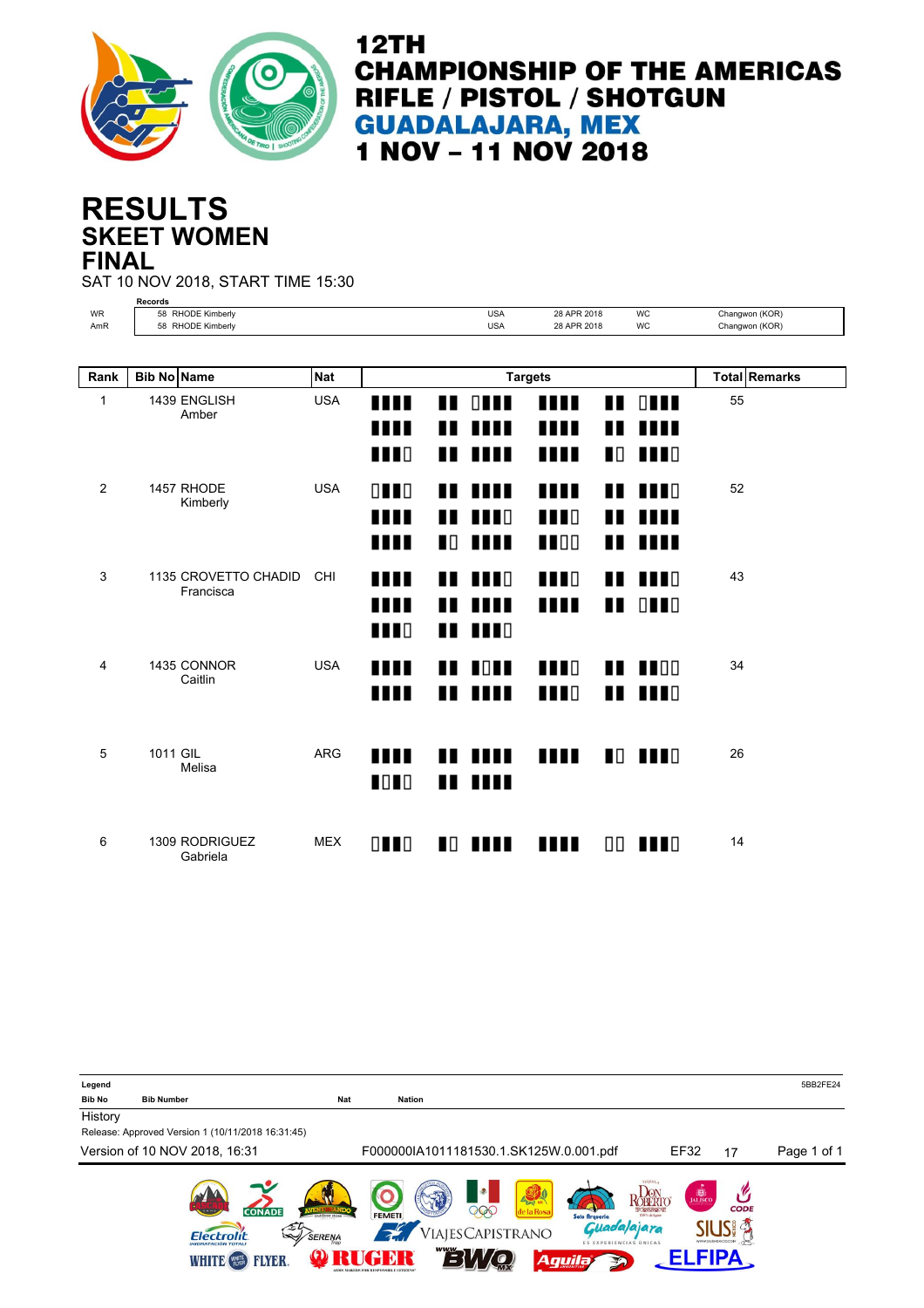

## **SKEET WOMEN RESULTS QUALIFICATION**

FRI 9 NOV 2018, START TIME 09:00

|                           | <b>Records</b>      |                                                    |            |    |            |               |             |             |            |                |                   |    |
|---------------------------|---------------------|----------------------------------------------------|------------|----|------------|---------------|-------------|-------------|------------|----------------|-------------------|----|
| QWR                       |                     | 122 RHODE Kimberly                                 |            |    | <b>USA</b> |               |             | 10 MAR 2018 |            | <b>WC</b>      | Guadalajara (MEX) |    |
| QAmR                      |                     | 122 RHODE Kimberly                                 |            |    | <b>USA</b> |               |             | 10 MAR 2018 |            | <b>WC</b>      | Guadalajara (MEX) |    |
|                           | <b>Records Team</b> |                                                    |            |    |            |               |             |             |            |                |                   |    |
| <b>WR</b>                 |                     | 355 ENGLISH Amber; RHODE Kimberly; CONNOR Caitlin; |            |    | <b>USA</b> |               |             | 11 SEP 2018 |            | <b>WCH</b>     | Changwon (KOR)    |    |
| AmR                       |                     | 355 ENGLISH Amber; RHODE Kimberly; CONNOR Caitlin; |            |    | <b>USA</b> |               | 11 SEP 2018 |             | <b>WCH</b> | Changwon (KOR) |                   |    |
|                           |                     |                                                    |            |    |            |               |             |             |            |                |                   |    |
|                           |                     |                                                    |            |    |            | <b>Rounds</b> |             |             |            | Qualification  |                   |    |
| <b>Rankl Bib No IName</b> |                     |                                                    | Nat        |    | 2          | 3             | 4           | 5           | Total      | QS-off         | <b>Remarks</b>    |    |
| 1                         | 1439                | <b>ENGLISH Amber</b>                               | USA        | 24 | 25         | 24            | 25          | 23          | $121 + 18$ |                |                   | QF |
| 2                         | 1457                | <b>RHODE Kimberly</b>                              | <b>USA</b> | 23 | 25         | 25            | 25          | 23          | $121 + 17$ |                |                   | QF |
| 3                         | 1135                | <b>CROVETTO CHADID Francisca</b>                   | CHI        | 24 | 23         |               | 22 23       | -25         | 117        |                |                   | QF |
| 4                         | 1435                | <b>CONNOR Caitlin</b>                              | USA        | 24 | 23         | 19            |             | 24 23       | 113        |                |                   | QF |
| 5                         | 1309                | RODRIGUEZ Gabriela                                 | <b>MEX</b> | 23 | 23         | 21            | 22          | -20         | 109        |                |                   | QF |
| 6                         | 1011                | <b>GIL Melisa</b>                                  | ARG        | 23 | 20         | 21            | -23         | 19          | 106        |                |                   | QF |
|                           | 1350                | <b>BORDA OLAECHEA Daniella</b>                     | <b>PER</b> | 21 | 22         | 22            | 19          | 21          | 105        |                |                   |    |
| 8                         | 1293                | <b>MOLINA Anabel</b>                               | <b>MEX</b> | 20 | 18         | 19            | 23          | 23          | 103        |                |                   |    |
| 9                         | 1038                | <b>ELLIOT Michelle</b>                             | <b>BAR</b> | 18 | 24         | 20            | 23          | 15          | 100        |                |                   |    |
| 10                        | 1070                | <b>GEDEON Danielle</b>                             | <b>BRA</b> | 17 | 20         | 19            | 16          | 18          | 90         |                |                   |    |
| 11                        | 1256                | RAMIREZ AGUILAR Elizabeth Nohemi                   | <b>GUA</b> | 17 | 17         | 15            | 21          | 18          | 88         |                |                   |    |

#### **Summary**

Number of athletes on this list: 11; Total number of athletes: 13; Total number of teams: 1

Please note that there are records equally achieved by several athletes and only the first to set the record is shown. **Note** Refer to the Records list on ISSF website: www.issf-sports.org

| Legend               |                                                                                             |               |                                                                           |                                                                  |                                                | 24358912    |
|----------------------|---------------------------------------------------------------------------------------------|---------------|---------------------------------------------------------------------------|------------------------------------------------------------------|------------------------------------------------|-------------|
|                      | <b>Team Member</b>                                                                          | AmR           | <b>American Record</b>                                                    | <b>Bib No</b>                                                    | <b>Bib Number</b>                              |             |
| <b>Nat</b><br>QS-off | <b>Nation</b><br><b>Qualification Shoot-off</b>                                             | QAmR<br>QWR   | <b>Qualification American Record</b><br><b>Qualification World Record</b> | QF<br><b>WC</b>                                                  | <b>Qualified for Final</b><br><b>World Cup</b> |             |
| <b>WCH</b>           | <b>World Championships</b>                                                                  | <b>WR</b>     | <b>World Record</b>                                                       |                                                                  |                                                |             |
| History              |                                                                                             |               |                                                                           |                                                                  |                                                |             |
|                      | Release: Approved Version 1 (10/11/2018 13:08:58)                                           |               |                                                                           |                                                                  |                                                |             |
|                      | Version of 10 NOV 2018, 13:08                                                               |               | Q000000IA0911180900.1.SK125W.0.001.pdf                                    |                                                                  | EF 17<br>32                                    | Page 1 of 1 |
|                      | <b>CONADE</b><br>outdoor store<br><b>SERENA</b><br>Flectrolit<br><b>IHIDRATACIÓN TOTALI</b> | <b>FEMETI</b> | <b>Condust</b><br>000<br>de la Rosa<br><b><i>IAJESCAPISTRANO</i></b>      | 1.50020<br>Solo Arqueria<br>uadalajara<br>ES EXPERIENCIAS UNICAS | <b>B</b><br><b>CODE</b><br>WWW.SIUSHEXICO.COM  |             |

WHITE SERVER PRUGER EVOLUTE TO ELFIPA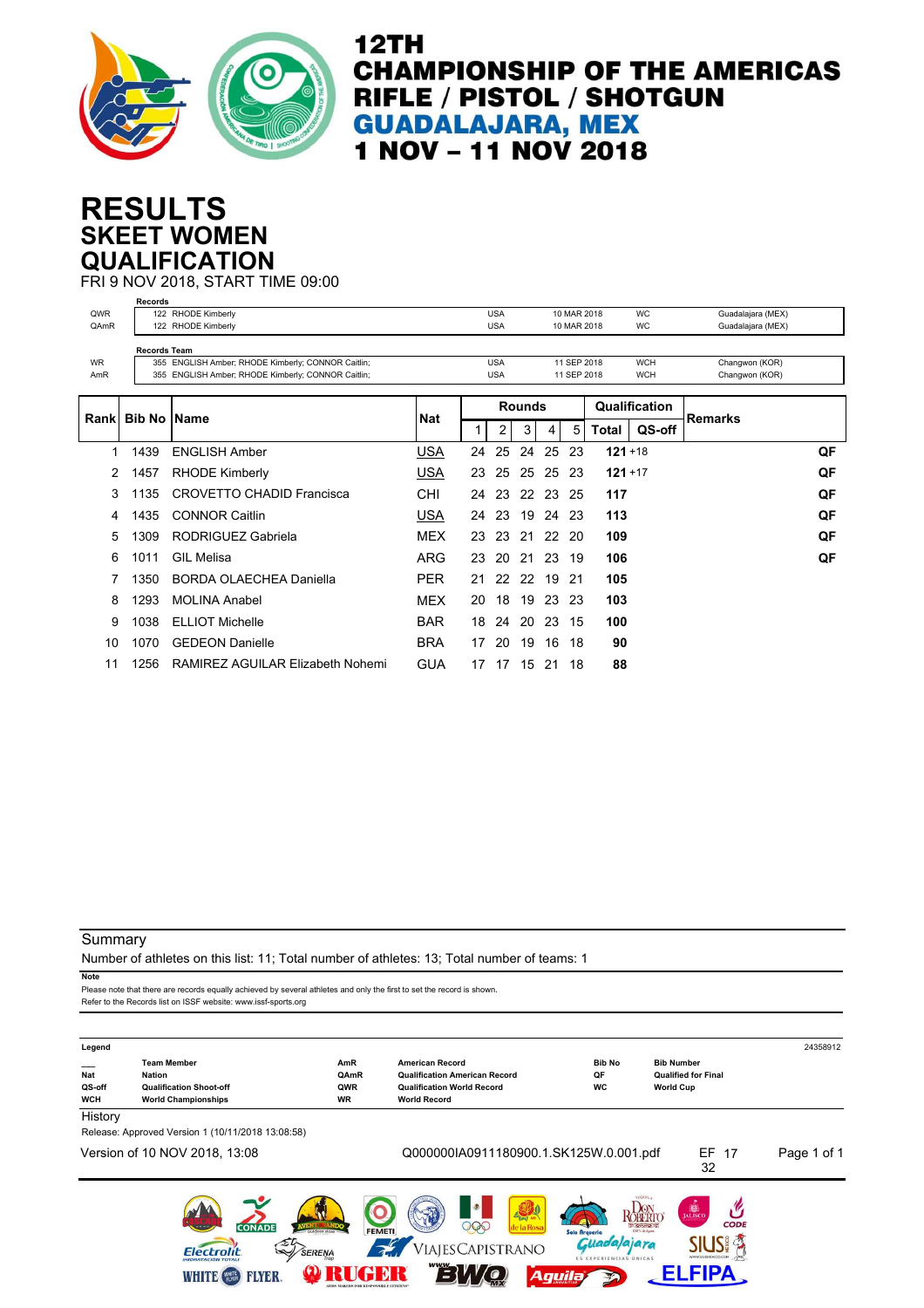

## **SKEET WOMEN RESULTS MQS**

FRI 9 NOV 2018, START TIME 09:00

|      | <b>Bib No Name</b>  | <b>Nat</b> |    |                      | Rounds            |                |     | Qualification  | Remarks |
|------|---------------------|------------|----|----------------------|-------------------|----------------|-----|----------------|---------|
|      |                     |            |    | $\Omega$<br><u>.</u> | $\lceil 3 \rceil$ | $\overline{4}$ |     | 5 Total QS-off |         |
| 1426 | ANDERSON Gracin Joy | JSA        |    |                      | 23 21 21 19 22    |                | 106 |                |         |
| 1456 | OTIS Jasmine Rose   | USA        | 21 |                      | 17 20 23 22       |                | 103 |                |         |

**Summary** 

Number of athletes on this list: 2; Total number of athletes: 13; Total number of teams: 1

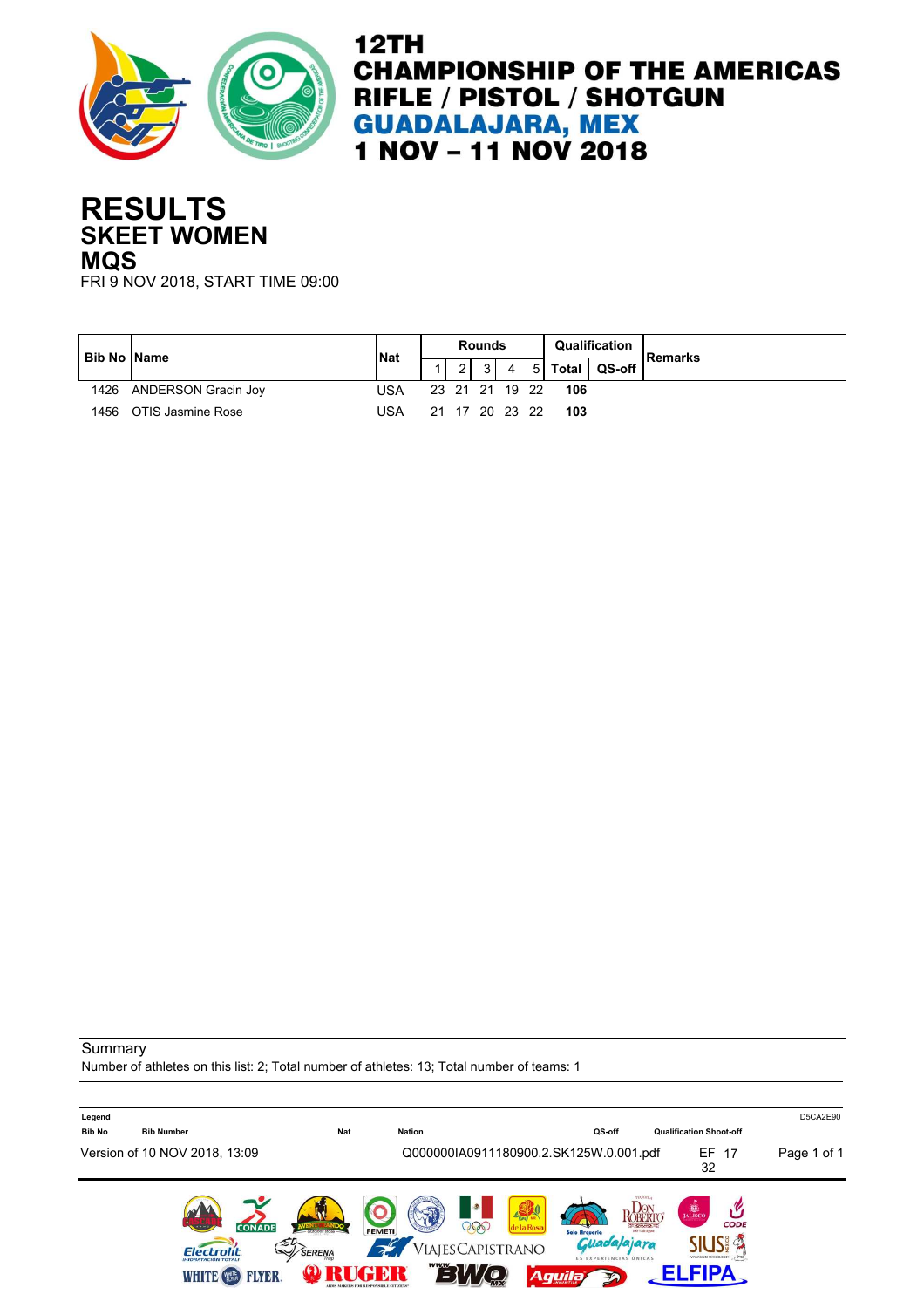

# **10m AIR RIFLE MIXED TEAM RESULTS FINAL**

MON 5 NOV 2018, START TIME 13:15

|                  | <b>Records</b>                                                               |            |                |                 |                |                                     |                           |                        |      |                                         |           |
|------------------|------------------------------------------------------------------------------|------------|----------------|-----------------|----------------|-------------------------------------|---------------------------|------------------------|------|-----------------------------------------|-----------|
| AmR<br><b>WR</b> | 391.8 THRASHER Virginia; CHRISTENSON Dempster;<br>502.0 XU Hong; CHEN Keduo; |            |                |                 |                | <b>USA</b><br>CHN                   | 13 MAY 2018<br>5 MAR 2018 | <b>WC</b><br><b>WC</b> |      | Fort Benning (USA)<br>Guadalajara (MEX) |           |
|                  | <b>Rk Name</b>                                                               | Nat        |                | 1st Comp. Stage |                | 2nd Competition Stage - Elimination |                           |                        |      | Total                                   | Remarks   |
| 1                | UNITED STATES 2<br><b>MILES</b><br><b>CHRISTENSON</b>                        | USA        | 104.3<br>104.3 | 206.7<br>102.4  | 310.7<br>104.0 | 351.6<br>40.9                       | 393.8<br>42.2             | 436.1<br>42.3          | 60.6 |                                         | 496.7 AmR |
| $\mathcal{P}$    | <b>ARGENTINA 1</b><br><b>ANTORENA</b><br><b>EBERHARDT</b>                    | ARG        | 102.5<br>102.5 | 205.0<br>102.5  | 308.8<br>103.8 | 349.6<br>40.8                       | 390.9<br>41.3             | 432.6<br>41.7          | 62.3 | 494.9                                   |           |
| 3                | UNITED STATES 1<br><b>BEARD</b><br><b>KOZENIESKY</b>                         | <b>USA</b> | 99.8<br>99.8   | 201.8<br>102.0  | 305.6<br>103.8 | 347.3<br>41.7                       | 388.4<br>41.1             | 429.4<br>41.0          |      | 429.4                                   |           |
| 4                | MEXICO 2<br>CARRERA ROMERO<br><b>MORALES ACEVEDO</b>                         | <b>MEX</b> | 96.6<br>96.6   | 199.5<br>102.9  | 304.7<br>105.2 | 344.8<br>40.1                       | 386.0<br>41.2             |                        |      | 386.0                                   |           |
| .5               | PERU <sub>2</sub><br>VIZCARRA GALLEGOS<br><b>MORALES BUSTOS</b>              | <b>PER</b> | 99.8<br>99.8   | 201.7<br>101.9  | 301.6<br>99.9  | 339.9<br>38.3                       |                           |                        |      | 339.9                                   |           |

| Legend    |                                                                                                                          |                         |                                      |                                                                                       |                                                                                             |             | 3C88E5A3    |
|-----------|--------------------------------------------------------------------------------------------------------------------------|-------------------------|--------------------------------------|---------------------------------------------------------------------------------------|---------------------------------------------------------------------------------------------|-------------|-------------|
| AmR<br>WC | <b>American Record</b><br><b>World Cup</b>                                                                               | <b>Nat</b><br>WR        | <b>Nation</b><br><b>World Record</b> | <b>Rk</b>                                                                             | Rank                                                                                        |             |             |
| History   |                                                                                                                          |                         |                                      |                                                                                       |                                                                                             |             |             |
|           | Release: Approved Version 1 (05/11/2018 01:40:33 p. m.)                                                                  |                         |                                      |                                                                                       |                                                                                             |             |             |
|           | Version of 5 NOV 2018, 13:40                                                                                             |                         |                                      | F200000IA0511181315.1.ARMIX.0.001.pdf                                                 | EF32                                                                                        | 8           | Page 1 of 1 |
|           | <b>CONADE</b><br><b>CARTING</b><br><b>Flectrolit</b><br><b>IHIDRATACIÓN TOTALI</b><br><b>WHITE</b> WHITE<br><b>FLYER</b> | outdoor store<br>SERENA | <b>FEMETI</b><br><b>TEV</b>          | <b>EVALUATION</b><br>990<br>de la Rosa<br>Solo Arqueria<br>VIAJESCAPISTRANO<br>Aguila | $\frac{1}{\sqrt{2}}$<br>ROBERTO<br>lalajara<br>WWW.SIUSMEXICO.COM<br>ES EXPERIENCIAS ÚNICAS | <b>CODE</b> |             |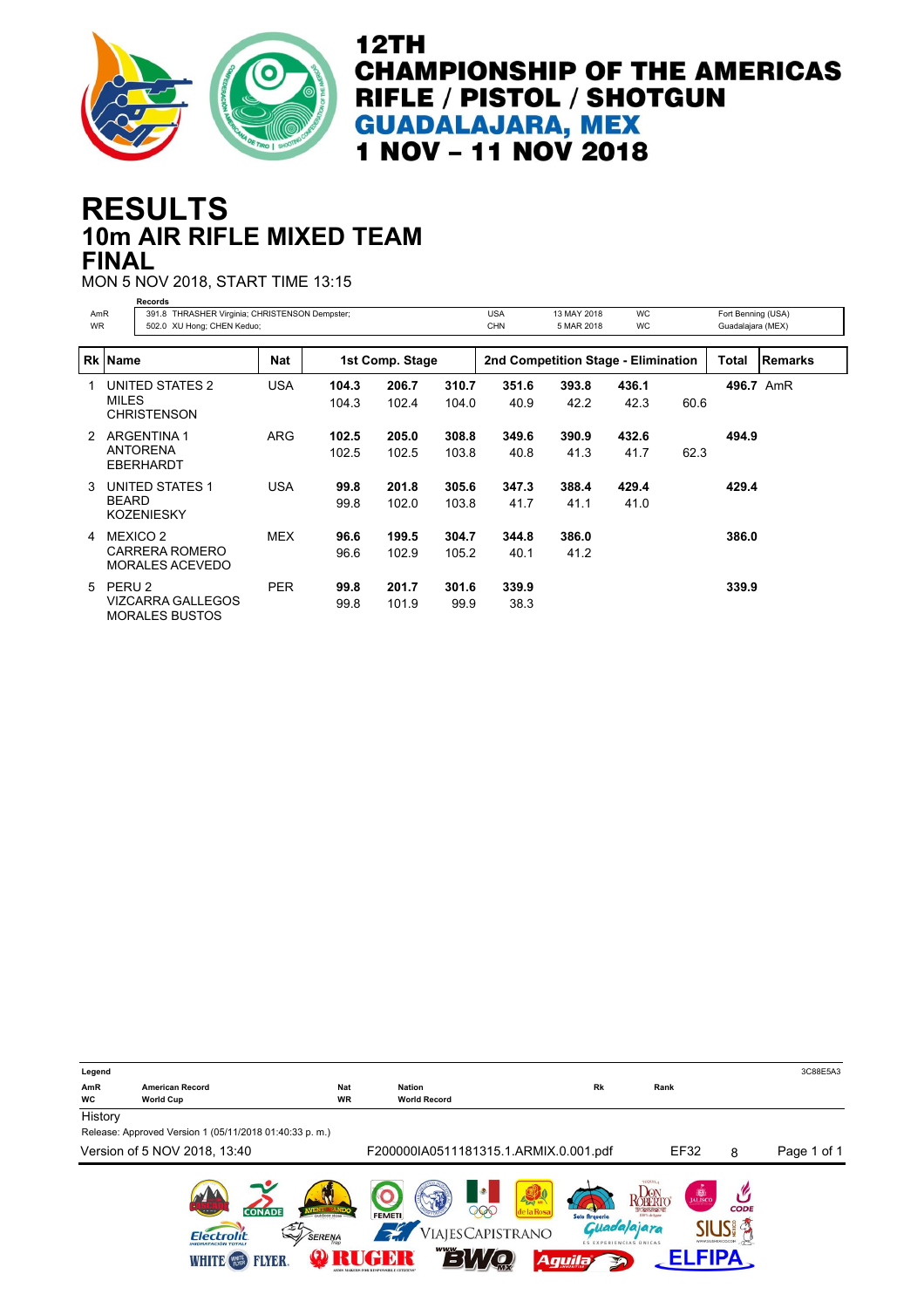

**ROBERTO** 

**SIUS!** 

**ELFIPA** 

arqueria<br>Guada/ajara

 $\mathcal{D}$ 

**Aguila** 

## **10m AIR RIFLE MIXED TEAM RESULTS TEAM**

MON 5 NOV 2018, START TIME 10:30

**Electrolit** 

SERENA WHITE **@** FLYER **Q RUGER** 

| QAmR<br>QWR    | <b>Records Team</b> | 835.7 THRASHER Virginia; CHRISTENSON Dempster;<br>842.0 ZHAO Ruozhu; YANG Haoran; |                                       |                | <b>USA</b><br><b>CHN</b> |   | 13 MAY 2018<br>WC<br>13 MAY 2018<br>WC | Fort Benning (USA)<br>Fort Benning (USA) |             |
|----------------|---------------------|-----------------------------------------------------------------------------------|---------------------------------------|----------------|--------------------------|---|----------------------------------------|------------------------------------------|-------------|
|                |                     |                                                                                   |                                       | <b>Series</b>  |                          |   |                                        |                                          |             |
| Rank           | <b>Bib No IName</b> |                                                                                   | $\mathbf{1}$                          | $\overline{c}$ | 3 <sup>1</sup>           | 4 | Total<br><b>Remarks</b>                |                                          |             |
| 1              |                     | USA 2 - United States of America 2                                                |                                       |                | 209.1 207.0 208.2 210.5  |   | 834.8                                  |                                          | QF          |
|                | 1453                | MILES Minden                                                                      |                                       |                | 105.1 104.9 104.1 105.5  |   | 419.6                                  |                                          |             |
|                | 1433                | <b>CHRISTENSON Dempster</b>                                                       |                                       |                | 104.0 102.1 104.1 105.0  |   | 415.2                                  |                                          |             |
| $\overline{2}$ |                     | <b>USA 1 - United States of America 1</b>                                         |                                       |                | 207.6 207.2 208.4 206.1  |   | 829.3                                  |                                          | QF          |
|                |                     | 1427 BEARD Sarah                                                                  |                                       |                | 103.9 104.4 105.2 103.6  |   | 417.1                                  |                                          |             |
|                |                     | 1447 KOZENIESKY Lucas                                                             |                                       |                | 103.7 102.8 103.2 102.5  |   | 412.2                                  |                                          |             |
| 3              |                     | <b>ARG 1 - Argentina 1</b>                                                        |                                       |                | 204.3 207.6 206.3 208.9  |   | 827.1                                  |                                          | QF          |
|                |                     | 1002 ANTORENA Salma Loana                                                         |                                       |                | 101.7 105.8 103.3 105.0  |   | 415.8                                  |                                          |             |
|                |                     | 1005 EBERHARDT Alexis Exequiel                                                    |                                       |                | 102.6 101.8 103.0 103.9  |   | 411.3                                  |                                          |             |
| 4              |                     | PER 2 - Peru 2                                                                    |                                       |                | 206.4 205.1 208.7 204.4  |   | 824.6                                  |                                          | QF          |
|                |                     | 1372 VIZCARRA GALLEGOS Sara Gabriela                                              |                                       |                | 103.2 103.4 103.8 104.3  |   | 414.7                                  |                                          |             |
|                | 1360                | <b>MORALES BUSTOS Cristian Jaime</b>                                              |                                       |                | 103.2 101.7 104.9 100.1  |   | 409.9                                  |                                          |             |
| 5              |                     | MEX 2 - Mexico 2                                                                  |                                       |                | 207.4 203.9 206.7 206.3  |   | 824.3                                  |                                          | QF          |
|                |                     | 1278 CARRERA ROMERO Carla                                                         |                                       |                | 103.7 100.0 104.6 102.4  |   | 410.7                                  |                                          |             |
|                | 1295                | <b>MORALES ACEVEDO Luis Emilio</b>                                                |                                       |                | 103.7 103.9 102.1 103.9  |   | 413.6                                  |                                          |             |
| 6              |                     | MEX 1 - Mexico 1                                                                  |                                       |                | 202.5 205.4 206.7 207.0  |   | 821.6                                  |                                          |             |
|                |                     | 1292 MARTINEZ LOPEZ Gabriela Fernanda                                             |                                       |                | 99.1 104.2 102.4 105.1   |   | 410.8                                  |                                          |             |
|                |                     | 1308 RAMIREZ RAMOS Edson Ismael                                                   |                                       |                | 103.4 101.2 104.3 101.9  |   | 410.8                                  |                                          |             |
| $\overline{7}$ |                     | ARG 2 - Argentina 2                                                               |                                       |                | 205.2 203.7 205.8 206.4  |   | 821.1                                  |                                          |             |
|                | 1020                | RUSSO Fernanda                                                                    |                                       |                | 102.9 102.3 104.4 103.8  |   | 413.4                                  |                                          |             |
|                | 1006                | FIRMAPAZ Facundo                                                                  |                                       |                | 102.3 101.4 101.4 102.6  |   | 407.7                                  |                                          |             |
| 8              |                     | CUB 1 - Cuba 1                                                                    |                                       |                | 203.4 206.8 205.6 205.0  |   | 820.8                                  |                                          |             |
|                | 1190                | <b>PEREZ Dianelys</b>                                                             |                                       |                | 102.3 103.9 102.9 101.6  |   | 410.7                                  |                                          |             |
|                | 1189                | <b>MOLERIO QUINTANA Alexander</b>                                                 |                                       |                | 101.1 102.9 102.7 103.4  |   | 410.1                                  |                                          |             |
|                |                     | Version of 5 NOV 2018, 11:55                                                      | Q200000TA0511181030.1.ARMIX.0.001.pdf |                |                          |   |                                        | 8                                        | Page 1 of 3 |

999

VIAJESCAPISTRANO

**EWQ**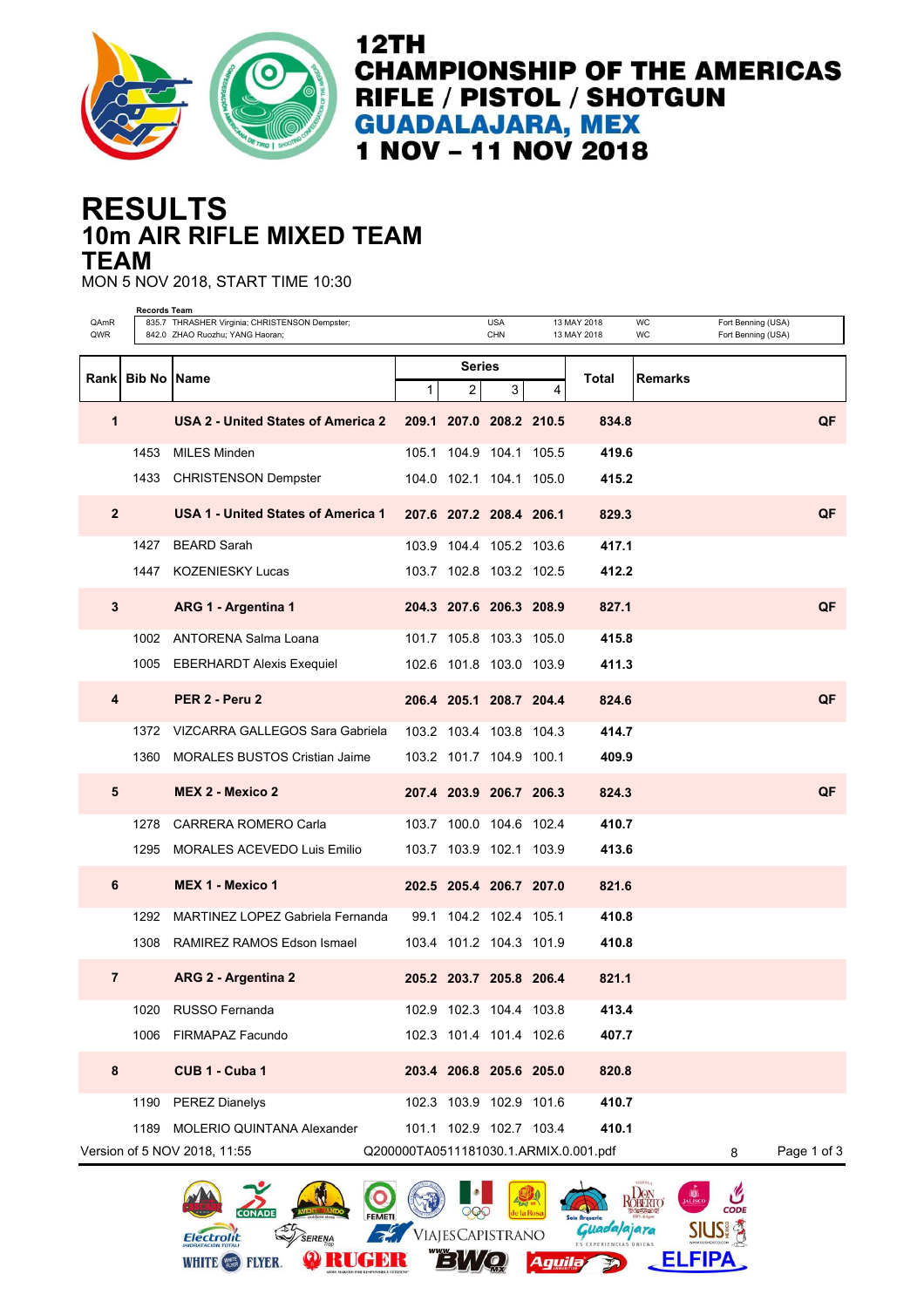|         |                      |                                          |       | <b>Series</b>   |                         |            |       |         |
|---------|----------------------|------------------------------------------|-------|-----------------|-------------------------|------------|-------|---------|
|         | Rank   Bib No   Name |                                          | 1.    | $\overline{2}$  | 3                       | 4          | Total | Remarks |
| 9       |                      | GUA 1 - Guatemala 1                      |       |                 | 203.4 206.3 202.8 204.4 |            | 816.9 |         |
|         | 1253                 | MATTA ALVARADO Jazmine Rubi              |       |                 | 102.4 105.1 101.6 103.2 |            | 412.3 |         |
|         |                      | 1244 CHINCHILLA PEREZ Allan Fernando     |       |                 | 101.0 101.2 101.2 101.2 |            | 404.6 |         |
| 10      |                      | BRA 1 - Brazil 1                         |       |                 | 203.6 204.5 203.1 205.0 |            | 816.2 |         |
|         |                      | 1074 MEYER Geovana                       |       |                 | 103.6 102.8 100.1 102.5 |            | 409.0 |         |
|         |                      | 1071 HECK Bruno Lion                     |       |                 | 100.0 101.7 103.0 102.5 |            | 407.2 |         |
| 11      |                      | CAN 1 - Canada 1                         |       |                 | 204.7 203.0 202.0 205.5 |            | 815.2 |         |
|         |                      | 1128 WESTLAKE Shannon                    |       | 103.4 102.6     |                         | 99.9 101.4 | 407.3 |         |
|         |                      | 1094 BALDWIN Christopher                 |       |                 | 101.3 100.4 102.1 104.1 |            | 407.9 |         |
| $12 \,$ |                      | PER 1 - Peru 1                           |       |                 | 203.3 204.0 204.5 203.3 |            | 815.1 |         |
|         |                      | 1355 CRUZ TORRES Lucia Fernanda          |       |                 | 101.6 100.8 102.3 100.8 |            | 405.5 |         |
|         |                      | 1371 VIZCARRA GALLEGOS Daniel<br>Eduardo |       |                 | 101.7 103.2 102.2 102.5 |            | 409.6 |         |
| 13      |                      | <b>PUR - Puerto Rico</b>                 |       |                 | 201.3 204.4 203.4 202.9 |            | 812.0 |         |
|         |                      | 1392 MERCADO MARTINEZ Yarimar            |       |                 | 102.3 102.9 104.3 102.3 |            | 411.8 |         |
|         |                      | 1391 MENDOZA Luis                        |       |                 | 99.0 101.5 99.1 100.6   |            | 400.2 |         |
| 14      |                      | <b>CHI - Chile</b>                       |       |                 | 202.4 204.7 202.9 201.1 |            | 811.1 |         |
|         |                      | 1145 VERA Karina                         |       |                 | 100.7 100.7 100.2 101.3 |            | 402.9 |         |
|         |                      | 1141 PARADA YANEZ Anyelo Hans            |       |                 | 101.7 104.0 102.7 99.8  |            | 408.2 |         |
| 15      |                      | CUB 2 - Cuba 2                           |       |                 | 204.3 201.9 204.0 199.0 |            | 809.2 |         |
|         |                      | 1188 HERNANDEZ HERNANDEZ Lisbet          |       |                 | 104.2 102.5 102.1 101.4 |            | 410.2 |         |
|         |                      | 1184 BETANCOURT PEREZ Alejandro          |       |                 | 100.1 99.4 101.9 97.6   |            | 399.0 |         |
| 16      |                      | <b>BRA 2 - Brazil 2</b>                  |       |                 | 198.8 203.1 201.8 200.4 |            | 804.1 |         |
|         |                      | 1072 KOCH Simone                         |       | 99.7 102.7 99.1 |                         | 98.6       | 400.1 |         |
|         |                      | 1075 MOREIRA Leonardo                    |       |                 | 99.1 100.4 102.7 101.8  |            | 404.0 |         |
| 17      |                      | GUA 2 - Guatemala 2                      |       |                 | 203.2 201.9 196.5 201.2 |            | 802.8 |         |
|         |                      | 1247 GALVEZ PINEDA Dulce Maria Salome    |       |                 | 102.8 102.7 100.5 100.6 |            | 406.6 |         |
|         |                      | 1261 VALIENTE TELLO Jose Lisandro        | 100.4 |                 | 99.2 96.0 100.6         |            | 396.2 |         |
| 18      |                      | CAN 2 - Canada 2                         |       |                 | 194.9 201.9 200.0 203.7 |            | 800.5 |         |
|         |                      | 1097 BOWES Sharon                        | 98.2  | 99.8            |                         | 99.6 101.8 | 399.4 |         |
|         |                      | 1112 LAPOINTE Tommy                      |       |                 | 96.7 102.1 100.4 101.9  |            | 401.1 |         |

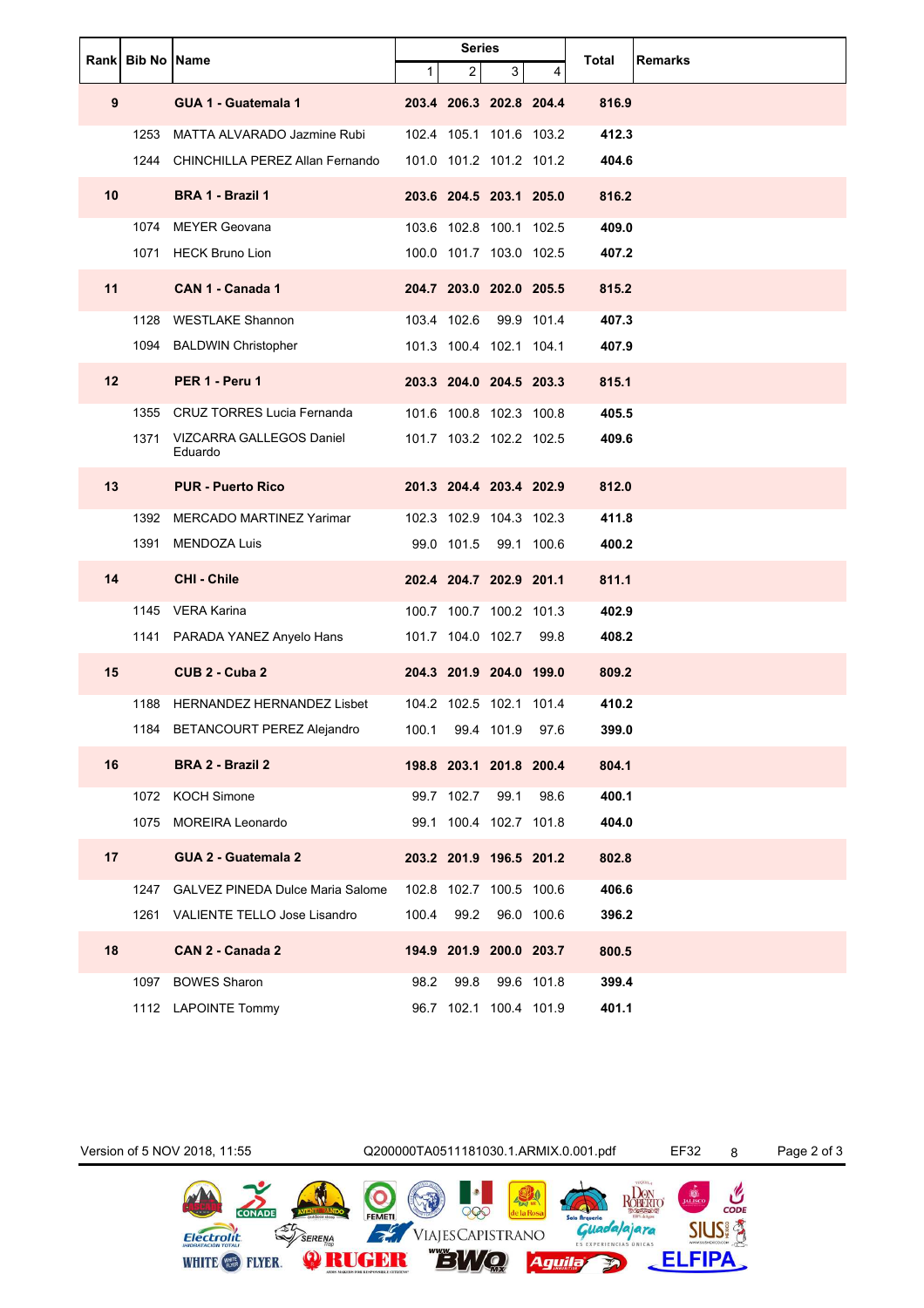| Rank Bib No Name |  | Series |   | <b>Total</b> | Remarks |
|------------------|--|--------|---|--------------|---------|
|                  |  | -      | ∸ |              |         |

Number of athletes on this list: 36; Total number of athletes: 36; Total number of teams: 18

| Legend<br><b>Bib No</b><br><b>WC</b> | <b>Bib Number</b><br><b>World Cup</b>                                                            | QAmR          | <b>Qualification American Record</b>                    | QWR                                                             | <b>Qualification World Record</b>                                               | 7C46B91C    |
|--------------------------------------|--------------------------------------------------------------------------------------------------|---------------|---------------------------------------------------------|-----------------------------------------------------------------|---------------------------------------------------------------------------------|-------------|
| History                              | Release: Approved Version 1 (05/11/2018 11:55:57 a.m.)                                           |               |                                                         |                                                                 |                                                                                 |             |
|                                      | Release: Preliminary Version 1 (05/11/2018 11:25:39 a.m.)<br>Version of 5 NOV 2018, 11:55        |               | Q200000TA0511181030.1.ARMIX.0.001.pdf                   |                                                                 | EF32<br>8                                                                       | Page 3 of 3 |
|                                      | <b>CONADE</b><br>SERENA<br>$\tilde{}$<br>Flectrolit<br><b>IHIDRATACIÓN TOTALI</b><br><b>LYER</b> | <b>FEMETI</b> | <b>EXAMPLE</b><br>206<br>le la Rosa<br>ViajesCapistrano | Solo Arqueria<br><b>ES EXPERIENCIAS ÚNICAS</b><br><b>Aguila</b> | B <sub>u</sub><br><b>CODE</b><br>$-50024$<br>D35 de Antre<br>WWW.SIUSHEXICO.COM |             |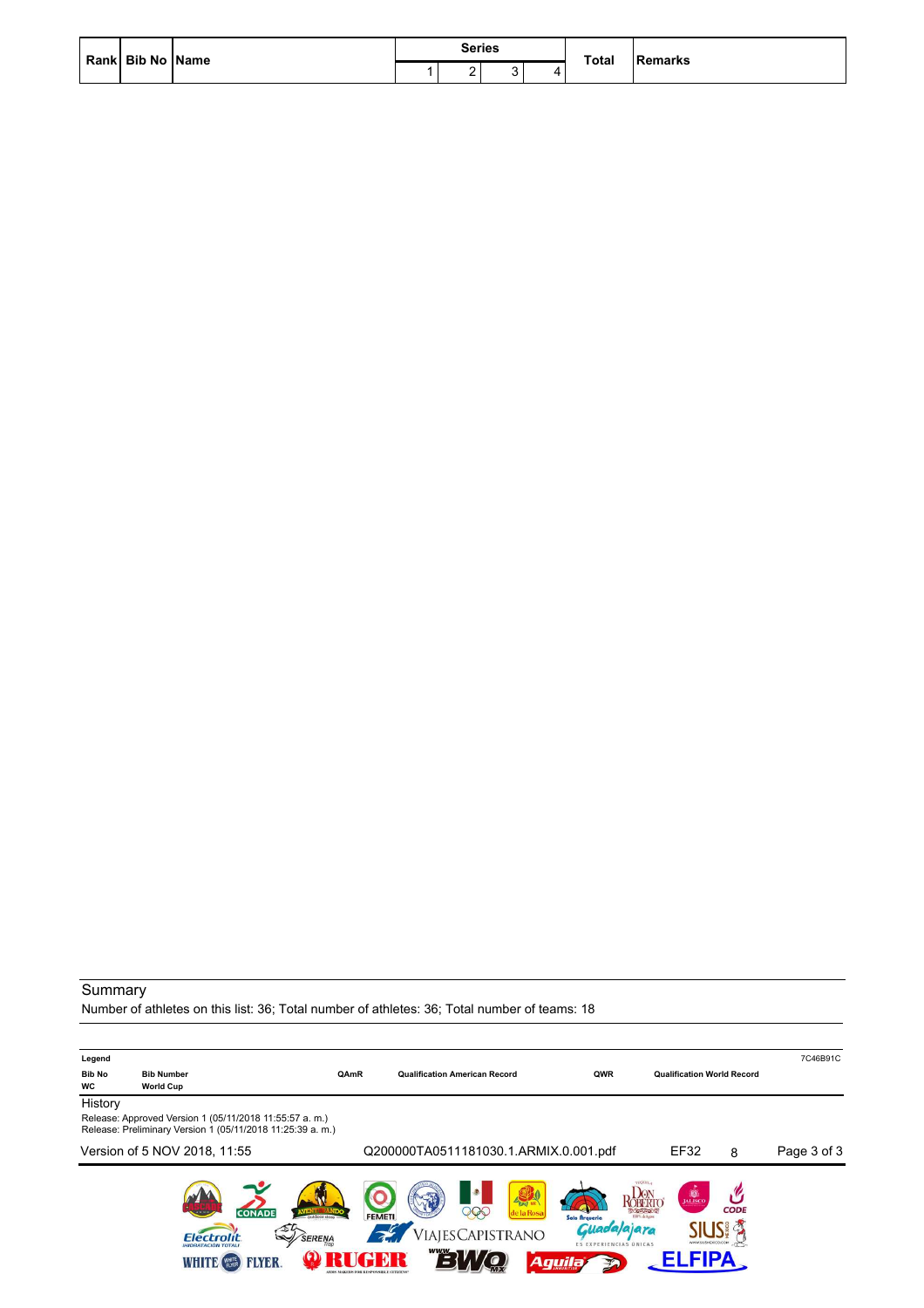

## **10m AIR PISTOL MIXED TEAM RESULTS FINAL**

MON 5 NOV 2018, START TIME 12:00 **Records**

| <b>WR</b><br>AmR | RECUIUS                       | BATSARASHKINA Vitalina; CHERNOUSOV Artem;<br>488.1<br>372.8 LAGAN Alexis; MOWRER Nickolaus; |            |                |                 |               |                                     | 2 SEP 2018<br>13 MAY 2018 | <b>WCH</b><br><b>WC</b> |      | Changwon (KOR)<br>Fort Benning (USA) |           |
|------------------|-------------------------------|---------------------------------------------------------------------------------------------|------------|----------------|-----------------|---------------|-------------------------------------|---------------------------|-------------------------|------|--------------------------------------|-----------|
|                  | <b>Rk Name</b>                |                                                                                             | Nat        |                | 1st Comp. Stage |               | 2nd Competition Stage - Elimination |                           |                         |      | Total                                | Remarks   |
| 1.               | LAGAN<br><b>MOWRER</b>        | UNITED STATES 1                                                                             | <b>USA</b> | 101.1<br>101.1 | 201.2<br>100.1  | 300.7<br>99.5 | 341.3<br>40.6                       | 381.9<br>40.6             | 422.7<br>40.8           | 58.4 |                                      | 481.1 AmR |
| $\mathcal{P}$    | <b>UPTAGRAFFT</b><br>HALL     | UNITED STATES 2                                                                             | USA        | 101.2<br>101.2 | 201.0<br>99.8   | 300.4<br>99.4 | 341.6<br>41.2                       | 381.4<br>39.8             | 419.0<br>37.6           | 60.6 | 479.6                                |           |
| $\mathcal{S}$    | <b>ECUADOR</b><br>PEREZ PENA  | <b>CUEVA CORDOVA</b>                                                                        | ECU        | 97.3<br>97.3   | 195.7<br>98.4   | 295.2<br>99.5 | 333.8<br>38.6                       | 373.3<br>39.5             | 411.1<br>37.8           |      | 411.1                                |           |
| 4                | CUBA 2<br><b>PIAS</b>         | <b>GONZALEZ SANABRIA</b>                                                                    | <b>CUB</b> | 97.7<br>97.7   | 193.2<br>95.5   | 291.1<br>97.9 | 328.1<br>37.0                       | 367.2<br>39.1             |                         |      | 367.2                                |           |
| $5 -$            | PERU <sub>1</sub><br>CARRILLO | <b>BECERRA NUNEZ</b>                                                                        | <b>PER</b> | 94.6<br>94.6   | 189.4<br>94.8   | 285.9<br>96.5 | 325.7<br>39.8                       |                           |                         |      | 325.7                                |           |

| Legend    |                                                                                                             |                                 |                                                                                                    |                         |                                                                                                                                         | 9CFD42C9    |
|-----------|-------------------------------------------------------------------------------------------------------------|---------------------------------|----------------------------------------------------------------------------------------------------|-------------------------|-----------------------------------------------------------------------------------------------------------------------------------------|-------------|
| AmR<br>WC | <b>American Record</b><br><b>World Cup</b>                                                                  | <b>Nat</b><br><b>WCH</b>        | <b>Nation</b><br><b>World Championships</b>                                                        | <b>Rk</b><br><b>WR</b>  | Rank<br><b>World Record</b>                                                                                                             |             |
| History   |                                                                                                             |                                 |                                                                                                    |                         |                                                                                                                                         |             |
|           | Release: Approved Version 1 (05/11/2018 12:25:06 p. m.)                                                     |                                 |                                                                                                    |                         |                                                                                                                                         |             |
|           | Version of 5 NOV 2018, 12:25                                                                                |                                 | F200000IA0511181200.1.APMIX.0.001.pdf                                                              |                         | EF32<br>7                                                                                                                               | Page 1 of 1 |
|           | <b>CONADE</b><br>EV<br><b>Flectrolit</b><br><b>IHIDRATACIÓN TOTAL</b><br><b>FLYER</b><br><b>WHITE</b> WHILE | $-$ outdoor store $-$<br>SERENA | LE EUR MR<br>200<br>de la Rosa<br><b>FEMETI</b><br>ViajesCapistrano<br><b>WWW</b><br>▭<br>$\equiv$ | Solo Arqueria<br>Aguila | <b>D</b><br>JALISCO<br><b>DBERTO</b><br><b>The Control of</b><br><i>lalajara</i><br>WWW.SIUSMEXICO.COM<br><b>ES EXPERIENCIAS ÚNICAS</b> | <b>CODE</b> |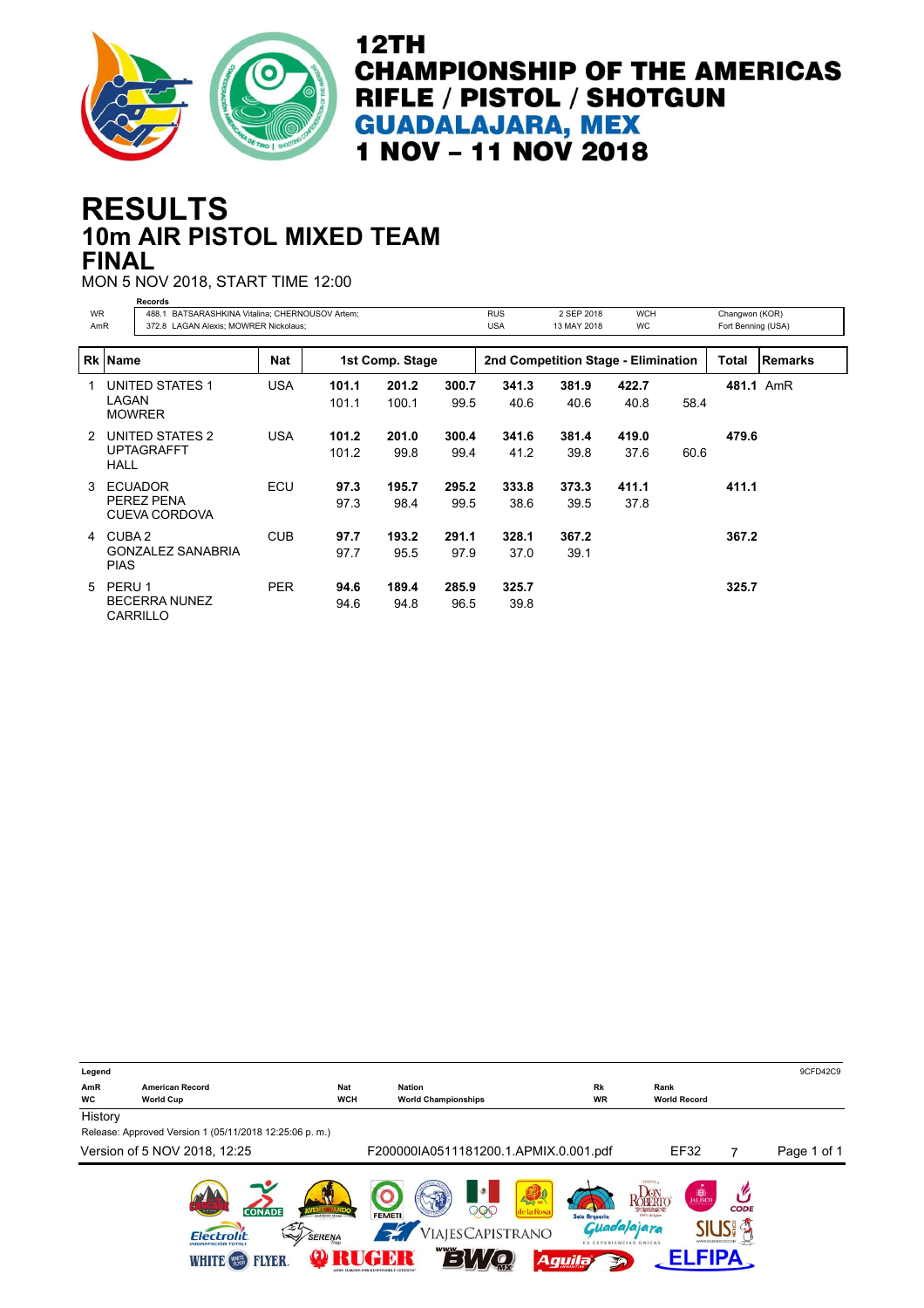

**ROBERTO** 

**SIUS!** 

**ELFIPA** 

arqueria<br>Guada/ajara

 $\mathcal{D}$ 

**Aguila** 

## **10m AIR PISTOL MIXED TEAM RESULTS TEAM**

MON 5 NOV 2018, START TIME 09:00

**Electrolit** 

SERENA WHITE **@** FLYER **Q RUGER** 

| QWR            | <b>Records Team</b> | 778 BHAKER Manu; MITHARVAL Om Prakash;    |                                       |                | <b>IND</b> |     | 26 APR 2018 | WC             | Changwon (KOR)     |             |
|----------------|---------------------|-------------------------------------------|---------------------------------------|----------------|------------|-----|-------------|----------------|--------------------|-------------|
| QAmR           |                     | 768 LAGAN Alexis; MOWRER Nickolaus;       |                                       |                | <b>USA</b> |     | 13 MAY 2018 | WC             | Fort Benning (USA) |             |
|                | Rank Bib No Name    |                                           |                                       | <b>Series</b>  |            |     | Total       | <b>Remarks</b> |                    |             |
|                |                     |                                           | 1                                     | $\overline{c}$ | 3          | 4   |             |                |                    |             |
| 1              |                     | <b>USA 1 - United States of America 1</b> | 193                                   | 190            | 192        | 193 |             | 768-21x EQAmR  |                    | QF          |
|                | 1448                | <b>LAGAN Alexis</b>                       | 97                                    | 95             | 95         | 96  | 383-9x      |                |                    |             |
|                | 1454                | <b>MOWRER Nickolaus</b>                   | 96                                    | 95             | 97         | 97  | $385 - 12x$ |                |                    |             |
| $\overline{2}$ |                     | USA 2 - United States of America 2        | 188                                   | 199            | 190        | 189 | 766-23x     |                |                    | QF          |
|                | 1466                | <b>UPTAGRAFFT Sandra</b>                  | 93                                    | 100            | 96         | 94  | 383-12x     |                |                    |             |
|                | 1444                | <b>HALL James</b>                         | 95                                    | 99             | 94         | 95  | 383-11x     |                |                    |             |
| 3              |                     | <b>ECU - Ecuador</b>                      | 192                                   | 187            | 191        | 193 | 763-19x     |                |                    | QF          |
|                |                     | 1219 PEREZ PENA Andrea                    | 95                                    | 95             | 98         | 99  | 387-12x     |                |                    |             |
|                |                     | 1215 CUEVA CORDOVA Yautung Boanerges      | 97                                    | 92             | 93         | 94  | 376-7x      |                |                    |             |
| 4              |                     | PER 1 - Peru 1                            | 190                                   | 189            | 193        | 186 | 758-20x     |                |                    | QF          |
|                | 1349                | BECERRA NUNEZ Annia Kathleen              | 93                                    | 95             | 96         | 92  | 376-12x     |                |                    |             |
|                | 1353                | <b>CARRILLO Marko</b>                     | 97                                    | 94             | 97         | 94  | 382-8x      |                |                    |             |
| 5              |                     | CUB 2 - Cuba 2                            | 187                                   | 189            | 188        | 193 | 757-24x     |                |                    | QF          |
|                | 1186                | <b>GONZALEZ SANABRIA Cheila</b>           | 91                                    | 95             | 94         | 98  | 378-10x     |                |                    |             |
|                |                     | 1192 PIAS Guillermo                       | 96                                    | 94             | 94         | 95  | 379-14x     |                |                    |             |
| 6              |                     | <b>PUR - Puerto Rico</b>                  | 187                                   | 191            | 188        | 188 | 754-20x     |                |                    |             |
|                | 1401                | <b>VALENTIN Jennifer</b>                  | 96                                    | 96             | 94         | 93  | 379-8x      |                |                    |             |
|                |                     | 1387 LOPEZ Luis                           | 91                                    | 95             | 94         | 95  | $375 - 12x$ |                |                    |             |
| $\overline{7}$ |                     | MEX 1 - Mexico 1                          | 189                                   | 192            | 185        | 188 | 754-17x     |                |                    |             |
|                |                     | 1319 ZAVALA VAZQUEZ Alejandra             | 95                                    | 96             | 93         | 93  | $377 - 11x$ |                |                    |             |
|                |                     | 1303 PEREZ ARREDONDO David                | 94                                    | 96             | 92         | 95  | 377- 6x     |                |                    |             |
| 8              |                     | <b>ARG - Argentina</b>                    | 190                                   | 190            | 183        | 190 | 753-16x     |                |                    |             |
|                |                     | 1013 HERRERA Maria Pia                    | 95                                    | 95             | 89         | 97  | 376-8x      |                |                    |             |
|                |                     | 1008 FRAGUEIRO Juan Manuel                | 95                                    | 95             | 94         | 93  | 377-8x      |                |                    |             |
|                |                     | Version of 5 NOV 2018, 10:08              | Q200000TA0511180900.1.APMIX.0.001.pdf |                |            |     |             |                | $\overline{7}$     | Page 1 of 3 |

999

VIAJESCAPISTRANO

**ELVO**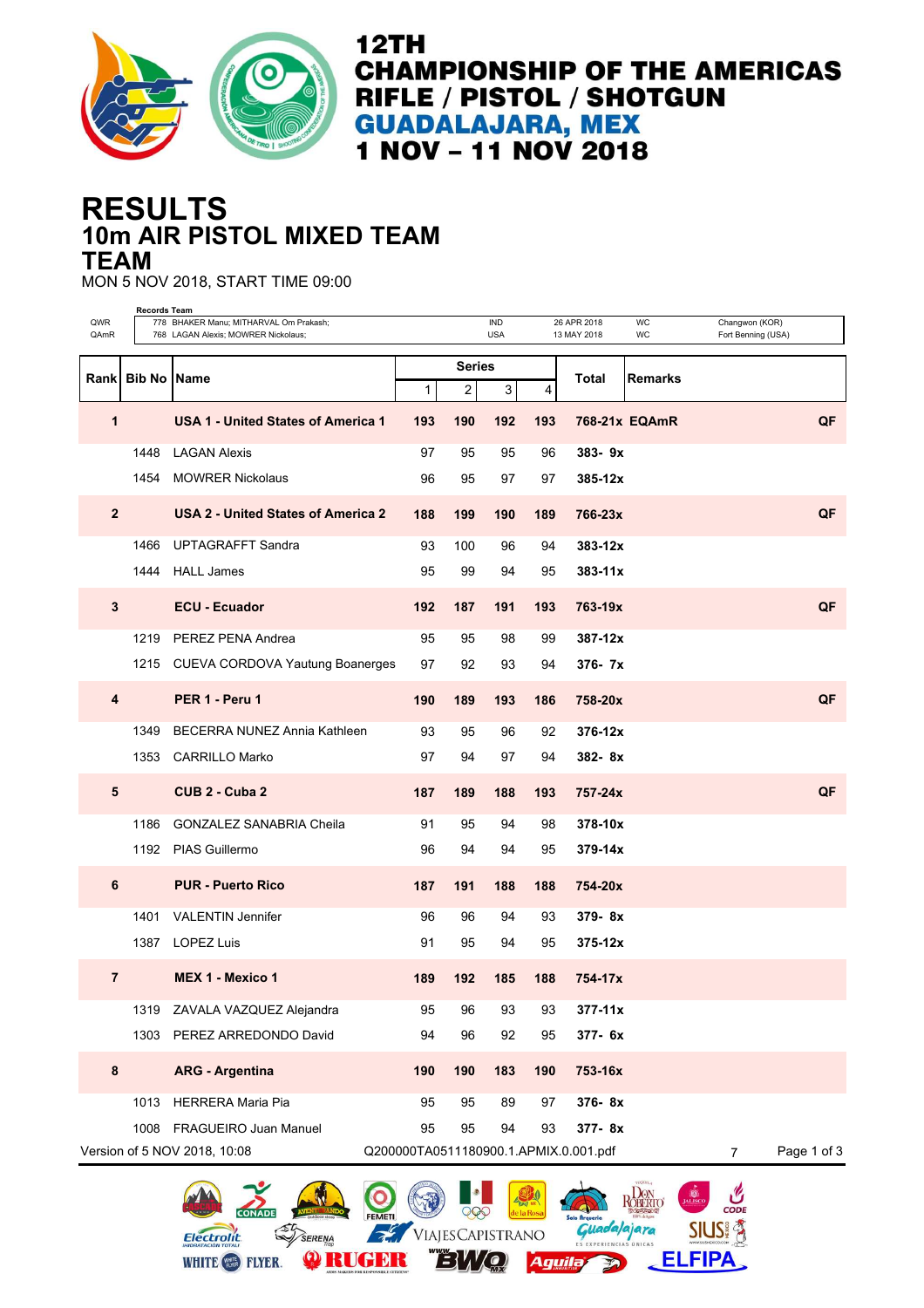|    | Rank Bib No Name |                                        |     | <b>Series</b> |     |     | <b>Total</b> | <b>Remarks</b> |
|----|------------------|----------------------------------------|-----|---------------|-----|-----|--------------|----------------|
|    |                  |                                        | 1   | 2             | 3   | 4   |              |                |
| 9  |                  | CUB 1 - Cuba 1                         | 188 | 186           | 187 | 191 | 752-16x      |                |
|    | 1191             | PEREZ Laina                            | 94  | 93            | 92  | 95  | 374- 5x      |                |
|    |                  | 1187 GRAU POTRILLE Jorge               | 94  | 93            | 95  | 96  | $378 - 11x$  |                |
| 10 |                  | MEX 2 - Mexico 2                       | 191 | 186           | 184 | 191 | 752-15x      |                |
|    | 1304             | QUEZADA Karen Samantha                 | 94  | 90            | 91  | 94  | $369 - 4x$   |                |
|    |                  | 1316 URQUIZA Daniel Zacarias           | 97  | 96            | 93  | 97  | $383 - 11x$  |                |
| 11 |                  | GUA 1 - Guatemala 1                    | 192 | 188           | 187 | 184 | 751-13x      |                |
|    | 1251             | <b>LINARES MONTOYA Kimberly Nohely</b> | 96  | 96            | 93  | 92  | 377- 6x      |                |
|    | 1250             | JIMENEZ Y JIMENEZ Albino               | 96  | 92            | 94  | 92  | 374-7x       |                |
| 12 |                  | <b>GUA 2 - Guatemala 2</b>             | 185 | 189           | 191 | 186 | 751-12x      |                |
|    |                  | 1245 CRUZ MONZON Delmi Roxanna         | 90  | 93            | 95  | 93  | $371 - 7x$   |                |
|    |                  | 1243 CASTILLO AGUILAR Jose Pablo Vidal | 95  | 96            | 96  | 93  | 380- 5x      |                |
| 13 |                  | BRA 1 - Brazil 1                       | 190 | 183           | 186 | 185 | 744-25x      |                |
|    | 1081             | <b>SILVEIRA Rachel</b>                 | 92  | 85            | 88  | 87  | $352 - 4x$   |                |
|    |                  | 1064 ALMEIDA Julio                     | 98  | 98            | 98  | 98  | 392-21x      |                |
| 14 |                  | CAN 1 - Canada 1                       | 186 | 184           | 180 | 191 | 741-14x      |                |
|    | 1126             | <b>WACHOWICH Lea</b>                   | 89  | 95            | 87  | 96  | 367-6x       |                |
|    |                  | 1107 HARDING Allan                     | 97  | 89            | 93  | 95  | 374-8x       |                |
| 15 |                  | <b>BRA 2 - Brazil 2</b>                | 186 | 183           | 183 | 188 | 740-13x      |                |
|    | 1076             | <b>MOURA Thais Carvalho</b>            | 93  | 90            | 89  | 93  | 365- 5x      |                |
|    |                  | 1088 WU Felipe Almeida                 | 93  | 93            | 94  | 95  | 375-8x       |                |
| 16 |                  | <b>CHI - Chile</b>                     | 185 | 187           | 187 | 181 | 740-12x      |                |
|    | 1140             | NUNEZ SANCHEZ Jocelyn Andrea           | 92  | 97            | 90  | 92  | 371-6x       |                |
|    |                  | 1143 SANCHEZ Manuel                    | 93  | 90            | 97  | 89  | 369-6x       |                |
| 17 |                  | CAN 2 - Canada 2                       | 183 | 187           | 182 | 187 | 739-18x      |                |
|    |                  | 1105 GUSTAFSON Elizabeth               | 92  | 93            | 90  | 93  | 368-6x       |                |
|    |                  | 1099 BURNS Stuart William              | 91  | 94            | 92  | 94  | 371-12x      |                |
| 18 |                  | PER 2 - Peru 2                         | 187 | 181           | 185 | 186 | 739-13x      |                |
|    |                  | 1367 RIVERA VILLEGAS Brianda           | 95  | 88            | 91  | 90  | 364-4x       |                |
|    |                  | 1348 ALTAMIRANO FARFAN Kevin Luis      | 92  | 93            | 94  | 96  | 375-9x       |                |
| 19 |                  | <b>COL - Colombia</b>                  | 176 | 182           | 182 | 181 | 721-10x      |                |
|    |                  | 1164 RIVEROS OSPINA Alejandra          | 83  | 87            | 89  | 87  | 346-4x       |                |
|    |                  | 1153 ALVARADO JARAMILLO Juan           | 93  | 95            | 93  | 94  | 375- 6x      |                |

CONADE

Electrolit

WHITE **WE** FLYER.

SERENA

Version of 5 NOV 2018, 10:08 Q200000TA0511180900.1.APMIX.0.001.pdf 7 Page 2 of 3

 $QQQ$ 

VIAJESCAPISTRANO

**EWQ** 

O

FEMETI

**ORUGER** 

 $\frac{1}{2}$ 

黑

e la Ros

Aguila

ROBERIO

**Guadajajara** 

五

 $\mathcal{C}$ 

**SIUS! 含** 

es<br>Lisc

**ELFIPA**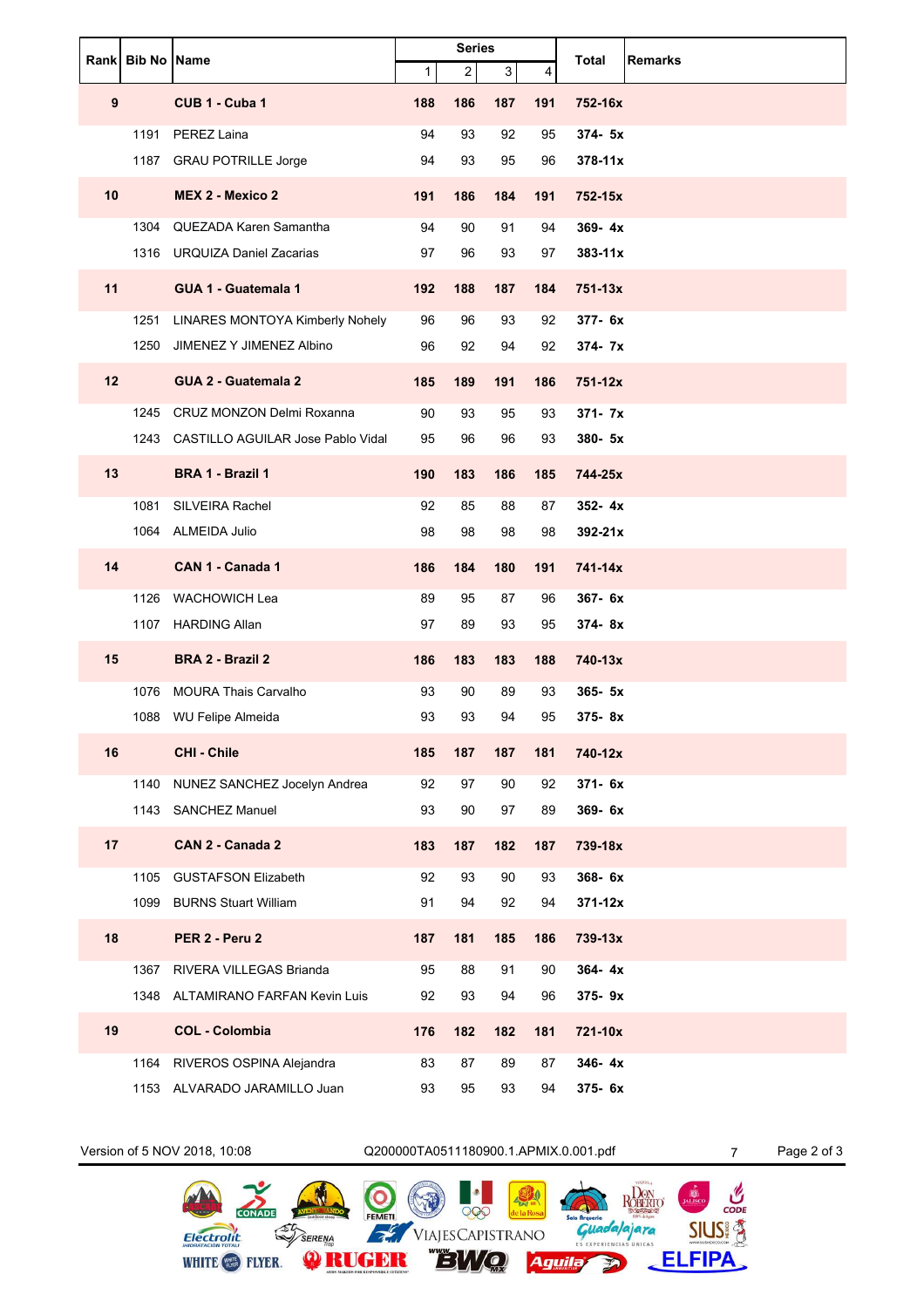|    | Rank   Bib No   Name |                      |     | <b>Series</b>  |     |     | <b>Total</b> | Remarks |
|----|----------------------|----------------------|-----|----------------|-----|-----|--------------|---------|
|    |                      |                      |     | $\overline{2}$ | 3   | 4   |              |         |
| 20 |                      | <b>ARU - Aruba</b>   | 185 | 180            | 176 | 179 | 720-12x      |         |
|    | 1029                 | <b>GONESH Ingrid</b> | 91  | 86             | 85  | 84  | $346 - 5x$   |         |
|    | 1028                 | <b>ELHAGE Philip</b> | 94  | 94             | 91  | 95  | $374 - 7x$   |         |
| 21 |                      | <b>TTO</b>           | 175 | 180            | 182 | 180 | $717 - 12x$  |         |
|    | 1410                 | JONES Marsha         | 79  | 87             | 84  | 85  | $335 - 2x$   |         |
|    | 1409                 | DANIEL Roger         | 96  | 93             | 98  | 95  | 382-10x      |         |

Number of athletes on this list: 42; Total number of athletes: 42; Total number of teams: 21

**Note**

Please note that there are records equally achieved by several athletes and only the first to set the record is shown. Refer to the Records list on ISSF website: www.issf-sports.org **Legend** 6939D53B **Bib No Bib Number QAmR Qualification American Record QWR Qualification World Record World Cup History** 

Release: Approved Version 1 (05/11/2018 10:08:49 a. m.) Release: Preliminary Version 1 (05/11/2018 09:51:31 a. m.)

#### Version of 5 NOV 2018, 10:08 Q200000TA0511180900.1.APMIX.0.001.pdf EF32 7 Page 3 of 3 $\mathbf{p}_0$  $\bullet$ ROBERIO  $\mathcal{C}$ 000 FEMETI **SIUS! 4** lajajara VIAJESCAPISTRANO SERENA  $\boldsymbol{\varepsilon}$ Electrolit **ELFIPA EWO** WHITE **BE** FLYER. RUCER Aguila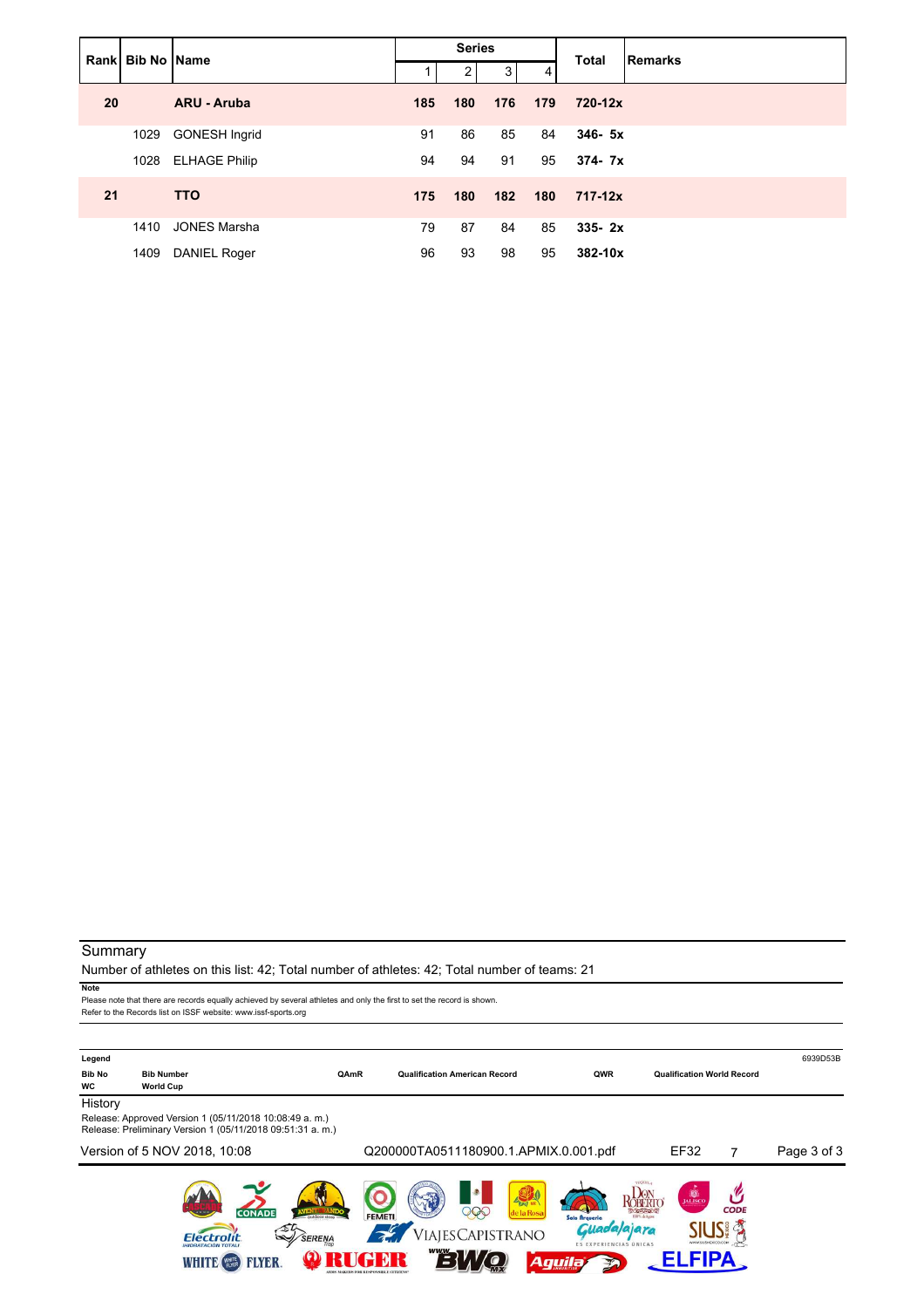

## **TRAP MIXED TEAM RESULTS FINAL**

TUE 6 NOV 2018, START TIME 14:30

|           | Records                                                   |            |                |                                                                        |                |                     |           |                      |  |
|-----------|-----------------------------------------------------------|------------|----------------|------------------------------------------------------------------------|----------------|---------------------|-----------|----------------------|--|
| AmR       | 43 COGDELL Corey; WALLACE Casey;                          |            |                |                                                                        | <b>USA</b>     | 18 JUL 2018         | <b>WC</b> | Tucson (USA)         |  |
| <b>WR</b> | 47 ROSSI Jessica; PELLIELO Giovanni;                      |            |                |                                                                        | <b>ITA</b>     | 5 AUG 2018          | ECH       | Leobersdorf (AUT)    |  |
|           |                                                           |            |                |                                                                        |                |                     |           |                      |  |
| Rank      | <b>Name</b>                                               | <b>Nat</b> |                |                                                                        | <b>Targets</b> |                     |           | <b>Total Remarks</b> |  |
| 1         | UNITED STATES 2<br>CARROLL<br><b>DAVEY</b>                | <b>USA</b> |                | ANANA ANAQA AQDAA                                                      |                | <u> FORES EREIS</u> |           | 46 AmR               |  |
| 2         | <b>MEXICO 1</b><br>RAMIREZ CABALLERO<br>OROZCO DIAZ       | <b>MEX</b> |                | <u> TETEL TETEL BEGEL ETELG BERGE</u><br>TTTEE TEETE OFFIE TEOTE BEOOD |                |                     |           | 42                   |  |
| 3         | <b>GUATEMALA 2</b><br>RUANO OLIVA<br><b>BROL CARDENAS</b> | <b>GUA</b> |                | HUNGU UUNGG UUNUA HOUNU UUNUU<br>ATALA ATOMA OMANO                     |                |                     |           | 33                   |  |
| 4         | <b>UNITED STATES 1</b><br><b>SKINNER</b><br><b>ELLER</b>  | <b>USA</b> |                | ONNAN ANNO ANNO ANNAN ANNAN<br>TITIO TITIT                             |                |                     |           | 30                   |  |
| 5         | <b>GUATEMALA1</b><br><b>SOTO ABRIL</b><br><b>BROL</b>     | <b>GUA</b> | $\blacksquare$ | HOUH ONNEG HINGG HUNDH HUNGH                                           |                |                     |           | 21                   |  |
| 6         | <b>BRAZIL</b><br><b>TEIXEIRA</b><br><b>MELLO</b>          | <b>BRA</b> |                | HARRO HUONN OOONO NOONN HONNE                                          |                |                     |           | 16                   |  |

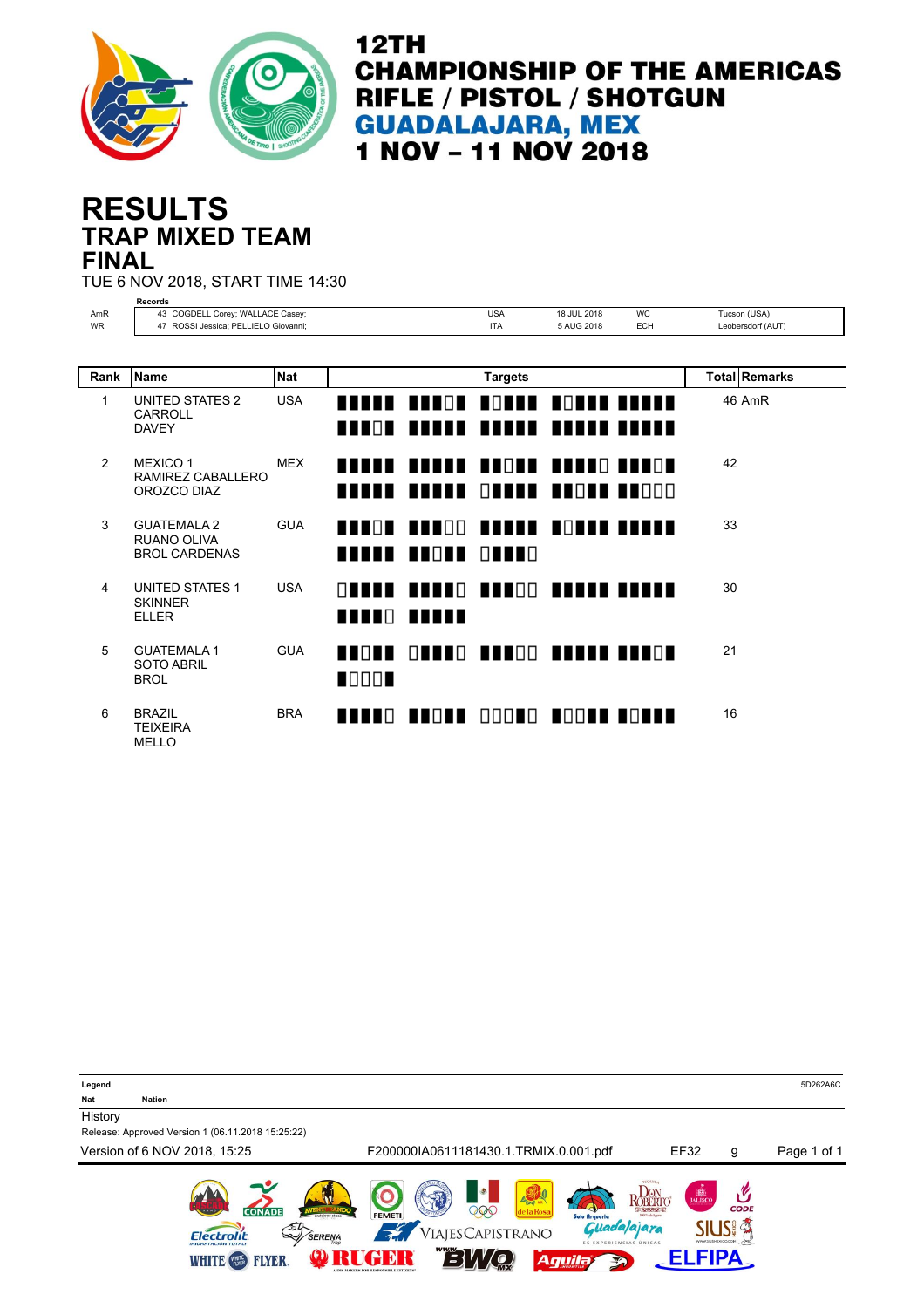

## **TRAP MIXED TEAM RESULTS TEAM**

TUE 6 NOV 2018, START TIME 09:00

| QWR<br>QAmR    | <b>Records Team</b>       | 146 LIN Yi Chun; YANG Kun-Pi;<br>139 SKINNER Aeriel Alease; WERTZ Mick Alton; |               |                |    | TPE<br><b>USA</b> | 21 AUG 2018<br>7 MAR 2018 | ASG<br>WC | Jakarta (INA)<br>Guadalajara (MEX) |    |
|----------------|---------------------------|-------------------------------------------------------------------------------|---------------|----------------|----|-------------------|---------------------------|-----------|------------------------------------|----|
| QWR            |                           | 146 WANG Xiaojing; DU Yu;                                                     |               |                |    | <b>CHN</b>        | 21 AUG 2018               | ASG       | Jakarta (INA)                      |    |
|                |                           |                                                                               | <b>Rounds</b> |                |    |                   |                           |           |                                    |    |
|                | <b>Rankl Bib No IName</b> |                                                                               | 1             | $\overline{c}$ | 3  | <b>Total</b>      | Remarks                   |           |                                    |    |
| $\mathbf{1}$   |                           | <b>GUA 2 - Guatemala 2</b>                                                    |               | 50 48 47       |    |                   | <b>145 QAmR</b>           |           |                                    | QF |
|                | 1258                      | RUANO OLIVA Adriana                                                           |               | 25 23          | 22 | 70                |                           |           |                                    |    |
|                |                           | 1242 BROL CARDENAS Jean Pierre                                                |               | 25 25 25       |    | 75                |                           |           |                                    |    |
| $\overline{2}$ |                           | <b>USA 2 - United States of America 2</b>                                     |               | 48 48 47       |    | 143               |                           |           |                                    | QF |
|                | 1430                      | CARROLL Ashley                                                                |               | 23 24 22       |    | 69                |                           |           |                                    |    |
|                |                           | 1436 DAVEY Grayson Trent                                                      |               | 25 24 25       |    | 74                |                           |           |                                    |    |
| 3              |                           | <b>MEX 1 - Mexico 1</b>                                                       |               | 47 47 47       |    | 141               |                           |           |                                    | QF |
|                |                           | 1307 RAMIREZ CABALLERO Alejandra                                              |               | 22 22 23       |    | 67                |                           |           |                                    |    |
|                |                           | 1299 OROZCO DIAZ Jorge Martin                                                 |               | 25 25 24       |    | 74                |                           |           |                                    |    |
| 4              |                           | <b>USA 1 - United States of America 1</b>                                     |               | 46 45 49       |    | 140               |                           |           |                                    | QF |
|                | 1460                      | <b>SKINNER Aeriel Alease</b>                                                  |               | 23 22 24       |    | 69                |                           |           |                                    |    |
|                |                           | 1437 ELLER Walton                                                             |               | 23 23 25       |    | 71                |                           |           |                                    |    |
| 5              |                           | <b>BRA - Brazil</b>                                                           |               | 46 46 46       |    | 138               |                           |           |                                    | QF |
|                | 1084                      | <b>TEIXEIRA Janice</b>                                                        |               | 21 22 22       |    | 65                |                           |           |                                    |    |
|                | 1073                      | <b>MELLO Fernando</b>                                                         |               | 25 24 24       |    | 73                |                           |           |                                    |    |
| 6              |                           | GUA 1 - Guatemala 1                                                           |               | 46 43 44       |    | 133               |                           |           |                                    | QF |
|                | 1260                      | SOTO ABRIL Ana Waleska                                                        |               | 22 19 20       |    | 61                |                           |           |                                    |    |
|                |                           | 1240 BROL Enrique                                                             |               | 24 24 24       |    | 72                |                           |           |                                    |    |
| $\overline{7}$ |                           | <b>CHI - Chile</b>                                                            |               | 43 44 43       |    | 130               |                           |           |                                    |    |
|                |                           | 1142 SALMAN Pamela                                                            |               | 21 23 21       |    | 65                |                           |           |                                    |    |
|                |                           | 1146 VERGARA BERNABE Claudio                                                  |               | 22 21          | 22 | 65                |                           |           |                                    |    |
| 8              |                           | CAN 1 - Canada 1                                                              |               | 43 47 38       |    | 128               |                           |           |                                    |    |
|                |                           | 1095 BODDEZ Lindsay                                                           |               | 20 22 15       |    | 57                |                           |           |                                    |    |
|                |                           | 1127 WENNBERG Curtis                                                          |               | 23 25 23       |    | 71                |                           |           |                                    |    |